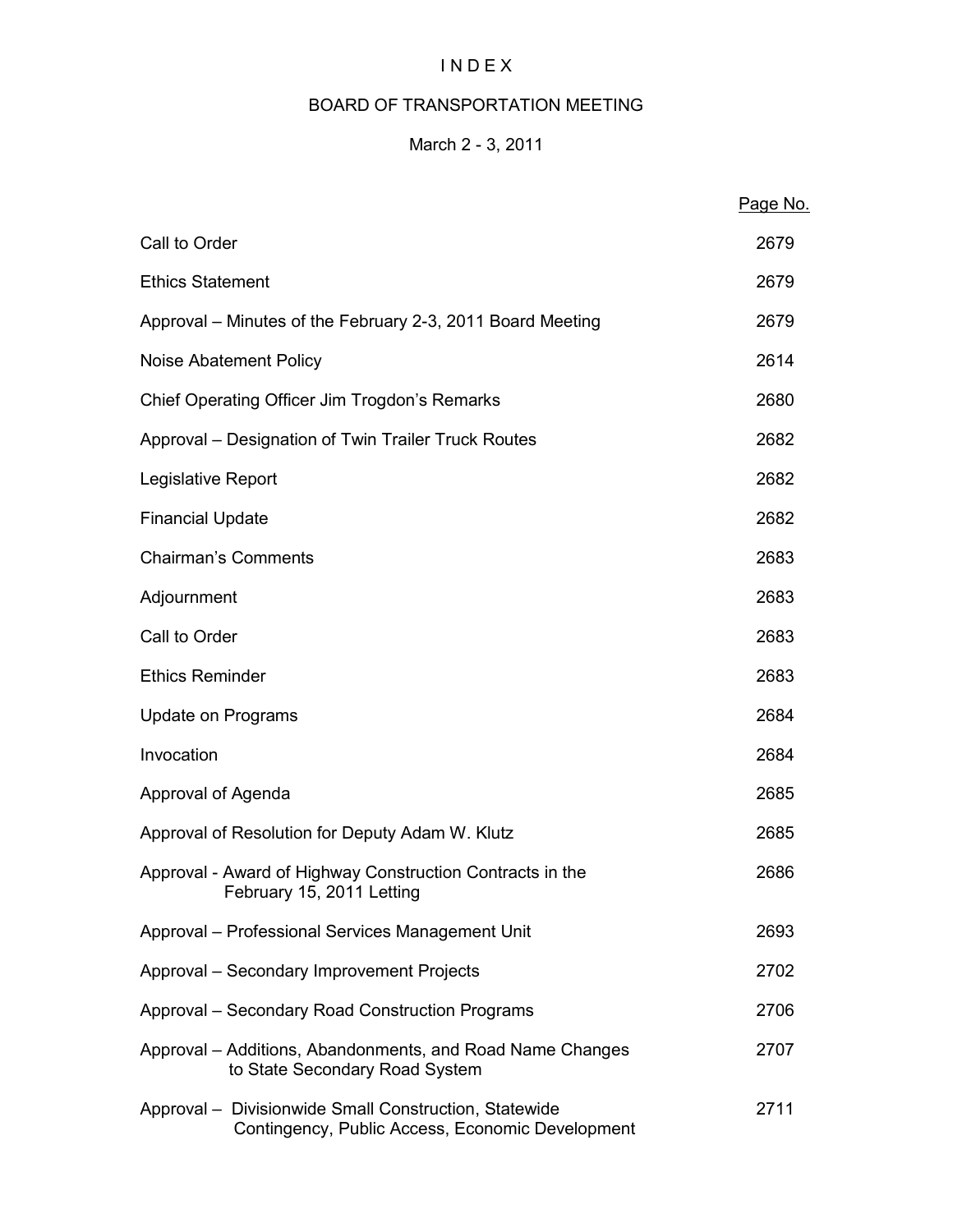| Approval - Rail Program                                                           | 2713 |
|-----------------------------------------------------------------------------------|------|
| Approval – Specific State Funds for Construction Projects                         | 2714 |
| Approval - Specific North Carolina Trust Funds                                    | 2715 |
| Approval - Specific Spot Safety Improvement Projects                              | 2719 |
| Approval - Funds for Specific Federal-Aid Projects                                | 2720 |
| Approval - Revisions to the 2009-2015 STIP                                        | 2731 |
| Approval - Municipal and Special Agreements                                       | 2733 |
| Approval - Municipal Street System Changes                                        | 2745 |
| Approval – Preliminary Right of Way Plans                                         | 2746 |
| Approval – Final Right of Way Plans                                               | 2749 |
| Approval - Revisions of Final Right of Way Plans                                  | 2750 |
| Approval – Conveyance of Highway Right of Way Residues                            | 2752 |
| Approval – Conveyance of Surplus Highway Right of Way                             | 2753 |
| Approval - Revision in Control in Access                                          | 2753 |
| Approval – Acquisition of Structures Partially Outside the<br><b>Right of Way</b> | 2754 |
| Approval - North Carolina Mobility Funds                                          | 2755 |
|                                                                                   |      |

Additional Business

| <b>Committee Reports</b> | 2756 |
|--------------------------|------|
| Adjournment              | 2757 |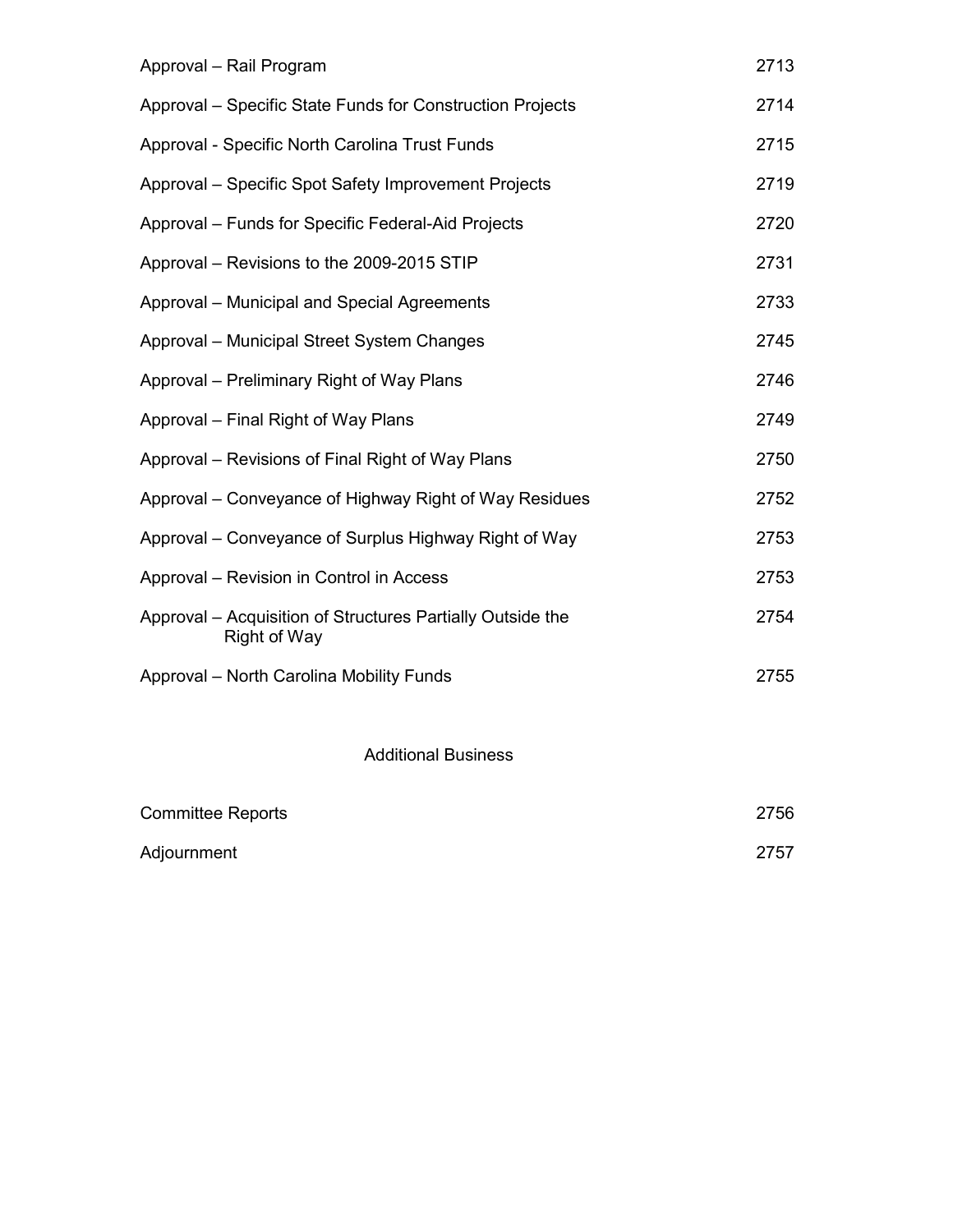## **Board of Transportation Meeting**

#### **March 2 - 3, 2011**

#### **Call to Order**

Chairman Collier called the meeting of the Board of Transportation to order at 1:08 p.m. Wednesday, March 2, 2011 in Raleigh, North Carolina with the following members present:

Overholt, Alford, Tulloss, Watts, Szlosberg-Landis, Ciccone, Fox, Wall, Burns, Womble, Perkins, Halsey, Proffitt, Burrell,

Members Collett and McNairy were absent.

## **Ethics Statement**

Chairman Collier read the Ethics Statement advising any Board Member that may have

a conflict of interest or appearance of conflict to abstain from participation in that particular item

and to file the proper paper work with the Secretary to the Board.

## **Approval – Minutes of the February 2-3, 2011 Board Meeting**

The minutes of the February 2-3, 2011 Board of Transportation Meeting were unanimously approved upon a motion by Board Member Perkins, which was seconded by Board Member Halsey.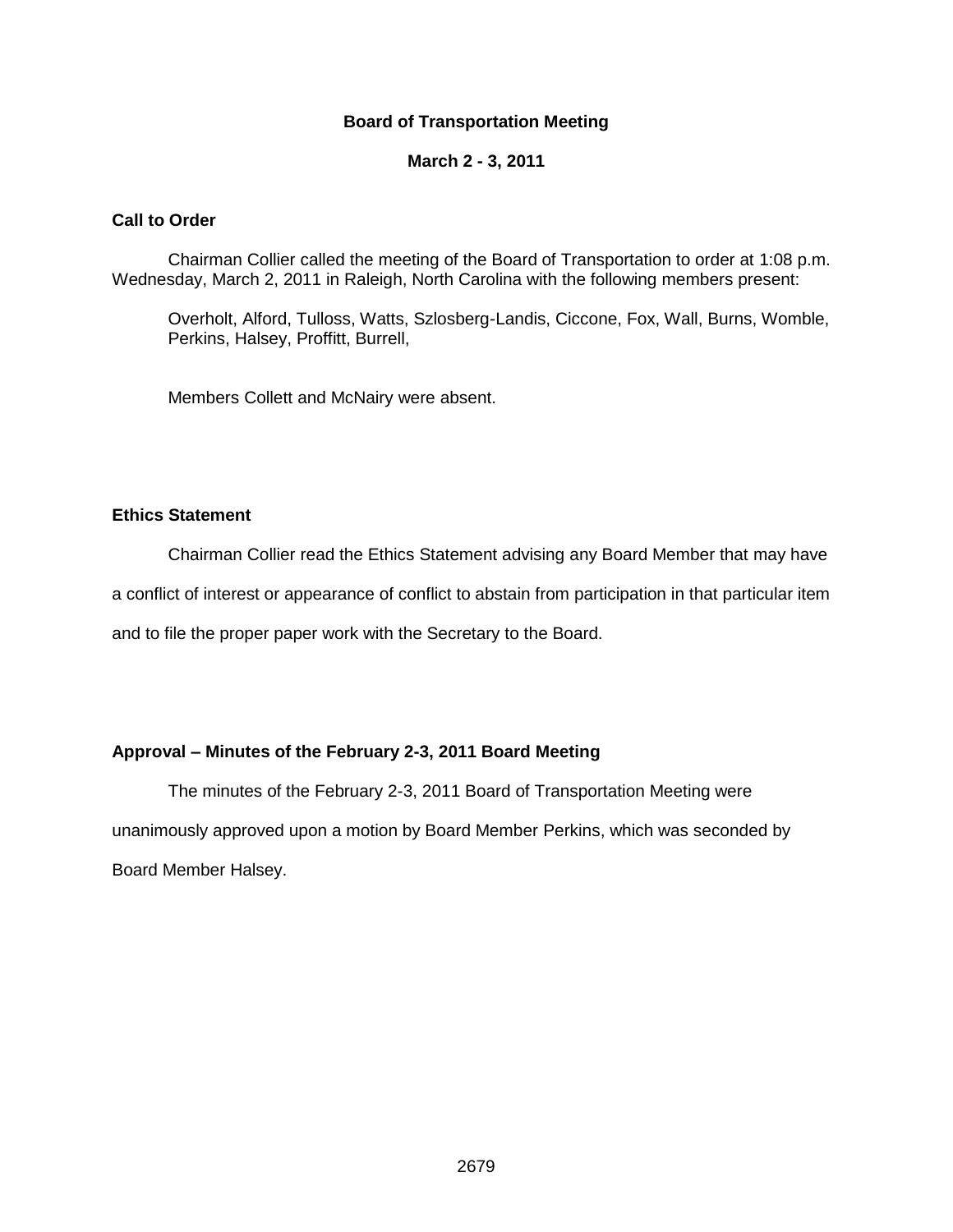#### **Chief Operating Officer Jim Trogdon's Remarks**

Chief Operating Officer Jim Trogdon welcomed everyone to Raleigh. He announced that Becky Wallace has been appointed director of the Governor's Highway Safety Program. Ms. Wallace will assume her new role on March 14, 2011.

Mr. Trodgon discussed the StateTransportation Improvement Plan and announced that many would be attending some of the 14 public meetings – one in each division. He thanked the Board Members for their participation in these important meetings. He stated that it is vital that we give our citizens opportunities to learn about our plans and provide us with feedback on how we are doing.

Mr. Trogdon also discussed how the Department is working on promoting efficiency. He stated that we are always looking for ways to save taxpayer money and improve efficiency. One example is a study of leased office space revealed that simply by shifting some people around we will be able to save more that \$1 million a year in rent without affecting operations. Mr. Trogdon stated this is part of our broader drive to identify savings by reviewing operation functions, equipment and vehicle utilization. In addition, we are only filling critical positions at this time.

In discussion regarding the snow and ice removal, Mr. Trogdon stated there have been two significant statewide weather events. While our response brought out the best in NCDOT, it came at a price. So far we have spent a little more that \$61 million on snow and ice removal. This total is \$4 million less than what we spent last year.

Mr. Trogdon announced that Secretary Conti awarded 35 contracts last month totaling \$152 million for highway and bridge projects across the state. All 35 projects advertised came in about \$16.7 million below the Departments estimates.

Mr. Trogdon discussed how education is a key part of our efforts to define the future. He informed the Board of two events that were held last month which highlighted our commitment to developing a strong and diverse workforce. The first was the establishment at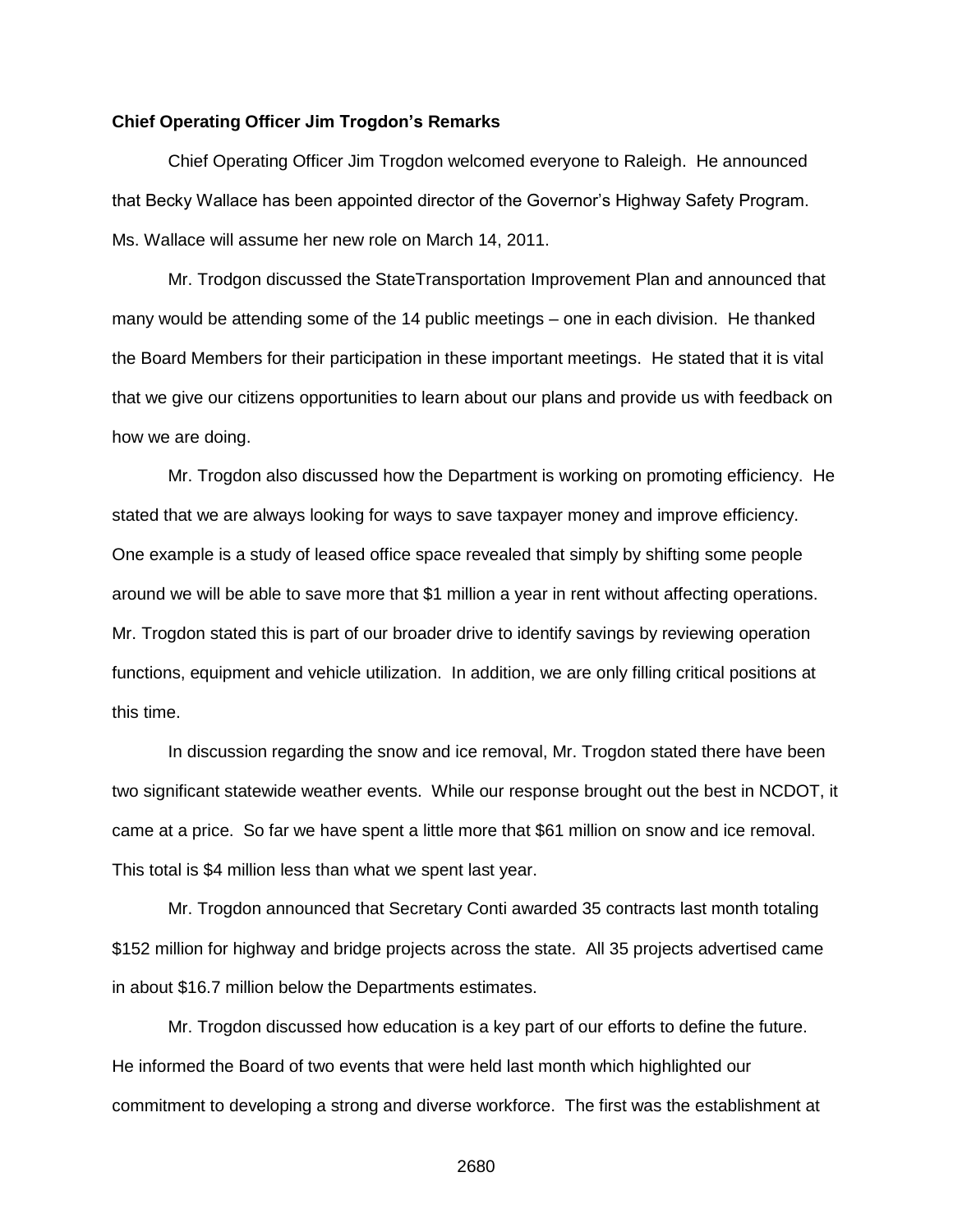North Carolina A&T of a right-of-way program like the one we have up and running at St. Augustine's College in Raleigh. For undergraduates, this entry-level program consists of several courses and on-the-job training that will help develop expertise within the transportation industry. The program also has a continuing education component geared to professional and career development for current NCDOT employees as well as professionals in the field of transportation acquisition. Mr. Trogdon also shared information regarding another announcement by Secretary Conti. The creation of the Construction Contractor Technology Certificate Program, which will help new and emerging construction business owners develop the skills to start and manage a successful small business in the construction industry. Also, NCDOT's Historically Black Colleges and Universities, along with FHWA, is working with Bennett College to establish a new course titled "Women in Transportation: Bridging the Gap." Its goal is to create a bridge to employment in transportation-related fields. We are also working on that bridge in Wake County through our Introduce a Girl to Engineering Day. NCDOT is doing its part to help raise the less than 10 percent of women nationwide working in the engineering workforce.

Mr. Trogdon informed the Board that US Department of Transportation Deputy Secretary John Porcari and several others toured the new American Recovery and Reinvestment Actfunded Capital Area Transit Operations Facility currently under construction in Raleigh. This tour was part of a nation-wide focus on how ARRA funding has benefitted public transportation. With Wake County's population projected to reach 800,000 by the year 2030 if current growth trends continue, this facility will be able to meet future transit demands. The facility is 85 percent complete and is scheduled to be open by May 2011.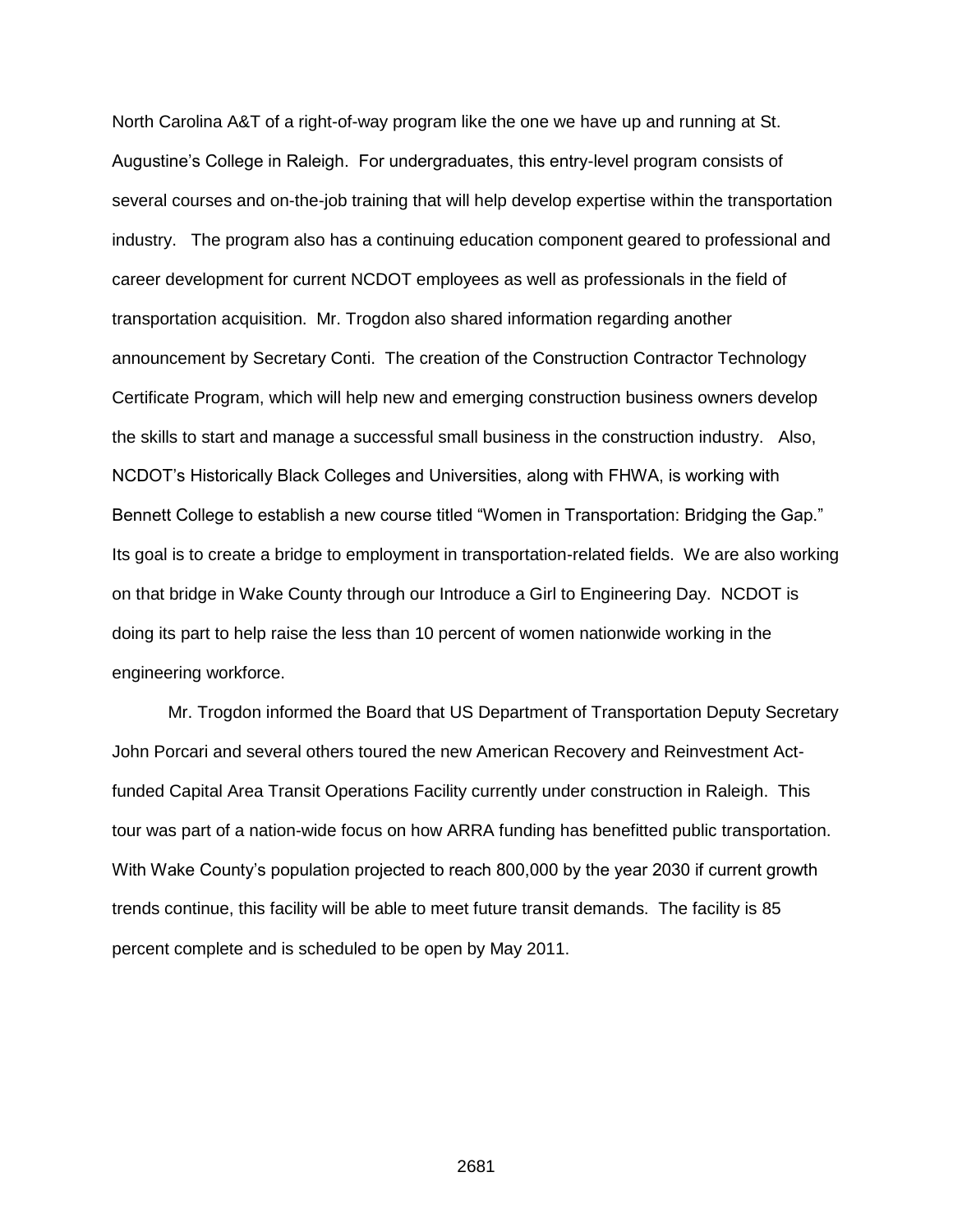#### **Approval - Designation of Twin Trailer Truck Routes**

Kevin Lacy, State Traffic Engineer, presented information to the Board regarding the designation of twin trailer trucks on the US 117 Connector and parts of US 117, NC 581 and NC 581 Connector between I-40 in Sampson County and US 70 in Wayne County. The staff recommended this designation for use by truck tractors with twin trailers and added to the North Carolina Truck Network.

A motion to approve was made by Board Member Tulloss, which was seconded by Board Member Proffitt.

#### **Legislative Report**

Beau Memory, Legislative Liaison, updated the Board on the new session. Mr. Memory stated the committee structures have all changed. NCDOT will have a very limited policy agenda during this session and the main focus will be on the budget. A spreadsheet was distributed showing the effect of capping the gas tax, which is something that is being discussed during this legislative session.

#### **Financial Update**

Chief Financial Officer Mark Foster presented the Board with the current financial report. The Governor's budget was released a couple of weeks ago. This budget will now be considered by the legislature. Mr. Foster stated the Triangle Expressway is making good progress, it is on schedule and under budget. He also stated that cash-wise we are in good shape and where we should be. There is currently \$900 M in the bank and we will be watching cash flow closely.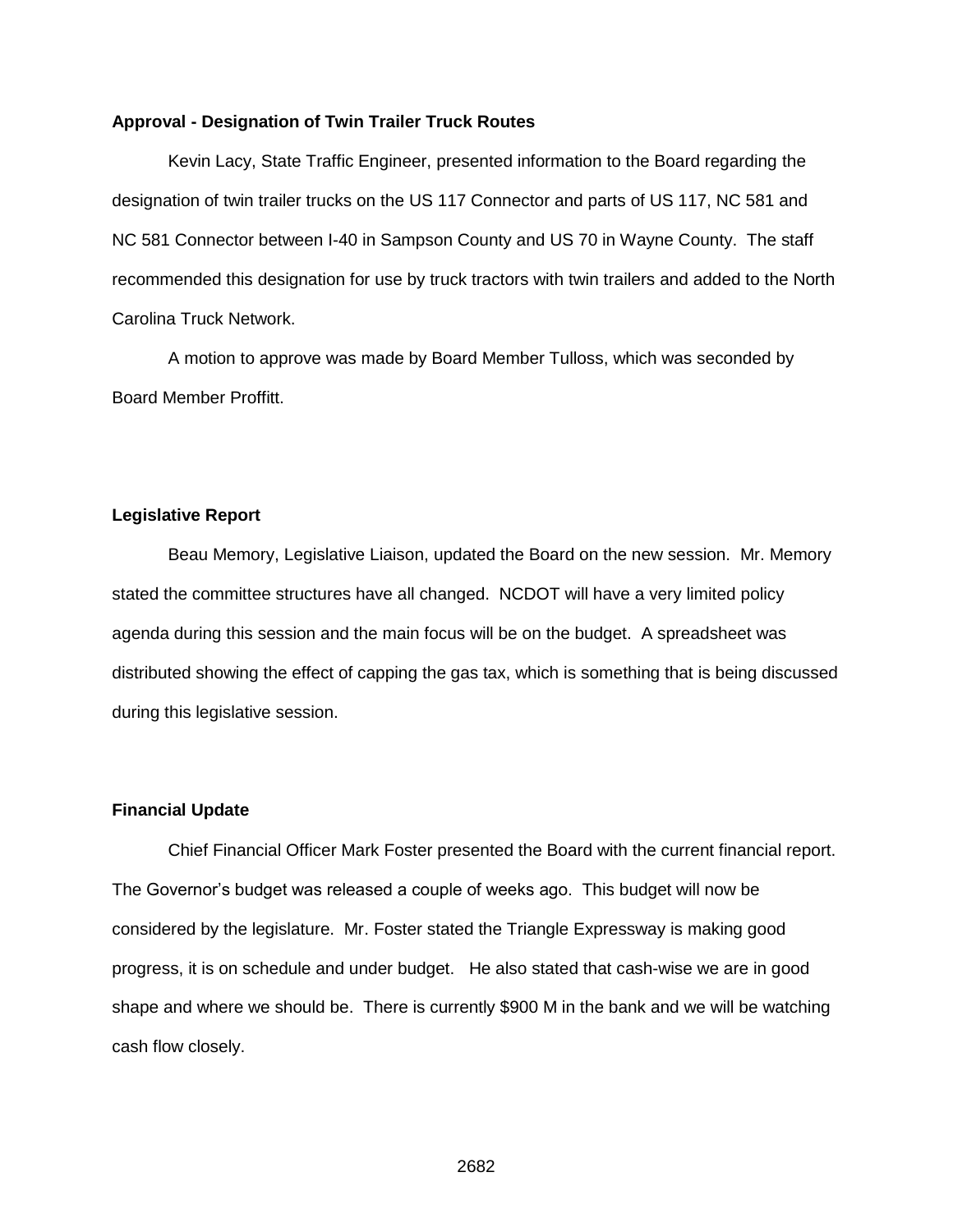## **Chairman's Comments**

Chairman Collier discussed a few items that he would like to have presentations on at future Board meetings, one of those being MPOs and RPOs. He also recommended a presentation from the Turnpike Authority. He mentioned the possibility of the Board meeting in Wilmington this summer and Blowing Rock in the fall. This will be discussed a future Board meetings

### **Adjournment**

The meeting was adjourned at 2:01 p.m. until Thursday, March 3, 2011 at 9:00 a.m.

### **Call to Order**

Chairman Collier called the meeting of the Board of Transportation to order at 9:04 a.m. Thursday, March 3, 2011 in Raleigh, North Carolina with the following members present:

Overholt, Alford, Tulloss, Watts, Szlosberg-Landis, Ciccone, Fox, Wall, Burns, Womble, Perkins, Halsey, Proffitt and Burrell

Members absent were: McNairy and Collett

#### **Ethics Reminder**

Chairman Collier reminded the Board of the Ethics Statement that was read on

Wednesday advising any Board Member that may have a conflict of interest or appearance of

conflict to abstain from participation in that particular item and to file the proper paper work with

the Secretary to the Board.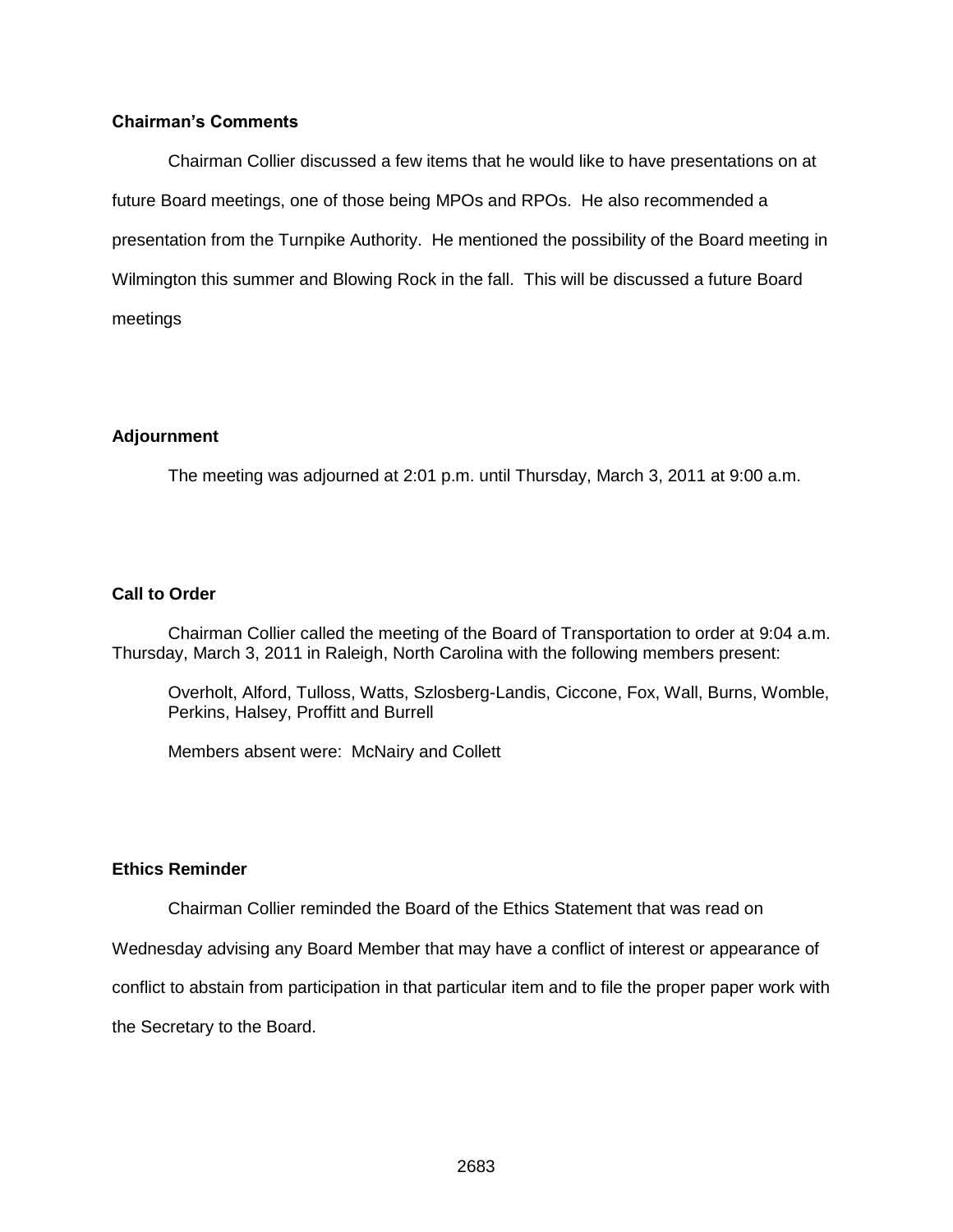### **Update on Programs**

Roberto Canales, Secretary's Coordinator of Strategic Initiatives, presented the Board with information regarding the I-95 Corridor Planning and Finance Study. He shared a powerpoint stating the study objectives, project timeline, alternatives analysis, and the next steps for the study.

Mr. Canales then presented information to the board regarding the NC Maritime Strategy. The focus of the study is how NC can position itself as a portal to the Global Economy and, should NC be in the maritime business. The study executive team has talked with AECOM and URS. The two firms have merged together into a team. Mr. Canales stated that today US imports are driven by China trade. Containerization has become the way to handle freight in the  $20<sup>th</sup>$  Century. The firms will be looking at access to dense population centers, water depth is a big issue, increased berth size, container capacity and promote and enhance existing assets.

Mr. Canales discussed the Governor's Logistics Task Force. This Task Force was started by executive order. They have been tasked to look at the state's existing structure to see about the state's ability to create jobs. The Board was given a copy of the second report with recommendations by the Task Force that was sent to the Governor.

## **Invocation**

The invocation was offered by Board Member Tulloss.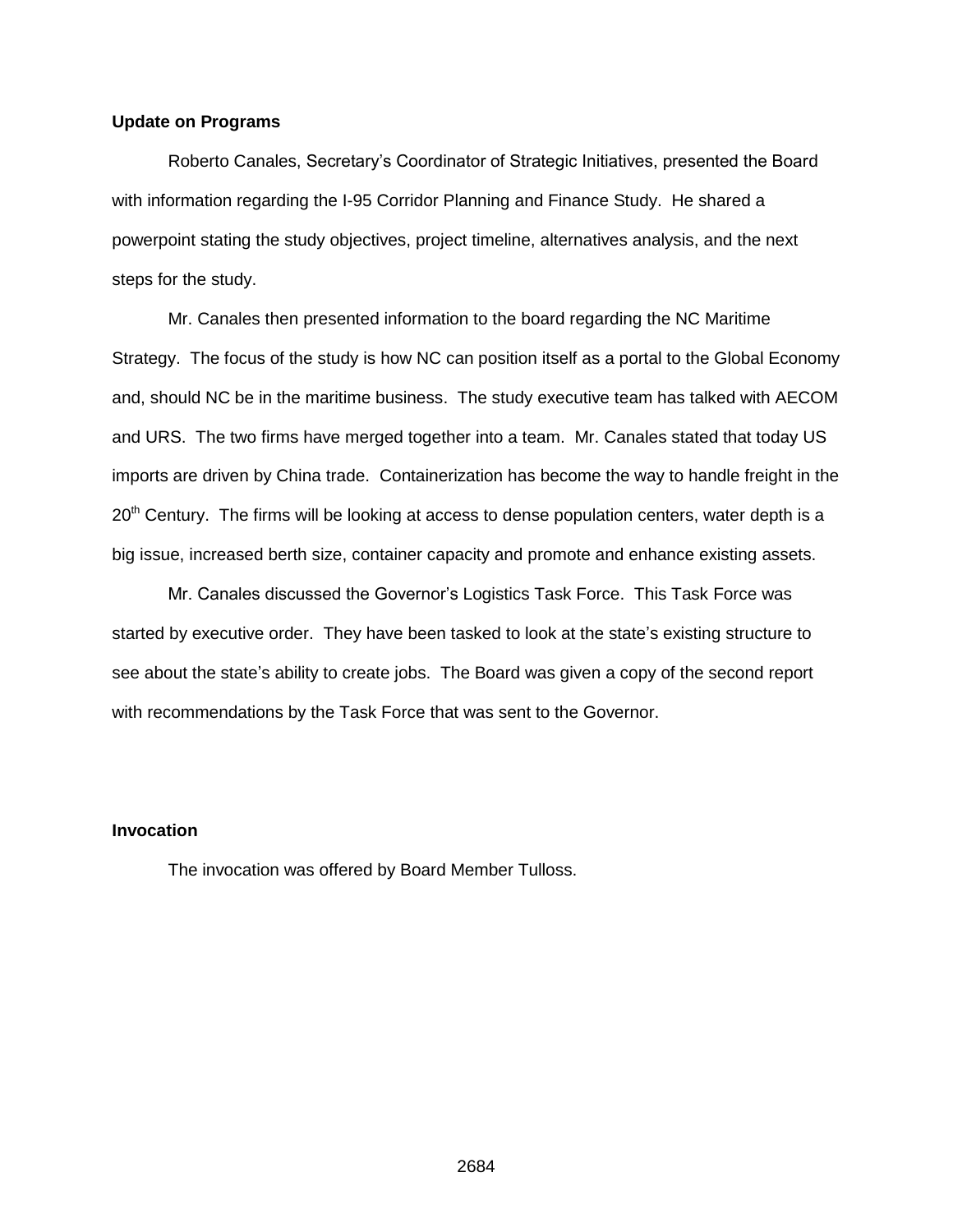## **Approval of Agenda**

A motion was made by Board Member Wall, seconded by Board Member Burrell, to approve the agenda items and handouts, excluding agenda items C,D,E,H and L, as they are consent items and require no Board action.

Board Member Overholt abstained from voting on a specific item which is stated in the minutes under the specific item.

# **Approval of Resolution for Deputy Adam W. Klutz**

Upon a recommendation from the Road Naming Committee, a motion was made by

Board Member Halsey, which was seconded by Board Member Overholt to approve the

following:

**WHEREAS,** Deputy Adam W. Klutz was a native and lifelong resident of Caldwell County; and

**WHEREAS,** Deputy Adam W. Klutz graduated with a bachelor's degree in criminal justice from Appalachian State University; and

**WHEREAS,** Deputy Adam W. Klutz worked as a swim coach and lifeguard throughout his years in high school and college and was an active member of the Granite Falls Recreational Swim Team; and

**WHEREAS,** Deputy Adam W. Klutz worked at the Caldwell Detention Center and served with the Hickory Police Department before beginning his law enforcement career on June 8, 2007 with the Caldwell County Sheriff's Office; and

**WHEREAS,** Deputy Adam W. Klutz served professionally in all his assigned duties touching many lives during his year and one-half of service with the Caldwell County Sheriff's Office; and

**WHEREAS,** Deputy Adam W. Klutz was ambushed and killed in the line of duty on September 19, 2008 while responding to an emergency 911 hang-up call in the Oak Hill Community; and

**WHEREAS,** Deputy Adam W. Klutz was posthumously awarded the Purple Heart and the Medal of Valor on October 20, 2008 in recognition of his response to the call of duty with bravery that ultimately resulted in the loss of his life; and

**WHEREAS,** the Caldwell County Board of Commissioners requested the North Carolina Department of Transportation honor the memory of Deputy Adam W. Klutz as a constant reminder of the ultimate sacrifice he made.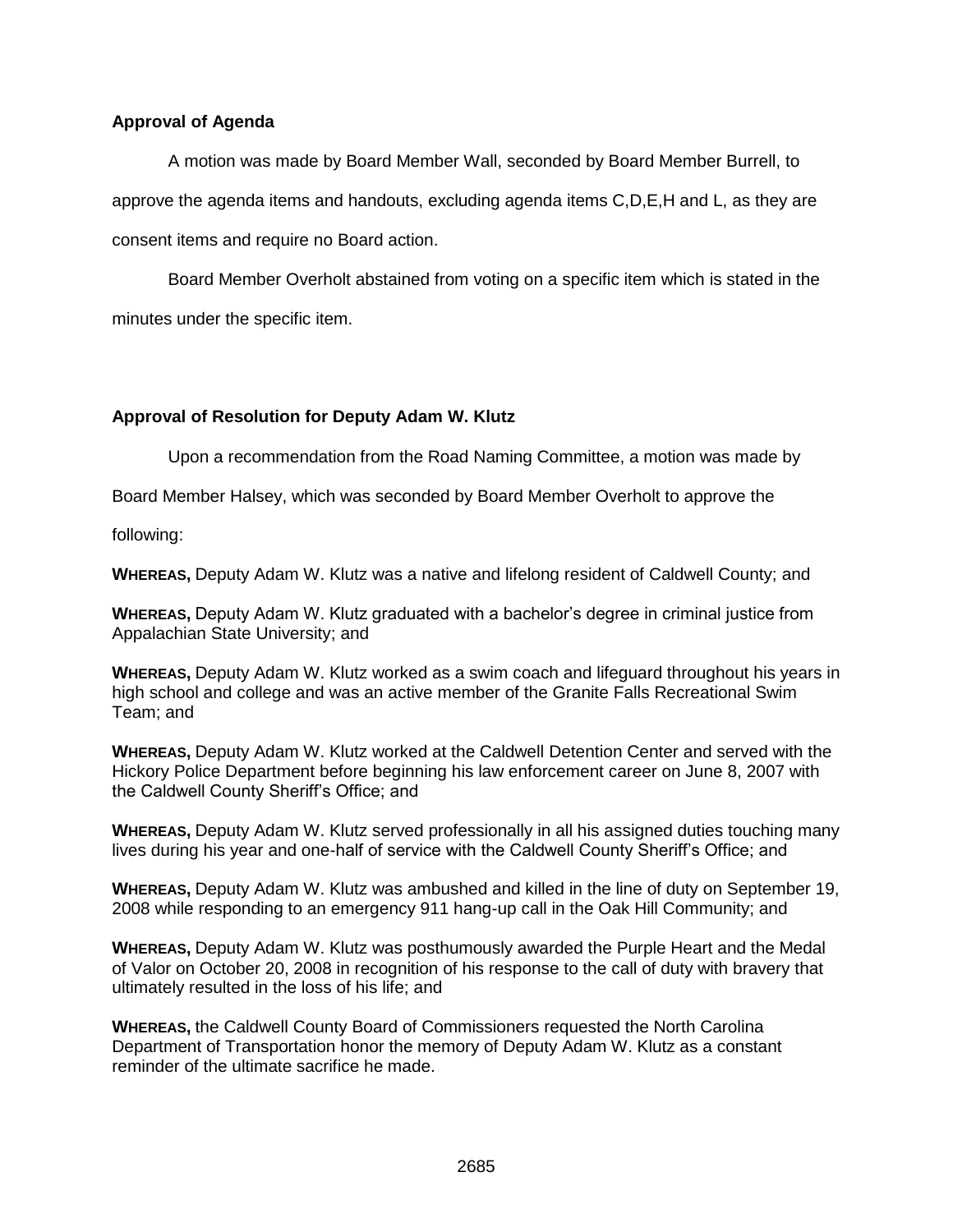### **NOW, THEREFORE, BE IT RESOLVED:**

That the North Carolina Board of Transportation dedicates the bridge located on Grace Chapel Road in Caldwell County, as the **Deputy Adam W. Klutz Bridge.**

That appropriate signs be erected at a suitable time.

Adopted, this the third day of March 2011 by the North Carolina Board of Transportation.

Georgene a. Cont., gr. Chairman

## **Approval – Award of Highway Construction Contracts in the February 15, 2011 Letting**

Projects were awarded by the Secretary to the low bidder on all Projects.

Board Member Overholt abstained from voting on Projects, C202694 in Martin County, W-5147A in Onslow County, C202696 in Wake County, C202591 in Cumberland County, C202684 in Cumberland County, C202700 in Columbus County and C202717 in Columbus & Robeson Counties.

Award of all contracts covering the use of Federal-aid highway funds is subject to concurrence by the Federal Highway Administration.

| Project                                                                                                                                                                     | <b>Contract Awarded To</b>                         | <b>Amount</b>  |
|-----------------------------------------------------------------------------------------------------------------------------------------------------------------------------|----------------------------------------------------|----------------|
| C <sub>202694</sub><br>1CR.10581.20,<br>1CR.10581.21,<br>1CR.10581.22,<br>1CR.20581.29,<br>1CR.20581.30,<br>1CR.20581.31,<br>1CR.20581.32,<br>1CR.20581.33<br><b>MARTIN</b> | <b>BARNHILL CONTRACTING COMPANY</b><br>TARBORO, NC | \$1,562,355.99 |
| C202688<br>3CR.10671.99,<br>3CR.200671.99,<br>45362.3.1<br><b>ONSLOW</b><br>W-5147A                                                                                         | <b>BARNHILL CONTRACTING COMPANY</b><br>TARBORO, NC | \$6,692,707.23 |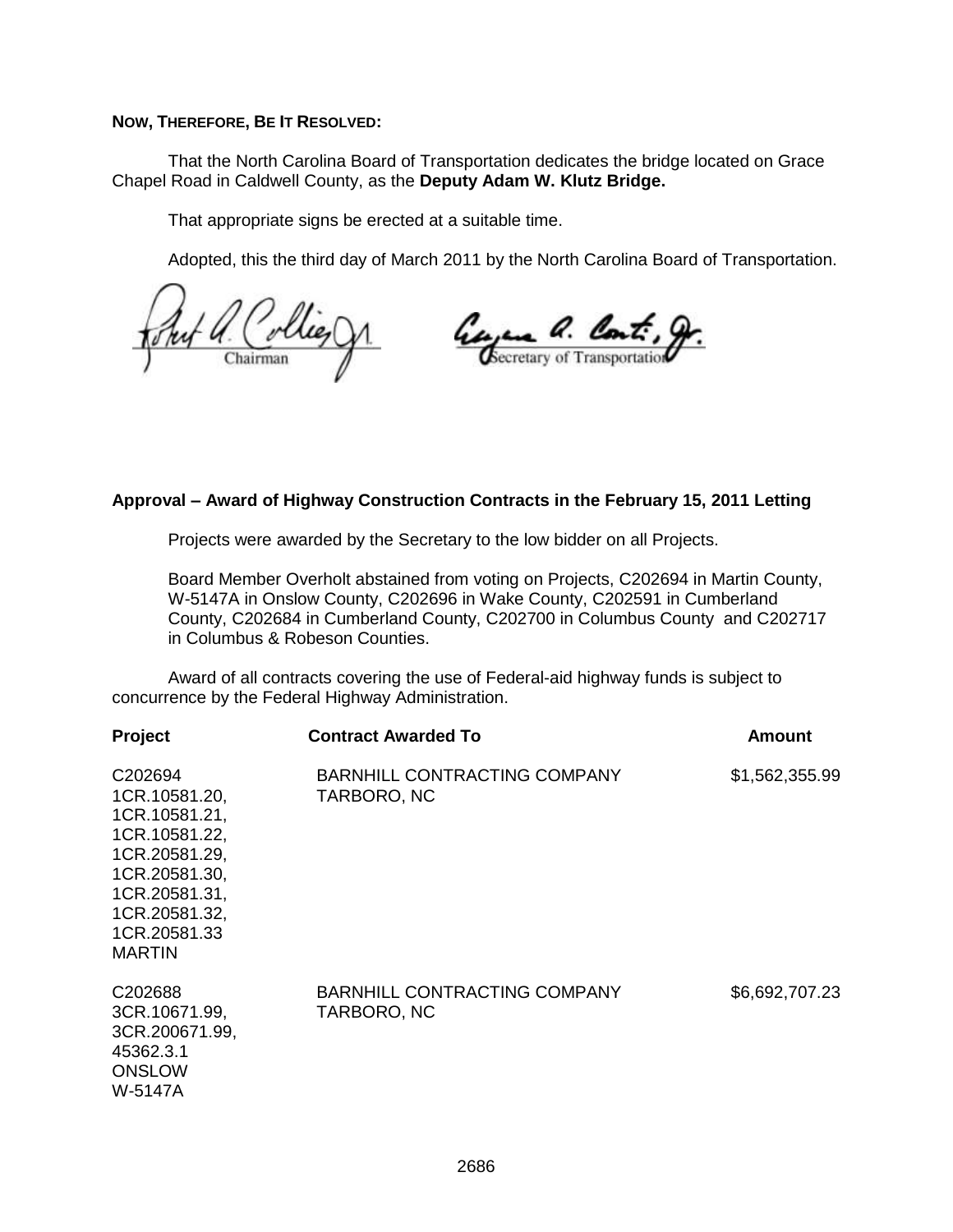| C202703<br>39878, 5C.039047,<br>5CR.10391.10,<br>5CR.20391.10<br><b>GRANVILLE</b> | S. T. WOOTEN CORPORATION<br>WILSON, NC                                              | \$3,445,696.36  |
|-----------------------------------------------------------------------------------|-------------------------------------------------------------------------------------|-----------------|
| C202584<br>41876.3.1<br><b>FRANKLIN</b><br>W-5112                                 | S. T. WOOTEN CORPORATION<br>WILSON, NC                                              | \$1,287,558.04  |
| C202666<br>5C.073056,<br>5CR.10731.10,<br>5CR.20131.10                            | S. T. WOOTEN CORPORATION<br>WILSON, NC                                              | \$1,857,445.10  |
| C202696<br>5C.092130<br><b>WAKE</b>                                               | <b>BARNHILL CONTRACTING COMPANY</b><br>TARBORO, NC                                  | \$952,907.64    |
| C202707<br>5C.092131,<br>5CR.20921.30<br><b>WAKE</b>                              | <b>REA CONTRACTING A DIVISION OF</b><br>THE LANE CONSTRUCTION<br><b>CORPORATION</b> | \$3,239,415.70  |
| C202708<br>5C.092132,<br>5CR.20921.29<br><b>WAKE</b>                              | S. T. WOOTEN CORPORATION<br>WILSON, NC                                              | \$3,150,500.88  |
| C202713<br>5CR.10321.17,<br>5CR.20321.17<br><b>DURHAM</b>                         | <b>REA CONTRACTING</b><br>A DIVISION OF THE LANE<br><b>CONSTRUCTION CORPORATION</b> | \$3,152,859.31  |
| C <sub>202712</sub><br>5CR.10321.18,<br>5CR.20321.18<br><b>DURHAM</b>             | <b>REA CONTRACTING</b><br>A DIVISION OF THE LANE<br><b>CONSTRUCTION CORPORATION</b> | \$2,700,760.68  |
| C202591<br>35196.3.18, 35196.3.19<br><b>CUMBERLAND</b><br>X-0002BC, X-0002CA      | BARNHILL CONTRACTING COMPANY<br>TARBORO, NC                                         | \$31,581,352.77 |
| C202618<br>35196.3.20<br><b>CUMBERLAND</b><br>X-0002CB                            | SANFORD CONTRACTORS, INC.<br>SANFORD, NC                                            | \$27,183,419.12 |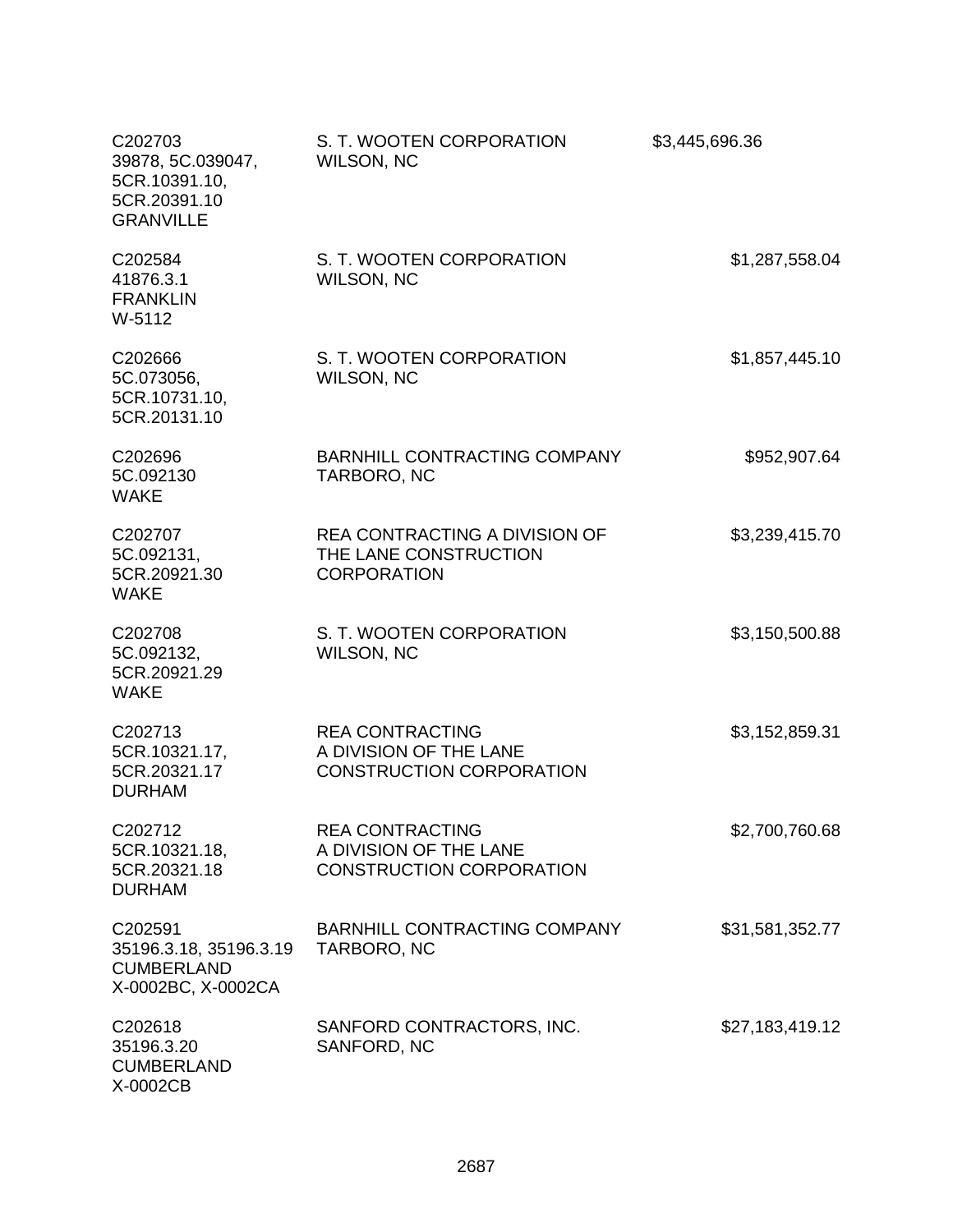| C202684<br>35196.3.18, 35196.3.19, TARBORO, NC<br>35196.3.20<br><b>CUMBERLAND</b><br>X-0002BC, X-0002CA,<br>X-0002CB | BARNHILL CONTRACTING COMPANY                                                    | \$55,258,773.41 |
|----------------------------------------------------------------------------------------------------------------------|---------------------------------------------------------------------------------|-----------------|
| C202698<br>42939.1.1,<br>6CR.20781.69<br><b>ROBESON</b>                                                              | BARNES PAVING COMPANY, INC.<br>LUMBERTON, NC                                    | \$1,326,020.86  |
| C202701<br>6CR.10091.67,<br>6CR.20091.67,<br>6CR.20241.68<br>BLADEN,<br><b>COLUMBUS</b>                              | BARNES PAVING COMPANY, INC.<br>LUMBERTON, NC                                    | \$2,433,095.85  |
| C202700<br>6CR.10241.68<br><b>COLUMBUS</b>                                                                           | BARNHILL CONTRACTING COMPANY<br>TARBORO, NC                                     | \$3,323,266.97  |
| C202699<br>6CR.10781.69<br><b>ROBESON</b>                                                                            | BARNES PAVING COMPANY, INC.<br>LUMBERTON, NC                                    | \$2,998,111.30  |
| C202717<br>6CR.10241.68,<br>6CR.10781.69<br>COLUMBUS,<br><b>ROBESON</b>                                              | BARNHILL CONTRACTING COMPANY<br>TARBORO, NC                                     | \$6,050,874.19  |
| C202705<br>6CR.10261.70<br>6CR.10431.70,<br>6CR.20261.70,<br>6CR.20431.70<br>CUMBERLAND,<br><b>HARNETT</b>           | <b>JOHNSON BROTHERS UTILITY &amp;</b><br>PAVING COMPANY, INC.<br>LILLINGTON, NC | \$5,512,809.32  |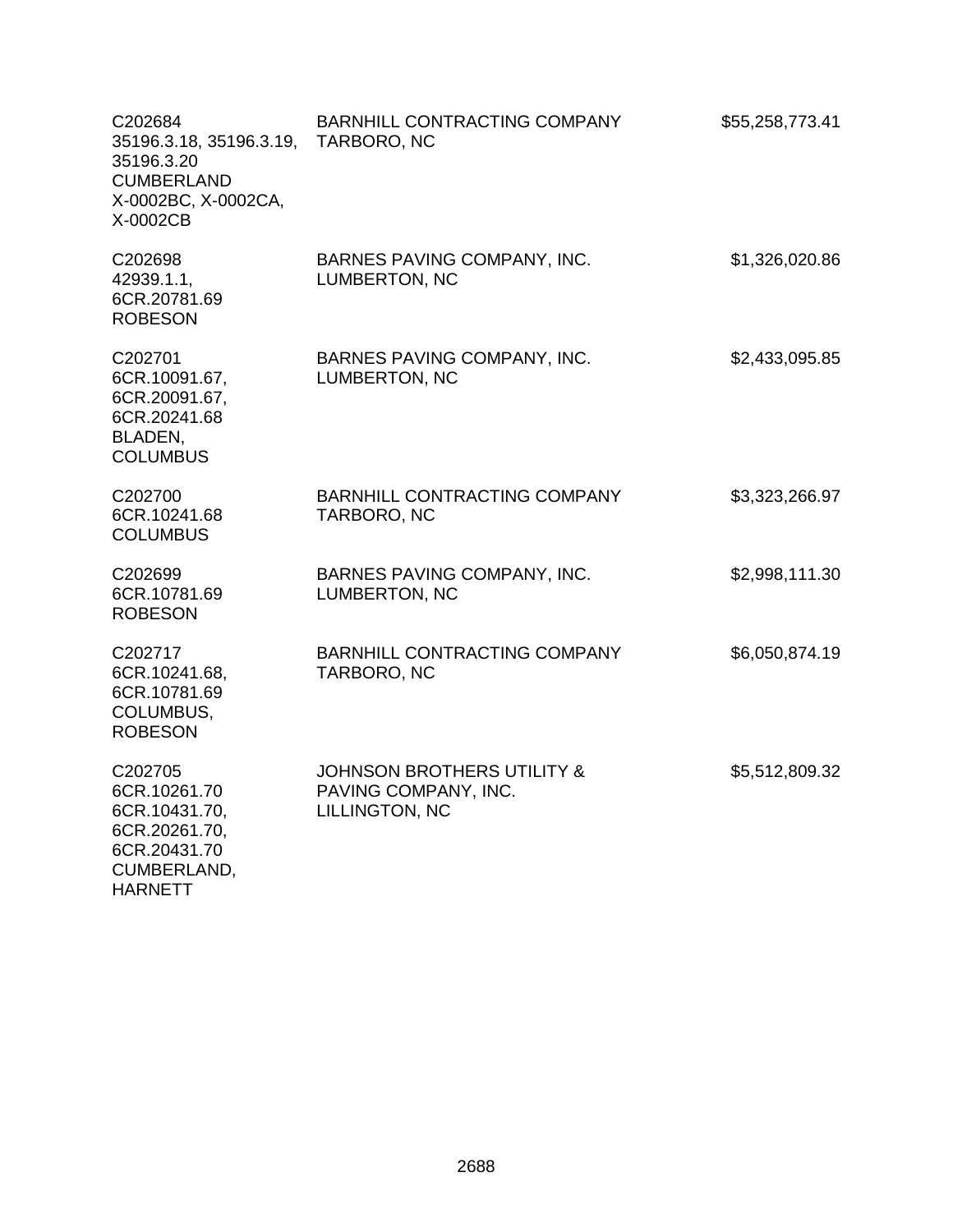| C202692<br>10CR.10041.24,<br>10CR.10041.25,<br>10CR.10041.26,<br>10CR.10041.27,<br>10CR.10041.28,<br>10CR.10041.29,<br>10CR.10041.30,<br>10CR.20041.24,<br>10CR.20041.25,<br>10CR.20041.26,<br>10CR.20041.27,<br>10CR.20041.28,<br>10CR.20041.29,<br>10CR.20041.30,<br>10CR.20041.31,<br>10CR.20041.32<br><b>ANSON</b> | BOGGS PAVING, INC.<br>MONROE, NC                   | \$5,461,231.47 |
|------------------------------------------------------------------------------------------------------------------------------------------------------------------------------------------------------------------------------------------------------------------------------------------------------------------------|----------------------------------------------------|----------------|
| C202702<br>10CR.20601.86,<br>10CR.20601.87,<br>10CR.20601.88,<br>10CR.20601.89,<br>10CR.20601.90,<br>10CR.20601.91,<br>10CR.20601.92,<br>10CR.20601.93,<br>10CR.20601.94,<br>10CR.20601.95,<br>10CR.20601.96,<br>10CR.20601.97,<br>10CR.20601.98,<br>10CR.20601.99<br><b>MECKLENBURG</b>                               | <b>FEREBEE CORPORATION</b><br><b>CHARLOTTE, NC</b> | \$3,111,191.55 |
| C202704<br>11CR.10031.18,<br>11CR.10051.18,<br>11CR.20031.18,<br>11CR.20051.18<br>ALLEGHANY, ASHE                                                                                                                                                                                                                      | MAYMEAD, INC.<br><b>MOUNTAIN CITY, TN</b>          | \$1,698,864.42 |
| C202714<br>11CR.10141.18,<br>11CR.10971.18,<br>11CR.20141.18,<br>11CR.20971.18<br>CALDWELL, WILKES                                                                                                                                                                                                                     | CARL ROSE & SONS, INC.<br>ELKIN, NC                | \$2,766,812.56 |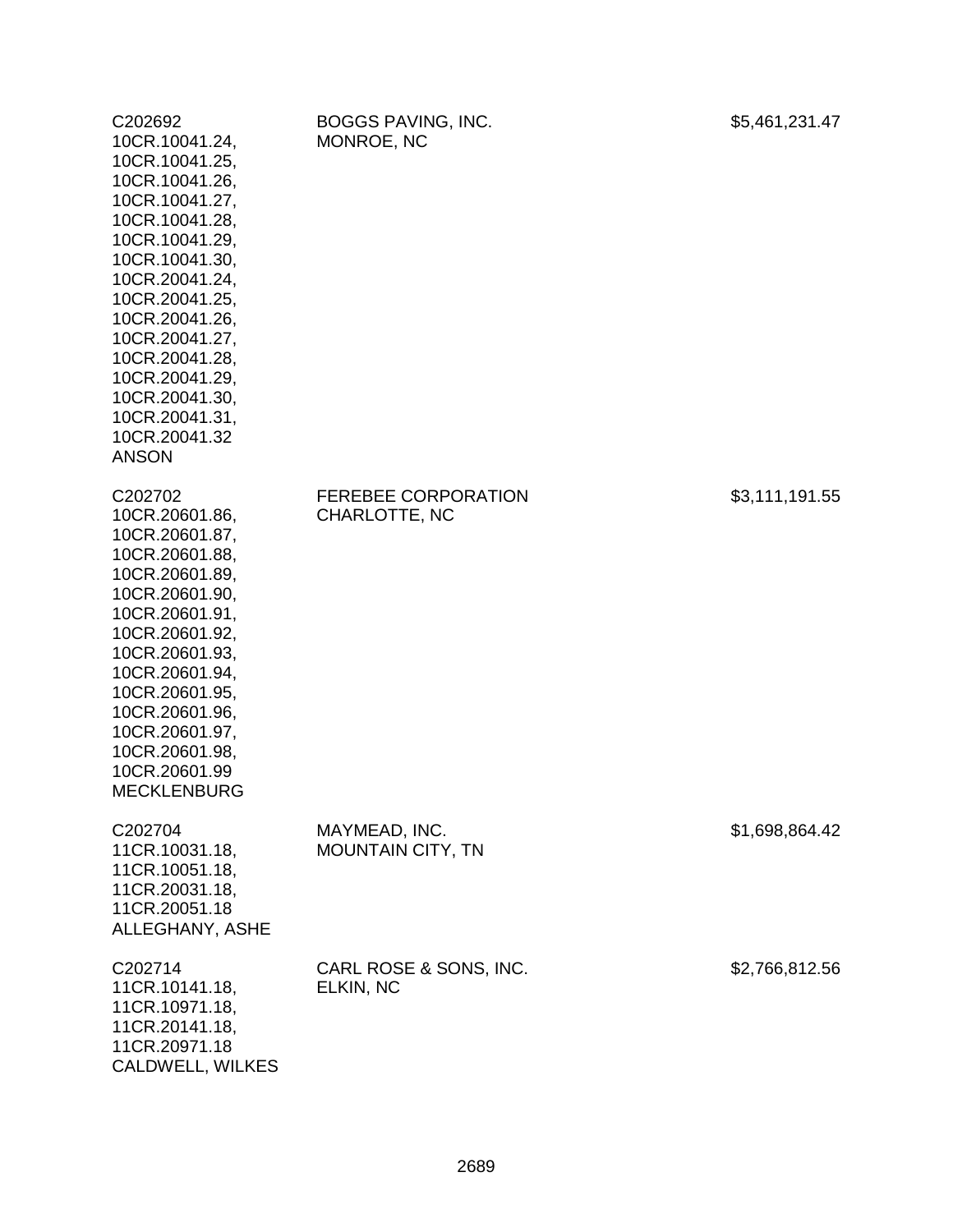| C202711<br>11CR.10861.18,<br>11CR.10991.18,<br>11CR.20861.18,<br>11CR.20991.18<br>SURRY, YADKIN                                                                                                                                                                                                                                  | CARL ROSE & SONS, INC.<br>ELKIN, NC                                                 | \$2,172,128.58 |
|----------------------------------------------------------------------------------------------------------------------------------------------------------------------------------------------------------------------------------------------------------------------------------------------------------------------------------|-------------------------------------------------------------------------------------|----------------|
| C202579<br>33523.3.1<br><b>LINCOLN</b><br>B-4176                                                                                                                                                                                                                                                                                 | SMITH-ROWE, LLC<br><b>MOUNT AIRY, NC</b>                                            | \$2,312,867.77 |
| C202690<br>12C.018093,<br>12CR.10181.10,<br>12CR.20181.12<br><b>CATAWBA</b>                                                                                                                                                                                                                                                      | MAYMEAD, INC.<br><b>MOUNTAIN CITY, TN</b>                                           | \$5,113,273.80 |
| C202689<br>12C.055065,<br>12CR.10551.8,<br>12CR.20551.11<br><b>LINCOLN</b>                                                                                                                                                                                                                                                       | <b>REA CONTRACTING</b><br>A DIVISION OF THE LANE<br><b>CONSTRUCTION CORPORATION</b> | \$2,536,595.75 |
| C202691<br>13C.012119,<br>13C.012137,<br>13CR.10121.8,<br>13CR.20121.8,<br>13SP.20124.72,<br>13SP.20124.73,<br>13SP.20124.74,<br>13SP.20124.75,<br>13SP.20124.76,<br>13SP.20124.77,<br>13SP.20124.78,<br>13SP.20124.79,<br>13SP.20124.80,<br>13SP.20124.81,<br>13SP.20124.82,<br>13SP.20124.83,<br>13SP.20124.84<br><b>BURKE</b> | MAYMEAD, INC.<br><b>MOUNTAIN CITY, TN</b>                                           | \$2,871,622.48 |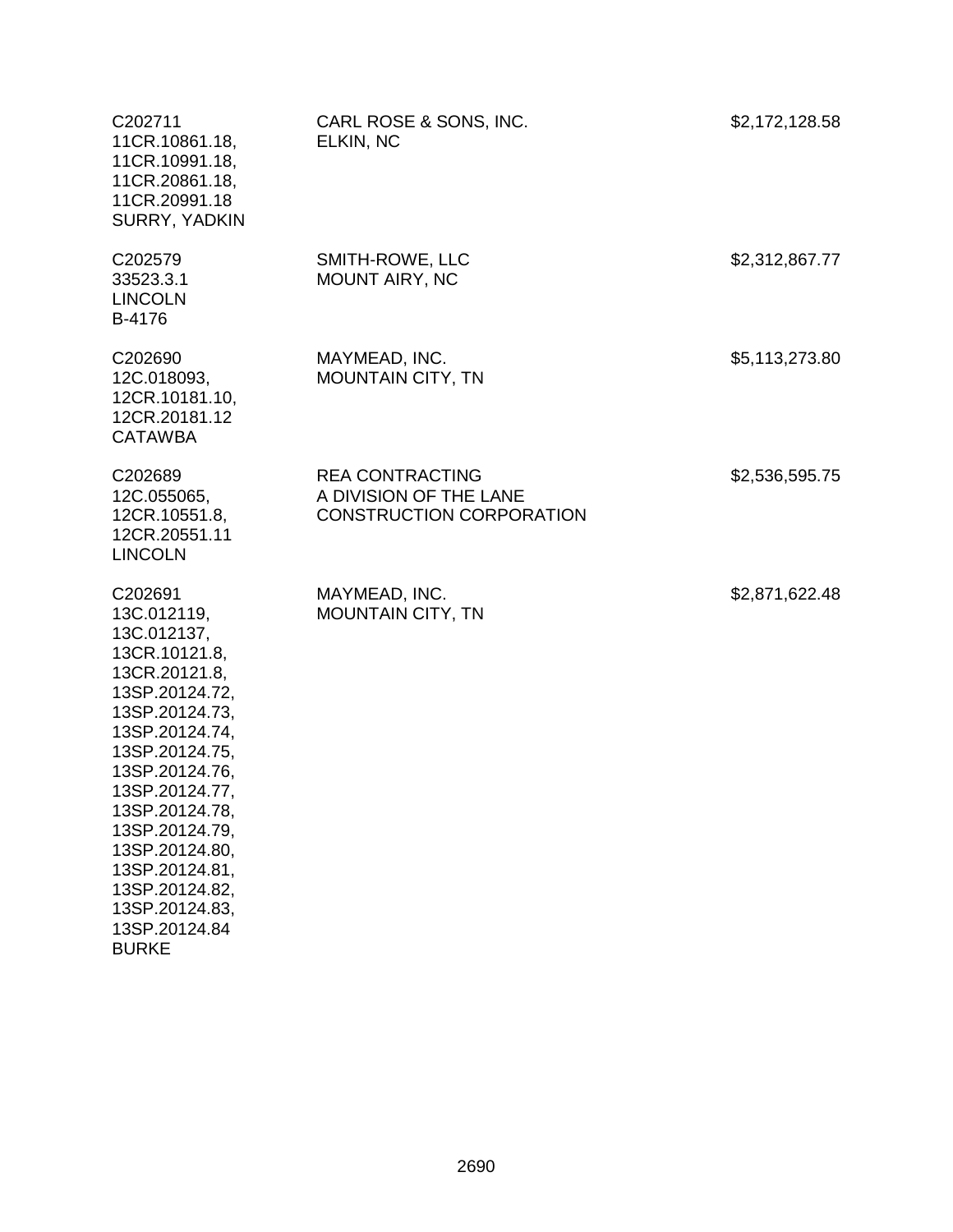| C202686<br>13C.059062,<br>13CR.10591.9,<br>13CR.20591.8,<br>13SP.20594.41,<br>13SP.20594.48,<br>13SP.20594.43,<br>13SP.20594.44,<br>13SP.20594.45,<br>13SP.20594.46,<br>13SP.20594.47,<br>13SP.20594.48,<br>13SP.20594.49,<br>13SP.20594.50,<br>13SP.20594.51,<br>13SP.20594.52,<br>13SP.20594.53,<br>13SP.20594.54,<br>13SP.20594.55<br><b>MCDOWELL</b> | MAYMEAD, INC.<br><b>MOUNTAIN CITY, TN</b>                         | \$2,847,042.70 |
|----------------------------------------------------------------------------------------------------------------------------------------------------------------------------------------------------------------------------------------------------------------------------------------------------------------------------------------------------------|-------------------------------------------------------------------|----------------|
| C202682<br>13CR.10111.10,<br>13CR.20111.8<br><b>BUNCOMBE</b>                                                                                                                                                                                                                                                                                             | APAC-ATLANTIC, INC.<br><b>ASHEVILLE DIVISION</b><br>ASHEVILLE, NC | \$2,727,871.02 |
| C202687<br>13CR.10571.8,<br>13CR.20571.8<br><b>MADISON</b>                                                                                                                                                                                                                                                                                               | APAC-ATLANTIC, INC.<br><b>ASHEVILLE DIVISION</b><br>ASHEVILLE, NC | \$1,422,156.35 |
| C202683<br>13CR.10611.9,<br>13CR.20611.8                                                                                                                                                                                                                                                                                                                 | MAYMEAD, INC.<br><b>MOUNTAIN CITY, TN</b>                         | \$899,705.43   |

MITCHELL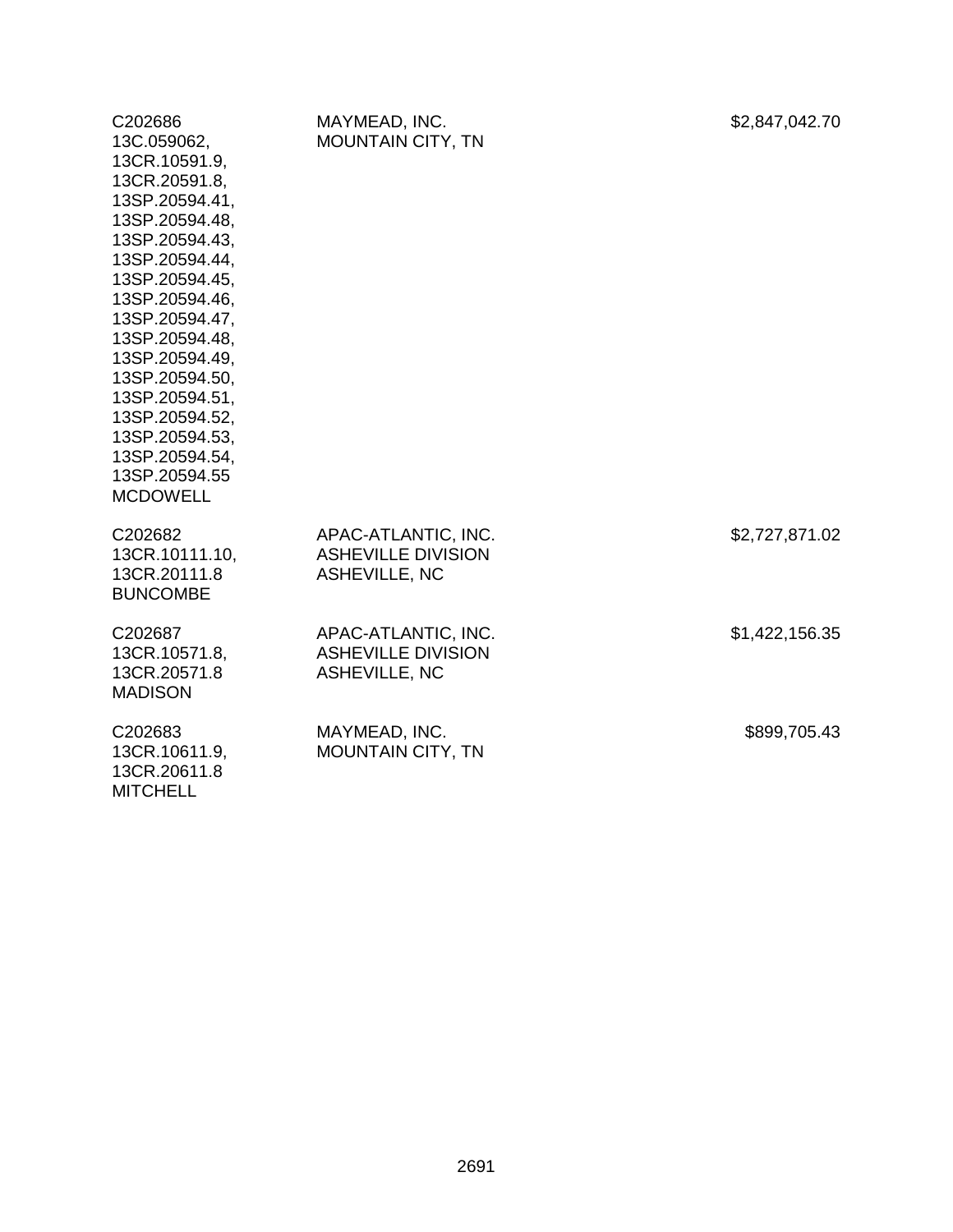| C <sub>202693</sub><br>13CR.10811.8,<br>13CR.20811.8,<br>13SP.20814.66,<br>13SP.20814.67,<br>13SP.20814.68,<br>13SP.20814.69,<br>13SP.20814.70,<br>13SP.20814.71,<br>13SP.20814.72,<br>13SP.20814.73,<br>13SP.20814.74,<br>13SP.20814.75,<br>13SP.20814.76,<br>13SP.20814.77,<br>13SP.20814.78,<br>13SP.20814.79,<br>13SP.20814.80,<br>13SP.20814.81,<br>13SP.20814.82,<br>13SP.20814.83,<br>13SP.20814.84,<br>13SP.20814.85,<br>13SP.20814.86,<br>13SP.20814.87,<br>13SP.20814.88,<br>13SP.20814.89<br><b>RUTHERFORD</b> | MAYMEAD, INC.<br><b>MOUNTAIN CITY, TN</b>                                         | \$3,197,158.15 |
|---------------------------------------------------------------------------------------------------------------------------------------------------------------------------------------------------------------------------------------------------------------------------------------------------------------------------------------------------------------------------------------------------------------------------------------------------------------------------------------------------------------------------|-----------------------------------------------------------------------------------|----------------|
| C202685<br>13CR.11001.9,<br>13CR.21001.8<br><b>YANCEY</b>                                                                                                                                                                                                                                                                                                                                                                                                                                                                 | MAYMEAD, INC.<br><b>MOUNTAIN CITY, TN</b>                                         | \$883,383.53   |
| C202173<br>38068.3.2<br><b>CHEROKEE</b><br>R-3622AB                                                                                                                                                                                                                                                                                                                                                                                                                                                                       | <b>WRIGHT BROTHERS CONSTRUCTION</b><br>CO., INC.<br><b>CHARLESTON, TN</b>         | \$3,871,368.71 |
| C202259<br>42550.3.1<br><b>SWAIN</b><br>R-5118                                                                                                                                                                                                                                                                                                                                                                                                                                                                            | TENNOCA CONSTRUCTION CO., INC.<br>CANDLER, NC                                     | \$1,434,989.31 |
| C202710<br>14CR.10441.5,<br>14CR.20441.7,<br>14CR.20881.9<br>HAYWOOD,<br><b>TRANSYLVANIA</b>                                                                                                                                                                                                                                                                                                                                                                                                                              | <b>HARRISON CONSTRUCTION</b><br><b>COMPANY</b><br>DIVISION OF APAC-ATLANTIC, INC. | \$3,476,586.20 |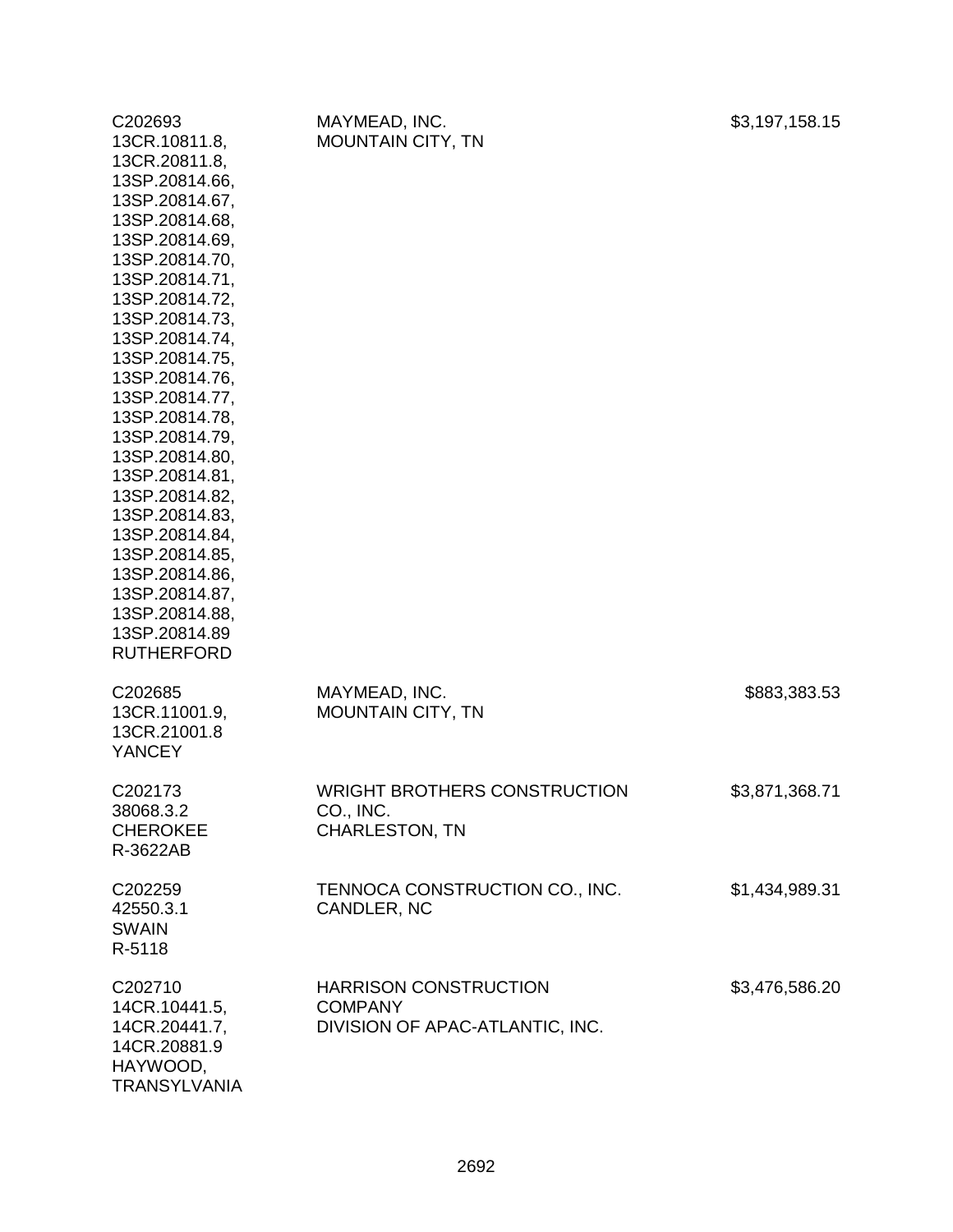\$3,327,188.29

C202706 14CR.10501.6, 14CR.20501.8, 14CR.20871.7 JACKSON, SWAIN HARRISON CONSTRUCTION COMPANY DIVISION OF APAC-ATLANTIC, INC.

C202709 14CR.20451.10, 14CR.20751.9 HENDERSON, POLK

APAC-ATLANTIC, INC. ASHEVILLE DIVISION ASHEVILLE, NC

\$1,109,482.34

## **Approval – Professional Services Management Unit**

The Board concurred with the staff recommendations and delegated authority to the

Secretary to award the following contracts. Award of contracts is subject to approval by the

Advisory Budget Commission pursuant to G.S. 136-28(f).

### **Operations - Field Support - Materials & Tests**

The following is a supplemental contract to a previous contract approved by the Board with the same engineering firm. This supplemental contract was necessary due to approved additional work that was unknown at the inception and is required of the firm to complete the project. Our staff has completed the actions in accordance with the policies and procedures adopted by the Board on May 7, 2009. This is for information only.

| (1) | Project:                         | Various                                                                                                                                               |
|-----|----------------------------------|-------------------------------------------------------------------------------------------------------------------------------------------------------|
|     | Firm:                            | Volkert and Associates, Inc., Raleigh, NC                                                                                                             |
|     | <b>Original Engineering Fee:</b> | \$950,000.00                                                                                                                                          |
|     | Previous Supplemental Fee:       | \$800,000.00                                                                                                                                          |
|     | Supplemental Fee:                | \$600,000.00 and one year time extension                                                                                                              |
|     | <b>Supplemental Work:</b>        | Assessment of quality control/quality assurance<br>technicians who perform tests on asphalt mixes<br>utilized in highway construction and maintenance |
|     | <b>SPSF Utilization:</b>         | 0%                                                                                                                                                    |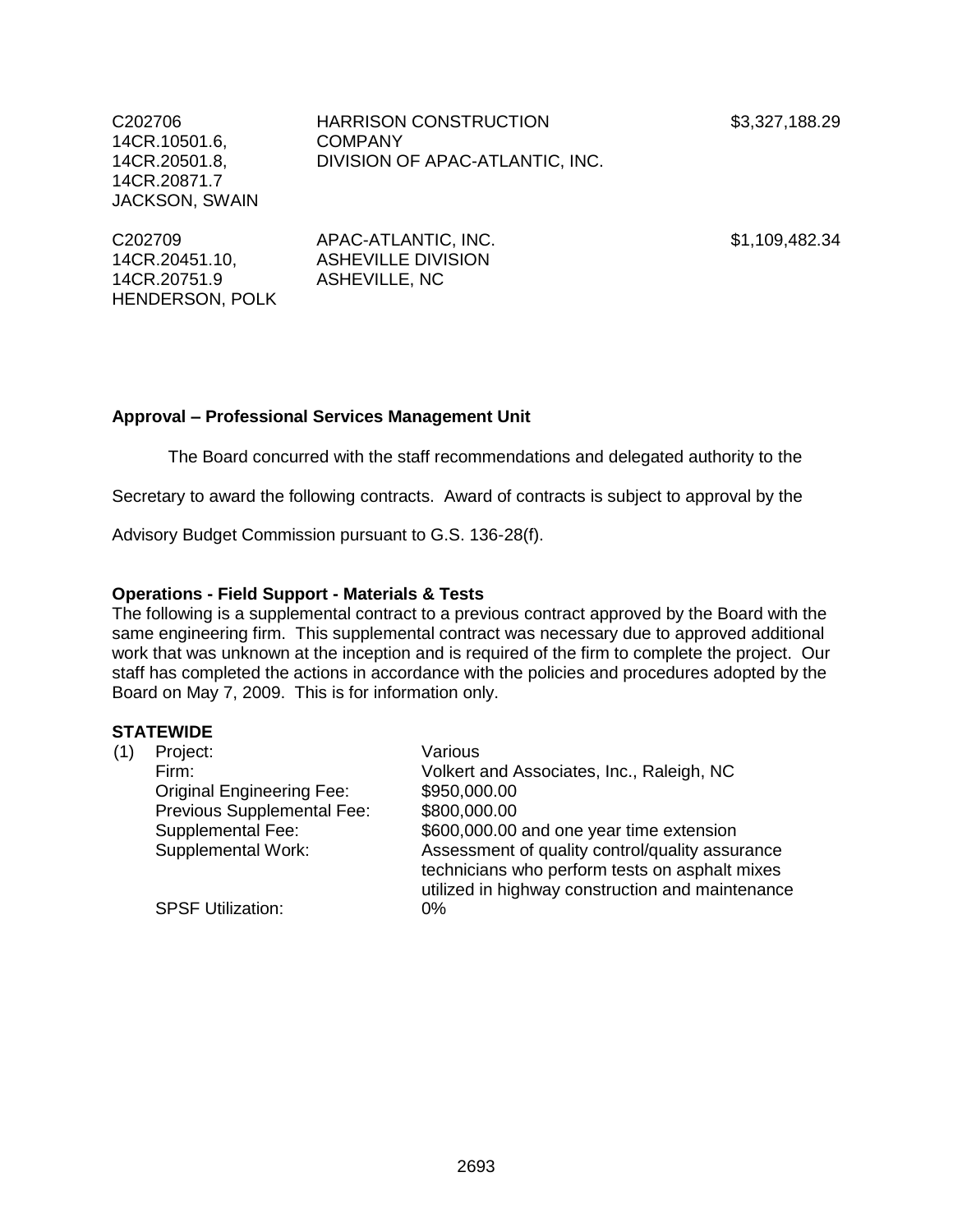## **Financial Management - Program Development - Feasibility Studies**

The following is a supplemental contract to a previous contract approved by the Board with the same engineering firm to support the Feasibility Studies Unit. This supplemental contract was necessary due to approved additional work that was unknown at the inception and is required of the firm to complete the projects. Our staff has completed the actions in accordance with the policies and procedures adopted by the Board on May 7, 2009. This is for information only.

### **STATEWIDE**

**Original Engineering Fee:** SPSF Utilization: 0%

(2) Firm: AECOM Technical Services of North Carolina, Inc., Raleigh, NC<br>\$ 300.000.00 Supplemental Fee: \$2,000,000.00 and one year time extension

## **Highway Design - Geotechnical Engineering**

The following is a supplemental contract to a previous contract approved by the Board with the same engineering firm. This supplemental contract was necessary due to approved additional work that was unknown at the inception and is required of the firm to complete the project. Our staff has completed the actions in accordance with the policies and procedures adopted by the Board on May 7, 2009. This is for information only.

### **STATEWIDE**

(3) Firm: S&ME, Inc., Raleigh, NC Original Engineering Fee: \$1,000,000.00 Supplemental Fee: \$ 500,000.00 SPSF Utilization: 0%

### **Highway Design - Roadway Design**

The following are supplemental contracts to previous contracts approved by the Board with the same engineering firms. These supplemental contracts were necessary due to approved additional work that was unknown at the inception and is required of the firms to complete the projects. Our staff has completed the actions in accordance with the policies and procedures adopted by the Board on May 7, 2009. These are for information only.

### **DIVISION 5**

| (4) | Project:                            | 33819.1.1 (B-4656) Wake County                                                                                  |
|-----|-------------------------------------|-----------------------------------------------------------------------------------------------------------------|
|     |                                     | Bridge 492 over SR 1012 (Western Boulevard) on                                                                  |
|     |                                     | SR 1011 (Hillsborough Street)                                                                                   |
|     | Scope of Work:                      | Roadway and Hydraulic Design                                                                                    |
|     | <b>Estimated Construction Cost:</b> | \$2,850,000.00                                                                                                  |
|     | Firm:                               | The Louis Berger Group, Inc., Raleigh, NC                                                                       |
|     | <b>Original Engineering Fee:</b>    | \$59,105.08                                                                                                     |
|     | Previous Supplemental Fee:          | \$58,808.50                                                                                                     |
|     | <b>Supplemental Fee:</b>            | \$5,782.03                                                                                                      |
|     | Supplemental Work:                  | Revise roadway to incorporate revisions to the grade<br>and typical section, and updating the capacity analysis |
|     | <b>SPSF Utilization:</b>            | $0\%$                                                                                                           |
|     |                                     |                                                                                                                 |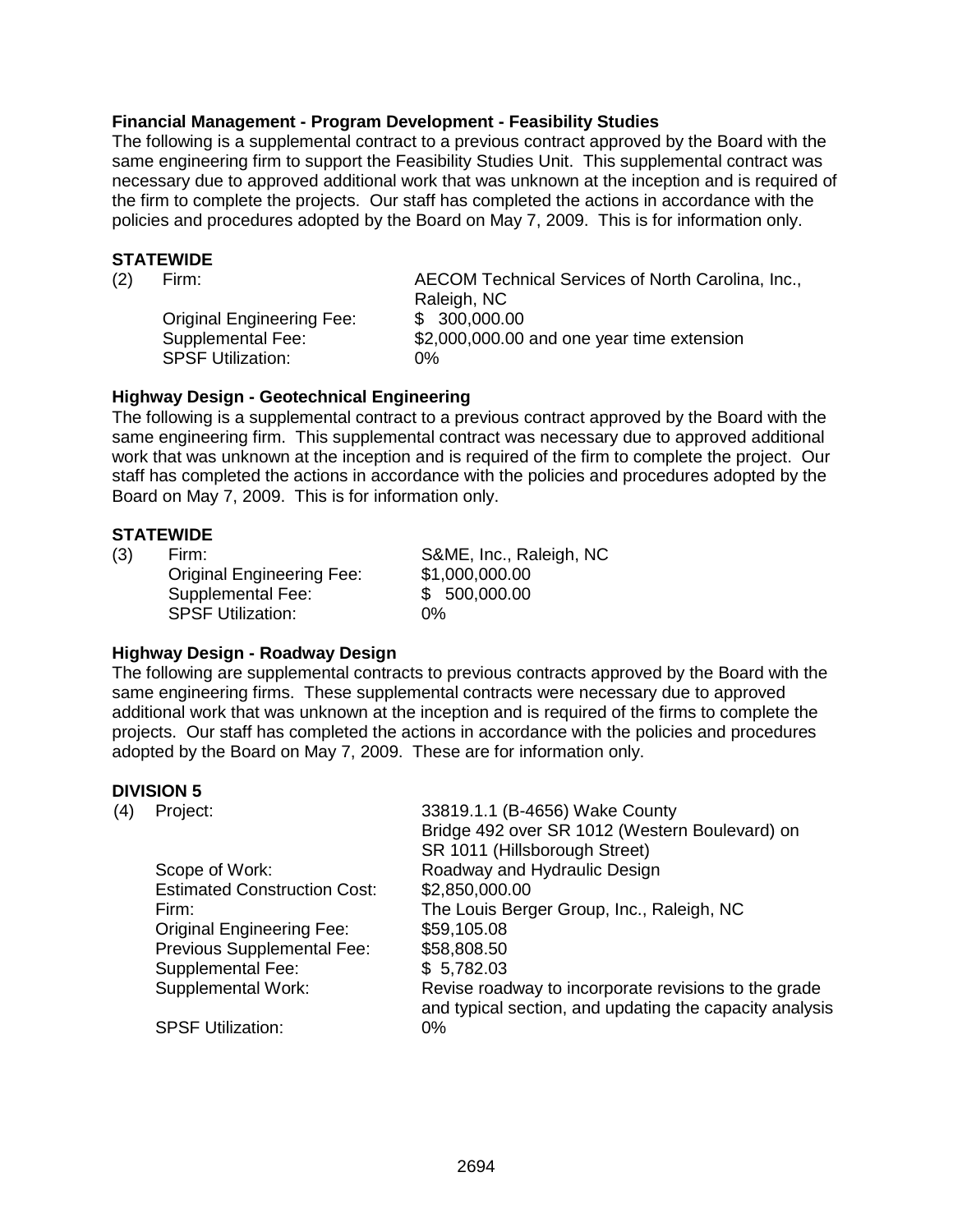# **DIVISION 6**

|     | <b>DIVISIUN 6</b>                   |                                                                                                                                                        |             |
|-----|-------------------------------------|--------------------------------------------------------------------------------------------------------------------------------------------------------|-------------|
| (5) | Project:                            | 35901.1.2 (I-4413) Robeson County<br>Interchange at Bridge 36 on US 301 over I-95                                                                      |             |
|     | Scope of Work:                      | Roadway and hydraulic design and planning                                                                                                              |             |
|     | <b>Estimated Construction Cost:</b> | \$18,100,000.00                                                                                                                                        |             |
|     | Firm:                               | Stantec Consulting Services, Inc., Raleigh, NC                                                                                                         |             |
|     | <b>Original Engineering Fee:</b>    | \$242,503.50                                                                                                                                           |             |
|     | Previous Supplemental Fee:          | \$18,988.53                                                                                                                                            |             |
|     | Supplemental Fee:                   | \$157,448.43                                                                                                                                           |             |
|     | <b>Supplemental Work:</b>           | Roadway and hydraulic design and planning to revise<br>a single point interchange to a diverging diamond                                               |             |
|     | <b>SPSF Utilization:</b>            | interchange<br>Sungate Design Group                                                                                                                    | \$15,429.95 |
|     |                                     | 9.8%                                                                                                                                                   |             |
|     | <b>DIVISION 7</b>                   |                                                                                                                                                        |             |
| (6) | Project:                            | 34429.1.1 (R-2413C) Guilford County                                                                                                                    |             |
|     |                                     | US 220 from south of Haw River to the intersection of                                                                                                  |             |
|     |                                     | US 220 and existing NC 68                                                                                                                              |             |
|     | Scope of Work:                      | Roadway Design and Traffic Control                                                                                                                     |             |
|     | <b>Estimated Construction Cost:</b> | \$53,400,000.00                                                                                                                                        |             |
|     | Firm:                               | Florence & Hutcheson, Inc., Raleigh, NC                                                                                                                |             |
|     | <b>Original Engineering Fee:</b>    | \$404,946.67                                                                                                                                           |             |
|     | <b>Supplemental Fee:</b>            | \$149,713.76                                                                                                                                           |             |
|     | <b>Supplemental Work:</b>           | Roadway Design for detour study, update for new<br>ground line and EOP surveys, revise resurfacing<br>grade, Right of Way revisions, combining R-2413C |             |
|     |                                     | and R-2309AB, and Traffic Control Plans                                                                                                                |             |

SPSF Utilization: 0%

# **Highway Design - Hydraulics**

The following are supplemental contracts to previous contracts approved by the Board with the same engineering firms. After careful evaluation of the workload and schedules of the work that can be accomplished by our staff, it was determined necessary to extend the contracts for Hydraulics to use on an as needed basis for various federal-aid and state funded projects to support the Hydraulics Unit. Our staff has completed the actions for employing private firms in accordance with the policies and procedures adopted by the Board on May 7, 2009. These are for information only.

| (7) | Firm:<br>Maximum Engineering Fee:<br>Supplemental Fee:<br><b>SPSF Utilization:</b> | \$500,000.00<br>\$<br>0% | Florence & Hutcheson, Inc., Raleigh, NC<br>0.00 (one year time extension request only) |
|-----|------------------------------------------------------------------------------------|--------------------------|----------------------------------------------------------------------------------------|
| (8) | Firm:<br>Maximum Engineering Fee:<br>Supplemental Fee:<br><b>SPSF Utilization:</b> | \$500,000.00<br>\$<br>0% | Greenhorne & O'Mara, Raleigh, NC<br>0.00 (one year time extension request only)        |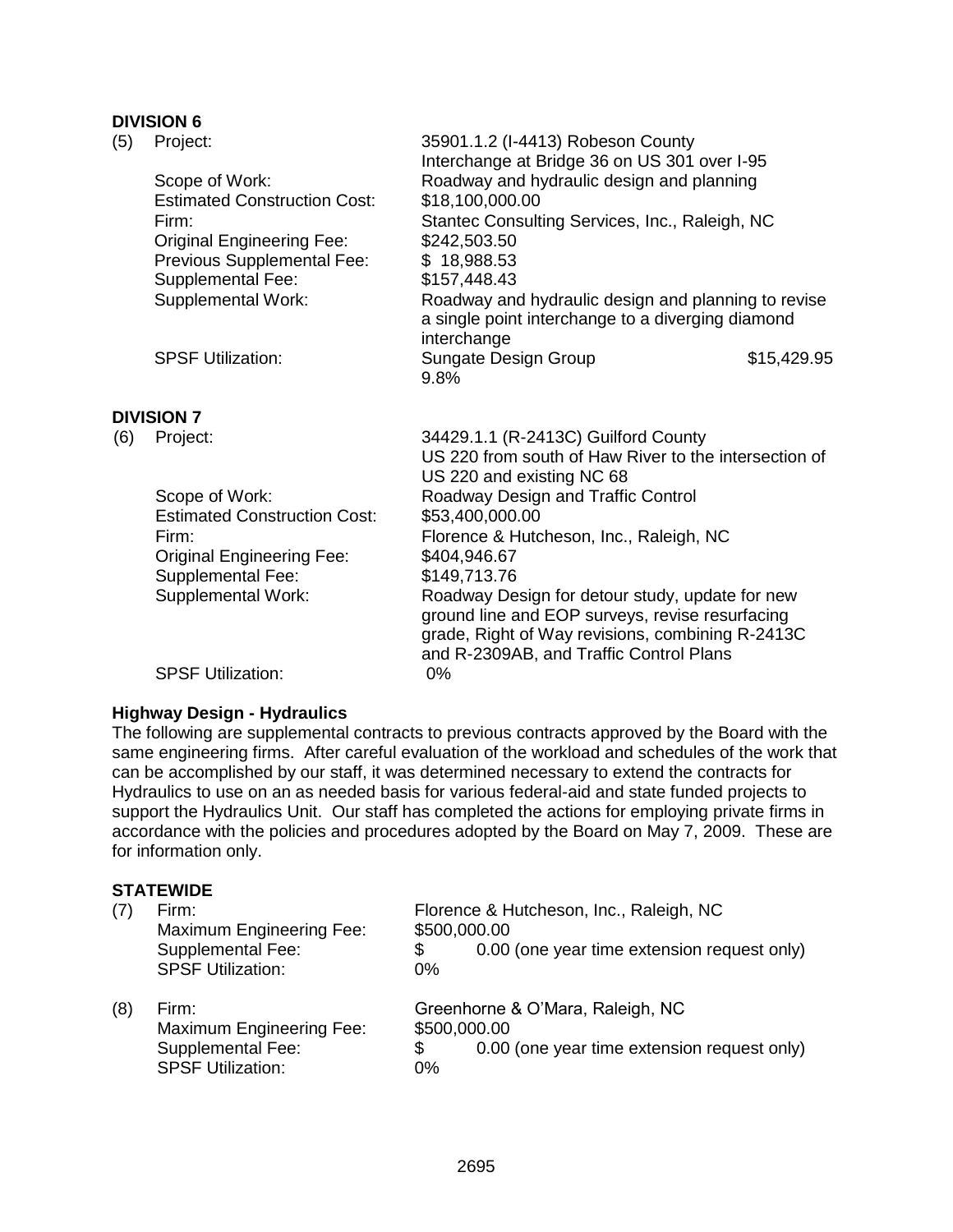| (9)  | Firm:<br><b>Maximum Engineering Fee:</b><br><b>Supplemental Fee:</b><br><b>SPSF Utilization:</b> | HDR Engineering, Inc., of North Carolina, Raleigh, NC<br>\$500,000.00<br>0.00 (one year time extension request only)<br>\$<br>0% |
|------|--------------------------------------------------------------------------------------------------|----------------------------------------------------------------------------------------------------------------------------------|
| (10) | Firm:<br><b>Maximum Engineering Fee:</b><br><b>Supplemental Fee:</b><br><b>SPSF Utilization:</b> | Kimley-Horn and Associates, Inc., Raleigh, NC<br>\$500,000.00<br>0.00 (one year time extension request only)<br>\$<br>0%         |
| (11) | Firm:<br>Maximum Engineering Fee:<br><b>Supplemental Fee:</b><br><b>SPSF/DBE Utilization:</b>    | MA Engineering Consultants, Inc., Cary, NC<br>\$500,000.00<br>0.00 (one year time extension request only)<br>\$<br>100%          |
| (12) | Firm:<br><b>Maximum Engineering Fee:</b><br>Supplemental Fee:<br><b>SPSF Utilization:</b>        | Mulkey, Inc., Charlotte, NC<br>\$500,000.00<br>\$<br>0.00 (one year time extension request only)<br>0%                           |
| (13) | Firm:<br><b>Maximum Engineering Fee:</b><br><b>Supplemental Fee:</b><br><b>SPSF Utilization:</b> | Rummel, Klepper, & Kahl, LLP, Raleigh, NC<br>\$500,000.00<br>\$<br>0.00 (one year time extension request only)<br>0%             |
| (14) | Firm:<br>Maximum Engineering Fee:<br>Supplemental Fee:<br><b>SPSF Utilization:</b>               | Sungate Design Group, PA, Raleigh, NC<br>\$500,000.00<br>\$0.00 (one year time extension request only)<br>100%                   |
| (15) | Firm:<br><b>Maximum Engineering Fee:</b><br>Supplemental Fee:<br>SPSF/DBE/WBE Utilization:       | Wetherill Engineering, Inc., Raleigh, NC<br>\$500,000.00<br>0.00 (one year time extension request only)<br>\$<br>100%            |

## **Transit - Rail**

After careful evaluation of the workload and schedules of the work that can be accomplished by our staff, it was determined necessary to employ a private firm for the design of the following project to support the Rail Division. Our staff has completed the actions for employing private firms in accordance with the policies and procedures adopted by the Board on May 7, 2009. This is for information only.

| (16) | Project:<br><b>Estimated Construction Cost:</b><br>Firm:<br>Scope of Work: | 49999.1.STR24<br>\$1,200,000.00<br>International Display Systems, Inc., Dayton, Ohio<br>Preliminary engineering of Passenger Information<br>Display Systems (PIDS) at nine passenger train<br>stations |
|------|----------------------------------------------------------------------------|--------------------------------------------------------------------------------------------------------------------------------------------------------------------------------------------------------|
|      | Maximum Engineering Fee:<br><b>SPSF Utilization:</b>                       | \$75,413.70<br>0%                                                                                                                                                                                      |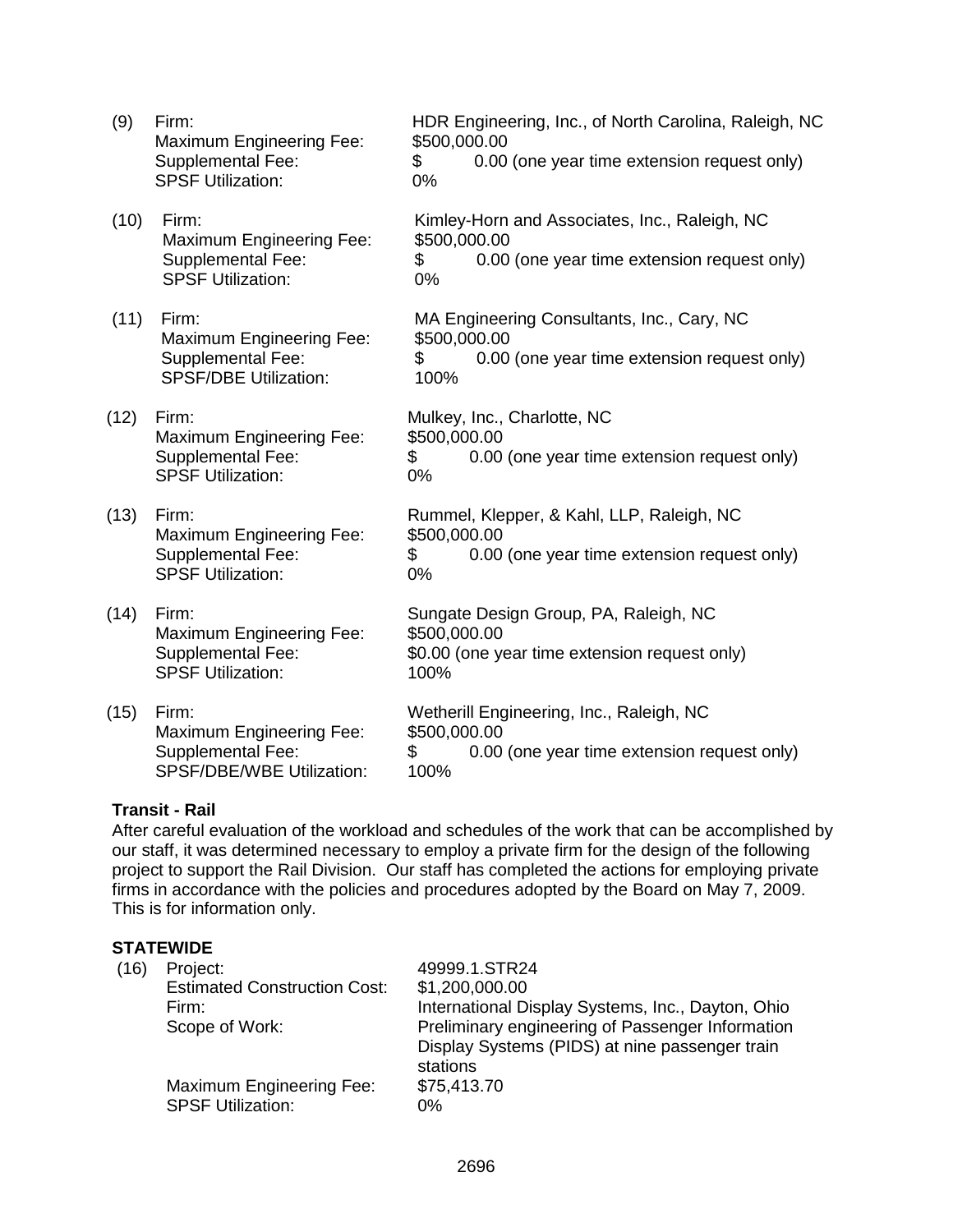## **Transit - Rail - Operations and Facilities**

After careful evaluation of the workload and schedules of the work that can be accomplished by our staff, it was determined necessary to employ private firms for Rail Operations and Facilities services on an as needed basis for various federal-aid and state funded projects to support the Rail Division. These contracts will expire three years after the date of execution or after the contract amount has been depleted, whichever occurs first. Our staff has completed the actions for employing private firms in accordance with the policies and procedures adopted by the Board on May 7, 2009. These are for information only.

| (17) | Project:<br>Firm:<br>Maximum Engineering Fee:<br><b>SPSF/DBE/WBE Utilization:</b><br>SPSF/DBE/WBE Utilization:                                            | Various<br>Gannett Fleming, Inc., Charlotte, NC<br>\$6,500,000.00<br>Mattson, Alexander<br>2%<br>Sepi Engineering<br>5%                                     | \$130,000.00<br>\$325,000.00                 |
|------|-----------------------------------------------------------------------------------------------------------------------------------------------------------|-------------------------------------------------------------------------------------------------------------------------------------------------------------|----------------------------------------------|
| (18) | Project:<br>Firm:<br>Maximum Engineering Fee:<br><b>SPSF/DBE/WBE Utilization:</b><br><b>SPSF Utilization:</b>                                             | Various<br>Moffatt & Nichol Engineers, Raleigh, NC<br>\$4,500,000.00<br>Mattson, Alexander<br>5%<br><b>Hard Art Studios</b><br>5%                           | \$225,000.00<br>\$225,000.00                 |
| (19) | Project:<br>Firm:<br>Maximum Engineering Fee:<br><b>SPSF/DBE/WBE Utilization:</b><br><b>SPSF/DBE/WBE Utilization:</b><br><b>SPSF/DBE/WBE Utilization:</b> | Various<br>PB Americas, Inc., Raleigh, NC<br>\$3,500,000.00<br><b>CH Engineering</b><br>15%<br>Mattson, Alexander<br>15%<br><b>Engineered Designs</b><br>3% | \$525,000.00<br>\$525,000.00<br>\$105,000.00 |
| (20) | Project:<br>Firm:<br>Maximum Engineering Fee:<br>SPSF/DBE/MBE Utilization:                                                                                | Various<br>Simpson Engineers & Associates, Cary, NC<br>\$5,500,000.00<br>100%                                                                               |                                              |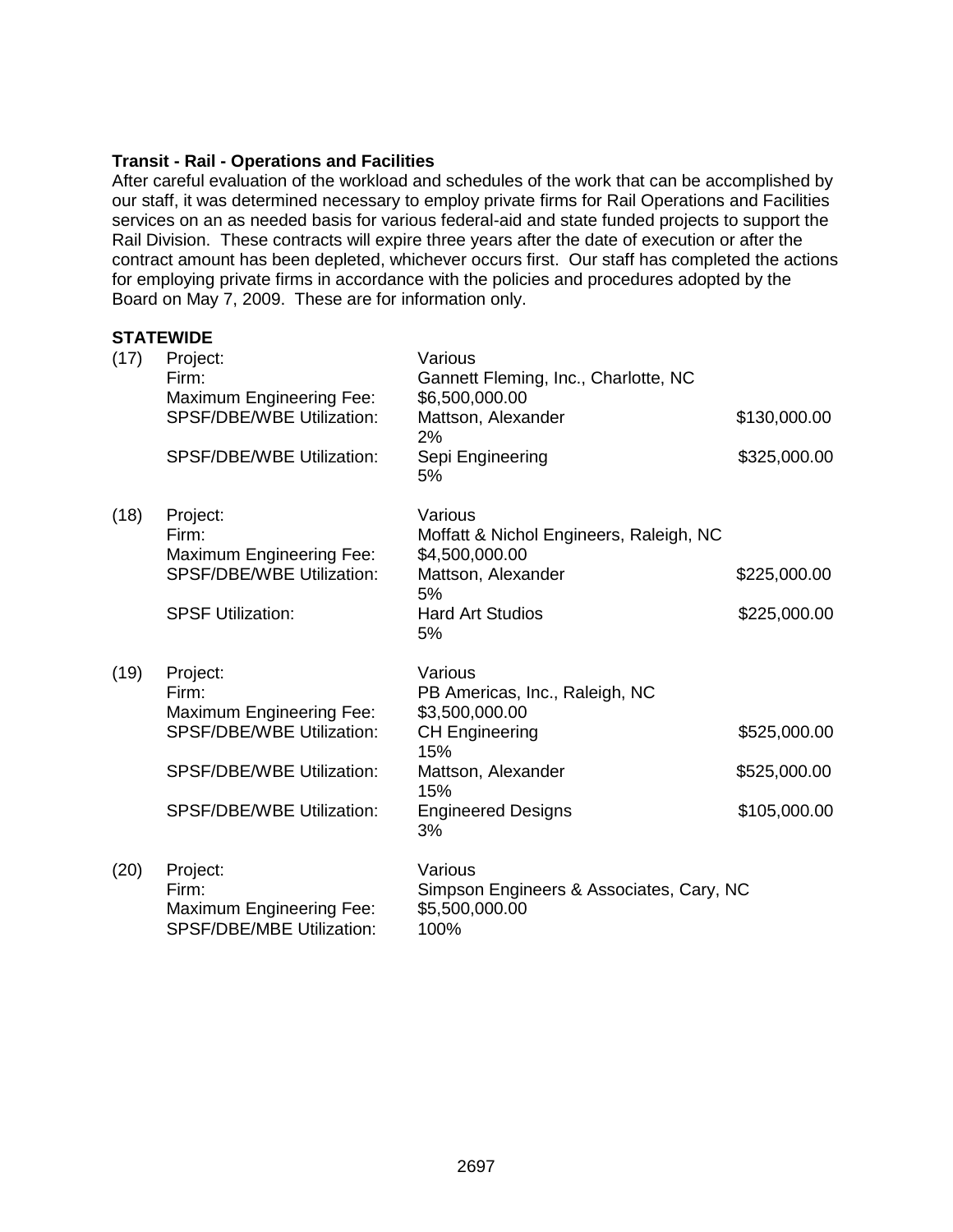## **Transit - Rail - Environmental**

After careful evaluation of the workload and schedules of the work that can be accomplished by our staff, it was determined necessary to employ private firms for Environmental services on an as needed basis for various federal-aid and state funded projects to support the Rail Division. These contracts will expire three years after the date of execution or after the contract amount has been depleted, whichever occurs first. Our staff has completed the actions for employing private firms in accordance with the policies and procedures adopted by the Board on May 7, 2009. These are for information only.

| (21) | Project:<br>Firm:<br><b>Maximum Engineering Fee:</b> | Various<br>Michael Baker Engineering, Cary, NC<br>\$3,600,000.00 |              |
|------|------------------------------------------------------|------------------------------------------------------------------|--------------|
|      | <b>SPSF Utilization:</b>                             | The Catena Group<br>5%                                           | \$180,000.00 |
|      | SPSF/DBE/WBE Utilization:                            | Dovetail Cultural Resource Group<br>10%                          | \$360,000.00 |
|      | <b>SPSF Utilization:</b>                             | Springboard Eydo<br>5%                                           | \$180,000.00 |
| (22) | Project:<br>Firm:<br><b>Maximum Engineering Fee:</b> | Various<br>Florence & Hutcheson, Raleigh, NC<br>\$900,000.00     |              |
|      | <b>SPSF Utilization:</b>                             | Springboard Eydo<br>5%                                           | \$45,000.00  |
|      | <b>SPSF Utilization:</b>                             | <b>Axiom Environmental</b><br>3%                                 | \$27,000.00  |
|      | <b>SPSF Utilization:</b>                             | The Catena Group<br>3%                                           | \$27,000.00  |
|      | <b>SPSF/DBE/MBE Utilization:</b>                     | Dovetail Cultural Resource Group<br>2%                           | \$18,000.00  |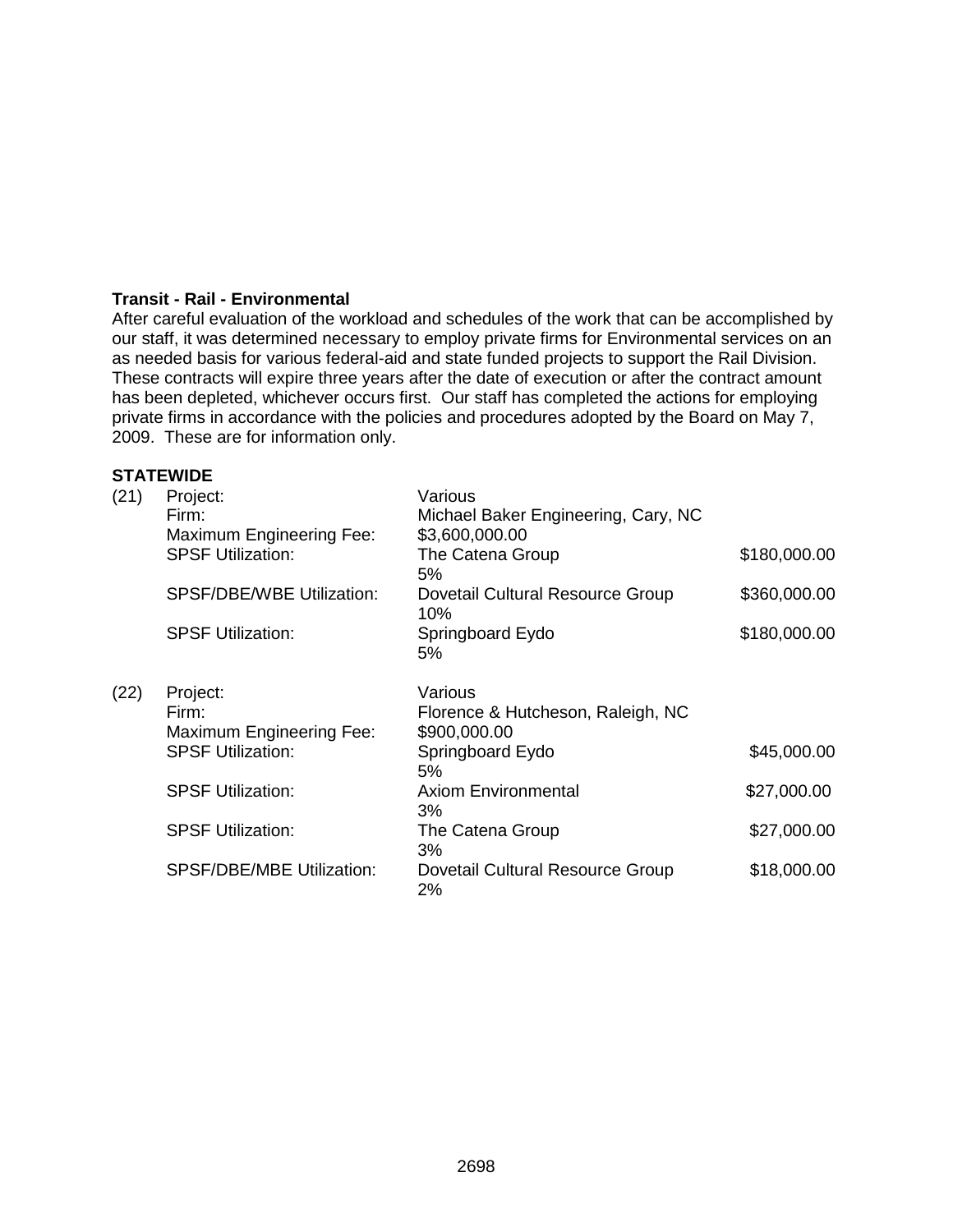| (23) | Project:<br>Firm:<br><b>Maximum Engineering Fee:</b>                              | Various<br>Moffatt & Nichol, Raleigh, NC<br>\$900,000.00             |             |
|------|-----------------------------------------------------------------------------------|----------------------------------------------------------------------|-------------|
|      | SPSF/DBE/WBE Utilization:                                                         | Sepi Engineering Group<br>2%                                         | \$18,000.00 |
|      | SPSF/DBE/WBE Utilization:                                                         | <b>Planning Communities</b><br>2%                                    | \$18,000.00 |
|      | SPSF/DBE/WBE Utilization:                                                         | Mattson, Alexander<br>2%                                             | \$18,000.00 |
|      | <b>SPSF Utilization:</b>                                                          | <b>Coastal Carolina Research</b><br>2%                               | \$18,000.00 |
|      | <b>SPSF/DBE/WBE Utilization:</b>                                                  | Dovetail Cultural Resource Group<br>2%                               | \$18,000.00 |
|      | <b>SPSF Utilization:</b>                                                          | Springboard Eydo<br>2%                                               | \$18,000.00 |
|      | <b>SPSF Utilization:</b>                                                          | <b>Axiom Environmental</b><br>2%                                     | \$18,000.00 |
|      | <b>SPSF Utilization:</b>                                                          | The Catena Group<br>2%                                               | \$18,000.00 |
| (24) | Project:<br>Firm:<br><b>Maximum Engineering Fee:</b><br>SPSF/DBE/WBE Utilization: | Various<br>Planning Communities, Raleigh, NC<br>\$400,000.00<br>100% |             |
| (25) | Project:<br>Firm:<br><b>Maximum Engineering Fee:</b>                              | Various<br>PBS&J, Raleigh, NC<br>\$900,000.00                        |             |
|      | <b>SPSF Utilization:</b>                                                          | The Catena Group<br>8%                                               | \$72,000.00 |
|      | <b>SPSF Utilization:</b>                                                          | Springboard Eydo<br>8%                                               | \$72,000.00 |
|      | <b>SPSF Utilization:</b>                                                          | <b>Coastal Carolina Research</b><br>6%                               | \$54,000.00 |
| (26) | Project:<br>Firm:                                                                 | Various<br>Stantec Consulting Services, Inc., Raleigh, NC            |             |
|      | <b>Maximum Engineering Fee:</b><br><b>SPSF Utilization:</b>                       | \$900,000.00<br>The Catena Group                                     | \$45,000.00 |
|      | <b>SPSF/DBE/WBE Utilization:</b>                                                  | 5%<br>Mattson, Alexander                                             | \$27,000.00 |
|      | <b>SPSF Utilization:</b>                                                          | 3%<br><b>Coastal Carolina Research</b><br>3%                         | \$27,000.00 |
|      | <b>SPSF Utilization:</b>                                                          | Springboard Eydo<br>2%                                               | \$18,000.00 |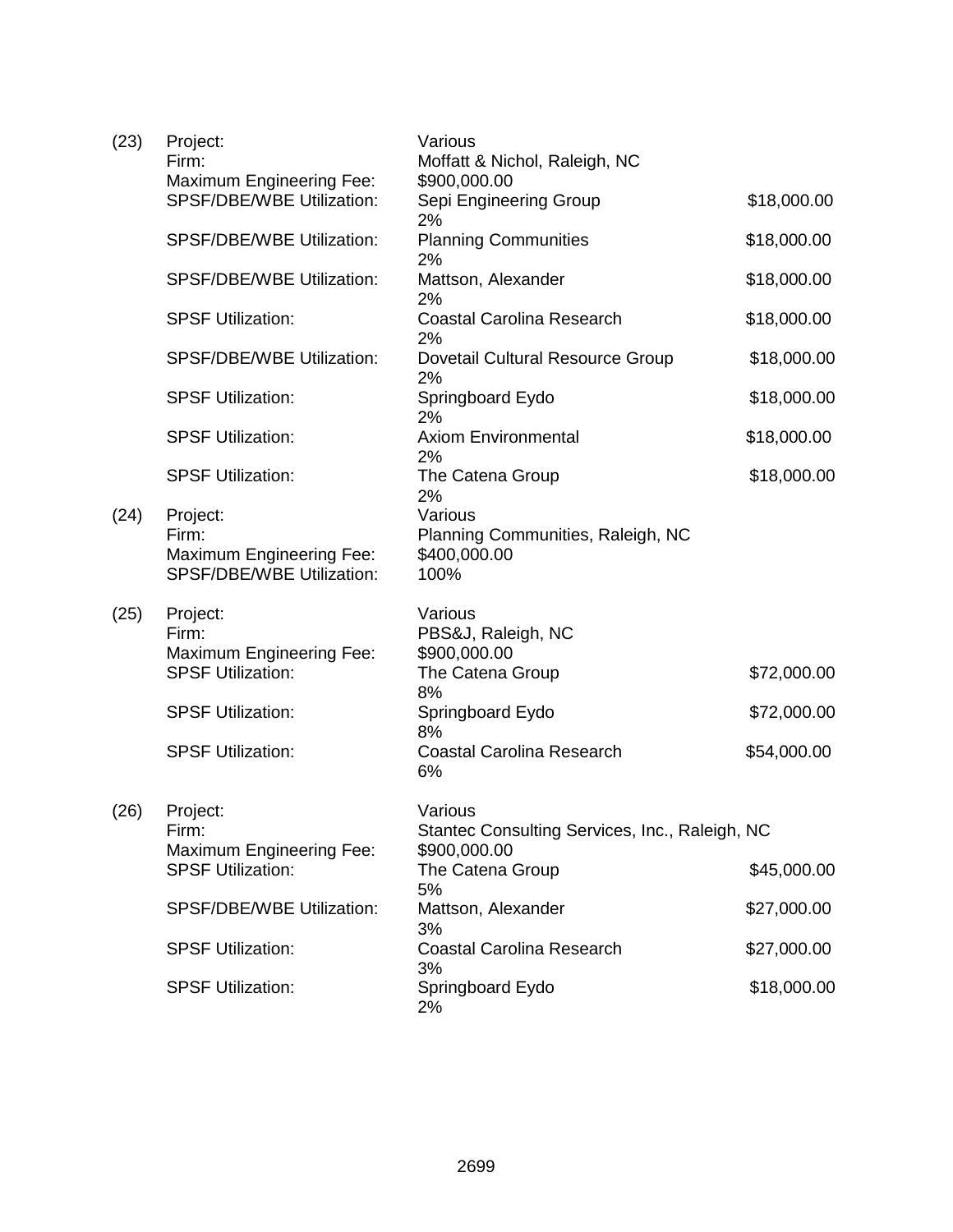| (27) | Project:                         | Various                                         |             |
|------|----------------------------------|-------------------------------------------------|-------------|
|      | Firm:                            | URS Corporation-North Carolina, Morrisville, NC |             |
|      | Maximum Engineering Fee:         | \$900,000.00                                    |             |
|      | <b>SPSF/DBE/MBE Utilization:</b> | The Catena Group                                | \$45,000.00 |
|      |                                  | 5%                                              |             |
|      | <b>SPSF Utilization:</b>         | Jerry Carter and Associates                     | \$45,000.00 |
|      |                                  | 5%                                              |             |
|      | <b>SPSF Utilization:</b>         | Springboard Eydo                                | \$45,000.00 |
|      |                                  | 5%                                              |             |

### **Project Development & Environmental Analysis - Project Planning Group**

After careful evaluation of the workload and schedules of the work that can be accomplished by our staff, it was determined necessary to employ a private firm to prepare planning documents for the project listed below for our Department to obligate available funds. Our staff was authorized to proceed with the actions required to employ a private engineering firm in accordance with the policies and procedures adopted by the Board on May 9, 2009. This is for information only.

## **DIVISION 5**

| (28) | Project:                            | 35869.1.2 (U-2719) Wake County<br>I-440 (Cliff Benson Beltline) from south of SR 1313<br>(Walnut Street) to north of SR 1728 (Wade Avenue) in<br>Raleigh |              |
|------|-------------------------------------|----------------------------------------------------------------------------------------------------------------------------------------------------------|--------------|
|      | <b>Estimated Construction Cost:</b> | \$65,000,000.00                                                                                                                                          |              |
|      | Scope of Work:                      | Planning, environmental and preliminary engineering<br>services through the EA and FONSI                                                                 |              |
|      | Firm:                               | PBS&J, Raleigh, NC                                                                                                                                       |              |
|      | Maximum Engineering Fee:            | \$1,750,000.00                                                                                                                                           |              |
|      | <b>SPSF/DBE/WBE Utilization:</b>    | Wetherill Engineering, Inc.<br>15%                                                                                                                       | \$262,500.00 |
|      | <b>SPSF Utilization:</b>            | Springboard Eydo<br>12%                                                                                                                                  | \$210,000.00 |
|      | <b>SPSF Utilization:</b>            | Sungate<br>6%                                                                                                                                            | \$105,000.00 |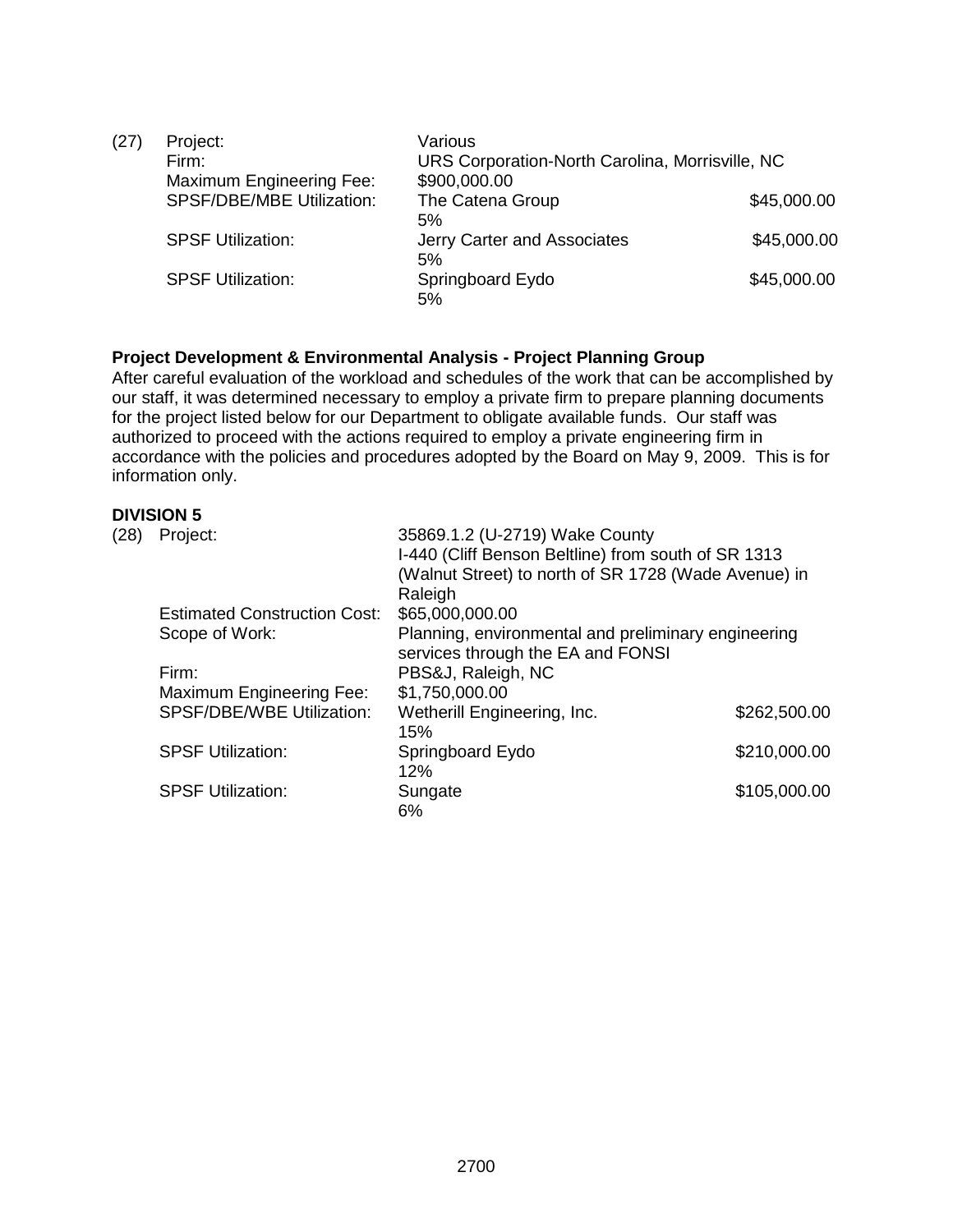The following is a supplemental contract to a previous contract approved by the Board with the same engineering firm. This supplemental contract was necessary due to the approved additional work that was unknown at the inception and is required of the firm to complete the planning documents. Our staff has completed the actions for employing private firms in accordance with the policies and procedures adopted by the Board on May 7, 2009. This is for information only.

## **DIVISION 5**

| (29) | Project:                            | 35868.1.1 (U-4437) Wake County                            |
|------|-------------------------------------|-----------------------------------------------------------|
|      |                                     | NC 54 (Hillsborough Street) and SR 1663 - 3074 (Blue Rid  |
|      |                                     | Road) Near CSX Transportation System and Southern         |
|      |                                     | Railroad and SR 3024 (Beryl Road) in Raleigh              |
|      | Supplemental Work:                  | Analysis of an additional alternative, updates to traffic |
|      |                                     | capacity analysis and preliminary design and additional   |
|      |                                     | public involvement                                        |
|      | <b>Estimated Construction Cost:</b> | \$40,300,000.00                                           |
|      | Firm:                               | STV/Ralph Whitehead Assoc., Charlotte, NC                 |
|      | <b>Original Engineering Fee:</b>    | \$1,000,000.00                                            |
|      | Previous Supplemental Fee:          | 250,000.00<br>£.                                          |
|      | <b>Supplemental Fee:</b>            | \$200,000.00                                              |
|      | <b>SPSF Utilization:</b>            | 0%                                                        |

## **Transportation Mobility and Safety**

The following is a supplemental contract to a previous contract approved by the Board with the same engineering firm. This supplemental contract was necessary due to approved additional work that was unknown at the inception and is required of the firm to complete the project. Our staff has completed the actions in accordance with the policies and procedures adopted by the Board on May 7, 2009. This is for information only.

## **DIVISION 3**

| (30) | Project:                            | 45241.1.1 (U-5168) Onslow County<br>Jacksonville Computerized Signal System |
|------|-------------------------------------|-----------------------------------------------------------------------------|
|      | Scope of Work:                      | <b>Traffic Control Signal System</b>                                        |
|      | <b>Estimated Construction Cost:</b> | \$7,000,000.00                                                              |
|      | Firm:                               | Kimley-Horn and Associates, Raleigh, NC                                     |
|      | <b>Original Engineering Fee:</b>    | \$535,000.00                                                                |
|      | Supplemental Fee:                   | 4,062.51<br>\$                                                              |
|      | <b>SPSF Utilization:</b>            | 0%                                                                          |
|      |                                     |                                                                             |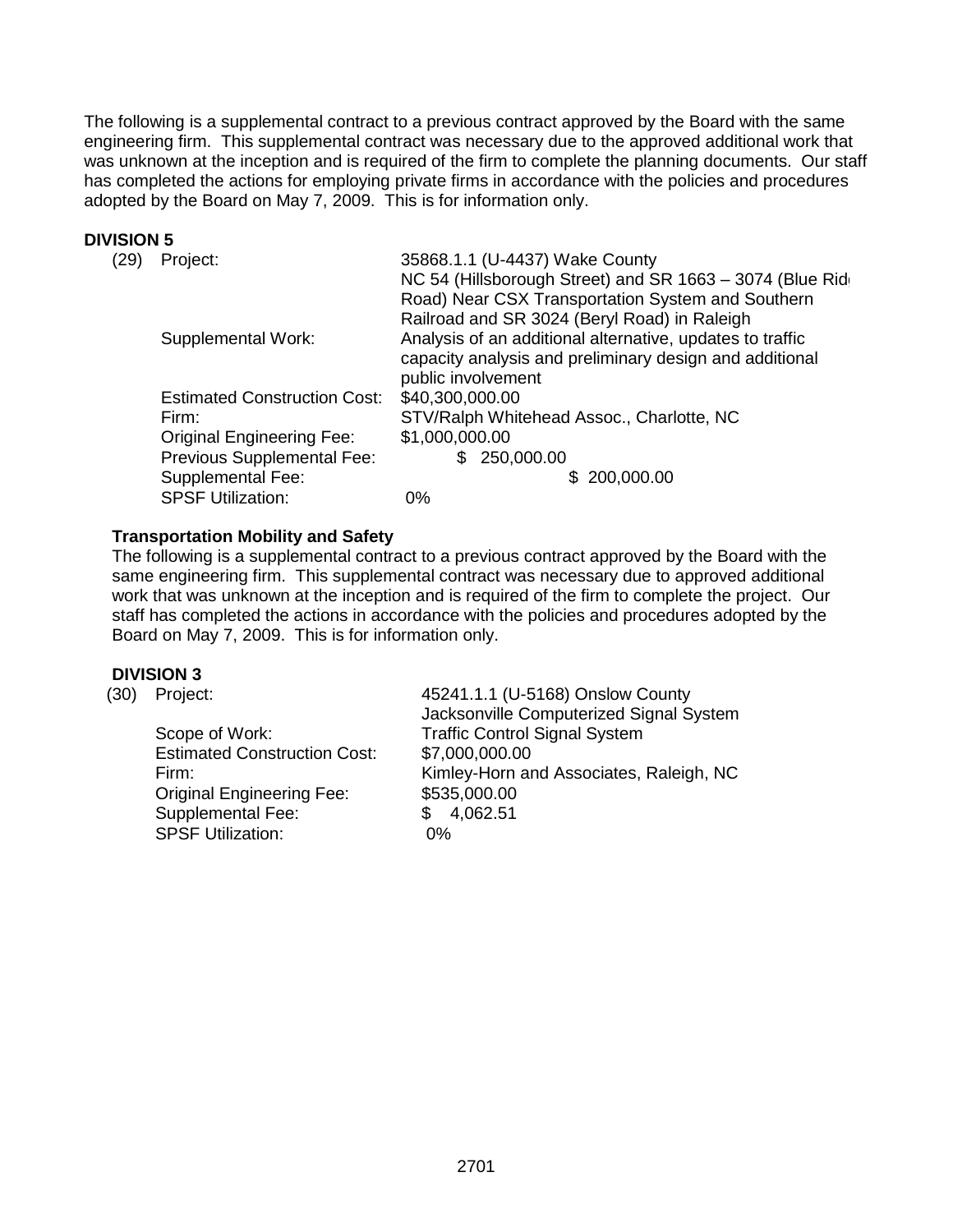## **Turnpike Authority**

The following are supplemental contracts to previous contracts approved by the Board with the same engineering firms. These supplemental contracts were necessary due to approved additional work that was unknown at the inception and is required of the firms to complete the projects. Our staff has completed the actions in accordance with the policies and procedures adopted by the Board on May 7, 2009. These are for information only.

#### **DIVISION 3**

| (31) | Project:                                             | 40114.1.TA1 (U-4738) Brunswick-New Hanover<br>Counties          |
|------|------------------------------------------------------|-----------------------------------------------------------------|
|      |                                                      | Cape Fear Skyway from US 17 to Independence                     |
|      |                                                      | Boulevard-Carolina Beach Road Intersection in                   |
|      |                                                      | Wilmington                                                      |
|      | Scope of Work:                                       | Project development, environmental, and engineering<br>services |
|      | Firm:                                                | URS Corporation-North Carolina, Morrisville, NC                 |
|      | <b>Original Engineering Fee:</b>                     | \$2,450,000.00                                                  |
|      | <b>Supplemental Fee:</b><br><b>SPSF Utilization:</b> | \$<br>0.00 (three year time extension request only)<br>$0\%$    |
|      |                                                      |                                                                 |

## **STATEWIDE**

| (32) | Project:                         | Various                                               |
|------|----------------------------------|-------------------------------------------------------|
|      |                                  | Garden Parkway from I-85 west of Gastonia to I-485 in |
|      |                                  | Charlotte (34922.1.TA1 (U-3321) Gaston-Mecklenburg    |
|      |                                  | Counties)                                             |
|      | Scope of Work:                   | <b>Engineering services</b>                           |
|      | Firm:                            | HNTB North Carolina, PC, Raleigh, NC                  |
|      | <b>Original Engineering Fee:</b> | \$4,000,000.00                                        |
|      | Previous Supplemental Fee:       | \$5,900,000.00                                        |
|      | <b>Supplemental Fee:</b>         | 408,000.00<br>\$.                                     |
|      | <b>SPSF Utilization:</b>         | $0\%$                                                 |
|      |                                  |                                                       |

## **Approval – Secondary Road Improvement Projects**

The Board concurred with the staff recommendations and delegated authority to the

Secretary to award the following:

| <b>Highway Fund</b><br>County | SR No. | Length<br>(Miles) | <b>Description</b>                                                                     | <b>Amount</b> |
|-------------------------------|--------|-------------------|----------------------------------------------------------------------------------------|---------------|
| Martin<br>Div. 1              | N/A    |                   | Countywide surveys, right of way,<br>road additions<br>Increase Funds<br>WBS 1C.058013 | \$80,000.00   |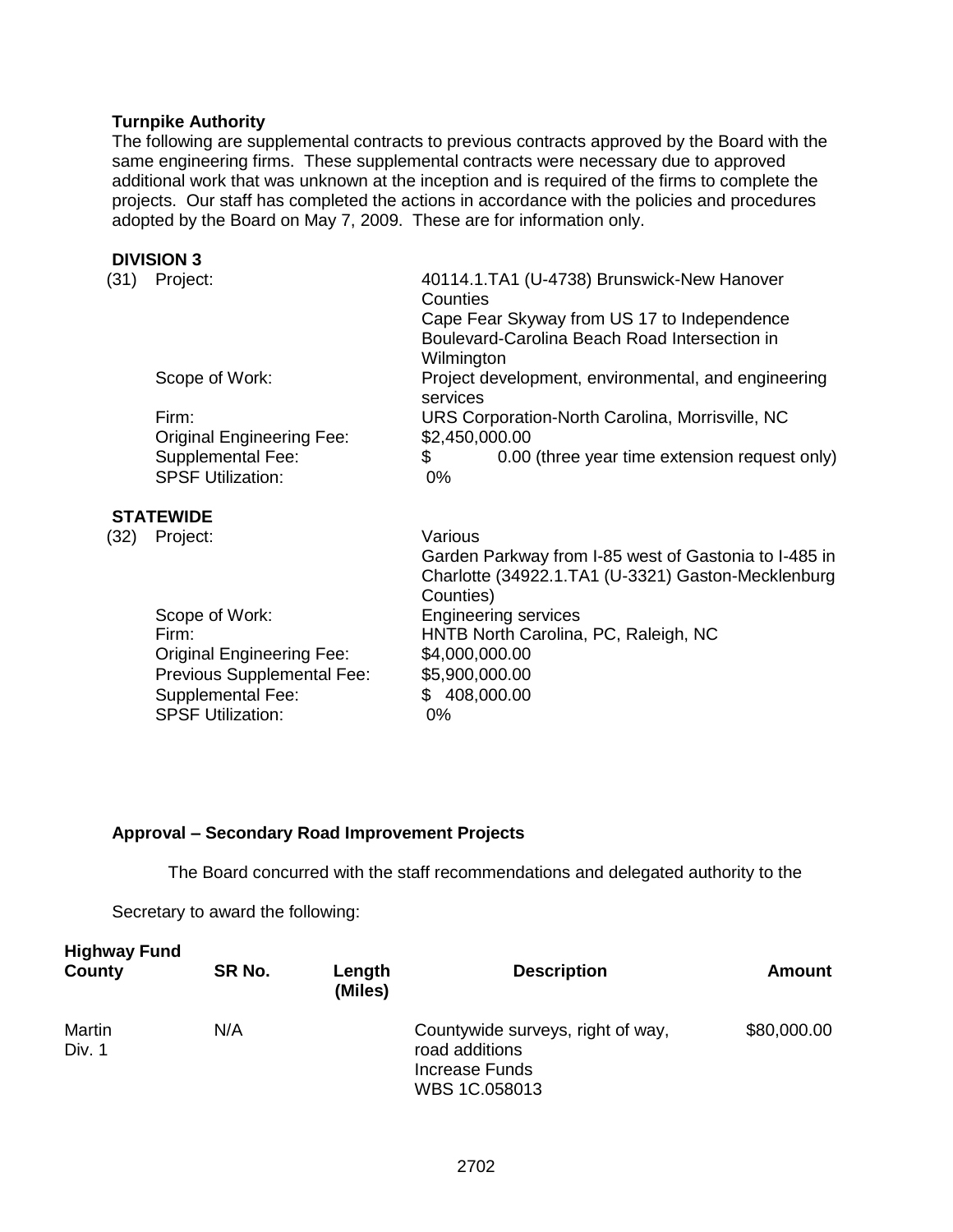| Wayne<br>Div. 4                                        | SR 1560<br>Royal<br>Avenue          | N/A  | Construct left turn lane on SR 1560 at<br>SR 1587.<br>WBS 4C.096068                                                                                   | \$300,000.00 |
|--------------------------------------------------------|-------------------------------------|------|-------------------------------------------------------------------------------------------------------------------------------------------------------|--------------|
| Alamance<br>Div. 7                                     | SR 2207<br>Calloway<br><b>Drive</b> |      | Upgrade to min. unpaved standards.<br><b>Increase Funds</b><br>WBS 7C.001093                                                                          | \$50,000.00  |
| Orange<br>Div. 7                                       | N/A                                 |      | Surveys, plans, right of way<br>signatures<br><b>Increase Funds</b><br>WBS 7C.068017                                                                  | \$75,000.00  |
| Rowan<br>Div. 9                                        | SR 1533<br>Patterson<br>Road        | 0.85 | Widen from existing 16' to 20'. Spot<br>leveling to strengthen base from SR<br>1350 (Milbridge Road) to SR 1538<br>(Short Cut Road).<br>WBS 9C.080102 | \$75,000.00  |
| Rowan<br>Div. 9                                        | SR 1355<br>Unity Church<br>Road     | 2.48 | Widen from existing 16' to 20'. Spot<br>leveling to strengthen base from NC<br>152 to SR 1353 (Deal Road).<br>WBS 9C.080103                           | \$200,000.00 |
| <b>Burke</b><br>Div. 13                                | <b>McGalliard</b><br>Loop           | 0.07 | Upgrade to acceptable standards for<br>addition to State system.<br>WBS 13C.012136                                                                    | \$20,000.00  |
| Swain<br>Div. 14                                       | N/A                                 | N/A  | <b>Countywide Surveys</b><br><b>Increase Funds</b><br>WBS 14C.087014                                                                                  | \$100,000.00 |
| Swain<br>Div. 14                                       | SR 1140<br>Alarka Road              | 0.29 | Grade, drain, base, and widen<br>pavement and erosion control.<br><b>Increase Funds</b><br>WBS 14C.087035                                             | \$69,000.00  |
| Swain<br>Div. 14                                       | SR 1103<br>Silvermine<br>Road       | 1.10 | Widen, resurface and improve drainage<br>from US 19 to SR 1105.<br><b>Increase Funds</b><br>WBS 14C.087052                                            | \$100,000.00 |
| <b>Highway Trust Fund</b><br><b>Beaufort</b><br>Div. 2 | SR 1501<br>Old Bath<br>Hwy.         | 1.35 | Widen Pavement from 18' to 24' -<br><b>Strengthen Pavement</b><br><b>Increase Funds</b><br>WBS 2C.007084                                              | \$119,511.00 |
| Craven<br>Div. 2                                       | SR 1705<br>Smith Farm<br>Road       | 1.34 | Grade, drain, base, and pave<br><b>Increase Funds</b><br>WBS 2C.025058                                                                                | \$60,000.00  |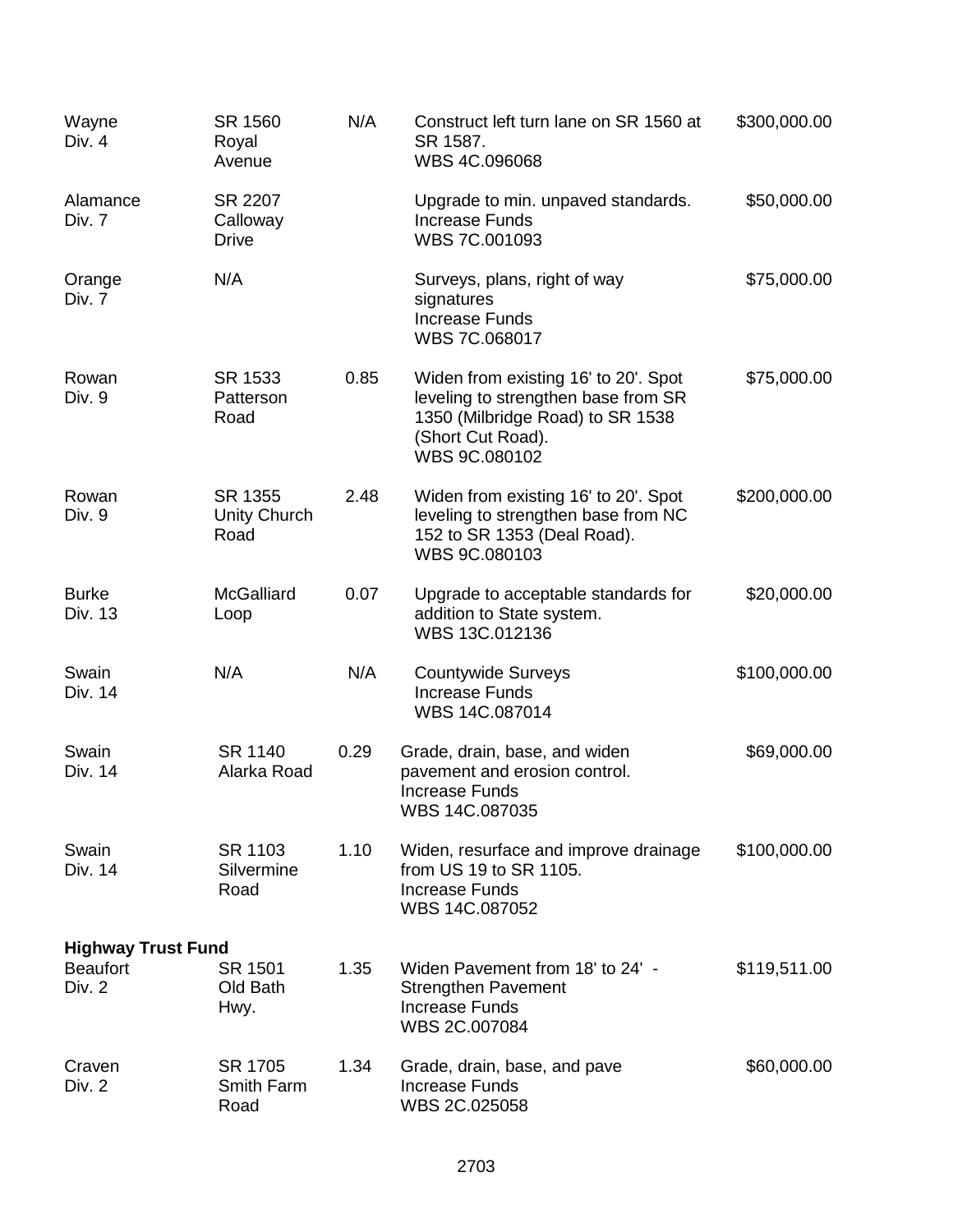| Craven<br>Div. 2   | SR 1275<br>Cobbtown<br>Road                   | 2.9  | Grade, drain, base, and pave<br><b>Increase Funds</b><br>WBS 2C.025059                                 | \$100,000.00 |
|--------------------|-----------------------------------------------|------|--------------------------------------------------------------------------------------------------------|--------------|
| Pitt<br>Div. 2     | SR 1797<br>Grover<br>Smith Road               | 0.90 | Grade, drain, base, and pave<br><b>Increase Funds</b><br>WBS 2C.074071                                 | \$172,716.00 |
| Pitt<br>Div. 2     | SR 1131<br>Reedy<br>Branch Rd.                | 3.70 | 2' Lane widening from SR 1700 to<br><b>NC 903</b><br>WBS 2C.074091                                     | \$250,000.00 |
| Davidson<br>Div. 9 | SR 2948<br><b>Branch</b><br><b>Drive</b>      | 0.01 | Grade, drain, base, and pave from EOP<br>to EOM.<br>WBS 9C.029083                                      | \$15,000.00  |
| Davidson<br>Div. 9 | SR 2986<br><b>Baxter</b><br><b>Drive</b>      | 0.13 | Grade, drain, base, and pave from EOP<br>to EOM.<br>WBS 9C.029084                                      | \$170,000.00 |
| Davidson<br>Div. 9 | SR 3299<br>Horse Farm<br>Road                 | 0.12 | Grade, drain, base, and pave from<br>SR 1505 to EOM.<br>WBS 9C.029085                                  | \$170,000.00 |
| Davidson<br>Div. 9 | SR 2740<br><b>Forest Park</b><br><b>Drive</b> | 0.05 | Grade, drain, base, and pave from<br>SR 1293 to SR 2176.<br>WBS 9C.029086                              | \$60,000.00  |
| Rowan<br>Div. 9    | SR 1271<br>Mayberry<br>Lane                   | 0.41 | Grade, drain, base, and pave from<br>SR 1354 to EOM.<br>WBS 9C.080104                                  | \$320,000.00 |
| Rowan<br>Div. 9    | SR 2748<br><b>Cold Water</b><br>Creek<br>Road | 0.06 | Grade, drain, base, pave from NC 152<br>to EOM.<br>WBS 9C.080105                                       | \$60,000.00  |
| Rowan<br>Div. 9    | SR 2800<br>Dixie Lane                         | 0.27 | Grade, drain, base, and pave from<br>SR 2057 to SR 2058.<br>WBS 9C.080106                              | \$150,000.00 |
| Rowan<br>Div. 9    | SR 2348<br>George<br><b>Brown</b><br>Road     | 0.60 | Grade, drain, base, and pave from<br>SR 2347 to SR 2349.<br>WBS 9C.080107                              | \$250,000.00 |
| Swain<br>Div. 14   | SR 1147,<br>East Alarka<br>Road               | 0.50 | Widen, grade, drain, base, and pave<br>from EOP to SR 1148.<br><b>Increase Funds</b><br>WBS 14C.087044 | \$5,000.00   |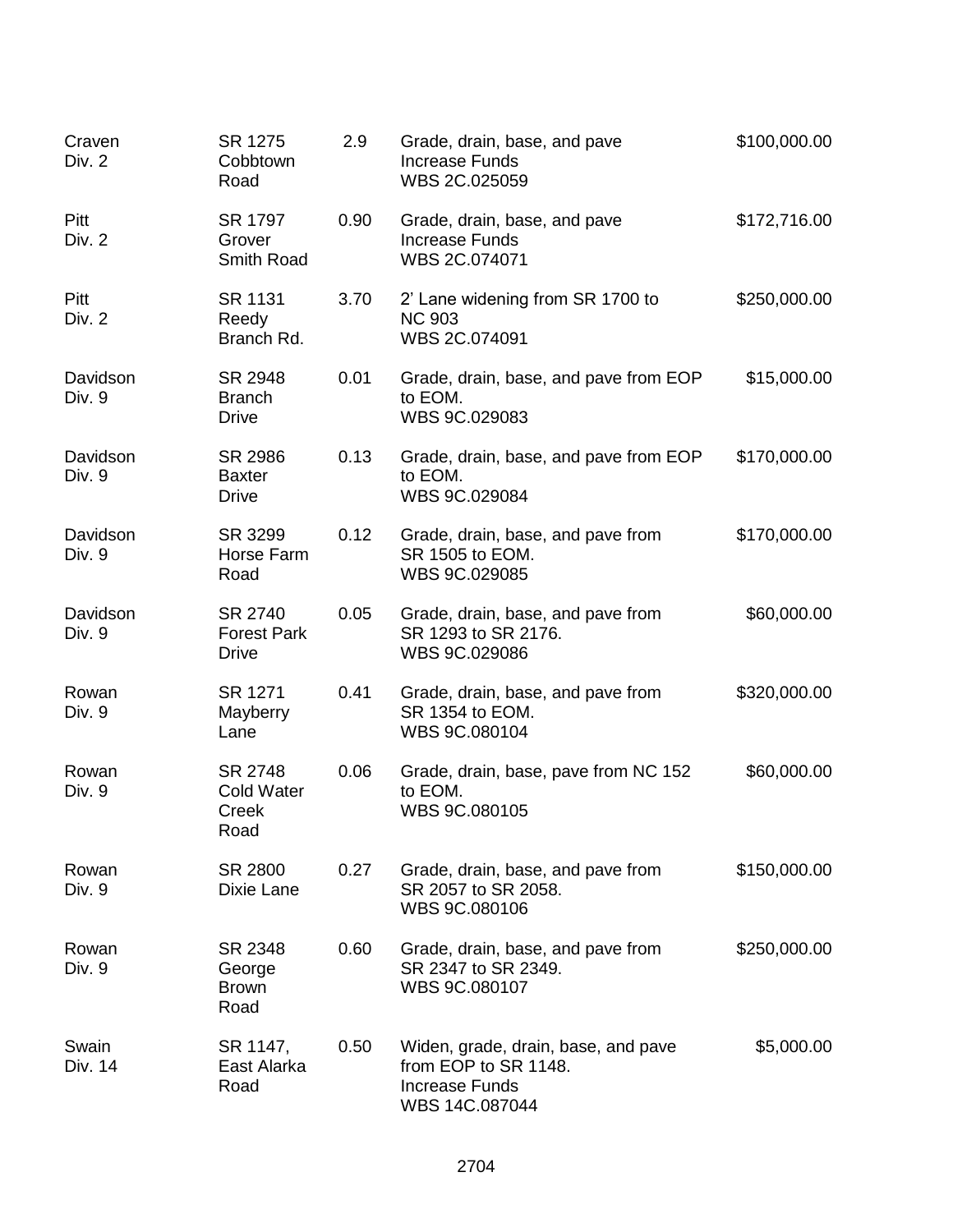| Swain<br>Div. 14          | SR 1174<br><b>Old Whittier</b><br>Road | 0.19              |                               | Grade, drain, base and erosion control<br>from SR 1173 to SR 1173.<br><b>Increase Funds</b><br>WBS 14C.087049 |               |
|---------------------------|----------------------------------------|-------------------|-------------------------------|---------------------------------------------------------------------------------------------------------------|---------------|
| <b>Closings</b>           |                                        |                   |                               |                                                                                                               |               |
| <b>Division</b>           | <b>County</b>                          |                   | <b>WBS Element</b>            | <b>Road Name/Number</b>                                                                                       | <b>Amount</b> |
| Div. 13                   | <b>Burke</b>                           |                   | 13C.012120                    | SR 2034<br>Mountain View Blvd.                                                                                | \$30,369.75   |
| Div. 13                   | <b>Burke</b>                           |                   | 13C.012124                    | SR 2537<br><b>Winston Drive</b>                                                                               | \$13,498.81   |
| Div. 13                   | <b>Burke</b>                           |                   | 13C.012125                    | SR 2538<br><b>Shane Drive</b>                                                                                 | \$19,498.58   |
| <b>Deletions</b>          |                                        |                   |                               |                                                                                                               |               |
| County                    | SR No.                                 | Length<br>(Miles) |                               | <b>Description</b>                                                                                            | <b>Amount</b> |
| <b>Beaufort</b><br>Div. 2 | <b>SR 1903B</b><br><b>Austin Road</b>  | 0.40              | WBS 2C.007104                 | Grade, drain, base & pave.<br>Unavailable right of way.                                                       | \$119,511.01  |
| Alamance<br>Div. 7        | SR 1714<br>Dixon Lane                  | 0.10              | WBS 7C.001085                 | Grade, drain, base & pave.<br>Unavailable right of way.                                                       | \$28,432.70   |
| Alamance<br>Div. 7        | SR 1123<br><b>Brown Road</b>           | 0.70              | WBS 7C.001076                 | Grade, drain, base & pave.<br>Unavailable right of way.                                                       | \$209,914.80  |
| Orange<br>Div. 7          | SR 1917<br>Madison<br>Womble Rd.       | 0.30              | WBS 7C.068083                 | Grade, drain, base & pave.<br>Unavailable right of way.                                                       | \$89,368.78   |
| Orange<br>Div. 7          | SR 1991<br>Lacock Road                 | 0.20              | 1107 to EOM.<br>WBS 7C.068085 | Grade, drain, base & pave from SR<br>Unavailable right of way.                                                | \$59,684.38   |
| Ashe<br>Div. 11           | SR 1589<br>Joe Little<br>Road          | 1.6               | WBS 11C.005111                | Grade, drain, base & pave from<br>existing pavement east for 1.60 mi.<br>Unavailable right of way.            | \$913,146.09  |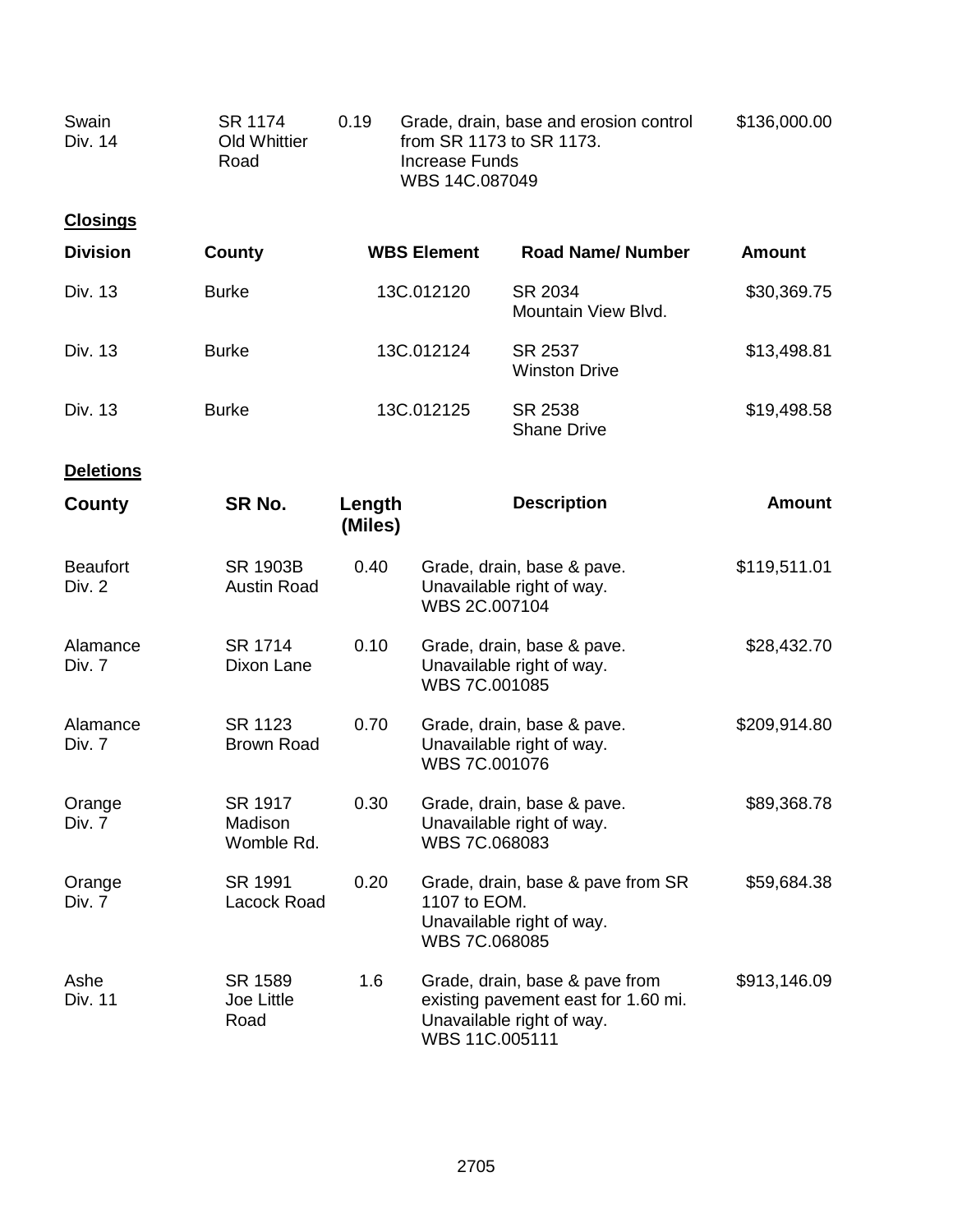# **Approval – Secondary Road Construction Programs**

Pursuant to the recommendation of the Secondary Roads Office, the Board concurred with the staff recommendations and delegated authority to the Secretary to approve Secondary Road Construction Programs for the following counties:

## **Total Amount Programmed**

| <u>Division 3</u>          |                 |
|----------------------------|-----------------|
| FY 2010-11                 |                 |
| <b>Onslow County</b>       | \$1,430,605.00  |
| <b>Pender County</b>       | \$1,200,373.00  |
| <b>Division 6</b>          |                 |
| FY 2010-11                 |                 |
| <b>Cumberland County</b>   | \$2,065,121.16  |
| <b>Harnett County</b>      | \$2,084,467.92  |
| <b>Division 10</b>         |                 |
| FY 2010-11                 |                 |
| <b>Cabarrus County</b>     | \$2,158,808.00  |
| <b>Stanly County</b>       | \$1,975,060.00  |
| <b>Division 14</b>         |                 |
| FY 2010-11                 |                 |
| <b>Clay County</b>         | \$388,083.00    |
| <b>Henderson County</b>    | \$1,681,830.46  |
| Polk County                | \$1,455,992.82  |
| <b>Transylvania County</b> | \$2,982,081.51  |
| <b>TOTAL</b>               | \$17,422,422.87 |
|                            |                 |

A copy of this agenda item is made a part of the record of this meeting and filed as an addendum to Minute Book 27.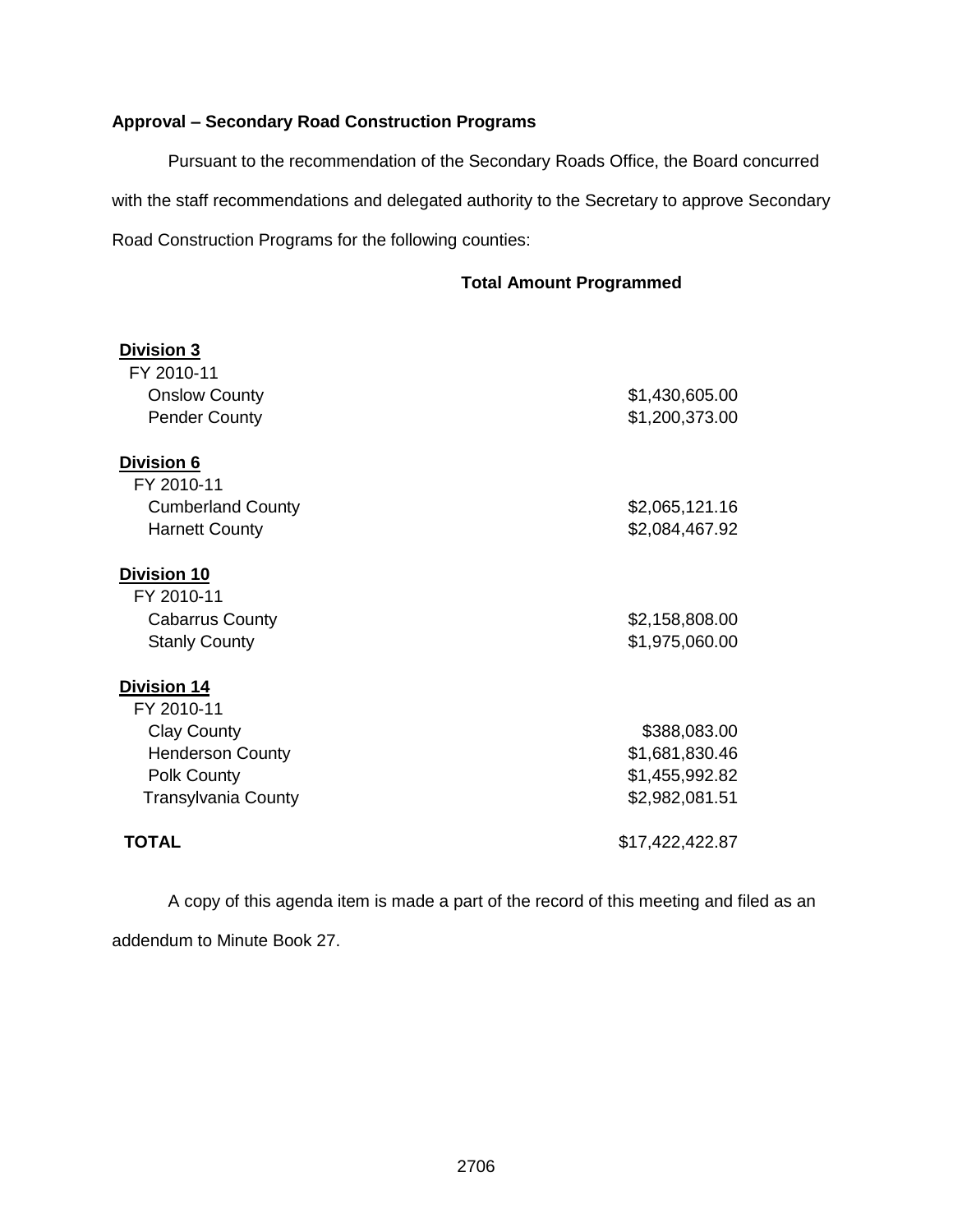# **Approval – Additions, Abandonments, and Road Name Changes to State Secondary Road System**

A motion was made by Board Member Wall, which was seconded by Board Member

Burrell, to approve the following proposed additions and abandonments to the State Secondary

Road System:

## **Road Additions:**

| County                        | Pet. No. | Length<br>(Miles)    | <b>Description</b>                                                                                      | Date of<br>Report |
|-------------------------------|----------|----------------------|---------------------------------------------------------------------------------------------------------|-------------------|
| <b>Division 1</b><br>Camden   | 49650    | 0.41                 | <b>Raymon's Creek Subdivision</b><br>Raymon's Creek Road                                                | 11/29/10          |
| <b>Tyrrell</b>                | 49651    | 0.07                 | Davis Lane                                                                                              | 1/6/11            |
| <b>Division 2</b><br>Carteret | 49652    | 0.17<br>0.19         | <b>Riverwatch Subdivision</b><br>Swingbridge Drive<br>Stella Bridgeway Drive                            | 11/2/10           |
| Pitt                          | 49653    | 0.30<br>0.04         | <b>Wheaton Village Subdivision</b><br><b>Wheaton Village Drive</b><br><b>Wistar Court</b>               | 12/6/10           |
| Pitt                          | 49654    | 0.19<br>0.06<br>0.07 | <b>Summers Walk Subdivision</b><br><b>Naples Drive</b><br>Geona Court<br>Venice Lane                    | 9/10/10           |
| Pitt                          | 49655    | 0.24                 | <b>Twisting Creek Subdivision</b><br><b>Twisting Creek Road</b>                                         | 12/6/10           |
| Pitt                          | 49656    | 0.30<br>0.40<br>0.10 | <b>Crystal Acres Subdivision</b><br><b>Britannia Drive</b><br><b>Bronty Road</b><br><b>Flutter Lane</b> | 9/10/10           |
| Pitt                          | 49657    | 0.23<br>0.09<br>0.07 | <b>Prudoe Bay Subdivision</b><br>Prudoe Bay Road<br><b>Whitten Court</b><br><b>Elk Horn Court</b>       | 12/6/10           |
| <b>Division 3</b><br>Onslow   | 49658    | 0.05                 | <b>Sewell Fields Subdivision</b><br><b>Elijah Court</b>                                                 | 12/6/10           |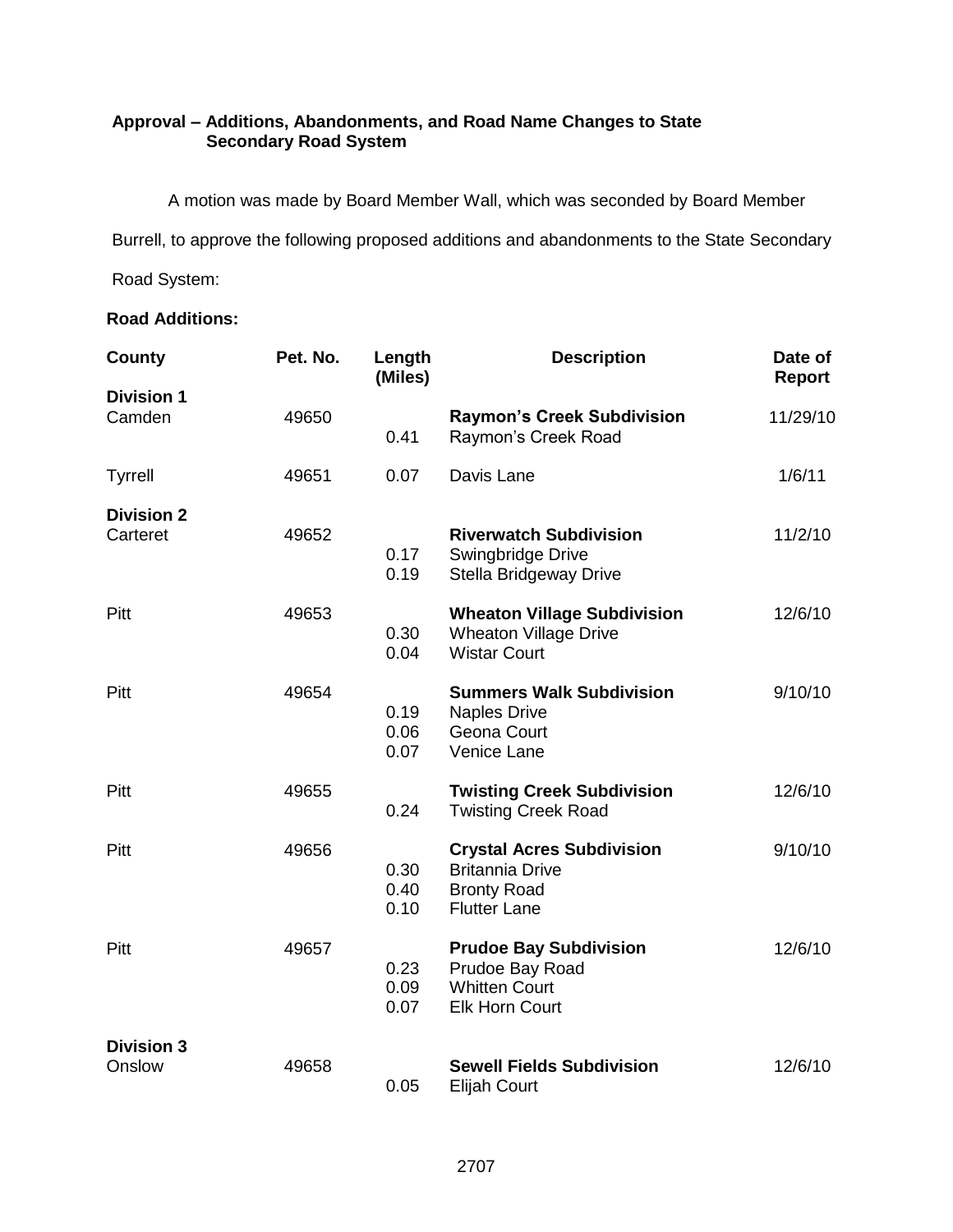| Onslow                          | 49659 | 0.37<br>0.03<br>0.23 | <b>Cherry Grove Subdivision</b><br><b>Cherry Grove Drive</b><br><b>Cherry Blossom Court</b><br><b>Cherry Blossom Drive</b> | 12/20/10 |
|---------------------------------|-------|----------------------|----------------------------------------------------------------------------------------------------------------------------|----------|
| Onslow                          | 49660 | 0.13                 | <b>Forbes Estates Subdivision</b><br><b>Forbes Lane</b>                                                                    | 11/1/10  |
| Onslow                          | 49661 | 0.18<br>0.06         | <b>Hackney Ridge</b><br>Hackney Ridge Lane<br><b>High Stepper Court</b>                                                    | 1/14/11  |
| <b>Division 3</b><br>Onslow     | 49662 | 0.33                 | <b>Mills Farm</b><br><b>Clint Mills Road</b>                                                                               | 1/14/11  |
| <b>Division 4</b><br>Johnston   | 49663 | 0.05<br>0.04         | <b>Dell Meadows Subdivision</b><br><b>Kuley Court</b><br>Marrah Place                                                      | 11/16/10 |
| Johnston                        | 49664 | 0.14                 | <b>Twisted Oaks Subdivision</b><br>Majestic Oak Drive, SR 3189 Ext.                                                        | 10/20/10 |
| Johnston                        | 49665 | 0.20                 | <b>Northfort Subdivision</b><br><b>Apache Drive</b>                                                                        | 6/1/10   |
| Wayne                           | 49666 | 0.32<br>0.60         | <b>Meares Bluff Subdivision</b><br><b>Brighton Drive</b><br><b>Pickens Drive</b>                                           | 12/1/10  |
| <b>Division 5</b><br>Wake       | 49667 | 0.23<br>0.23         | <b>Green Level Church Road</b><br>Morrisville Parkway                                                                      | 1/10/11  |
| <b>Division 6</b><br>Cumberland | 49668 | 0.20<br>0.32<br>0.32 | <b>Bridlewood Subdivision</b><br><b>Thistle Gold Drive</b><br><b>Lillytrotter Drive</b><br><b>Blue Sky Lane</b>            | 12/10/10 |
| Harnett                         | 49669 | 0.22<br>0.12         | <b>Autumn Pointe Subdivision</b><br><b>Topsail Drive</b><br><b>New River Court</b>                                         | 12/13/10 |
| <b>Division 8</b><br>Hoke       | 49670 | 0.17                 | <b>Turning Leaf South</b><br>Autumn Lane                                                                                   | 1/25/11  |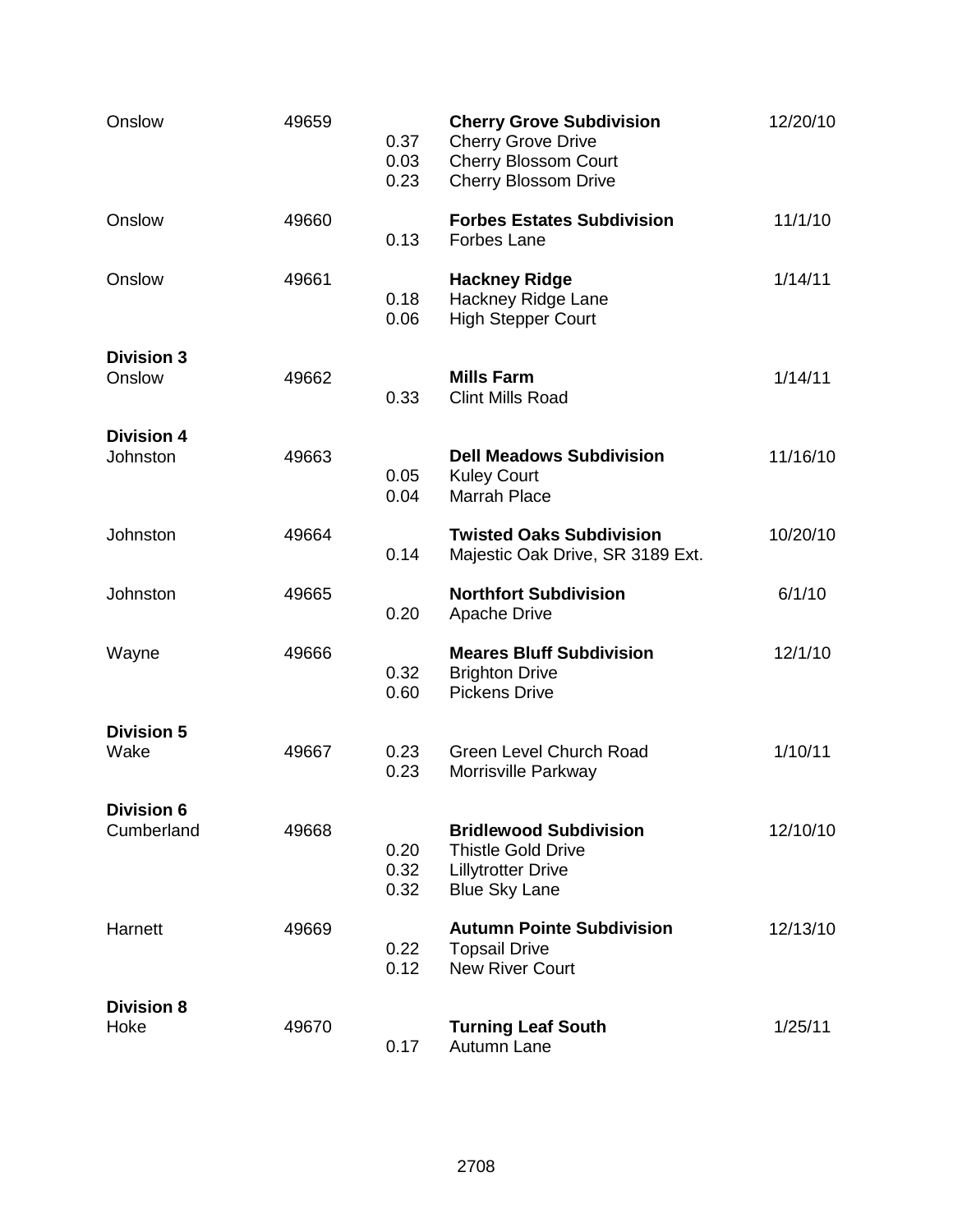| Hoke                          | 49671 | 0.15<br>0.11<br>0.13                         | <b>Turning Leaf North</b><br><b>Rolling Creek Drive</b><br><b>Cross Creek Drive</b><br><b>Bear Creek Drive</b>                                                          | 1/25/11  |
|-------------------------------|-------|----------------------------------------------|-------------------------------------------------------------------------------------------------------------------------------------------------------------------------|----------|
| <b>Division 8</b><br>Hoke     | 49672 | 0.09<br>0.42<br>0.21<br>0.05<br>0.07<br>0.05 | <b>Ridgeview Subdivision</b><br><b>Andes Drive</b><br><b>Smokey Mountain Drive</b><br>Himalaya Drive<br>Sierra Court<br><b>Broadridge Court</b><br><b>Boulder Court</b> | 1/25/11  |
| <b>Division 9</b><br>Forsyth  | 49673 | 0.14                                         | <b>Timberfield Subdivision</b><br>Timberfield Drive, SR 4112 Ext.                                                                                                       | 1/6/11   |
| Rowan                         | 49674 | 0.51                                         | <b>Laurel Crest Subdivision</b><br><b>Laurel Crest Drive</b>                                                                                                            | 12/1/10  |
| <b>Division 10</b><br>Union   | 49675 | 0.11                                         | <b>Callonwood South Subdivision</b><br>Altara Lane                                                                                                                      | 11/30/10 |
| Union                         | 49676 | 0.16<br>0.13                                 | <b>St Johns Forest Subdivision</b><br><b>Manchineel Lane</b><br>Kiddle Lane                                                                                             | 12/6/10  |
| Union                         | 49677 | 0.05<br>0.48<br>0.13<br>0.39<br>0.08         | <b>Anniston Grove Subdivision</b><br><b>Abbots Walk</b><br><b>Anniston Place</b><br><b>Becklow Court</b><br><b>Tarrington Way</b><br><b>Winding Lane</b>                | 12/9/10  |
| Union                         | 49678 | 0.27<br>0.09<br>0.06                         | <b>Winding Creek</b><br><b>Schiller Drive</b><br><b>Bronte Lane</b><br>Dickens Lane                                                                                     | 10/7/10  |
| <b>Division 11</b><br>Surry   | 49679 | 0.59                                         | <b>Cedarcreek Subdivision</b><br><b>Cedarcreek Drive</b>                                                                                                                | 1/5/11   |
| <b>Division 12</b><br>Catawba | 49680 | 0.08<br>0.44                                 | <b>Battle Run Creek Subdivision</b><br>Limestone Drive, SR 3104 Ext.<br>Musket Drive, SR 3105 Ext.                                                                      | 11/23/10 |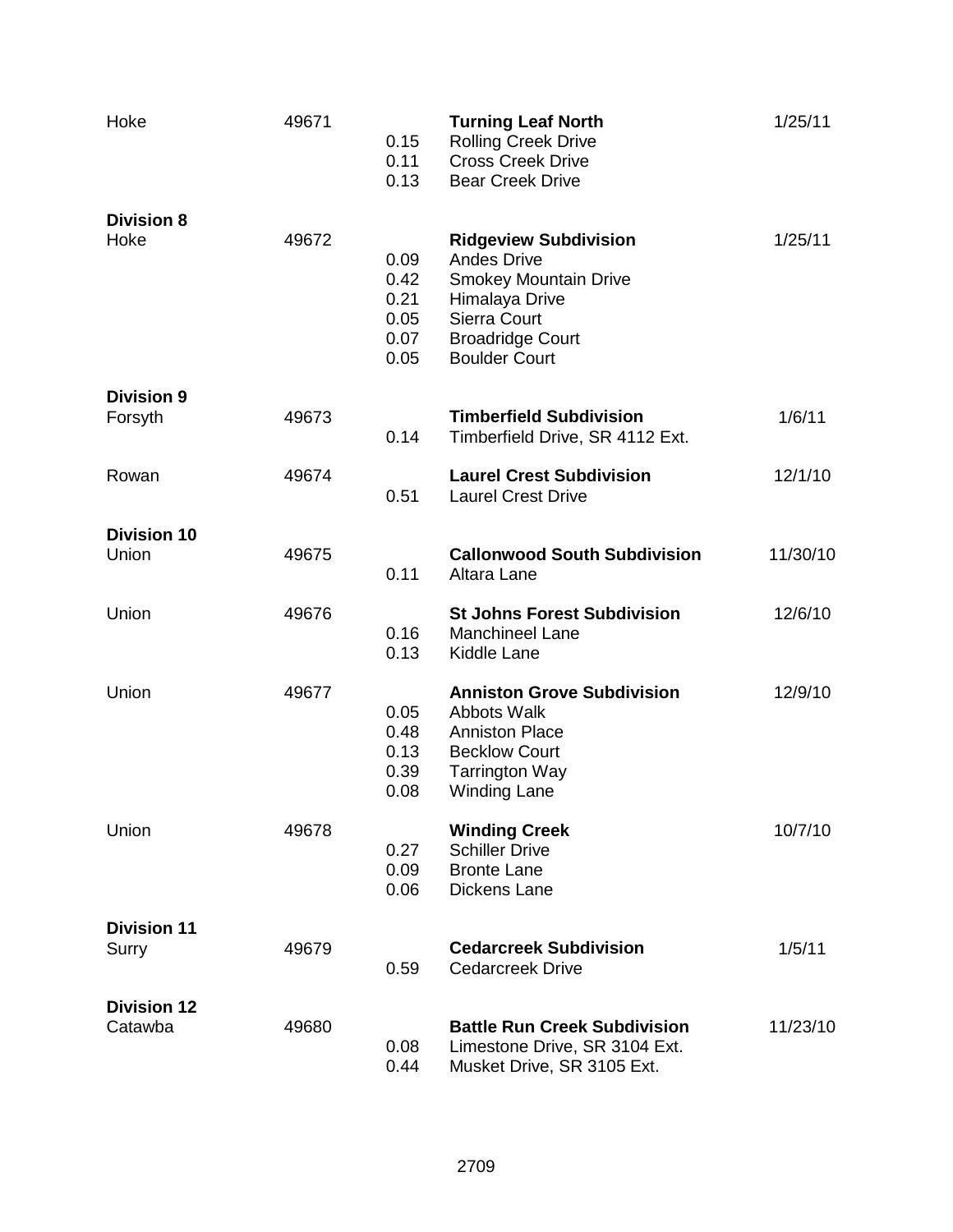| Cleveland                          | 49681 | 0.30                                         | <b>Old Post Acres Subdivision</b><br><b>Red Oak Drive</b>                                                                                                                             | 12/2/10  |
|------------------------------------|-------|----------------------------------------------|---------------------------------------------------------------------------------------------------------------------------------------------------------------------------------------|----------|
| <b>Division 12</b><br>Lincoln      | 49682 | 0.69                                         | <b>Cowans Ford III Subdivision</b><br>Turnberry Lane, SR 1872 Ext.                                                                                                                    | 11/19/10 |
|                                    |       | 0.09                                         | Lytham Lane                                                                                                                                                                           |          |
| Lincoln                            | 49683 | 0.54<br>0.54<br>0.04<br>0.04<br>0.08<br>0.04 | <b>Verdict Ridge Subdivision</b><br><b>Withers Drive</b><br>Valhalla Drive<br><b>Hazeltine Court</b><br><b>Colonial Court</b><br><b>Willow Brook Court</b><br><b>Grist Mill Court</b> | 12/15/10 |
| <b>Division 13</b><br><b>Burke</b> | 49684 | 0.44                                         | Conservation Camp Rd, SR 1861 Ext.                                                                                                                                                    | 1/20/11  |
| <b>Burke</b>                       | 49685 | 0.25                                         | <b>East Brook Village Subdivision</b><br><b>East Brook Circle</b>                                                                                                                     | 1/19/11  |
| <b>Burke</b>                       | 49686 | 0.07                                         | <b>Goodman Lake Acres</b><br>Goodman Drive                                                                                                                                            | 1/27/11  |

### **Mileage Correction:**

Division 3 – Duplin County, SR 1382, Holland Road was abandoned for 0.70 miles on petition # 49599. The correct mileage to be abandoned should be 0.55 miles, retaining 0.15 miles.

Division 8 – Moore County, SR 1864, James Street is on the system for 0.13 miles. The correct mileage should be 0.07 miles.

## **Road Abandonments:**

| County                         | Pet. No. | Length<br>(Miles) | <b>Description</b>                      | Date of<br><b>Report</b> |
|--------------------------------|----------|-------------------|-----------------------------------------|--------------------------|
| <b>Division 5</b><br>Warren    | 49687    | 0.05              | Portion of SR 1602<br>Hamme Mill Road   | 11/3/10                  |
| <b>Division 9</b><br>Forsyth   | 49688    | 0.11              | Portion of SR 2689<br>Leonard Farm Lane | 1/6/11                   |
| <b>Division 11</b><br>Caldwell | 49689    | 0.20              | Portion of SR 1875                      | 1/21/11                  |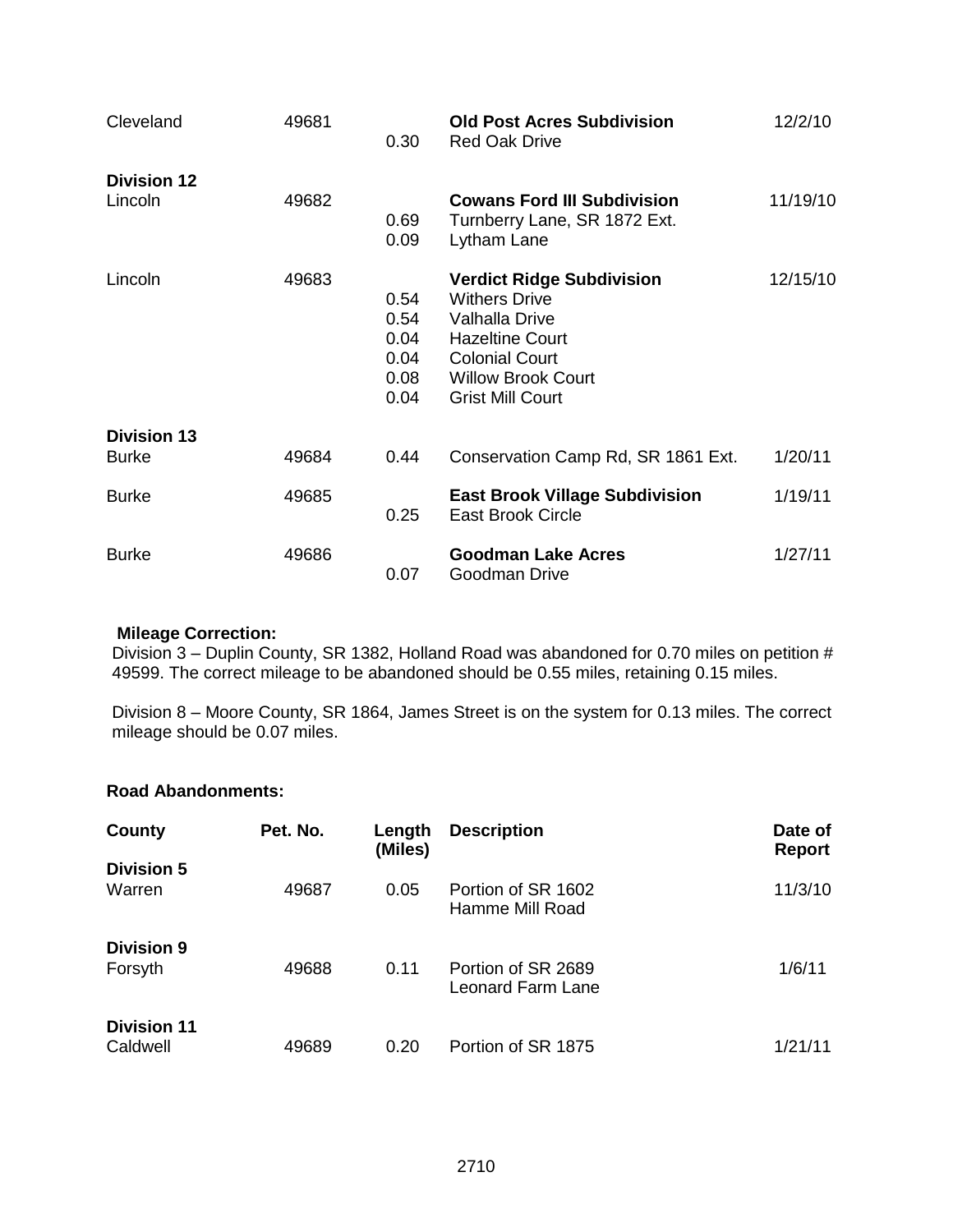## **Approval – Divisionwide Small Construction, Statewide Contingency, Public Access, Economic Development**

The Board concurred with the staff recommendations and delegated authority to the

Secretary to award the following:

| <b>County</b>         | <b>Description</b>                                                                                                                                                                                                | <b>Type</b>                           | <b>Amount</b>                |
|-----------------------|-------------------------------------------------------------------------------------------------------------------------------------------------------------------------------------------------------------------|---------------------------------------|------------------------------|
| Northampton<br>Div. 1 | Grade, stabilize, and pave access to bay doors<br>on Gaston Volunteer Rescue Squad facility.<br><b>WBS 43171</b>                                                                                                  | <b>Public Access</b><br><b>TOTAL</b>  | \$18,000.00<br>\$18,000.00   |
| Northampton<br>Div. 1 | Severn - Installation of reinforced concrete<br>panel to upgrade the existing NCVA Railroad<br>Crossing located on NC 35.<br><b>WBS 43208</b>                                                                     | Small<br>Construction<br><b>TOTAL</b> | \$60,000.00<br>\$60,000.00   |
| Durham<br>Div. 5      | Widen pavement, install drainage and curb and<br>gutter to provide a continuous 3 lane section on<br>SR 1945 (S. Alston Ave.) from south of NC 54<br>400 feet +/- to existing 3 lane section.<br><b>WBS 42137</b> | Small<br>Construction<br><b>TOTAL</b> | \$100,000.00<br>\$100,000.00 |
| Guilford<br>Div. 7    | Greensboro - Install an overhead sign on I-73<br>SB at Exit 97B to direct traffic to SR 1129<br>(Groometown Road)/SR 1383 (Grandover<br>Parkway).<br><b>WBS 43209</b>                                             | Small<br>Construction<br><b>TOTAL</b> | \$100,000.00<br>\$100,000.00 |
| Forsyth<br>Div. 9     | Winston-Salem - Construct speed table at<br>intersection of SR 4002 (Bethania-Rural Hall<br>Road) and SR 1611 (Bethania-Tobaccoville<br>Road).<br><b>WBS 43084</b>                                                | Small<br>Construction<br><b>TOTAL</b> | \$65,000.00<br>\$65,000.00   |
| Forsyth<br>Div. 9     | Construct left turn lane on NC 8 for Forsyth<br>Technical Community College-Auto Campus to<br>improve safety and reduce congestion.<br>Other: FTCC - \$100,000<br><b>WBS 43169</b>                                | Small<br>Construction<br><b>TOTAL</b> | \$150,000.00<br>\$150,000.00 |
| Forsyth<br>Div. 9     | Walkertown - Construct left turn lane on<br>SR 2004 (Main Street) at US 311 to improve<br>safety and congestion.<br><b>WBS 43170</b>                                                                              | Small<br>Construction<br><b>TOTAL</b> | \$210,000.00<br>\$210,000.00 |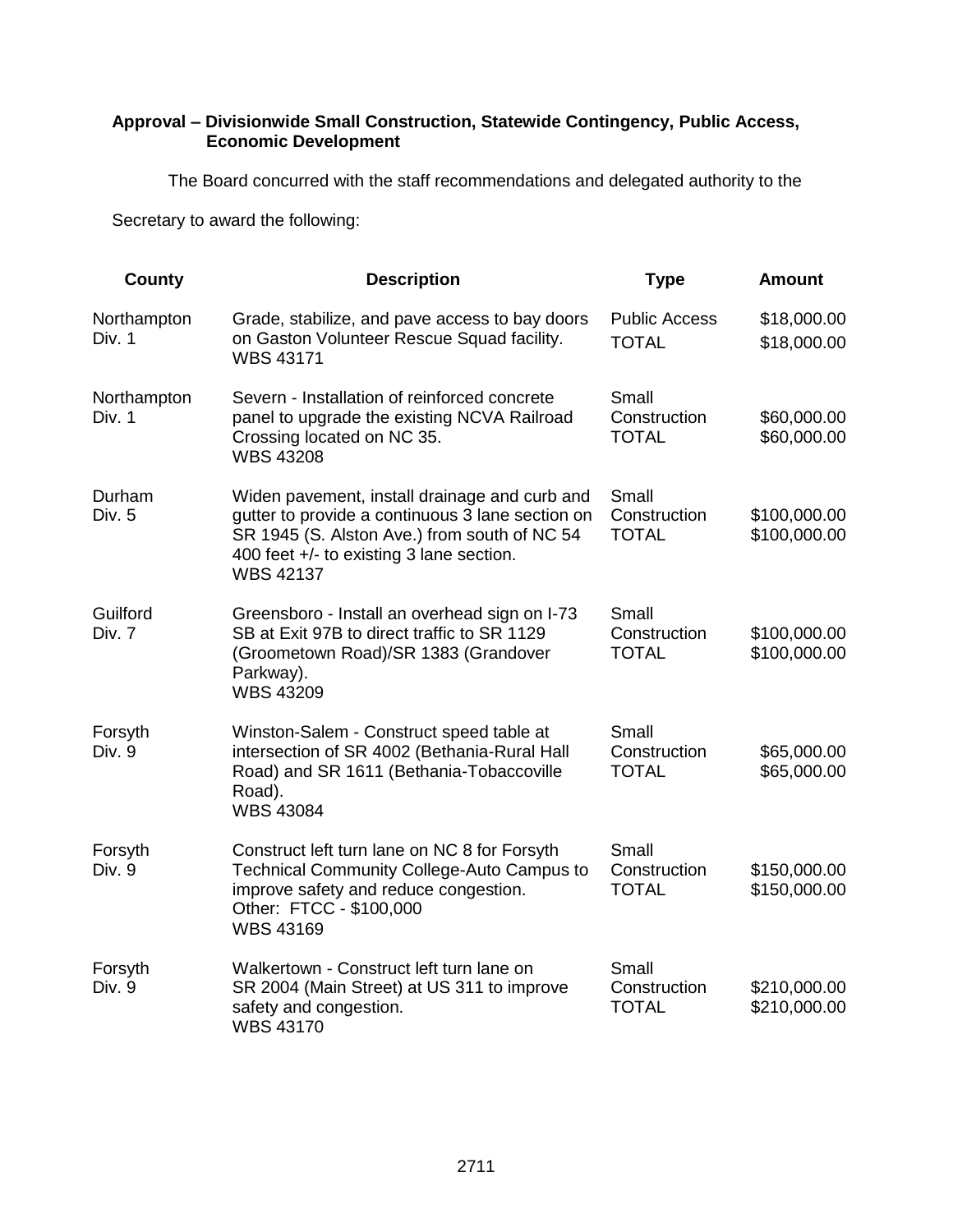| Davidson<br>Div. 9         | Lexington – Construction of a new access road<br>for United Furniture Industries and left turn lane<br>off SR 2203 (Holly Grove Road).<br><b>WBS 43161</b>                                                                        | Small<br>Construction<br>Contingency<br><b>Public Access</b><br>TOTAL | \$150,000.00<br>\$300,000.00<br>\$150,000.00<br>\$600,000.00 |
|----------------------------|-----------------------------------------------------------------------------------------------------------------------------------------------------------------------------------------------------------------------------------|-----------------------------------------------------------------------|--------------------------------------------------------------|
| <b>Buncombe</b><br>Div. 13 | Swannanoa – WBS 42062 was established to<br>relocate rail crossing and add right turn<br>deceleration lane, including drainage, modify<br>traffic signal for expansion of Ingles'<br>Warehouse on US 70.<br><b>Increase Funds</b> | <b>Public Access</b><br>TOTAL                                         | \$175,000.00<br>\$175,000.00                                 |
| Henderson<br>Div. 14       | Hendersonville - Install curb and gutter and<br>drainage on the south side of NC 191 from<br>North Justice Street to Waterside Drive.<br><b>WBS 43159</b>                                                                         | Small<br>Construction<br><b>TOTAL</b>                                 | \$250,000.00<br>\$250,000.00                                 |
| Swain<br>Div. 14           | Construct left and right turn lanes on US 19 at<br>the intersection of Goose Creek Road. Goose<br>Creek Road is maintained by the EBCI.<br><b>WBS 43156</b>                                                                       | Small<br>Construction<br>TOTAL                                        | \$250,000.00<br>\$250,000.00                                 |

## **Deletions:**

Durham, Division 5 – WBS 42518 was established (12/08) to extend SR 1632 (Red Mill Road) from the intersection of SR 1004 (Old Oxford Highway) for approximately 1400 L.F. and the construction of turn lanes at the intersection of SR 1632 and SR 1004. Reduce funds and close; project will not be pursued due to current revenue projections.

Wake, Division 5 – WBS 39696 was established (11/04) to widen off ramp at Exit 298B from I-440 eastbound to SR 1511 (South Saunders Street) to accommodate dual right turn lanes. Reduce and delete; funded through another source.

| Summary: | <b>Number of Projects</b>            | 11             |
|----------|--------------------------------------|----------------|
|          | <b>Number of Divisions</b>           | 6              |
|          | <b>Small Construction Commitment</b> | \$1,335,000.00 |
|          | <b>Contingency Commitment</b>        | 300,000.00     |
|          | <b>Public Access Commitment</b>      | 343,000.00     |
|          | TOTAL                                | \$1,978,000.00 |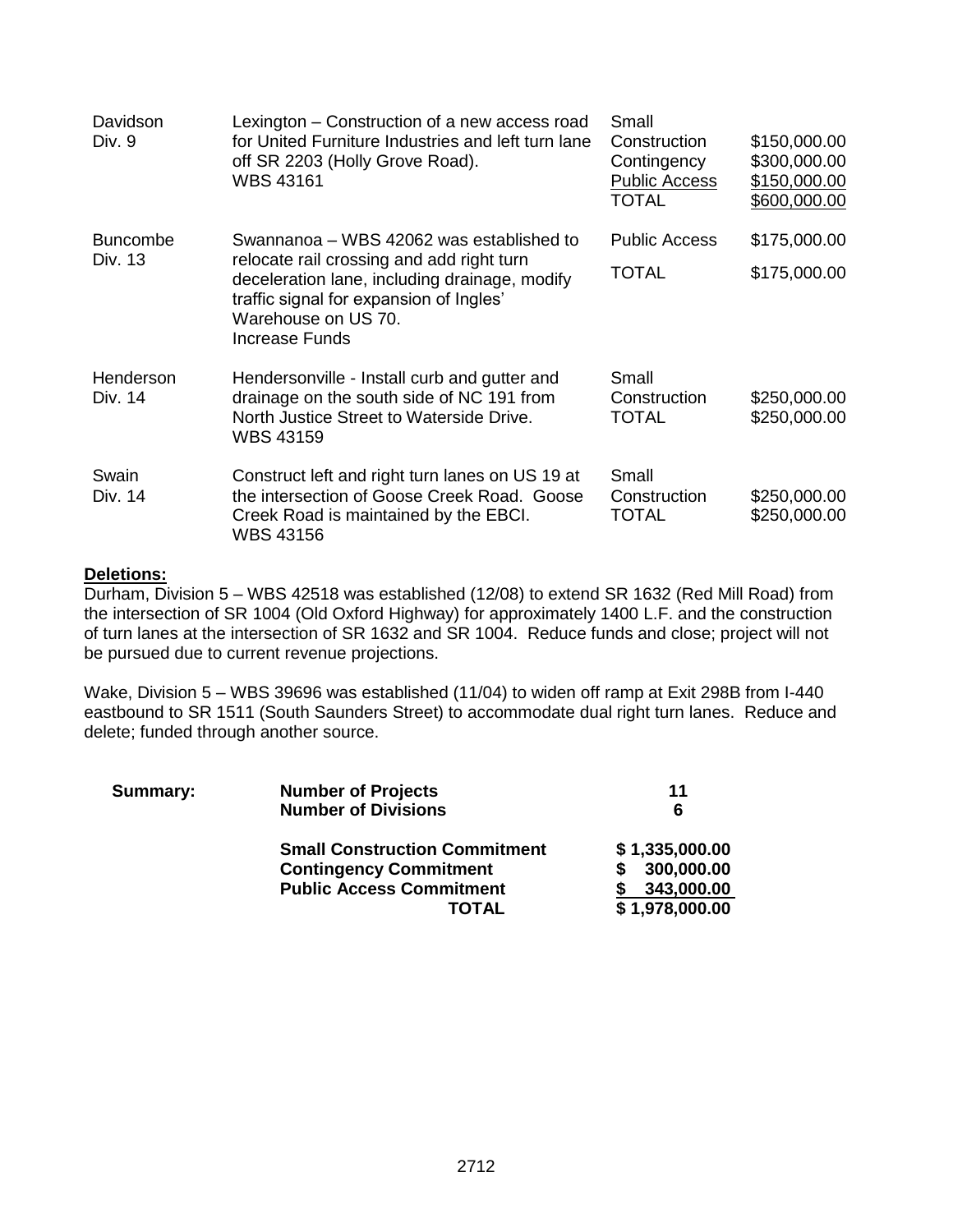# **Approval – Rail Program**

A motion was made by Board Member Wall, which was seconded by Board Member

Burrell, to approve the following:

| <b>Town/County</b>                                                       |                                                                                                                                                                                                                                                                                                                                                                                                                                                                                                                                                                                                                                                                                                                                                                                                                                                                                                                                                                                                                              | <b>Estimated Cost</b> |
|--------------------------------------------------------------------------|------------------------------------------------------------------------------------------------------------------------------------------------------------------------------------------------------------------------------------------------------------------------------------------------------------------------------------------------------------------------------------------------------------------------------------------------------------------------------------------------------------------------------------------------------------------------------------------------------------------------------------------------------------------------------------------------------------------------------------------------------------------------------------------------------------------------------------------------------------------------------------------------------------------------------------------------------------------------------------------------------------------------------|-----------------------|
| <b>Division</b>                                                          | <b>Project Description</b>                                                                                                                                                                                                                                                                                                                                                                                                                                                                                                                                                                                                                                                                                                                                                                                                                                                                                                                                                                                                   |                       |
| Mecklenburg<br>County<br>Division 10                                     | 1. City of Charlotte The Rail Division requests the Board of Transportation's concurrence<br>with the recommendation from the State Building Commission for the<br>award of contract design services for the Charlotte Locomotive and<br>Railcar Maintenance Facility. The estimated cost is up to \$1,550,150.<br>The contract will be 100% funded by American Recovery and<br>Reinvestment Act funds and will meet all requirements of the<br>American Recovery and Reinvestment Act through the Federal<br>Railroad Administration. A selection committee shortlisted and<br>interviewed five firms. Department of Administration guidelines<br>require that the top three firms be presented to the State Building<br>Commission in prioritized order. After the top three firms have been<br>approved by the Commission and the Department, scope and fee<br>negotiations begin with the top firm. If those negotiations fail, the<br>second firm is engaged, and then the third firm if necessary.<br>WBS 49999.1.STR8 | Up to \$1,550,150     |
| 2. Thermal Belt<br>Railway (TBRY)<br>Rutherford<br>County<br>Division 13 | Approval is requested to extend and modify the scope of a Short Line<br>Infrastructure Assistance grant for the Thermal Belt Railway. The<br>requested change will provide funding to return a bridge to service<br>following an unexpected failure. The requested change will restore the<br>grant to \$50,000 in state funds up to 50% of the project cost and<br>extend the term for one year to August 2011. Eligible expenditures for<br>bridge repairs are requested to begin with the date of the bridge<br>failure, December 29, 2010. WBS 42030                                                                                                                                                                                                                                                                                                                                                                                                                                                                     | Up to \$50,000        |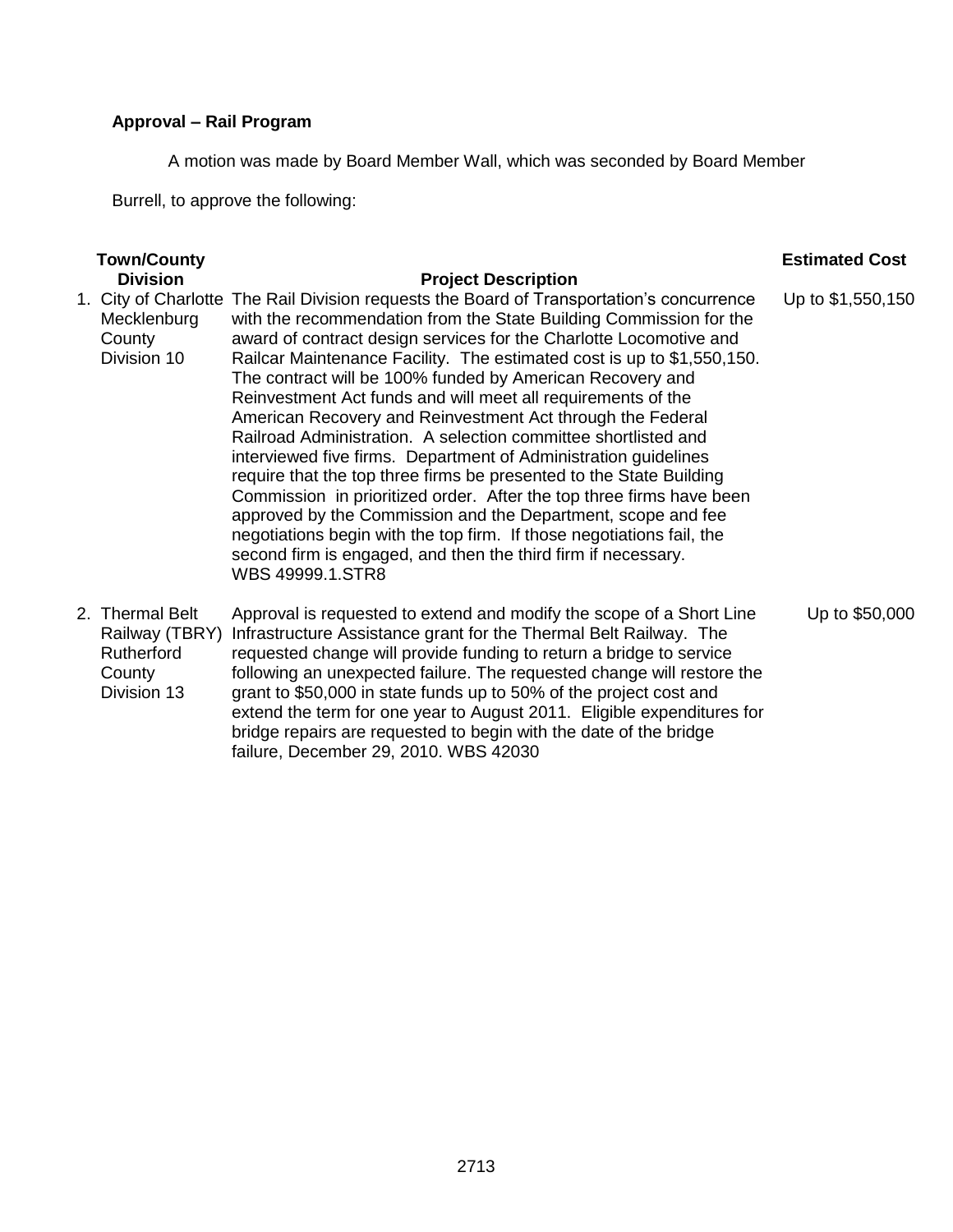# **Approval – Specific State Funds for Construction Projects**

A motion was made by Board Member Wall, which was seconded by Board Member

Burrell, to approve the following:

| Town/<br>County<br><b>Division</b>                     | Project<br><b>Description</b>                                                                                                                                                                                                                                                                                                                      | <b>Estimated</b><br>Cost |
|--------------------------------------------------------|----------------------------------------------------------------------------------------------------------------------------------------------------------------------------------------------------------------------------------------------------------------------------------------------------------------------------------------------------|--------------------------|
| Mecklenburg Co.<br>Div. 10<br>R-2555A                  | Project WBS 34462.3.2<br>SR 5544 (West Catawba Avenue) from SR 2151 (Jetton<br>Road) to SR 2195 (Torrence Chapel Road), 0.90 mile.<br>\$11,189,664.00 has previously been approved for<br>construction.<br><b>Funds</b><br>need<br>be<br>to<br>decreased<br>(\$2,314,404.85) as project is complete. WBS will be<br>closed.                        | $-$2,314,404.85$         |
| Hendersonville /<br>Henderson Co.<br>Div. 14<br>U-4428 | Project WBS 35025.2.2<br>US 64 (6th Avenue) from SR 1180 (Blythe Street) to<br>Buncombe Street, 0.922 mile. \$3,933,000.00 has<br>previously been approved for construction. Additional<br>funds are needed to cover expenditures that have or will<br>exceed the previously authorized budget.                                                    | \$365,000.00             |
| Hendersonville /<br>Henderson Co.<br>Div. 14<br>U-4428 | Project WBS 35025.3.1<br>US 64 (6th Avenue) from SR 1180 (Blythe Street) to<br>Buncombe Street. \$5,119,284.00 has previously been<br>approved for right of way and utilities. Additional funds<br>are needed to cover expenditures that have or will<br>exceed the previously authorized budget.                                                  | \$156,000.00             |
| Jackson Co.<br>Div. 14<br>R-4758                       | Project WBS 40192.3.1<br>US 19 - Cherokee Reservation Slope Stabilization, 0.30<br>mile. \$5,566,999.00 has previously been approved for<br>construction. Additional funds are needed to cover<br>expenditures that have or will exceed the previously<br>authorized budget.                                                                       | \$192,000.00             |
| Macon - Swain Cos.<br>Div. 14<br>R-4440                | Project WBS 35597.1.1<br>SR 1364 - SR 1114 (Needmore Road) from SR 1369<br>(Byrd Road) in Macon County to the existing pavement<br>in Swain County. \$1,142,412.00 has previously been<br>approved for preliminary engineering. Additional funds<br>are needed to cover expenditures that have or will<br>exceed the previously authorized budget. | \$143,000.00             |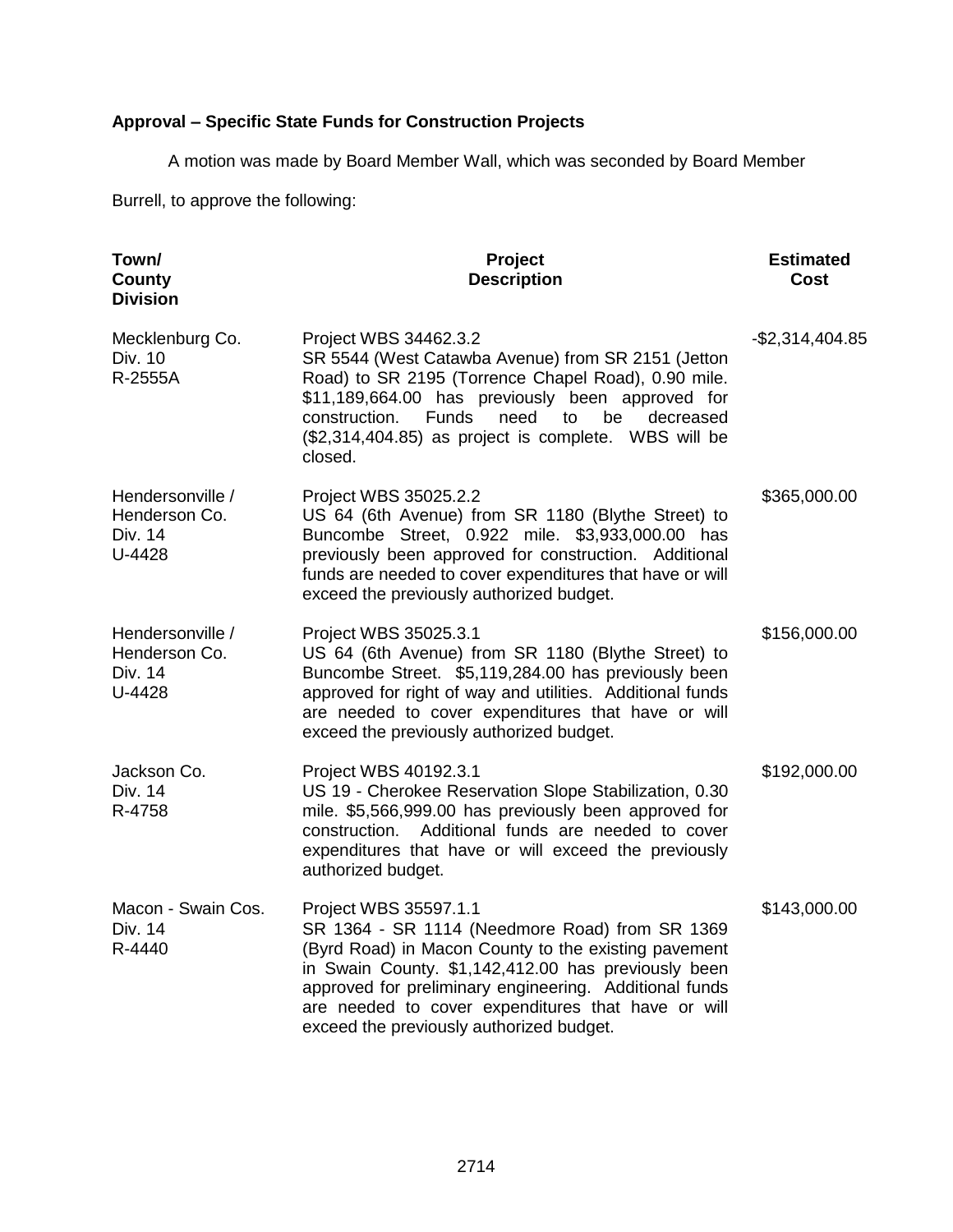| Franklin / | Project WBS 40118.2.1                                                                                                                                                                             | \$326,000.00 |
|------------|---------------------------------------------------------------------------------------------------------------------------------------------------------------------------------------------------|--------------|
| Macon Co.  | New Route from SR 1660 (Siler Road) in Franklin to                                                                                                                                                |              |
| Div. 14    | SR 1662 (Wiley Brown Road) south of US 441.                                                                                                                                                       |              |
| R-4748     | \$3,537,000.00 has previously been approved for right of<br>way and utilities. Additional funds are needed to cover<br>expenditures that have or will exceed the previously<br>authorized budget. |              |

**ITEM J SUMMARY 6 PROJECTS** 451,132,404.85

# **Approval – Specific North Carolina Trust Funds – Intrastate System**

A motion was made by Board Member Wall, which was seconded by Board Member

Burrell, to approve the following:

# **Trust Funds - Intrastate System**

| Town/<br>County<br><b>Division</b>        | <b>Project</b><br><b>Description</b>                                                                                                                                                                                                                                                           | <b>Estimated</b><br>Cost |
|-------------------------------------------|------------------------------------------------------------------------------------------------------------------------------------------------------------------------------------------------------------------------------------------------------------------------------------------------|--------------------------|
| Gates - Hertford Cos.<br>Div. 1<br>R-2507 | Project WBS 35488.1.1<br>US 13 from US 158 south of Winton to the Virginia state line.<br>\$1,620,000.00 has previously been approved for preliminary<br>engineering. Additional funds are needed to cover<br>expenditures that have or will exceed the previously<br>authorized budget.       | \$394,000.00             |
| Hertford Co.<br>Div. 1<br>R-2583          | Project WBS 35489.2.1<br>US 158 from the Murfreesboro Bypass to US 13 west of<br>Winton. Initial funds are requested for right of way and<br>utilities. This is a <b>Design-Build</b> project.                                                                                                 | \$6,800,000.00           |
| Hertford Co.<br>Div. 1<br>R-2583          | Project WBS 35489.3.1<br>US 158 from the Murfreesboro Bypass to US 13 west of<br>Initial funds are requested for<br>Winton, 8.0 miles.<br>construction based on the latest estimate from the 12-month<br>Tentative Letting list published February 9, 2011. This is a<br>Design-Build project. | \$51,500,000.00          |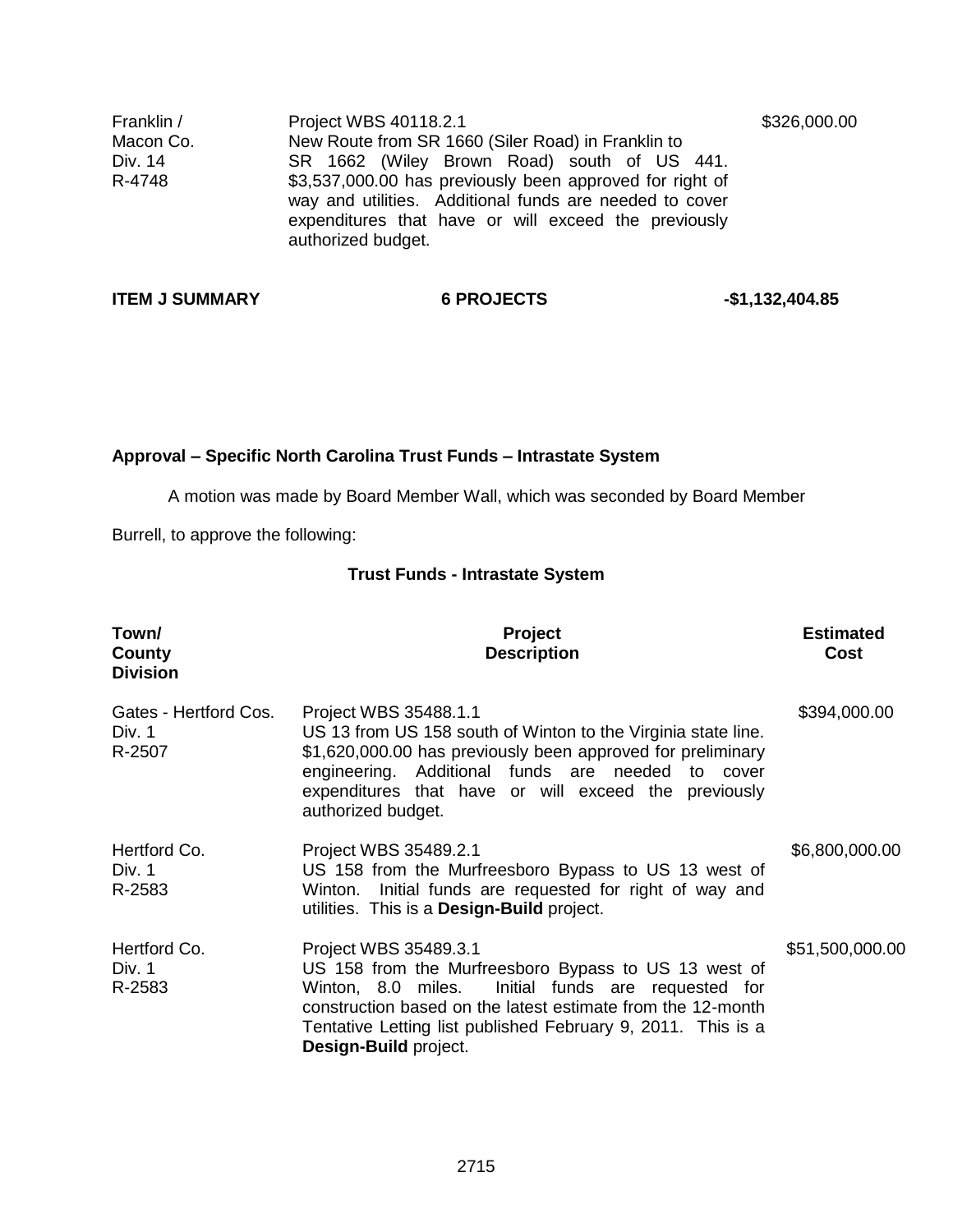| Cumberland -<br>Sampson Cos.<br>Divs. 3, 6<br>R-2303B | Project WBS 34416.2.3<br>NC 24 from SR 1853 (John Nunnery Road) in Cumberland<br>County to SR 1404 (Dowdy Road) in Sampson County.<br>Initial right of way and utilities funds are requested. This is a<br>cash flow project with \$5,600,000.00 in SFY11 and<br>\$5,600,000.00 in SFY12.                                                                                                                              | \$11,200,000.00 |
|-------------------------------------------------------|------------------------------------------------------------------------------------------------------------------------------------------------------------------------------------------------------------------------------------------------------------------------------------------------------------------------------------------------------------------------------------------------------------------------|-----------------|
| Wayne Co.<br>Div. 4<br>R-2554A                        | Project WBS 34461.2.4<br>US 70 (Goldsboro Bypass) from west of NC 581 to SR 1300<br>(Salem Church Road). \$10,052,000.00 has previously been<br>approved for right of way and utilities. Additional funds are<br>needed to cover expenditures that have or will exceed the<br>previously authorized budget.                                                                                                            | \$175,000.00    |
| Guilford - Rockingham<br>Cos.<br>Div. 7<br>R-2413     | Project WBS 34429.1.1<br>NC 68 Connector from SR 2133 (Pleasant Ridge Road)<br>to US 220 / NC 68. \$8,198,727.00 has previously been<br>approved for preliminary engineering. Additional funds<br>are needed to cover expenditures that have or will<br>exceed the previously authorized budget.                                                                                                                       | \$320,000.00    |
| Guilford Co.<br>Div. 7<br>R-2413A                     | Project WBS 34429.2.2<br>NC 68 / US 220 Connector from the existing four-lane<br>section at SR 2011 (Edgefield Road) north of I-40 to<br>SR 2127 (Brook Bank Road).<br>\$7,428,027.00 has<br>previously been approved for appraisals and advanced<br>acquisition of specific parcels. Additional funds are<br>needed for advanced acquisition of Specific Parcel 935<br>(Property of Karl G. Kidd and Vicki L. Kidd.). | \$233,427.00    |
| Biscoe /<br>Montgomery Co.<br>Div. 8<br>R-2107B       | Project WBS 34373.2.2<br>NC 24-27 (East Main Street) from US 220A (Main Street)<br>to Future I-73-74 / US 220 in Biscoe. \$4,196,505.00 has<br>previously been approved for right of way. Additional<br>funds are needed to cover expenditures that have or will<br>exceed the previously authorized budget.                                                                                                           | \$217,000.00    |
| Charlotte /<br>Mecklenburg Co.<br>Div. 10<br>U-0209F  | Project WBS 34749.3.9<br>US 74 (Independence Boulevard) from 1500 feet west of<br>Eastway Drive to just east of Sharon Amity Road, 1.50<br>miles. \$296,101.00 has previously been approved for<br>construction. Funds need to be decreased (\$158,320.86)<br>as project is complete. WBS will be closed.                                                                                                              | $-$158,320.86$  |
| Madison Co.<br>Div. 13<br>R-2518A                     | Project WBS 34445.2.2<br>US 19 from I-26 in Madison County to 0.8 kilometer east<br>of the Yancey County Line.<br>\$20,477,917.00 has<br>previously been approved for right of way and utilities.<br>Additional funds are requested for settlement of<br>anticipated right of way claims and other expenditures<br>that have or will exceed the previously authorized budget.                                          | \$3,000,000.00  |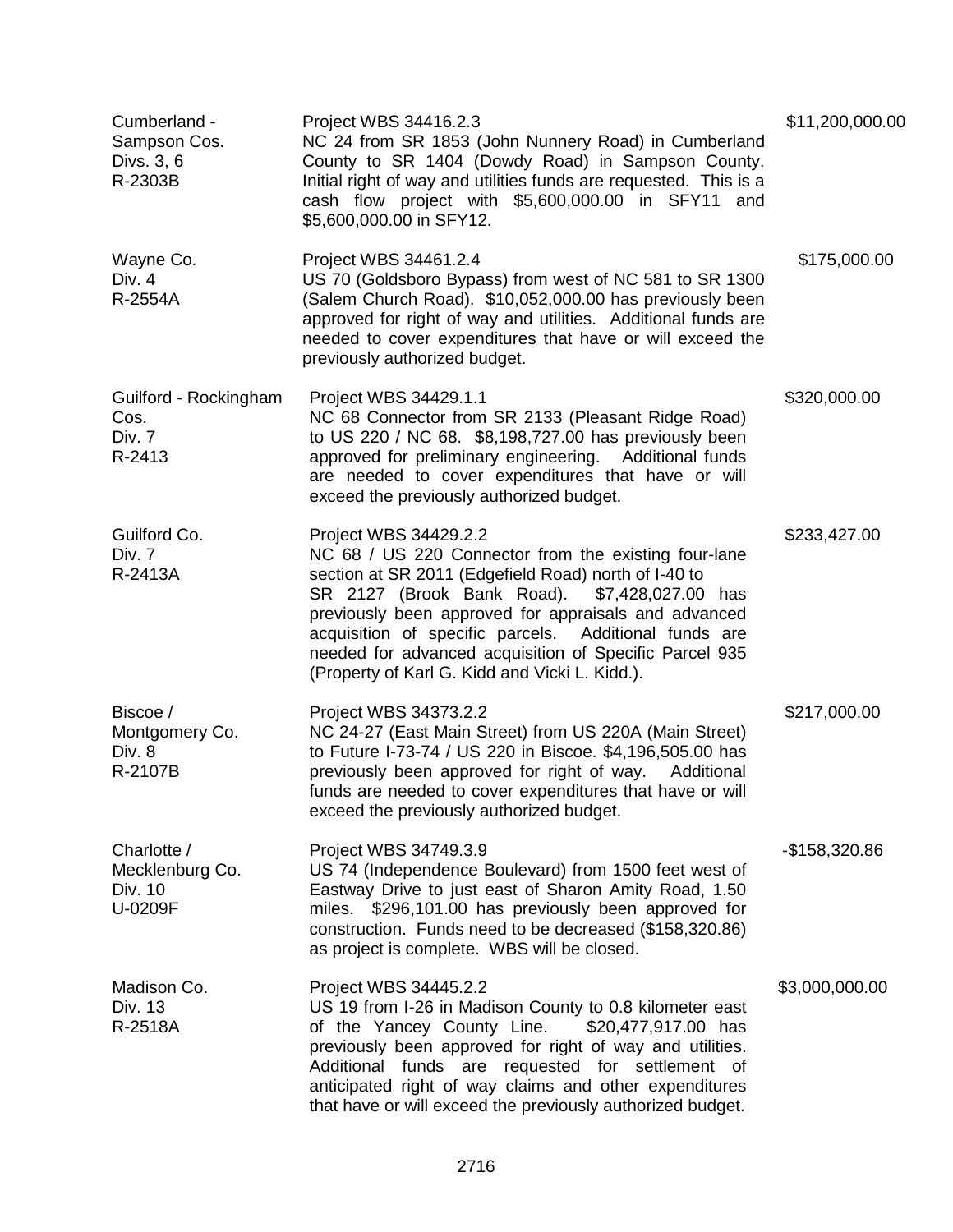| Mitchell -<br>Yancey Cos.<br>Div. 13<br>R-2519 | Project WBS 35609.1.1<br>US 19 East from SR 1336 (Jacks Creek Road) in Yancey<br>County to the multi-lane section west of Spruce Pine in<br>Mitchell County. \$7,455,198.00 has previously been approved<br>for preliminary engineering. Additional funds are needed to<br>cover expenditures that have or will exceed the previously<br>authorized budget. | \$199,000.00 |
|------------------------------------------------|-------------------------------------------------------------------------------------------------------------------------------------------------------------------------------------------------------------------------------------------------------------------------------------------------------------------------------------------------------------|--------------|
| Yancey Co.<br>Div. 13<br>R-2519A               | Project WBS 35609.2.1<br>US 19 east from SR 1336 (Jacks Creek Road) to NC 80 in<br>Yancey County. \$17,365,000.00 has previously been<br>approved for right of way and utilities. Additional funds are<br>needed to cover expenditures that have or will exceed the<br>previously authorized budget.                                                        | \$212,000.00 |

# **TRUST FUND INTRASTATE SUMMARY 12 PROJECTS \$74,092,106.14**

# **Trust Funds - Urban Loops**

| Town/<br>County<br><b>Division</b>                     | Project<br><b>Description</b>                                                                                                                                                                                                                                                                                              | <b>Estimated</b><br>Cost |
|--------------------------------------------------------|----------------------------------------------------------------------------------------------------------------------------------------------------------------------------------------------------------------------------------------------------------------------------------------------------------------------------|--------------------------|
| <b>Divisionwide</b><br>Div. 3<br>EE-4903               | Project WBS 45003.4.1<br>Ecosystems Enhancement Program. \$378,053.00 has<br>previously been approved for project mitigation. Funds<br>need to be decreased (\$675.00) for SFY09 adjustment.                                                                                                                               | $-$ \$675.00             |
| Wake Co.<br>Div. 5<br>R-2721                           | Project WBS 37673.2.1<br>The Southern Wake Freeway from NC 55 South to US 401<br>South. \$4,124,945.00 has previously been approved for<br>appraisal and advanced acquisition of specific parcels.<br>Additional funds are requested for advanced acquisition of<br>Specific Parcel 920 (Property of Wood Creek Land LLC). | \$1,416,000.00           |
| Fayetteville /<br>Cumberland Co.<br>Div. 6<br>U-2519BB | Project WBS 34817.2.20<br>Fayetteville Outer Loop from south of SR 1104 (Strickland<br>Bridge Road) to south of US 401. \$25,000.00 has<br>previously been approved for appraisal and advanced<br>acquisition of specific parcels. Additional funds are<br>requested for appraisal of Specific Parcel 930.                 | \$25,000.00              |
| Forsyth Co.<br>Div. 9<br>R-2247B                       | Project WBS 34409.2.17<br>Winston-Salem Northern Beltway from south of I-40 to<br>\$625,329.00 has previously been<br>north of US 421.<br>approved for appraisal and advanced acquisition of<br>specific parcels. Additional funds are requested for<br>appraisal of Specific Parcel 857.                                  | \$25,000.00              |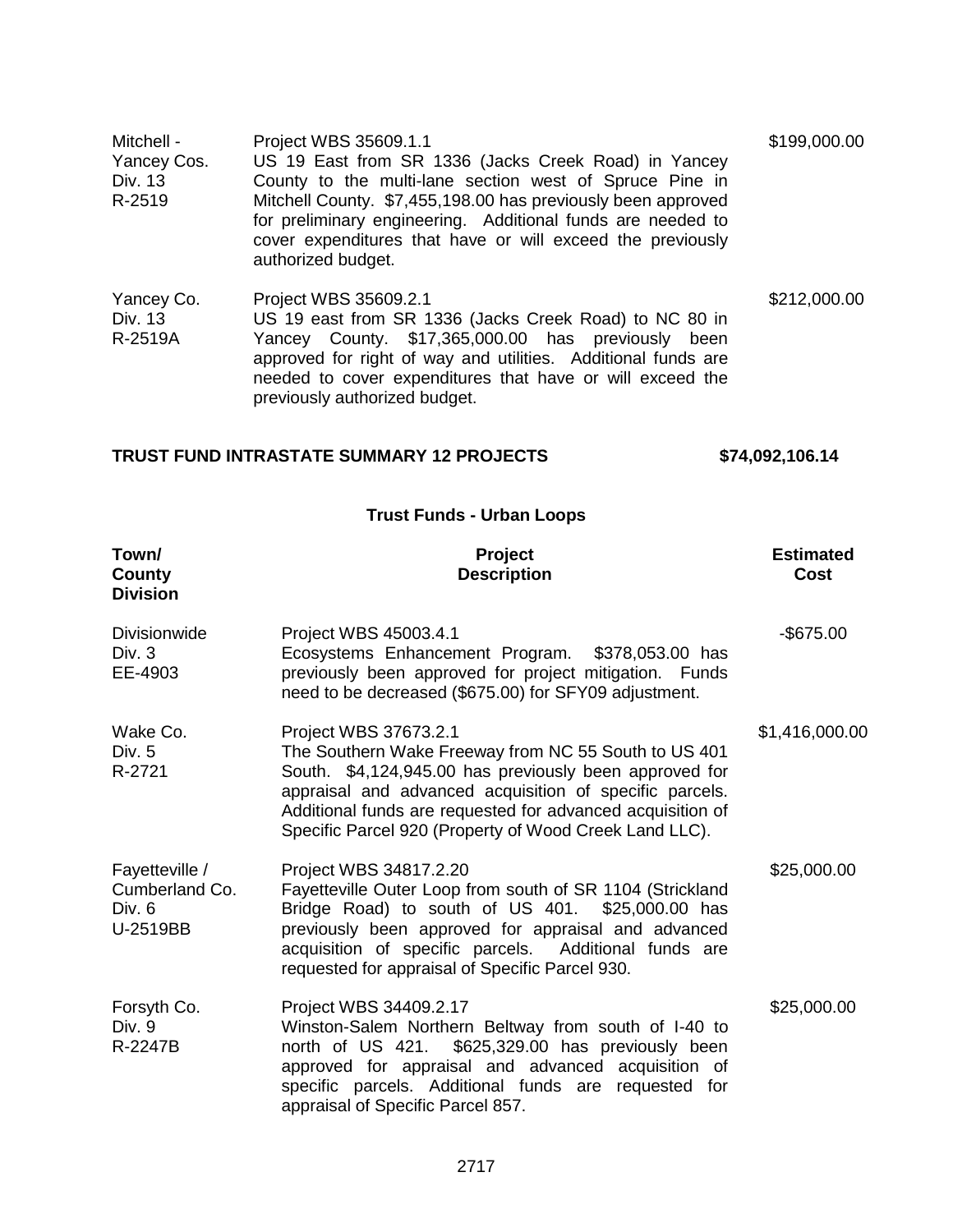| Winston-Salem /<br>Forsyth Co.<br>Div. 9<br>R-2247D  | Project WBS 34409.2.10<br>Winston-Salem Northern<br>Beltway from SR 1314<br>(Robinhood Road - Meadowlark Drive) to NC 67.<br>\$5,889,768.00 has previously been approved for appraisal<br>and advanced acquisition of specific parcels. Additional<br>funds are requested for appraisal of Specific Parcel 901.                                                   | \$25,000.00  |
|------------------------------------------------------|-------------------------------------------------------------------------------------------------------------------------------------------------------------------------------------------------------------------------------------------------------------------------------------------------------------------------------------------------------------------|--------------|
| Winston-Salem /<br>Forsyth Co.<br>Div. 9<br>U-2579AB | Project WBS 34839.2.4<br>Winston-Salem Northern Beltway (Eastern Section) (Future<br>I-74) from I-40 to I-40 Business / US 421. \$20,432,181.00<br>has previously been approved for appraisal and advanced<br>acquisition of specific parcels. Additional funds are<br>requested for appraisal of Specific Parcels 840, 843 and<br>845.                           | \$75,000.00  |
| Winston-Salem /<br>Forsyth Co.<br>Div. 9<br>U-2579B  | Project WBS 34839.2.5<br>Winston-Salem Northern Beltway (Eastern Section) (Future<br>I-74) from I-40 Business / US 421 to US 158.<br>\$7,873,809.00 has previously been approved for appraisal<br>and advanced acquisition of specific parcels. Additional<br>funds are requested for advanced acquisition of Specific<br>Parcel 850 (Property of Vincent Baker). | \$138,298.00 |

| \$1,703,623.00                    |
|-----------------------------------|
| \$74,092,106.14                   |
| \$1,703,623.00<br>\$75,795,729.14 |
|                                   |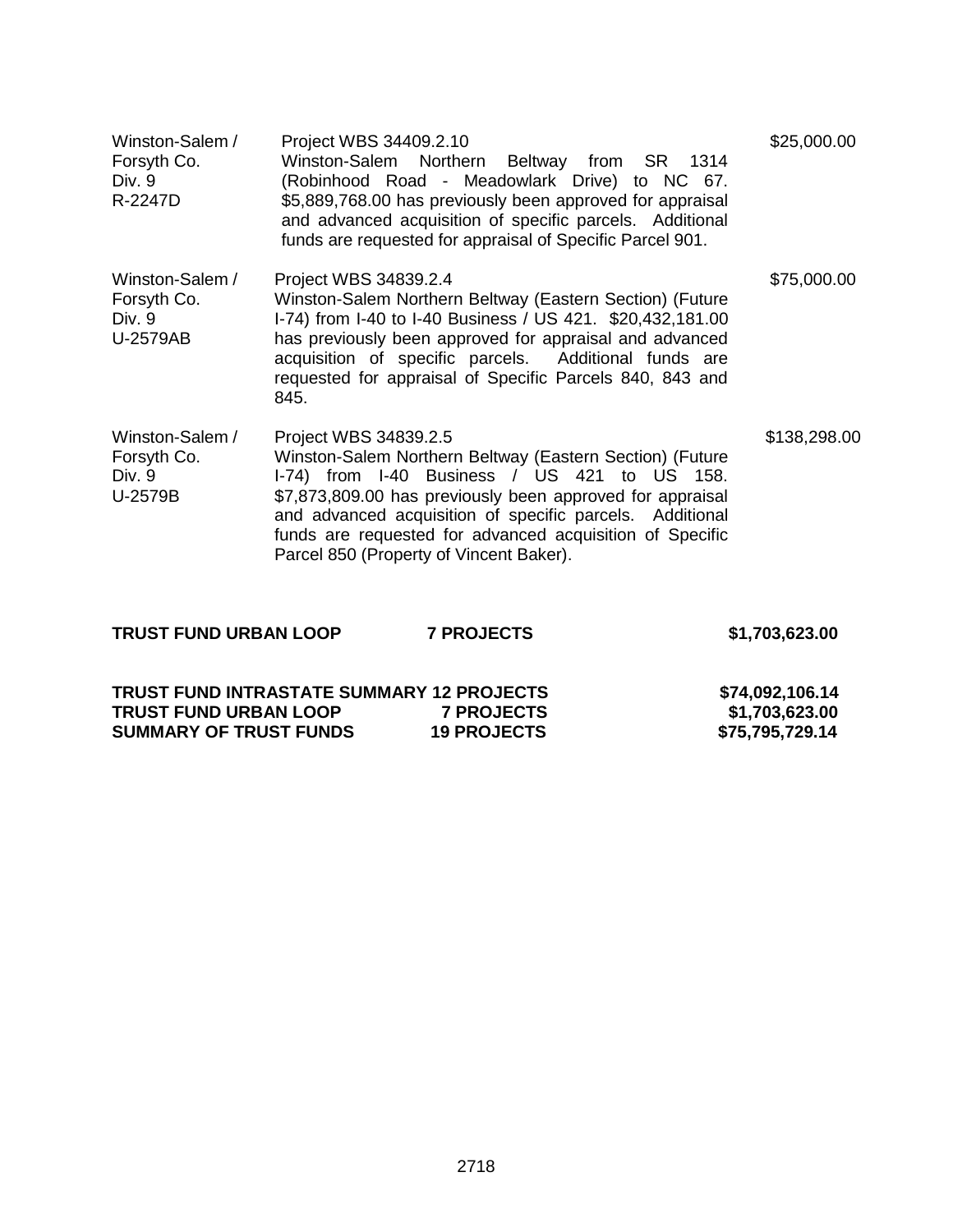# **Approval – Specific Spot Safety Improvement Projects**

The Board concurred with the staff recommendations and delegated authority to the

Secretary to award the following:

| Town/<br>County<br><b>Division</b>                     | Project<br><b>Description</b>                                                                                                                                                                   | <b>Estimated</b><br>Cost |
|--------------------------------------------------------|-------------------------------------------------------------------------------------------------------------------------------------------------------------------------------------------------|--------------------------|
| Clemmons/<br>Forsyth Co.<br>Div. 9<br><b>SS-4909AE</b> | Project WBS 43168.3.1<br>SR 1891 (Peaceheaven Road) and SR 1101 (Harper<br>Road). Initial construction funds are needed for roundabout<br>installation.<br>File 09-10-236C                      | \$100,000.00             |
| Iredell Co.<br>Div. 12<br><b>SS-4912AD</b>             | Project WBS 43167.3.1<br>US 70 at SR 2362 (Triplett Road). Initial construction funds<br>are needed for limited movement crossover construction.<br>File 12-11-200C                             | \$175,000.00             |
| Iredell Co.<br>Div. 12<br><b>SS-4912AD</b>             | Project WBS 43167.2.1<br>US 70 at SR 2362 (Triplett Road). Initial right of way and<br>utilities funds are needed for limited movement crossover<br>construction.<br>File 12-11-200R            | \$2,000.00               |
| Buncombe Co.<br>Div. 13<br><b>SS-4913AI</b>            | Project WBS 43166.3.1<br>US 25A (Sweeten Creek Road) at SR 3187 (Pensacola<br>Initial construction funds are needed for traffic<br>Road).<br>signal installation.<br>File 13-10-205C            | \$59,000.00              |
| Buncombe Co.<br>Div. 13<br><b>SS-4913AI</b>            | Project WBS 43166.2.1<br>US 25A (Sweeten Creek Road) at SR 3187 (Pensacola<br>Road). Initial right of way and utilities funds are needed for<br>traffic signal installation.<br>File 13-10-205R | \$1,000.00               |

**ITEM L SUMMARY 6 PROJECTS** \$337,000.00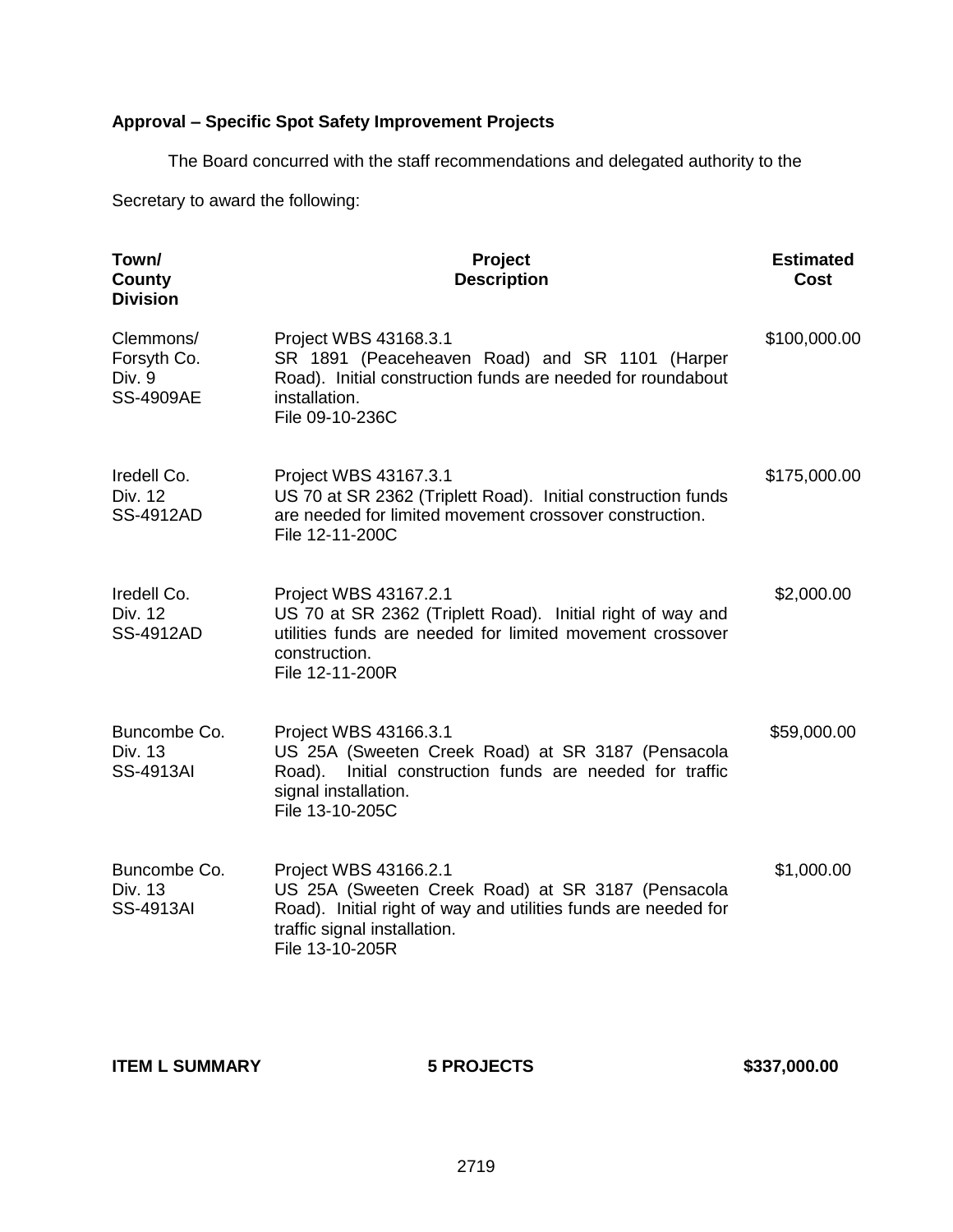# **Approval – Funds for Specific Federal-Aid Projects**

A motion was made by Board Member Wall, which was seconded by Board Member

Burrell, to approve the following:

# **Division 1**

### **Urban**

| Town/<br>County                                     | Project<br><b>Description</b>                                                                                                                                                                                                                                                                                                                                                                                                                                                                                                                                                            | <b>Estimated</b><br>Cost                                                 |  |  |
|-----------------------------------------------------|------------------------------------------------------------------------------------------------------------------------------------------------------------------------------------------------------------------------------------------------------------------------------------------------------------------------------------------------------------------------------------------------------------------------------------------------------------------------------------------------------------------------------------------------------------------------------------------|--------------------------------------------------------------------------|--|--|
| Elizabeth City/<br>Pasquotank<br>Co.<br>U-4438      | WBS 35742.3.1, STP-0158(51)<br>US 158 from US 17 Business to east of the Pasquotank River;<br>project includes B-4921; replace Bridge #19 over the<br>Pasquotank River, 0.630 mile. This is an 8-week advertisement.<br>Funds are needed for construction based on the estimate from<br>the 12-Month Tentative Letting List published January 12, 2011.                                                                                                                                                                                                                                  | \$73,000,000.00<br>Cost<br>\$58,400,000.00 Fed.<br>\$14,600,000.00 State |  |  |
|                                                     | <b>Bridge</b>                                                                                                                                                                                                                                                                                                                                                                                                                                                                                                                                                                            |                                                                          |  |  |
| Hertford/<br>Northampton<br>Cos.<br><b>BD-5101F</b> | WBS 45347.3.7, BRZ-1346(3)<br>Low-Impact Bridge Replacement; Design-Build Project.<br>Bridge #5 over Buckhorn Creek on SR 1346, Bridge #20 over<br>Old Field Swamp on SR 1167 and Bridge #139 over Horse<br>Swamp on SR 1409 in Hertford County; Bridge #27 over a creek<br>on SR 1108, Bridge #46 over a branch of Kirby's Creek on<br>SR 1360 and Bridge #48 over Gumberry Swamp on SR 1126 in<br>Northampton County. \$3,975,000.00 has previously been<br>approved for construction. Funds need to be increased<br>\$488,059.00 to reflect the low bid received on January 18, 2011. | \$488,059.00<br>Cost<br>\$390,447.00 Fed.<br>\$97,612.00 State           |  |  |
| <b>Rail Program</b>                                 |                                                                                                                                                                                                                                                                                                                                                                                                                                                                                                                                                                                          |                                                                          |  |  |
| Parmele/<br>Martin Co.<br>Y-4801B                   | WBS 40325.1.52, STPRR-0131(36)<br>Proposed Crossing Closure at the intersection of James Street,<br>Crossing #642 266G; W.C. Chance Boulevard, Crossing #918<br>099C and the CSX Transportation Tracks. Funds are needed for<br>preliminary engineering.                                                                                                                                                                                                                                                                                                                                 | \$30,000.00<br>Cost<br>\$30,000.00 Fed.                                  |  |  |
|                                                     | <b>Division 2</b>                                                                                                                                                                                                                                                                                                                                                                                                                                                                                                                                                                        |                                                                          |  |  |
| <b>National Highway</b>                             |                                                                                                                                                                                                                                                                                                                                                                                                                                                                                                                                                                                          |                                                                          |  |  |
| Beaufort Co.<br>R-2510C*                            | WBS 34440.3.6, NHF-0017(87)<br>US 17 from north of SR 1509 (Springs Road) to north of<br>NC 171, 4.474 miles. Funds are needed for construction based<br>on the estimate from the 12-Month Tentative Letting List<br>published January 12, 2011.                                                                                                                                                                                                                                                                                                                                         | \$24,400,000.00<br>Cost<br>\$19,520,000.00 Fed.<br>\$4,880,000.00 State  |  |  |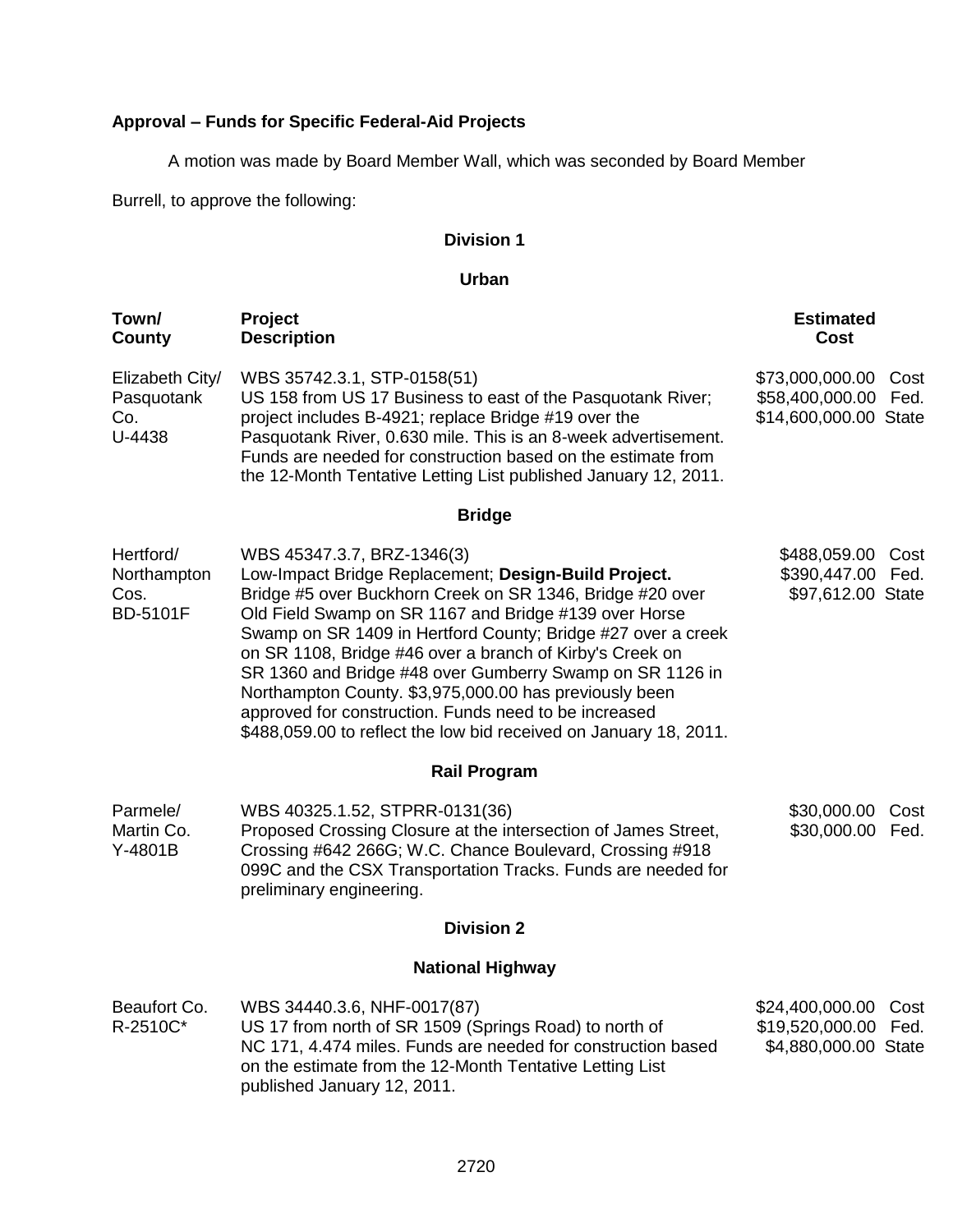# **Bridge**

| Beaufort Co.<br>B-4417                | WBS 33693.3.1, BRSTP-0099(17)<br>Replace Bridge #59 over Jack Creek on NC 99, 0.206 mile.<br>Funds are needed for construction based on the estimate from<br>the 12-Month Tentative Letting List published January 12, 2011.                                     | \$1,850,000.00 Cost<br>\$1,480,000.00 Fed.<br>\$370,000.00 State       |  |  |
|---------------------------------------|------------------------------------------------------------------------------------------------------------------------------------------------------------------------------------------------------------------------------------------------------------------|------------------------------------------------------------------------|--|--|
| Beaufort Co.<br>B-4422                | WBS 33695.3.1, BRZ-1106(10)<br>Replace Bridge #81 over Blounts Creek on SR 1106,<br>0.114 mile. Funds are needed for construction.                                                                                                                               | \$645,000.00 Cost<br>\$516,000.00 Fed.<br>\$129,000.00 State           |  |  |
| Beaufort Co.<br>B-5200                | WBS 45298.3.1, BRSTP-0033(7)<br>Replace Bridge #60 over Blounts Creek on NC 33, 0.161 mile.<br>Funds are needed for construction for bridge replacement and<br>resurfacing detour route SR 1100 from NC 33 to SR 1106.                                           | \$870,000.00 Cost<br>\$696,000.00 Fed.<br>\$174,000.00 State           |  |  |
| Carteret Co.<br><b>BK-5128</b>        | WBS 47064.3.1, BRSTP-0058(13)<br>Replace Bridge #6 over the Intracoastal Waterway on NC 58.<br>\$1,600,000.00 has previously been approved for construction.<br>Funds need to be increased \$276,545.00 to reflect the low bid<br>received on November 16, 2010. | \$276,545.00 Cost<br>\$221,236.00<br>Fed.<br>\$55,309.00 State         |  |  |
| Pitt Co.<br>B-4234                    | WBS 33577.2.1, BRZ-1407(4)<br>Replace Bridge #98 over Conetoe Creek on SR 1407. Funds<br>are needed for right of way and utilities.                                                                                                                              | \$25,000.00 Cost<br>\$20,000.00 Fed.<br>\$5,000.00 State               |  |  |
| Pitt Co.<br>B-4791                    | WBS 38561.3.1, BRZ-1900(5)<br>Replace Bridge #154 over a fork of Swift Creek on SR 1900,<br>0.123 mile. Funds are needed for construction.                                                                                                                       | \$800,000.00 Cost<br>\$640,000.00 Fed.<br>\$160,000.00 State           |  |  |
|                                       | <b>Rail Program</b>                                                                                                                                                                                                                                              |                                                                        |  |  |
| Bethel/<br>Pitt Co.<br>Y-4802D        | WBS 40325.1.53, STPRR-0211(27)<br>Proposed Crossing Closure at the intersection of Short Street<br>and the CSX Transportation Tracks; Crossing #641 608B.<br>Funds are needed for preliminary engineering.                                                       | \$15,000.00<br>Cost<br>\$15,000.00 Fed.                                |  |  |
| <b>Division 3</b>                     |                                                                                                                                                                                                                                                                  |                                                                        |  |  |
|                                       | Urban                                                                                                                                                                                                                                                            |                                                                        |  |  |
| Jacksonville/<br>Onslow Co.<br>U-3810 | WBS 35801.1.2, STP-1406(10)<br>SR 1406 (Piney Green Road) from US 17 to NC 24. Funds are<br>needed for preliminary engineering.                                                                                                                                  | \$1,500,000.00<br>Cost<br>\$1,200,000.00<br>Fed.<br>\$300,000.00 State |  |  |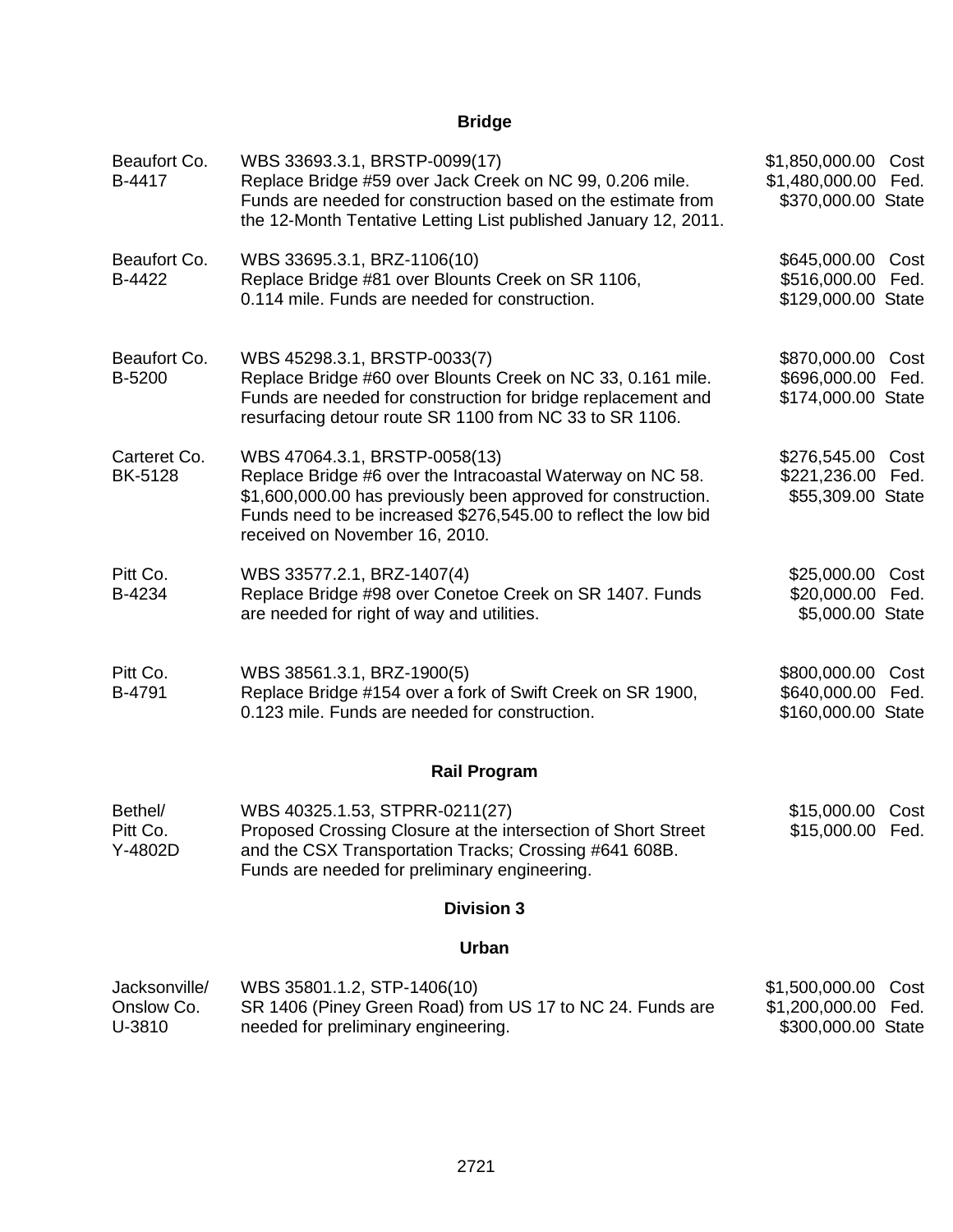# **Bridge**

| Brunswick Co.<br><b>BK-5129</b>     | WBS 47065.3.1, BRSTP-0133(9)<br>Replace Bridge #14 over the Intracoastal Waterway on NC 133.<br>\$1,600,000.00 has previously been approved for construction.<br>Funds need to be increased \$181,925.00 to reflect the low bid<br>received on November 16, 2010. | \$181,925.00<br>Cost<br>\$145,540.00<br>Fed.<br>\$36,385.00 State      |
|-------------------------------------|-------------------------------------------------------------------------------------------------------------------------------------------------------------------------------------------------------------------------------------------------------------------|------------------------------------------------------------------------|
|                                     | <b>Project Mitigation</b>                                                                                                                                                                                                                                         |                                                                        |
| <b>Divisionwide</b><br>EE-4903      | WBS 45003.4.1, EEP-000S(473)<br>Ecosystems Enhancement Program. \$378,053 has been<br>previously approved for Project Mitigation. Funds need to be<br>decreased (\$151,256) for SFY09 adjustment.                                                                 | $-$ \$151,256.00<br>Cost<br>-\$98,840.00<br>Fed.<br>-\$52,416.00 State |
|                                     | <b>Division 4</b>                                                                                                                                                                                                                                                 |                                                                        |
|                                     | Urban                                                                                                                                                                                                                                                             |                                                                        |
| Rocky Mount/<br>Nash Co.<br>U-3621B | WBS 34964.2.3, STP-1604(6)<br>SR 1604 (Hunter Hill Road) from SR 1616 (Country Club Road)<br>to NC 43/48, 1.387 miles. Funds are needed for construction<br>based on the estimate from the 12-Month Tentative Letting List<br>published January 12, 2011.         | \$9,700,000.00<br>Cost<br>\$7,760,000.00 Fed.<br>\$1,940,000.00 State  |
|                                     | <b>Bridge</b>                                                                                                                                                                                                                                                     |                                                                        |
| Johnston Co.<br>B-3864              | WBS 33310.2.1, BRSTP-0070B(3)<br>Replace Bridge #40 over the Neuse River on US 70 Business.<br>Funds are needed for right of way and utilities.                                                                                                                   | \$250,000.00<br>Cost<br>\$200,000.00 Fed.<br>\$50,000.00 State         |
|                                     | <b>Safety</b>                                                                                                                                                                                                                                                     |                                                                        |
| Goldsboro/<br>Wayne Co.<br>W-5010   | WBS 41810.2.1, STP-0070(111)<br>US 70 at SR 1234 (Ebenezer Church Road/Capps Bridge Road)<br>and west of SR 1234 (Ebenezer Church Road/Capps Bridge<br>Road). Funds are needed for right of way and utilities.                                                    | \$115,000.00<br>Cost<br>\$103,500.00 Fed.<br>\$11,500.00 State         |
|                                     | <b>Rail Program</b>                                                                                                                                                                                                                                               |                                                                        |
| Middlesex/<br>Nash Co.<br>Y-4804C   | WBS 40325.1.57, STPRR-0421(68)<br>Proposed Crossing Closure at the intersection of SR 1108<br>(Stone Heritage Road) and the Carolina Coastal Railway<br>Tracks, Crossing #465 637C. Funds are needed for preliminary<br>engineering.                              | \$10,000.00<br>Cost<br>\$10,000.00 Fed.                                |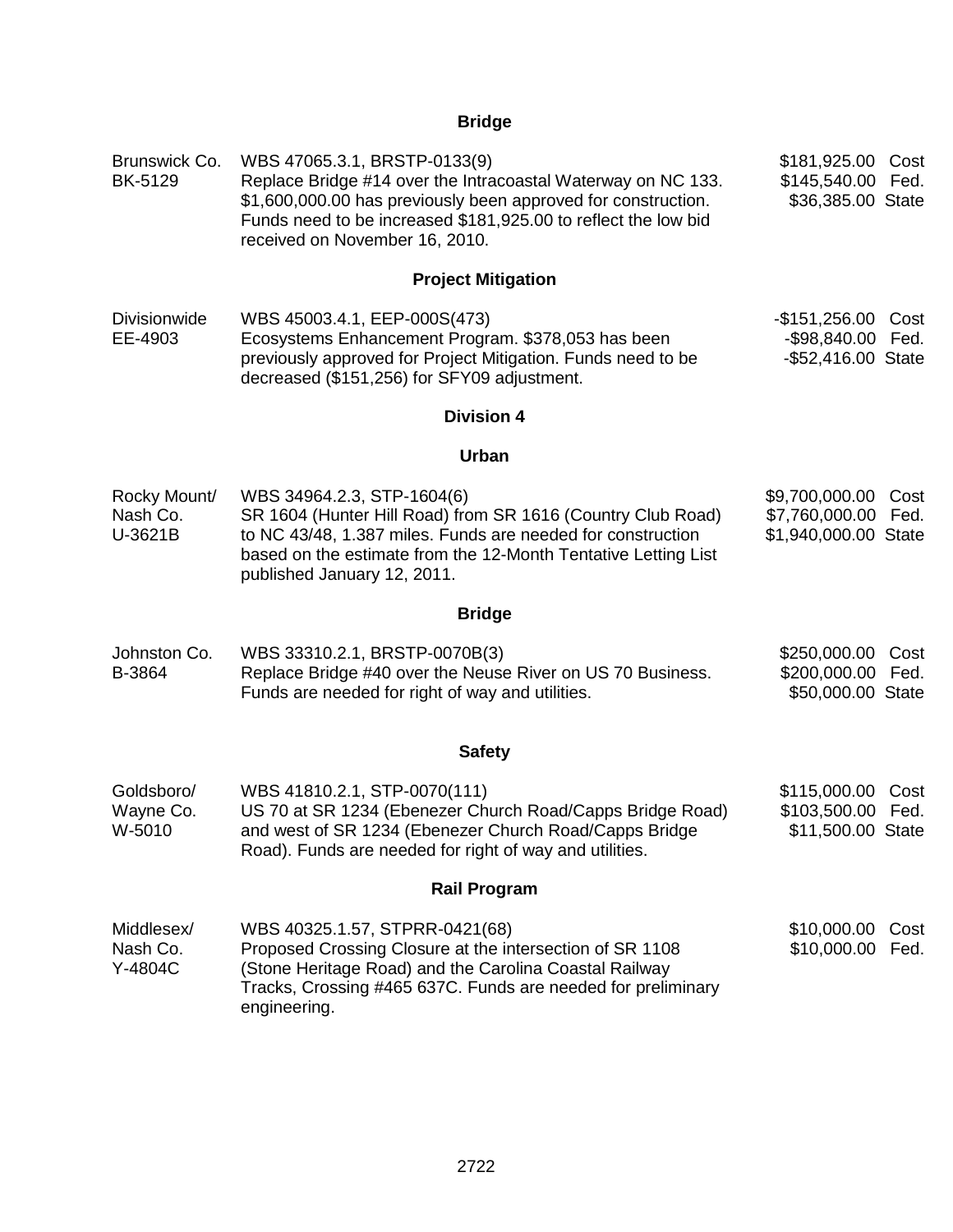| Pikeville/<br>Wayne Co.<br>Z-5104B      | WBS 50004.1.1, STP-FY09(15)<br>Railway-Highway Grade Crossing Safety Project at the<br>intersection of Vail Street and the CSX Transportation Tracks;<br>Crossing #628 563R. Funds are needed for preliminary<br>engineering.                                                                                                                                       | \$300.00 Cost<br>\$270.00 Fed.<br>\$30.00 Local        |              |
|-----------------------------------------|---------------------------------------------------------------------------------------------------------------------------------------------------------------------------------------------------------------------------------------------------------------------------------------------------------------------------------------------------------------------|--------------------------------------------------------|--------------|
| Pikeville/<br>Wayne Co.<br>Z-5104B      | WBS 50004.3.2, STP-FY09(15)<br>Railway-Highway Grade Crossing Safety Project at the<br>intersection of Vail Street and the CSX Transportation Tracks;<br>Crossing #628 563R. Funds are needed for construction for the<br>installation of railway-highway grade crossing crossbucks, stop<br>bars, advance warning pavement markings and advance<br>warning signs.  | \$6,000.00 Cost<br>\$5,400.00 Fed.<br>\$600.00 Local   |              |
| Pikeville/<br>Wayne Co.<br>Z-5204C      | WBS 45404.3.3, STP-FY10(15)<br>Railway-Highway Grade Crossing Safety Project at the<br>intersection of Smith Street and the CSX Transportation Tracks;<br>Crossing #628 560V. Funds are needed for construction for the<br>installation of railway-highway grade crossing crossbucks, stop<br>bars, advance warning pavement markings and advance<br>warning signs. | \$6,000.00 Cost<br>\$5,400.00 Fed.<br>\$600.00 Local   |              |
| Pikeville/<br>Wayne Co.<br>Z-5204C      | WBS 45404.1.2, STP-FY10(15)<br>Railway-Highway Grade Crossing Safety Project at the<br>intersection of Smith Street and the CSX Transportation Tracks;<br>Crossing #628 560V. Funds are needed for preliminary<br>engineering.                                                                                                                                      | \$300.00 Cost<br>\$270.00 Fed.<br>\$30.00 Local        |              |
|                                         | <b>Division 5</b>                                                                                                                                                                                                                                                                                                                                                   |                                                        |              |
|                                         | <b>Surface Transportation</b>                                                                                                                                                                                                                                                                                                                                       |                                                        |              |
| Franklin Co.<br>R-2814                  | WBS 34506.1.1, STP-0401(4)<br>US 401 from SR 2044 (Ligon Mill Road) to SR 1700 (Fox Park<br>Road). \$6,235,986.00 has previously been approved for<br>preliminary engineering. Additional funds are needed based on<br>the latest estimate.                                                                                                                         | \$1,000,000.00<br>\$800,000.00<br>\$200,000.00 State   | Cost<br>Fed. |
|                                         | <b>Congestion Mitigation</b>                                                                                                                                                                                                                                                                                                                                        |                                                        |              |
| Creedmoor/<br>Granville Co.<br>$C-5144$ | WBS 45276.2.1, CMS-0504(2)<br>Cross-Town Pedestrian-Bicycle Sidewalk and Trail. Funds are<br>needed for right of way and utilities.                                                                                                                                                                                                                                 | \$31,604.00<br>\$25,283.00<br>\$6,321.00 Local         | Cost<br>Fed. |
| Roxboro/<br>Person Co.<br>C-4943        | WBS 44043.2.1, CMS-0522(4)<br>Turn lane on Ridge Road at the intersection with Chub Lake<br>Road. \$5,200.00 has previously been approved for right of way<br>and utilities. Additional funds are needed based on the latest<br>estimate.                                                                                                                           | \$6,500.00 Cost<br>\$5,200.00 Fed.<br>\$1,300.00 Local |              |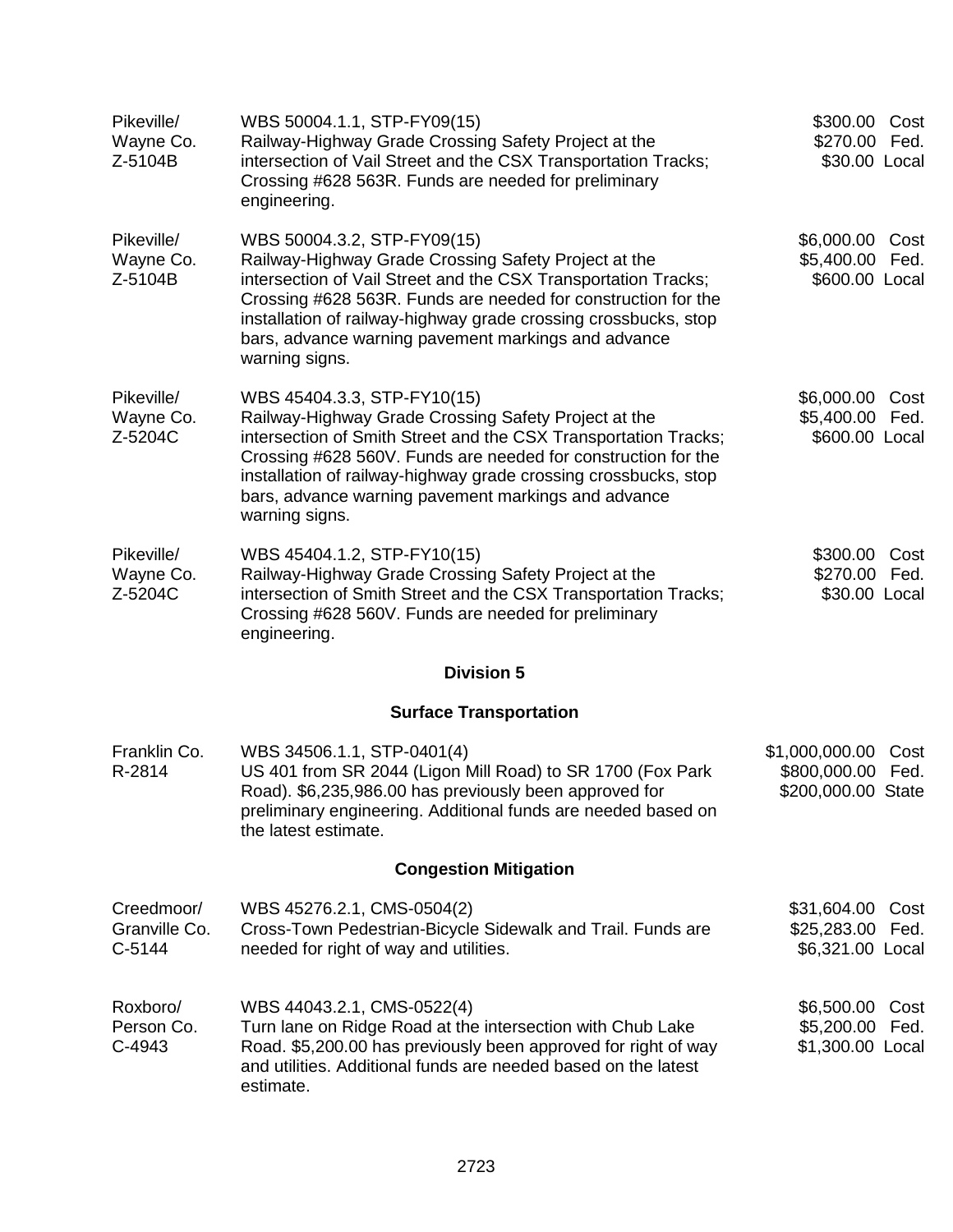| Raleigh/<br>Wake Co.<br>C-4923             | WBS 44023.1.1, CMS-0520(22)<br>Citywide Upgrade of Computerized Traffic Signal System.<br>\$3,000,000.00 has previously been approved for preliminary<br>engineering. Additional funds are needed to cover expenditures<br>that have or will exceed the previously authorized budget. | \$1,591,820.00<br>\$1,193,865.00<br>\$397,955.00 Local             | Cost<br>Fed. |
|--------------------------------------------|---------------------------------------------------------------------------------------------------------------------------------------------------------------------------------------------------------------------------------------------------------------------------------------|--------------------------------------------------------------------|--------------|
|                                            | <b>Enhancement</b>                                                                                                                                                                                                                                                                    |                                                                    |              |
| Fuquay<br>Varina/<br>Wake Co.<br>EL-5100HD | WBS 41821.1.30, STPDA-0507(8)<br>West Academy Street Sidewalk Project. Funds are needed for<br>preliminary engineering.                                                                                                                                                               | \$13,255.00<br>\$10,604.00 Fed.<br>\$2,651.00 Local                | Cost         |
| Raleigh/<br>Wake Co.<br>EL-5100IA          | WBS 41821.3.6, STPDA-0520(33)<br>Lower Neuse River Greenway. Funds are needed for<br>construction for the Anderson Point to Skycrest Segment and<br>the Wake Forest Connection.                                                                                                       | \$5,612,500.00 Cost<br>\$4,490,000.00 Fed.<br>\$1,122,500.00 Local |              |
|                                            | Urban                                                                                                                                                                                                                                                                                 |                                                                    |              |
| Holly Springs/<br>Wake Co.<br>U-5318       | WBS 45431.1.1, STPDA-0510(6)<br>Stephen's Grove Boulevard with realignment of SR 1101<br>(Piney Grove-Wilbon Road) and SR 1114 (Ralph Stephens<br>Road). Funds are needed for preliminary engineering.                                                                                | \$800,000.00<br>\$640,000.00 Fed.<br>\$160,000.00 Local            | Cost         |
|                                            | <b>Bridge</b>                                                                                                                                                                                                                                                                         |                                                                    |              |
| Wake Co.<br>B-4697                         | WBS 38474.2.1, BRZ-1600(9)<br>Replace Bridge #55 over White Oak Creek on SR 1600. Funds<br>are needed for right of way and utilities.                                                                                                                                                 | \$60,000.00<br>\$48,000.00<br>\$12,000.00 State                    | Cost<br>Fed. |
| Wake Co.<br>B-4832                         | WBS 38602.1.1, BRZ-2511(1)<br>Replace Bridge #230 over Poplar Creek on SR 2511.<br>\$120,000.00 has previously been approved for preliminary<br>engineering. Additional funds are needed based on the latest<br>estimate.                                                             | \$60,000.00 Cost<br>\$48,000.00 Fed.<br>\$12,000.00 State          |              |
|                                            | <b>Rail Program</b>                                                                                                                                                                                                                                                                   |                                                                    |              |
| Stem/<br>Granville Co.<br>$Y-4805I$        | WBS 40325.1.54, STPRR-0523(1)<br>Proposed Crossing Closure at the intersection of Tally-Ho Road<br>and the Norfolk Southern Railway Tracks; Crossing #734 895A.<br>Funds are needed for preliminary engineering.                                                                      | \$15,000.00<br>\$15,000.00 Fed.                                    | Cost         |
| Stem/<br>Granville Co.<br>Y-4805K          | WBS 40325.1.55, STPRR-0523(2)<br>Proposed Crossing Closure at the intersection of Church Street<br>and the Norfolk Southern Railway Tracks; Crossing #734 896D.<br>Funds are needed for preliminary engineering.                                                                      | \$15,000.00<br>\$15,000.00                                         | Cost<br>Fed. |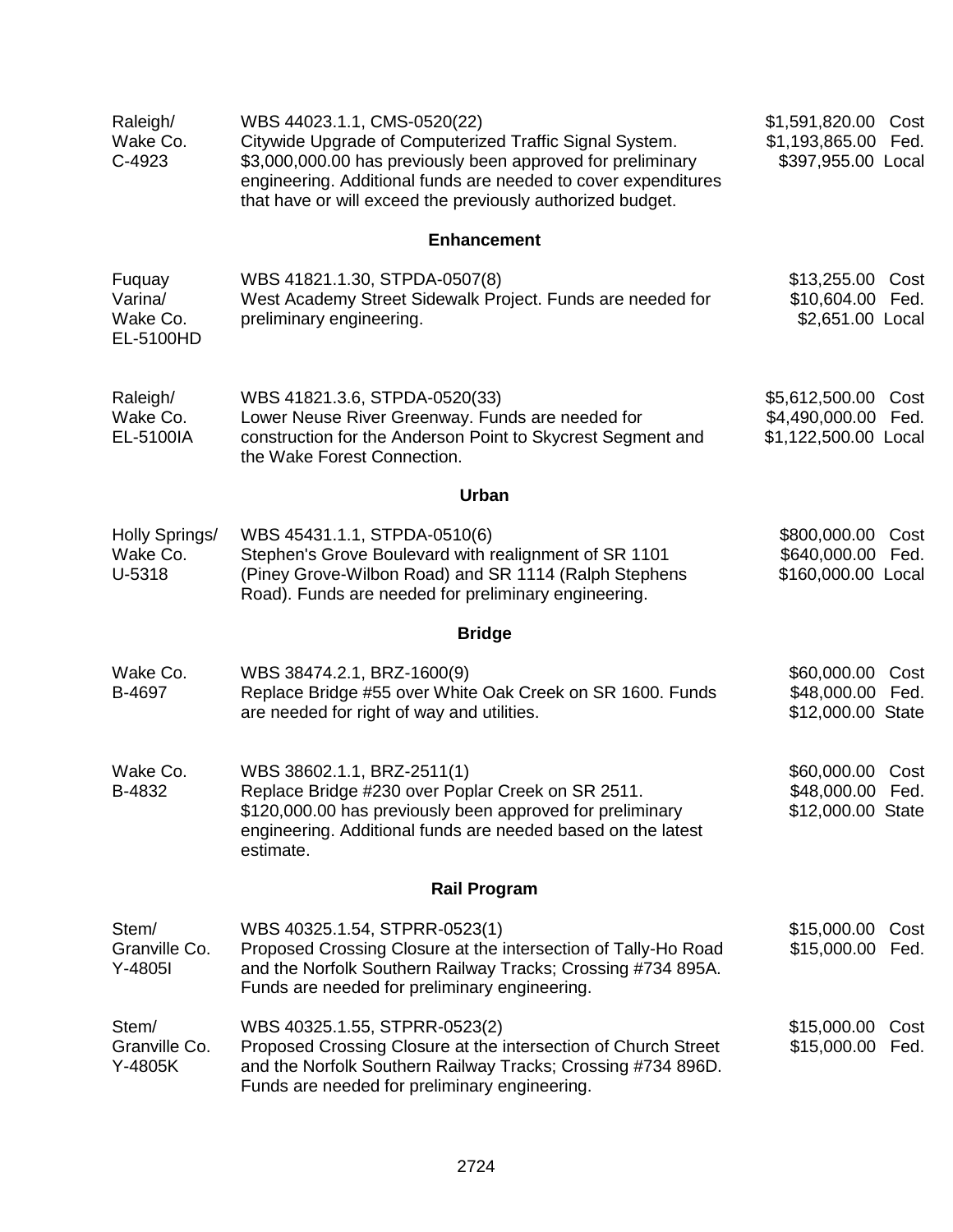# **Bicycle and Pedestrian**

| Raleigh/<br>Wake Co.<br>EB-4978     | WBS 39981.3.ST1, STM-0520(38)<br>SR 3009 (Edwards Mill Road) from SR 1656 (Trinity Road) to<br>existing Reedy Creek Road Greenway. \$750,000.00 has<br>previously been approved for construction. Funds need to be<br>decreased (\$115,922.00) to reflect the low bid received on<br>January 18, 2011. | -\$115,922.00 Cost<br>-\$92,738.00 Fed.<br>-\$23,184.00 State |              |
|-------------------------------------|--------------------------------------------------------------------------------------------------------------------------------------------------------------------------------------------------------------------------------------------------------------------------------------------------------|---------------------------------------------------------------|--------------|
| Knightdale/<br>Wake Co.<br>EB-5002A | WBS 41116.3.1, TCSP-0512(6)<br>Mingo Creek Greenway, Phase 1, from the east end of the<br>Neuse River Bridge to the existing greenway near Hodge Road.<br>Funds are needed for construction.                                                                                                           | \$275,000.00<br>\$220,000.00 Fed.<br>\$55,000.00 Local        | Cost         |
|                                     | <b>Division 6</b>                                                                                                                                                                                                                                                                                      |                                                               |              |
|                                     | <b>National Highway</b>                                                                                                                                                                                                                                                                                |                                                               |              |
| Bladen Co.<br>R-4903                | WBS 40226.1.1, NHF-0087(15)<br>NC 87 at US 701 Intersection. \$722,357.00 has previously been<br>approved for preliminary engineering. Additional funds are<br>needed based on the latest estimate.                                                                                                    | \$210,000.00 Cost<br>\$168,000.00 Fed.<br>\$42,000.00 State   |              |
|                                     | <b>Bridge</b>                                                                                                                                                                                                                                                                                          |                                                               |              |
| Bladen Co.<br>B-5116                | WBS 42257.2.1, BRZ-1502(2)<br>Replace Bridge #150 over the South River Overflow on<br>SR 1502. \$240,000.00 has previously been approved for right of<br>way and utilities. Additional funds are needed based on the<br>latest estimate for utility relocation.                                        | \$65,000.00 Cost<br>\$52,000.00 Fed.<br>\$13,000.00 State     |              |
| Cumberland<br>Co.<br>B-4090         | WBS 33448.3.1, BRSTP-0024(17)<br>Replace Bridge #125 over Cross Creek on NC 24/210 in<br>Fayetteville. \$350,000.00 has previously been approved for right<br>of way and utilities. Additional funds are needed based on the<br>latest estimate for utility relocation.                                | \$115,000.00<br>\$92,000.00 Fed.<br>\$23,000.00 State         | Cost         |
| Harnett Co.<br><b>BD-5106E</b>      | WBS 45352.1.5, BRZ-1002(34)<br>Replace Bridge #109 over Mingo Swamp on SR 1002. Funds<br>are needed for preliminary engineering.                                                                                                                                                                       | \$100,000.00 Cost<br>\$80,000.00 Fed.<br>\$20,000.00 State    |              |
|                                     | <b>Safety</b>                                                                                                                                                                                                                                                                                          |                                                               |              |
| Cumberland<br>Co.<br>W-5206E        | WBS 45336.3.5, STP-0401(224)<br>US 401 Business/NC 87 from SR 2212 (Doc Bennett Road) to<br>US 401 Business. Funds are needed for construction.                                                                                                                                                        | \$80,000.00<br>\$72,000.00<br>\$8,000.00 State                | Cost<br>Fed. |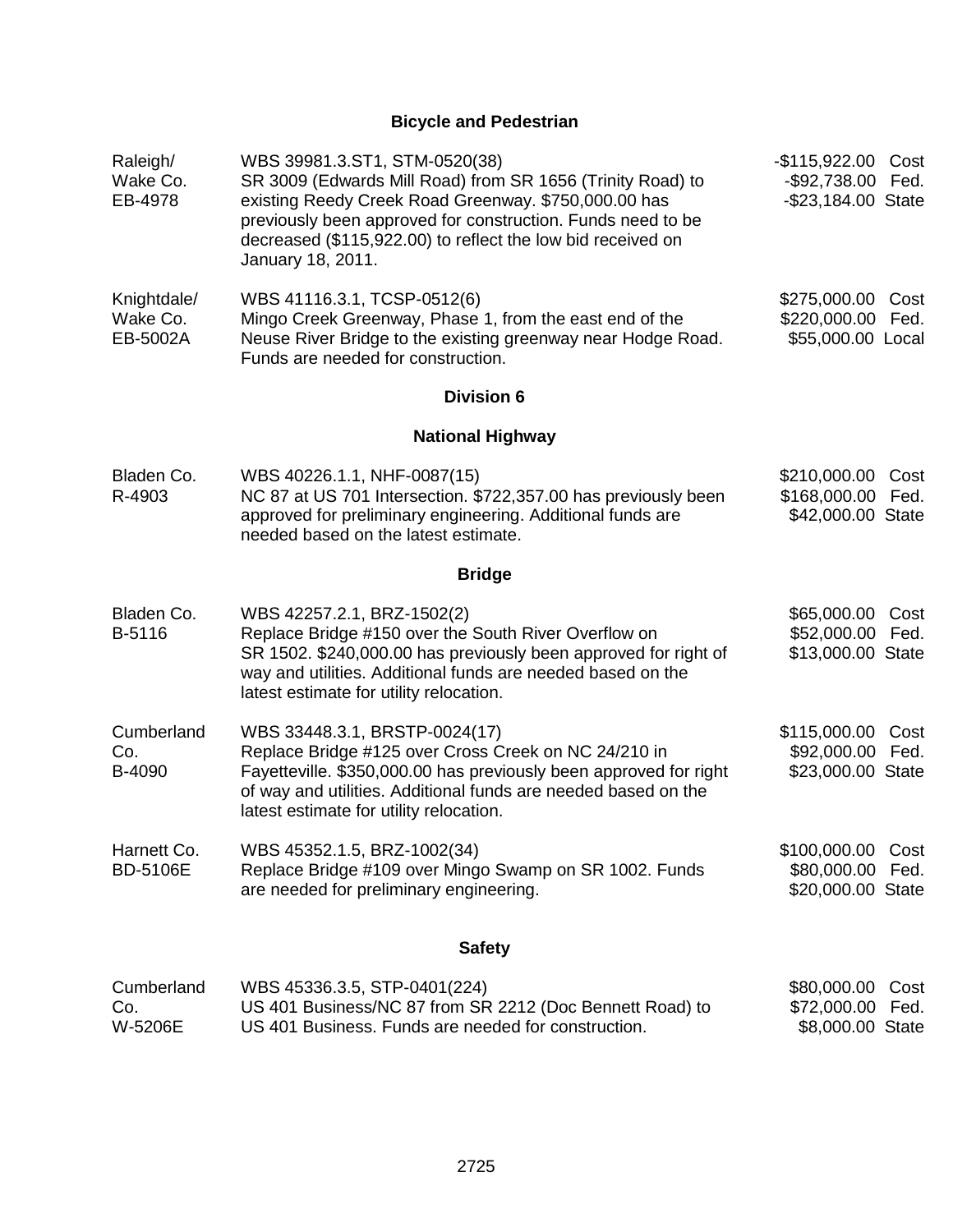# **Division 7**

# **Bridge**

| Divisionwide<br><b>BD-5107E</b>      | WBS 45353.3.6, BRZ-1582(4)<br>Low-Impact Bridge Replacement; Design-Build Project.<br>Bridge #32 over Buttermilk Creek on SR 1582, Bridge #66 over<br>Quaker Creek on SR 1910 and Bridge #134 over Cane Creek<br>on SR 2356 in Alamance County; Bridge #47 over Hogan's<br>Creek on SR 1301 in Caswell County; Bridge #231 over<br>Stinking Quarter on SR 1005 in Guilford County; Bridge #76<br>over New Hope Creek on SR 1113 in Orange County and<br>Bridge #143 over Beaver Island Creek on SR 1321 in<br>Rockingham County. Funds are needed for construction based<br>on the estimate from the 12-Month Tentative Letting List<br>published January 12, 2011. | \$5,950,000.00<br>\$4,760,000.00 Fed.<br>\$1,190,000.00 State | Cost         |
|--------------------------------------|---------------------------------------------------------------------------------------------------------------------------------------------------------------------------------------------------------------------------------------------------------------------------------------------------------------------------------------------------------------------------------------------------------------------------------------------------------------------------------------------------------------------------------------------------------------------------------------------------------------------------------------------------------------------|---------------------------------------------------------------|--------------|
|                                      | <b>Division 8</b>                                                                                                                                                                                                                                                                                                                                                                                                                                                                                                                                                                                                                                                   |                                                               |              |
|                                      | <b>Surface Transportation</b>                                                                                                                                                                                                                                                                                                                                                                                                                                                                                                                                                                                                                                       |                                                               |              |
| Randolph Co.<br>R-2536B              | WBS 34450.2.3, STPNHF-0064(107)<br>US 64 (Asheboro Southern Bypass) from the US 220 Bypass to<br>SR 2834 (Old Cox Road). \$149,666.00 has previously been<br>approved for right of way and utilities - Advance Acquisition.<br>Additional funds are needed for appraisal and acquisition costs<br>for SP 907.                                                                                                                                                                                                                                                                                                                                                       | \$25,000.00 Cost<br>\$20,000.00 Fed.<br>\$5,000.00 State      |              |
|                                      | <b>Bridge</b>                                                                                                                                                                                                                                                                                                                                                                                                                                                                                                                                                                                                                                                       |                                                               |              |
| Hoke Co.<br><b>BD-5108D</b>          | WBS 45354.2.5, BRZ-1422(13)<br>Replace Bridge #54 over Beaver Creek on SR 1422. Funds are<br>needed for right of way and utilities.                                                                                                                                                                                                                                                                                                                                                                                                                                                                                                                                 | \$25,000.00 Cost<br>\$20,000.00 Fed.<br>\$5,000.00 State      |              |
| Montgomery<br>Co.<br><b>BD-5108K</b> | WBS 45354.1.12, BRZ-1318(12)<br>Replace Bridge #130 over Doomas Creek on SR 1318. Funds<br>are needed for preliminary engineering.                                                                                                                                                                                                                                                                                                                                                                                                                                                                                                                                  | \$100,000.00<br>\$80,000.00 Fed.<br>\$20,000.00 State         | Cost         |
| Moore Co.<br><b>BD-5108F</b>         | WBS 45354.2.7, BRZ-1404(14)<br>Replace Bridge #184 over Williams Creek on SR 1404. Funds<br>are needed for right of way and utilities.                                                                                                                                                                                                                                                                                                                                                                                                                                                                                                                              | \$25,000.00<br>\$20,000.00<br>\$5,000.00 State                | Cost<br>Fed. |
| Randolph Co.<br><b>BD-5108C</b>      | WBS 45354.3.4, BRSTP-1564(4)<br>Replace Bridge #68 over Uwharrie River Tributary 9 on<br>SR 1564. Funds are needed for construction.                                                                                                                                                                                                                                                                                                                                                                                                                                                                                                                                | \$465,000.00<br>\$372,000.00<br>\$93,000.00 State             | Cost<br>Fed. |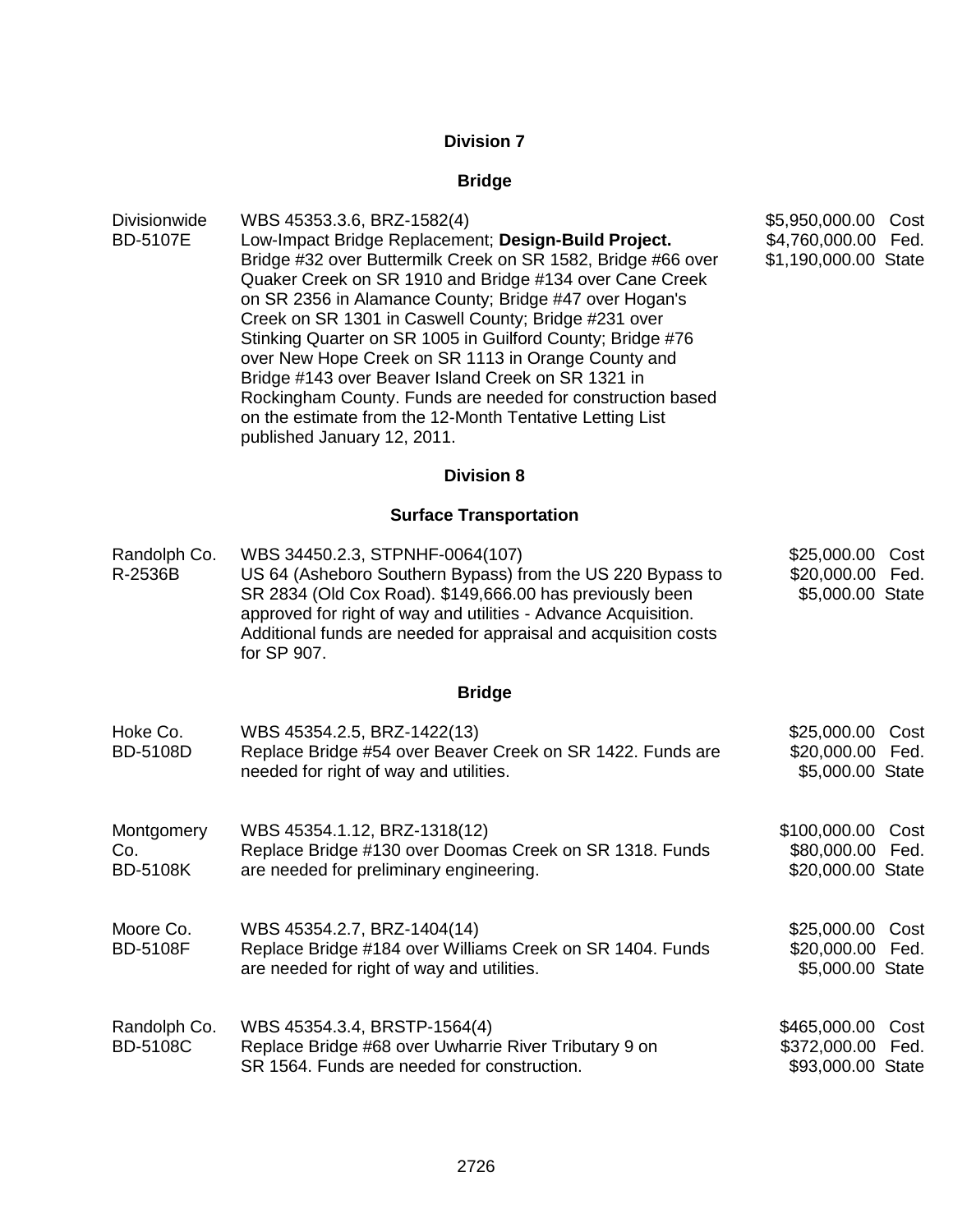| Randolph Co.<br><b>BD-5108E</b> | WBS 45354.2.6, BRSTP-2141(1)<br>Replace Bridge #149 over an unnamed tributary to Bush Creek<br>on SR 2141. Funds are needed for right of way and utilities.                                                                                        | \$25,000.00 Cost<br>\$20,000.00 Fed.<br>\$5,000.00 State       |      |
|---------------------------------|----------------------------------------------------------------------------------------------------------------------------------------------------------------------------------------------------------------------------------------------------|----------------------------------------------------------------|------|
| Randolph Co.<br><b>BD-5108J</b> | WBS 45354.1.11, BRZ-2640(1)<br>Replace Bridge #318 over an unnamed creek on SR 2640.<br>Funds are needed for preliminary engineering.                                                                                                              | \$100,000.00<br>\$80,000.00 Fed.<br>\$20,000.00 State          | Cost |
| Randolph Co.<br><b>BD-5108L</b> | WBS 45354.1.13, BRZ-2903(1)<br>Replace Bridge #215 over Bachelor Creek on SR 2903. Funds<br>are needed for preliminary engineering.                                                                                                                | \$100,000.00<br>\$80,000.00 Fed.<br>\$20,000.00 State          | Cost |
| Scotland Co.<br>B-4641          | WBS 33809.3.1, BRSTP-0074(61)<br>Replace Bridge #75 over Big Shoe Heel Creek on US 74B,<br>0.161 mile. \$1,950,000 has previously been approved for<br>construction. Funds need to be decreased (\$470,733.00) to<br>reflect the low bid received. | -\$470,733.00 Cost<br>-\$376,586.00 Fed.<br>-\$94,147.00 State |      |
| Scotland Co.<br><b>BD-5108B</b> | WBS 45354.3.3, BRZ-1323(5)<br>Replace Bridge #5 over Gum Swamp Creek on SR 1323. Funds<br>are needed for construction.                                                                                                                             | \$634,000.00<br>\$507,200.00 Fed.<br>\$126,800.00 State        | Cost |

## **Division 9**

#### **Urban**

| Davie Co. | WBS 39746.1.16, STPDA-0930(2)                         | \$40,800.00 Cost |  |
|-----------|-------------------------------------------------------|------------------|--|
| U-4742MA  | Town of Bermuda Run - US 158 and NC 801 Intersection. |                  |  |
|           | Funds are needed for preliminary engineering.         | \$8,160.00 Local |  |

## **Rail Program**

| Salisbury/ | WBS 40325.1.56, STPRR-0914(33)                               | \$30,000.00 Cost |  |
|------------|--------------------------------------------------------------|------------------|--|
| Rowan Co.  | Improvements at the intersection of Jake Alexander Boulevard | \$30,000.00 Fed. |  |
| Y-4809L    | and Julian Avenue. Funds are needed for preliminary          |                  |  |
|            | engineering.                                                 |                  |  |

#### **Division 10**

## **Bridge**

Cabarrus Co. B-4050 WBS 33416.2.1, BRSTP-1778(1) Replace Bridge #30 over Irish Buffalo Creek on SR 1778. \$80,000.00 has previously been approved for right of way and utilities. Additional funds are needed based on the latest estimate for utility relocation. \$58,000.00 Cost \$46,400.00 Fed. \$11,600.00 State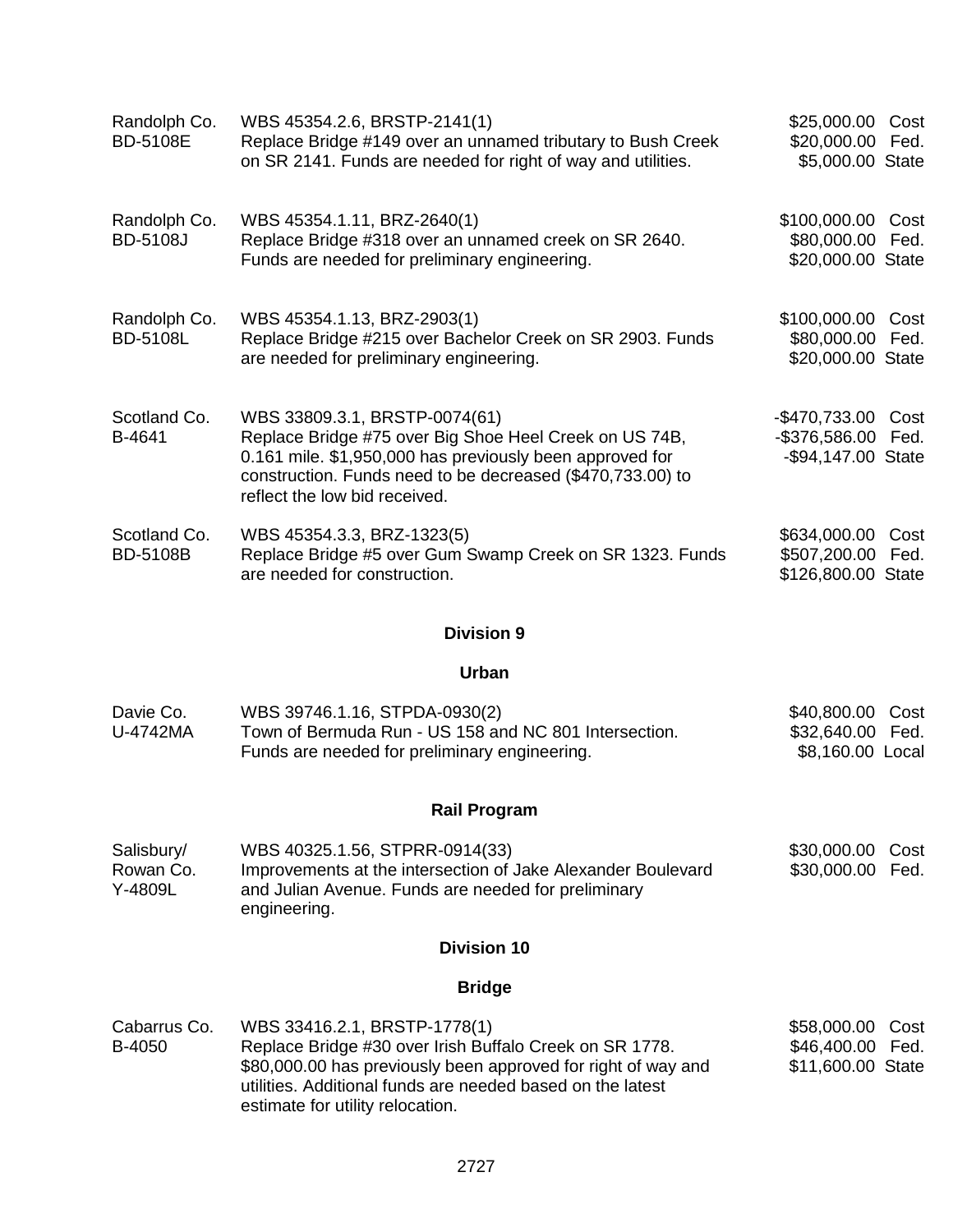| Mecklenburg<br>Co.<br>B-4201 | WBS 33548.3.1, BRSTP-3168(1)<br>Replace Bridge #38 over Greasy Creek on SR 3168.<br>\$40,000.00 has previously been approved for right of way and<br>utilities. Additional funds are needed based on the latest<br>estimate for utility relocation.            | \$15,000.00 Cost<br>\$12,000.00 Fed.<br>\$3,000.00 State      |
|------------------------------|----------------------------------------------------------------------------------------------------------------------------------------------------------------------------------------------------------------------------------------------------------------|---------------------------------------------------------------|
| Union Co.<br>B-4651          | WBS 33817.2.1, BRZ-1508(5)<br>Replace Bridge #251 over South Fork Crooked Creek on<br>SR 1508. \$10,000.00 has previously been approved for right of<br>way and utilities. Additional funds are needed based on the<br>latest estimate for utility relocation. | \$68,000.00<br>Cost<br>\$54,400.00 Fed.<br>\$13,600.00 State  |
|                              | <b>Division 11</b>                                                                                                                                                                                                                                             |                                                               |
|                              | <b>Bridge</b>                                                                                                                                                                                                                                                  |                                                               |
| Alleghany Co.<br>B-4406      | WBS 33685.2.1, BRSTP-0221(16)<br>Replace Bridge #9 over Prathers Creek on US 221. Funds are<br>needed for right of way and utilities.                                                                                                                          | \$110,000.00<br>Cost<br>\$88,000.00 Fed.<br>\$22,000.00 State |
| Avery Co.<br><b>BK-5117</b>  | WBS 42568.2.1, BRZ-1166(8)<br>Replace Bridge #16 over Horse Creek on SR 1166. Funds are<br>needed for right of way and utilities.                                                                                                                              | \$10,000.00 Cost<br>\$8,000.00 Fed.<br>\$2,000.00 State       |
| Caldwell Co.<br>B-3819       | WBS 33272.2.1, BRZ-1356(1)<br>Replace Bridge #184 over the Johns River on SR 1356. Funds<br>are needed for right of way and utilities.                                                                                                                         | \$113,000.00<br>Cost<br>\$90,400.00 Fed.<br>\$22,600.00 State |
|                              | <b>Division 12</b>                                                                                                                                                                                                                                             |                                                               |
|                              | <b>Bridge</b>                                                                                                                                                                                                                                                  |                                                               |
| Catawba Co.<br>B-4061        | WBS 33425.2.1, BRZ-1727(1)<br>Replace Bridge #90 over Hagan Creek on SR 1727. \$50,000.00<br>has previously been approved for right of way and utilities.<br>Additional funds are needed based on the latest estimate for<br>utility relocation.               | \$12,000.00 Cost<br>\$9,600.00 Fed.<br>\$2,400.00 State       |
|                              |                                                                                                                                                                                                                                                                |                                                               |

Catawba Co. B-4062 WBS 33426.3.1, BRZ-1880(1) Replace Bridge #127 over Pinch Gut Creek on SR 1880, 0.110 mile. \$525,000.00 has previously been approved for construction. Funds need to be decreased (\$46,591.00) to reflect the low bid received on January 18, 2011. -\$46,591.00 Cost -\$37,273.00 Fed. -\$9,318.00 State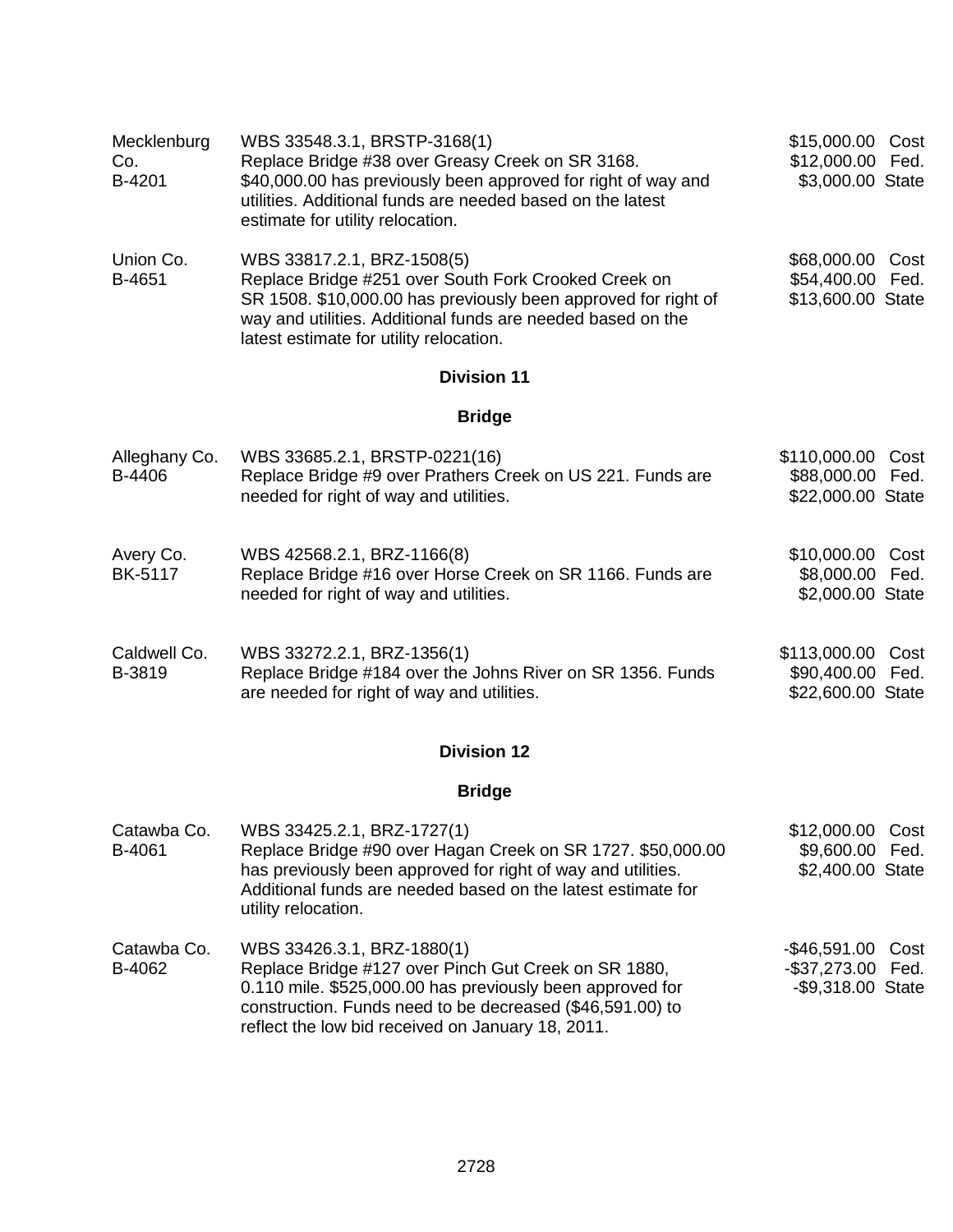| Iredell Co. | WBS 33766.2.1, BRSTP-2308(2)                                                                                                                                    | \$16,000.00 Cost |  |
|-------------|-----------------------------------------------------------------------------------------------------------------------------------------------------------------|------------------|--|
| B-4553      | Replace Bridge #312 over Fourth Creek on SR 2308.                                                                                                               | \$12,800.00 Fed. |  |
|             | \$70,000.00 has previously been approved for right of way and<br>utilities. Additional funds are needed based on the latest<br>estimate for utility relocation. | \$3,200.00 State |  |

# **Safety**

| Iredell Co.      | WBS 43167.1.1, STP-0070(150)                           | \$15,000.00 Cost |  |
|------------------|--------------------------------------------------------|------------------|--|
| <b>SS-4912AD</b> | US 70 at SR 2362 (Triplett Road). Funds are needed for | \$13,500.00 Fed. |  |
|                  | preliminary engineering.                               | \$1,500.00 State |  |

## **Division 13**

# **National Highway**

| Buncombe/<br>Madison Cos.<br>A-0010 | WBS 32573.1.9, NHF-026-1(87)30<br>I-26 (US 19/23) from I-240 in Asheville to the Tennessee State<br>Line at Sam's Gap. Funds are needed for preliminary<br>engineering.                                                                                                | \$1,000,000.00<br>Cost<br>\$800,000.00<br>Fed.<br>\$200,000.00 State |
|-------------------------------------|------------------------------------------------------------------------------------------------------------------------------------------------------------------------------------------------------------------------------------------------------------------------|----------------------------------------------------------------------|
|                                     | <b>Bridge</b>                                                                                                                                                                                                                                                          |                                                                      |
| <b>Buncombe</b><br>Co.<br>B-4034    | WBS 33401.3.1, BRSTP-0151(10)<br>Replace Bridge #134 over Stony Fork Creek on NC 151,<br>0.145 mile. \$1,100,000.00 has previously been approved for<br>construction. Funds need to be increased \$155,493.00 to reflect<br>the low bid received on December 21, 2010. | \$155,493.00 Cost<br>\$124,394.00 Fed.<br>\$31,099.00 State          |
| <b>Buncombe</b><br>Co.<br>B-5178    | WBS 42549.1.1, BRIMS-0261(80)1<br>Replace Bridge #235 and Bridge #238 over SR 3431 and<br>Hominy Creek on I-26. \$100,000.00 has previously been<br>approved for preliminary engineering. Additional funds are<br>needed based on the latest estimate.                 | \$50,000.00 Cost<br>\$40,000.00 Fed.<br>\$10,000.00 State            |
| Yancey Co.<br>B-4851                | WBS 38621.2.1, BRZ-1308(6)<br>Replace Bridge #31 over Brush Creek on SR 1308. \$50,000.00<br>has previously been approved for right of way and utilities.<br>Additional funds are needed based on the latest estimate for<br>utility relocation.                       | \$21,000.00 Cost<br>\$16,800.00 Fed.<br>\$4,200.00 State             |
| Yancey Co.<br>BK-5126               | WBS 42577.2.1, BRZ-1395(6)<br>Replace Bridge #119 over Bald Mountain Creek on SR 1395.<br>Funds are needed for right of way and utilities.                                                                                                                             | \$10,000.00 Cost<br>\$8,000.00 Fed.<br>\$2,000.00 State              |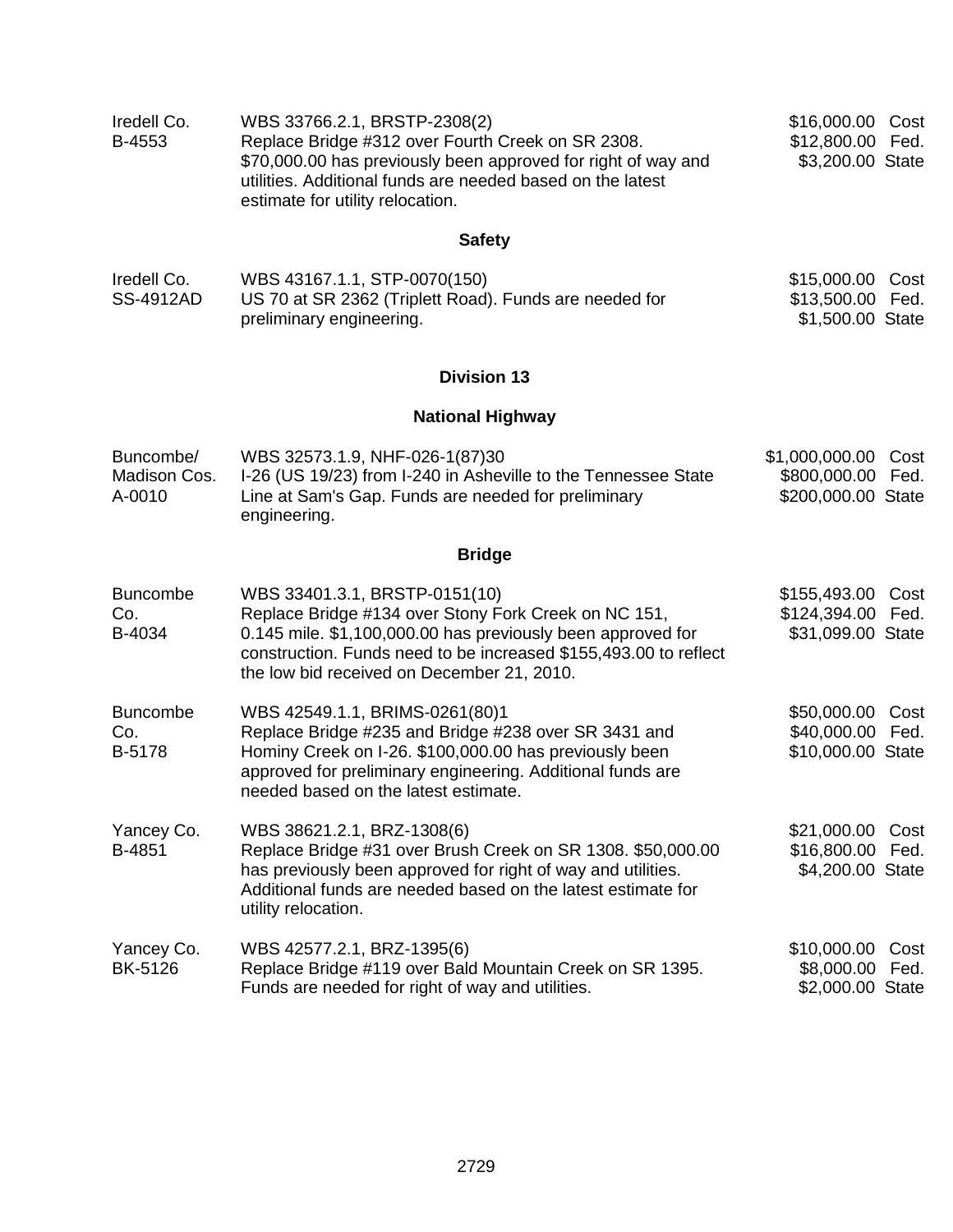# **Safety**

| <b>Buncombe</b><br>Co.<br><b>SS-4913AI</b> | WBS 43166.1.1, STP-0025(29)<br>US 25A (Sweeten Creek Road) at SR 3187 (Pensacola Road).<br>Funds are needed for preliminary engineering.                                                                                                                                                                      | \$5,000.00 Cost<br>\$4,500.00 Fed.<br>\$500.00 State         |              |
|--------------------------------------------|---------------------------------------------------------------------------------------------------------------------------------------------------------------------------------------------------------------------------------------------------------------------------------------------------------------|--------------------------------------------------------------|--------------|
|                                            | <b>Planning and Research</b>                                                                                                                                                                                                                                                                                  |                                                              |              |
| <b>Buncombe</b><br>Co.<br>B-2515           | WBS 32643.3.2, IBR-0IBR(14)<br>Replace Bridge #39 over the Swannanoa River on NC 81,<br>0.118 mile. \$2,412,640.00 has previously been approved for<br>construction. Additional funds are needed obligating FY 2009<br>Innovative Bridge Research and Deployment (IBRD) Funds<br>designated for this project. | \$110,000.00 Cost<br>\$110,000.00 Fed.                       |              |
|                                            | <b>Division 14</b>                                                                                                                                                                                                                                                                                            |                                                              |              |
|                                            | <b>Bridge</b>                                                                                                                                                                                                                                                                                                 |                                                              |              |
| Macon Co.<br>B-4574                        | WBS 33778.3.1, BRZ-1551(1)<br>Replace Bridge #58 over the Cullasaja River on SR 1551,<br>0.083 mile. Funds are needed for construction based on the<br>estimate from the 12-Month Tentative Letting List published<br>January 12, 2011.                                                                       | \$700,000.00 Cost<br>\$560,000.00 Fed.<br>\$140,000.00 State |              |
| Swain Co.<br>B-4286                        | WBS 33625.3.1, BRNHF-0019(7)<br>Replace Bridge #3 over the Nantahala River on US 19/74,<br>0.147 mile. \$2,400,000.00 has previously been approved for<br>construction. Funds need to be increased \$16,377.00 to reflect<br>the low bid received on December 21, 2010.                                       | \$16,377.00 Cost<br>\$13,102.00 Fed.<br>\$3,275.00 State     |              |
| Transylvania<br>Co.<br>B-4989              | WBS 40461.2.1, BRZ-1326(3)<br>Replace Bridge #148 over Lamance Creek on SR 1326. Funds<br>are needed for right of way and utilities.                                                                                                                                                                          | \$50,000.00<br>\$40,000.00 Fed.<br>\$10,000.00 State         | Cost         |
| Statewide<br>R-4436                        | <b>Statewide</b><br>WBS 34625.1.1, STP-000S(320)<br>National Pollutant Discharge Elimination System (NPDES) -<br>Highway Stormwater Program. \$13,589,415.00 has previously<br>been approved for preliminary engineering. Additional funds are<br>needed for FFY11.                                           | \$3,000,000.00<br>\$2,400,000.00<br>\$600,000.00 State       | Cost<br>Fed. |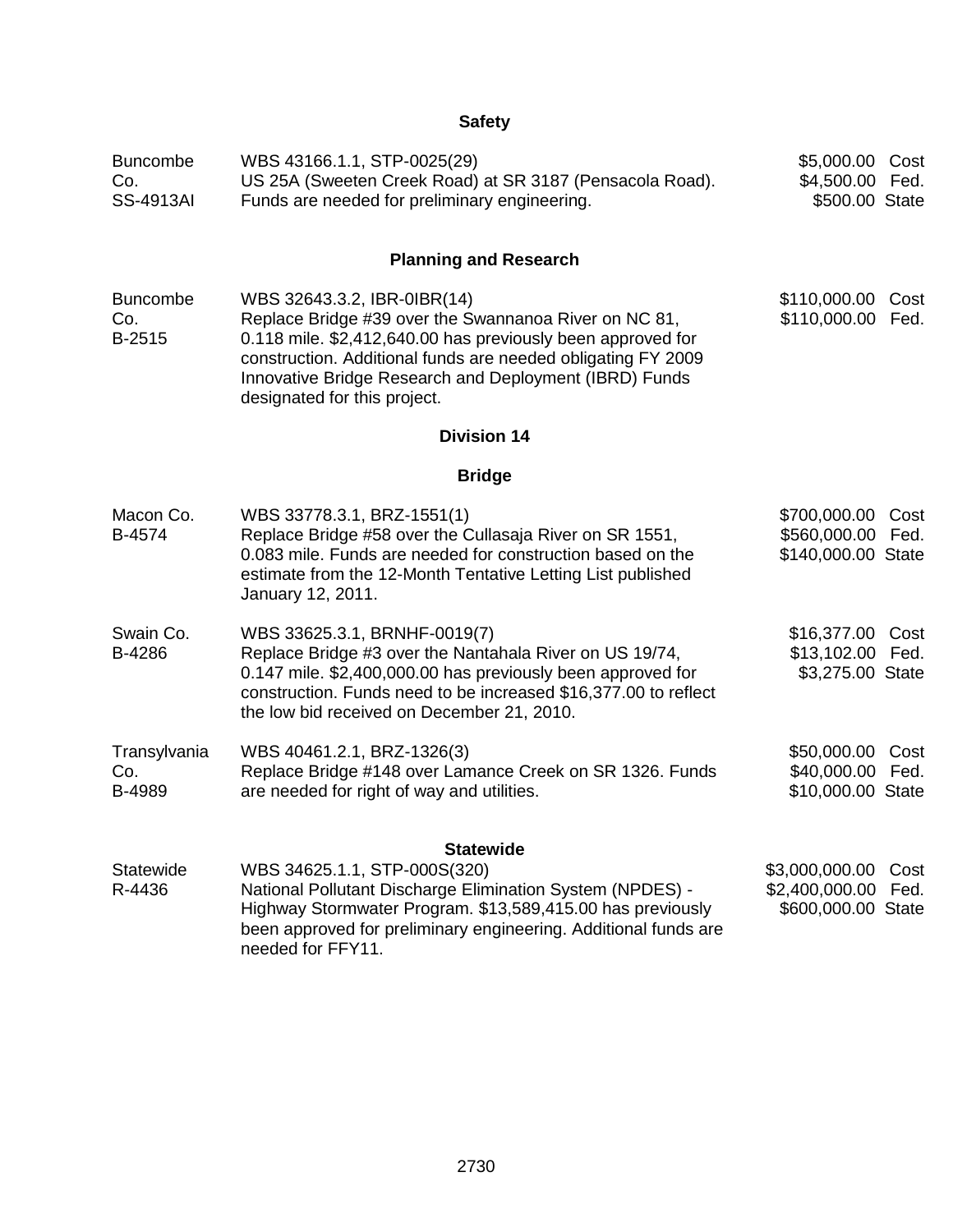#### **Safety**

Statewide SR-5000M WBS 40922.1.12, SRS-000S(514) Safe Routes to School. \$315,000.00 has previously been approved for preliminary engineering. Additional funds are needed based on the latest estimate for the preparation of action plans.

\$535,000.00 Cost \$535,000.00 Fed.

# **\* INDICATES INTRASTATE OR LOOP PROJECT**

#### **ITEM M SUMMARY - 75 PROJECT(S) - (TOTAL FEDERAL AND STATE) \$135,269,829.00**

#### **Approval – Revisions to the 2009-2015 STIP**

A motion was made by Board Member Wall, which was seconded by Board Member

Burrell, to approve the following additions, modifications and deletions to the 2009-2015 State

Transportation Improvement Plan.

### **STIP ADDITIONS**

#### **DIVISION 1**

| 1. F-5307          | NC 12-45, M/V Pamlico and M/V Silver<br>Lake, Hyde County. Overhaul vessels<br>on M/V Hyde route.                                                                                                                                                                                                                                                                                    | Construction FFY 11 - \$ 960,000 (DP)<br>Construction FFY 11 - \$ 240,000 (SF)<br>Total Cost -------------- \$1,200,000 (DP/SF)                                                                                                                                                                                         |
|--------------------|--------------------------------------------------------------------------------------------------------------------------------------------------------------------------------------------------------------------------------------------------------------------------------------------------------------------------------------------------------------------------------------|-------------------------------------------------------------------------------------------------------------------------------------------------------------------------------------------------------------------------------------------------------------------------------------------------------------------------|
| 2. F-5308          | Manns Harbor, State Shipyard, Dare<br>County. Construct a concrete Platen<br>Platform with a set of rails.                                                                                                                                                                                                                                                                           | Construction FFY 11 - \$1,440,000 (DP)<br>Construction FFY 11 - \$ 360,000 (SF)<br>Total Cost ------------- \$1,800,000 (DP/SF)                                                                                                                                                                                         |
| <b>DIVISION 10</b> |                                                                                                                                                                                                                                                                                                                                                                                      |                                                                                                                                                                                                                                                                                                                         |
| 1. C-5500          | Charlotte, SR 4979 (Ballantyne<br>Commons Parkway)-McKee Road and<br>NC 16 (Providence Road), Mecklenburg<br>County. Construct a left turn lane<br>on eastbound Ballantyne Commons<br>Parkway and a second left turn lane<br>on south-bound Providence Road. City<br>to advance construct project and be<br>reimbursed the CMAQ funds in FFY 13,<br>FFY 14 and FFY 15 as programmed. | 370,634 (CMAQ)<br>Construction FFY 13 - \$<br>126,700 (C)<br>Construction FFY 13 - \$<br>370,633 (CMAQ)<br>Construction FFY 14 - \$<br>126,700 (C)<br>Construction FFY 14 - \$<br>370,633 (CMAQ)<br>Construction FFY 15 - \$<br>Construction FFY 15 - \$ 126,700 (C)<br>Total Cost -------------- \$ 1,492,000 (CMAQ/C) |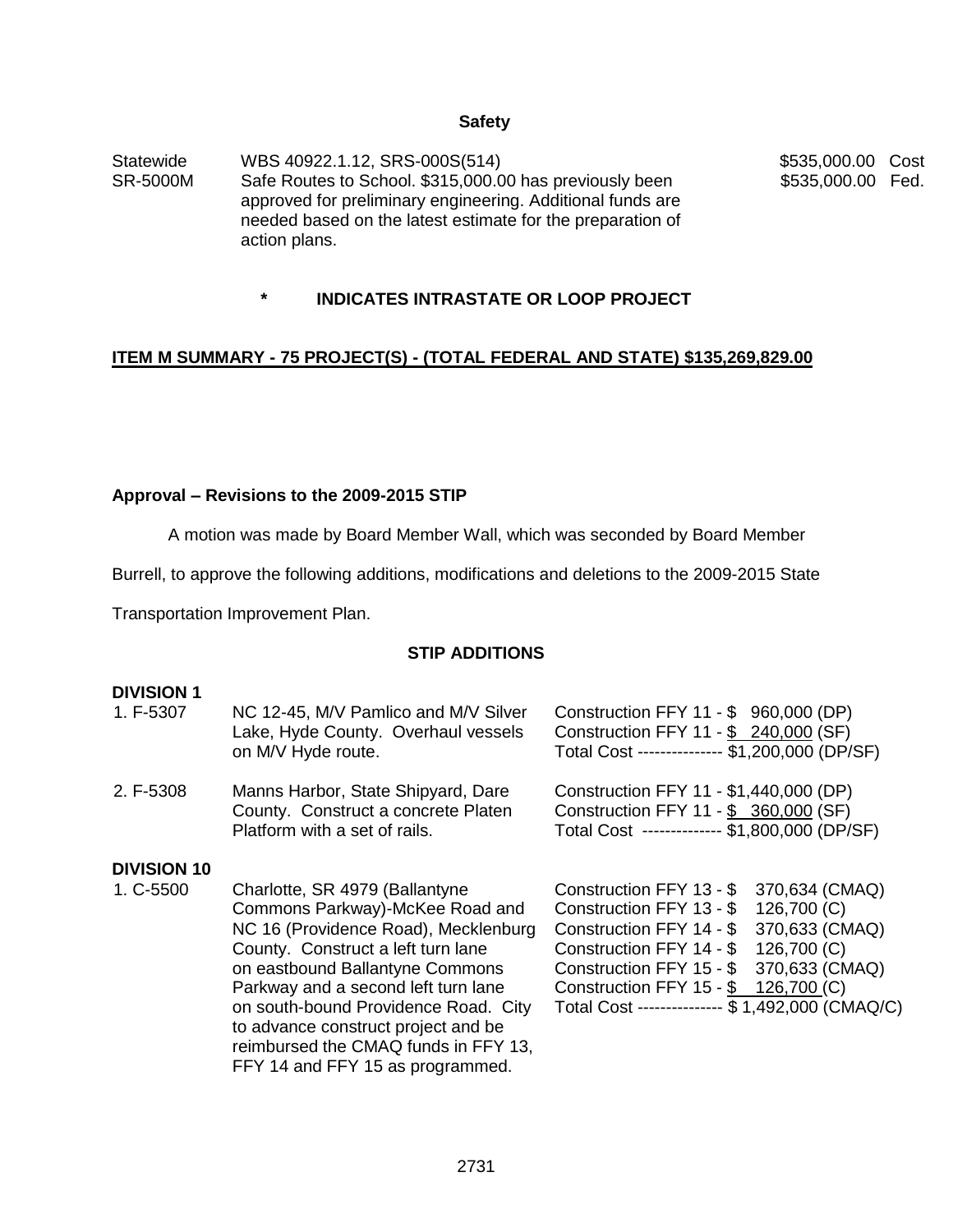- 2. C-5501 Charlotte, Graham Street, Mecklenburg County. Construct sidewalk on the interchange and bridge over I-85. City to advance construct project and be reimbursed the CMAQ funds in FFY 13 as programmed. Construction FFY 13 - \$ 187,500(CMAQ) Construction FFY 13 - \$ 62,500 (C) Total Cost --------------- \$ 250,000 (CMAQ/C) **STIP MODIFICATIONS DIVISION 8** 1. SF-4908L SR 2237, SR 2184 (Coleridge Road)- SR 2194 (Dublin Square Road), Randolph County. Modify grade on eastern leg of SR 2237 (Salisbury Street). Delayed construction, FFY 10 to FFY 11. Division requested scope change to install ground mounted flasher and signs on SR 2237. Construction FFY 11 - \$175,000 (HES) **DIVISION 11** 1. R-5186 Wilkesboro, Wilkes Industrial Park, east of intersection of River Road, Liberty Grove Road and Colonial Drive northeast to Liberty Grove Road, Wilkes County. Construct access road to park. Delayed construction FFY 10 to FFY 11. Consultant needs additional time to complete design. Construction FFY 11 - \$756,000 (APD) Construction FFY 11 - \$ 47,000 (L) Construction FFY 11 - \$144,000 (O) Total Cost -------------- \$947,000 (APD/L/O) 2. SF-4911E US 52, Stokes County Line to US 52 Construction FFY 11 - \$99,000 (HES)
- Business, Surry County. Install shoulder rumble strips. Delayed construction, FFY 09 to FFY 11. Division can't install rumble strips until ARRA project on same route is completed.

# **STIP DELETION**

### **DIVISION 2**

1. EB-4977 Brice Creek Road, East of Howell Road to US 70, Craven, Jones and Pamlico Counties. Widen paved shoulders. Deleted as requested by Bike Program and Division 2 due to the excessive expense of relocating utilities and acquiring necessary right of way.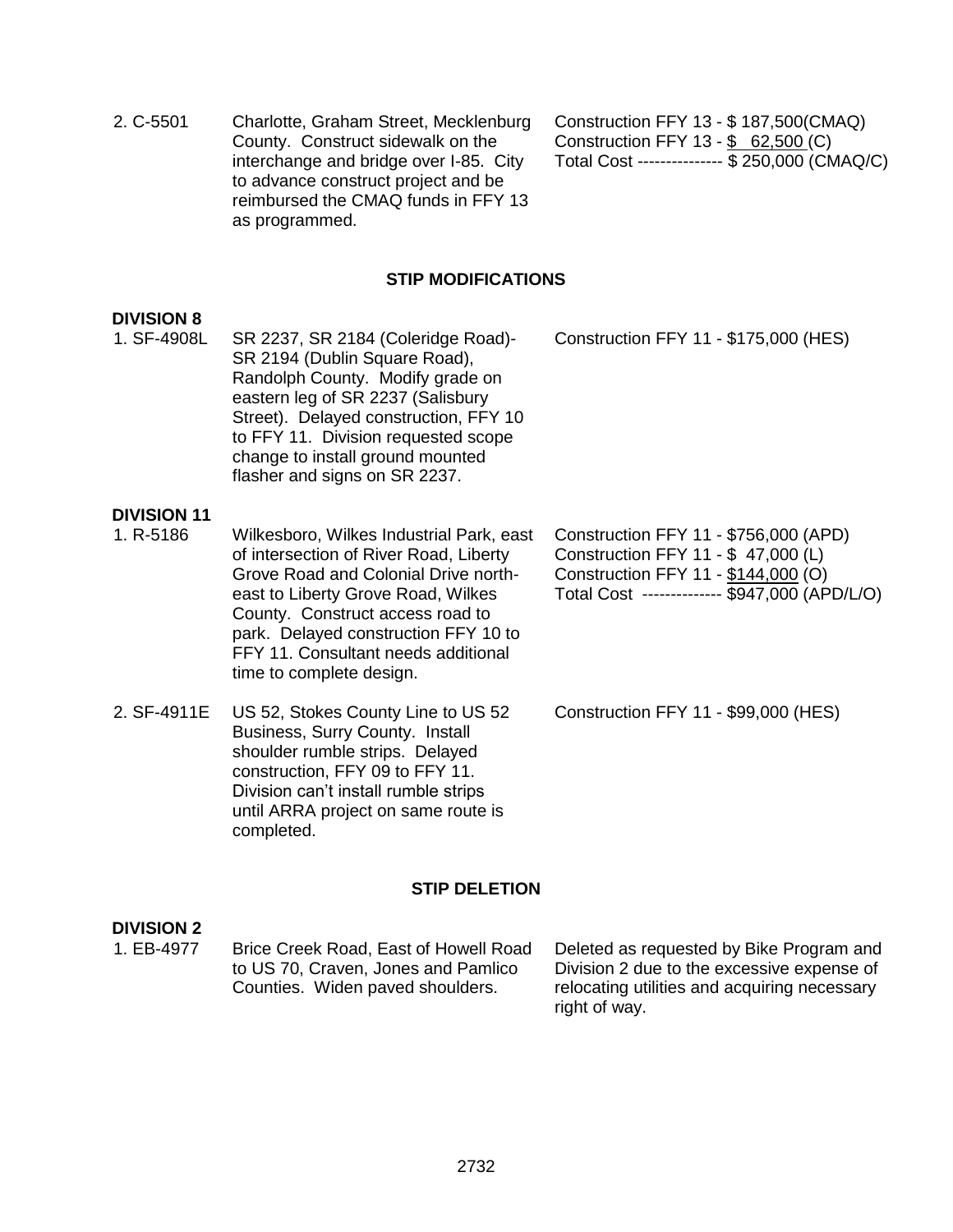## **Approval – Municipal and Special Agreements**

A motion was made by Board Member Wall, which was seconded by Board Member

Burrell, to approve the following agreements:

SUMMARY: There are a total of 26 agreements for approval by the Board of Transportation.

Division 1

Town of Murfreesboro Hertford County R-2583 35489.3.1

This Design Build Project consists of the improvements to US 158 from the Murfreesboro Bypass to US 13 west of Winton in Hertford County. The Department shall prepare the environmental and/or planning document, project plans and specifications, acquire any needed right of way, relocate and adjust any municipally-owned utilities in conflict with the project and construct the project.

Division 2

Town of Chocowinity Beaufort County B-4416 33692.3.1

Town of Morehead City Carteret County EB-4013 33971.2.1

This project consists of replacing Bridge No. 76 over the Carolina and Northwest Railroads on NC 33 in Beaufort County. The Department shall prepare the environmental and/or planning document, project plans and specifications, construct the project, and acquire any needed right of way. The Municipality shall relocate and adjust any municipally-owned utilities, except water and sewer lines.

This project consists of replacing drainage grates with bicycle-friendly grates along Bridges Street (SR 1176) from N. 35<sup>th</sup> Street to N. 23<sup>rd</sup> Street in Morehead City. The Department shall be responsible for all phases of the project. The Municipality shall reimburse the Department 25% of the actual cost of the work. The estimated cost to the Municipality is \$1,620.00.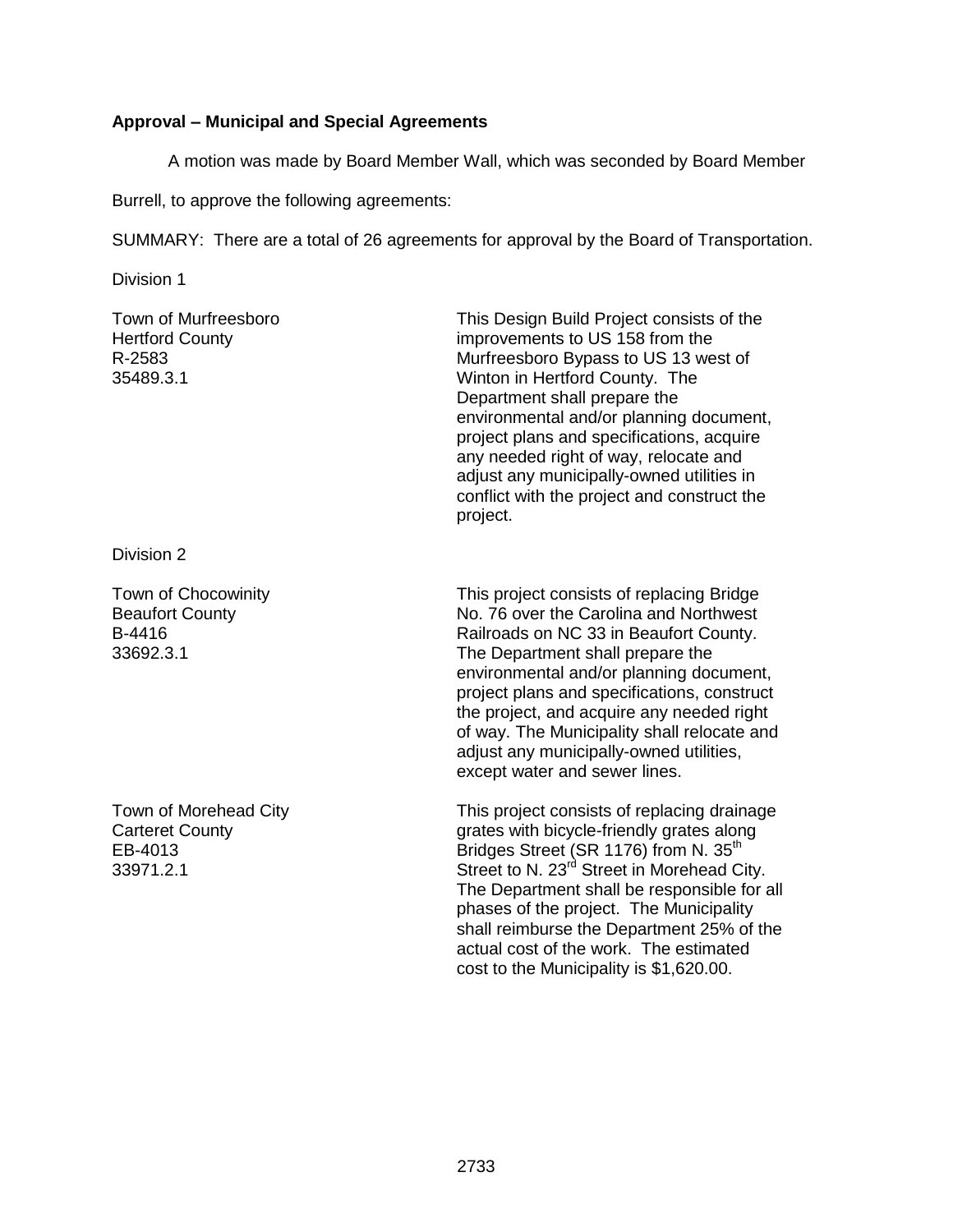City of Kinston Lenoir County SR-5001 BF 40924.3.57

#### Division 3

City of Jacksonville Onslow County W-5147 EB-4013 45362.3.1 33971.2.1

City of Wilmington New Hanover County EB-5118 CA 45051.3.ST3 43076

Division 4

City of Rocky Mount Nash County U-3621 B 34964.2.3

This project consists of federal Safe Routes to School Funding for sidewalk improvements to serve the Northeast Elementary School in Kinston. The Municipality shall perform the work and the Department shall reimburse the Municipality up to a maximum amount of \$76,401 toward the project.

This project consists of the installation of crosswalks at the intersection of NC 53 (Western Blvd) and SR 1403 (Country Club Rd) and the intersection of US 17 (Marine Blvd) and NC 53 (Western Blvd) in Jacksonville. The Department shall prepare the environmental and/or planning document, project plans and specifications, construct the project, adjust any utilities and acquire any needed right of way for the project. The Municipality shall participate in a set amount of \$305,000 toward project cost.

This project consists of constructing Phase III of the Cross City Trail in Wilmington. This Supplemental Agreement is to add \$250,000 in Contingency funds to the \$2,000,000 ARRA construction funds for this project.

This project consists of improvements to SR 1604 (Hunter Hill Road) from SR 1616 (Country Club Road) to NC 43/48 (Benvenue Road) in Rocky Mount. At the request of the Municipality, the Department shall include provisions in the construction contract for the contractor to relocate municipally-owned water and sewer lines. The Municipality shall reimburse the Department the entire cost of said utility work. The estimated cost to the Municipality is \$334,813.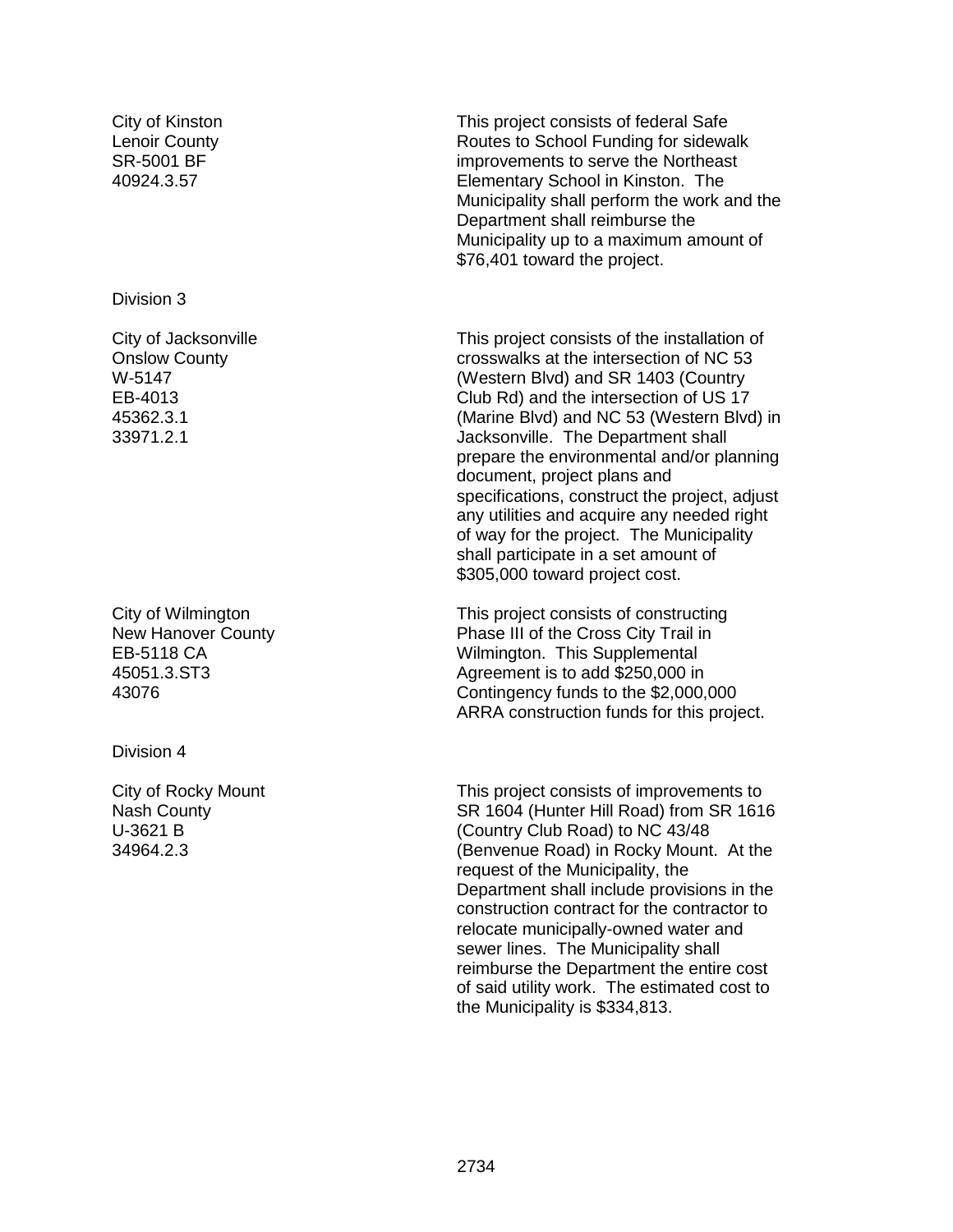City of Rocky Mount Nash County E-4992 41063.1.1 41063.3.1

City of Rocky Mount Nash County U-4019 35014.3.1

This project consists of streetscape improvements in downtown Rocky Mount in the area bounded by Atlantic Avenue, Goldleaf Street, Pearl Street and Raleigh Road in Rocky Mount. This Supplemental Agreement provides for additional High Priority funds not to exceed 80% (\$207,314). The Municipality will be responsible for providing the 20% (\$51,828) matching funds for the High Priority funds authorized and all costs that exceed the total estimated cost of \$4,561,415 in lieu of \$4,354,101.

This project consists of improvements to SR 1613 (N. Winstead Ave) from SR 1770 (Sunset Ave) to SR 1604 (Hunter Hill Road) in Rocky Mount. The Department shall prepare the environmental and/or planning document, project plans and specifications, construct the project, and acquire any needed right of way. The Municipality shall relocate and adjust any municipally-owned utilities and any utilities under franchise. At the request of the Municipality, the Department shall include the construction of sidewalks along both sides of N. Winstead Avenue in its construction contract. The Municipality shall reimburse the Department 40% of the actual cost of the work. The estimated cost to the Municipality is \$116,111. The total estimated cost of the sidewalks is \$290,278.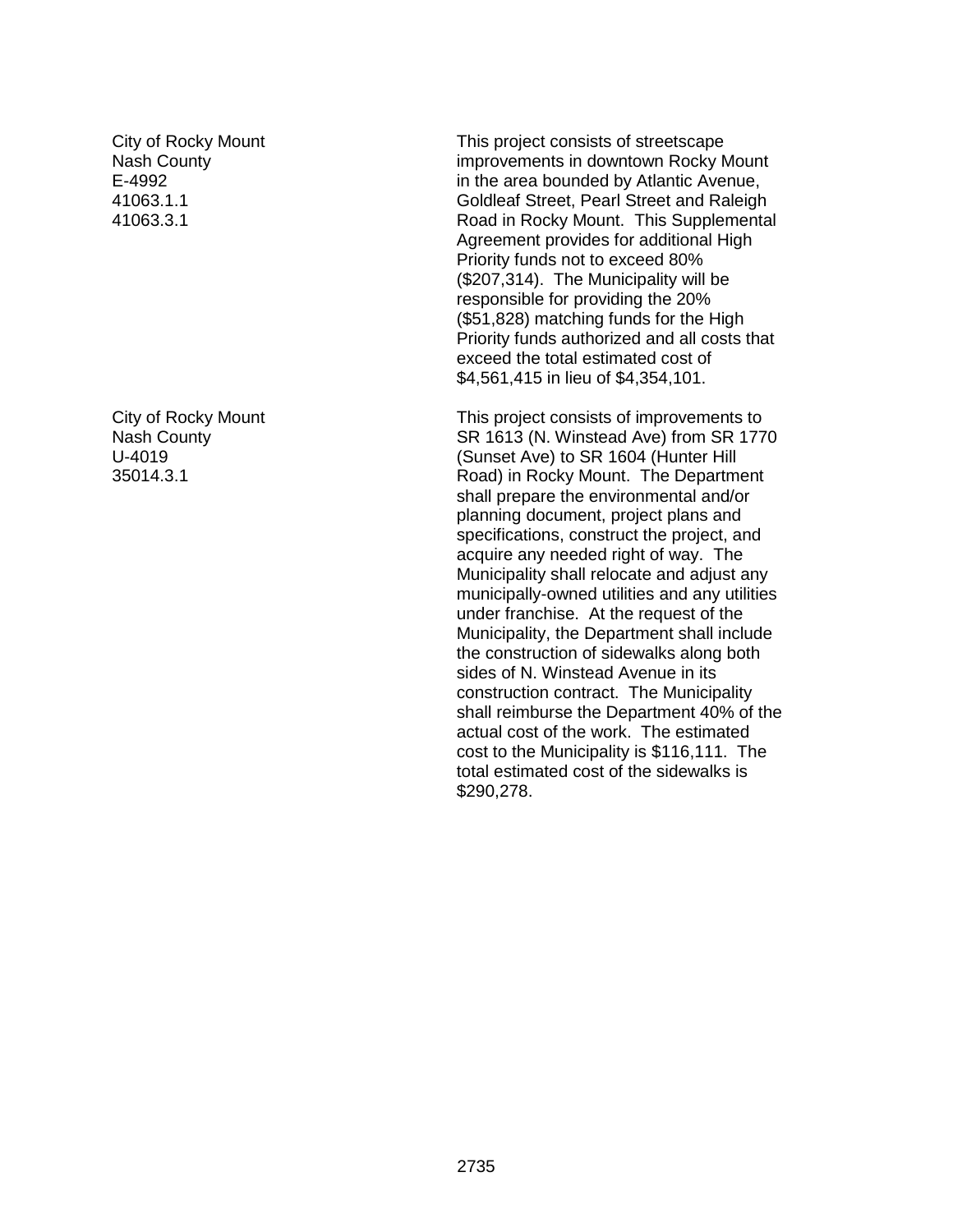City of Goldsboro Wayne County U-3609 A 39026.1.1 39026.2.1 39026.3.1

Town of Smithfield Johnston County I-5404 45419.1.1 45419.3.1

Division 5

Town of Wendell Wake County U-5323 45440.1.1

This project consists of widening and improvements on US 13 (Berkeley Blvd) from SR 1560 (Royal Ave) to SR 1003 (New Hope Rd) with additional work to include construction of sidewalks along the north side of the Project. The Municipality shall prepare the environmental and/or planning document, project plans and specifications, acquire any needed right of way and relocate and adjust the utilities. The Department shall administer the contract and construct the project. The Department shall reimburse the Municipality 100% of approved eligible costs up to \$246,585 in High Priority funds with the Municipality responsible for all costs that exceed the federal award of \$246,585. The Municipality shall reimburse the Department 30% (\$23,735) of the actual cost of the sidewalks.

This project consists of contructing Phase 1A of the Smithfield Crossing Project which consists of widening the southbound exit ramp of the I -95/US 70 Business interchange and widening of US 70 Business (Market Street) from the I -95 southbound exit ramp to College Road. The Department shall allocate an amount not to exceed 80% (\$950,000) from the Interstate Maintenance Discretionary funds allocation. The Municipality will be responsible for providing the 20% (\$237,600) matching funds for the Interstate Maintenance Discretionary funds authorized and all costs that exceed the total estimated cost.

This project consists of a Transportation Impact Analysis (TIA) of the intersection of Eagle Rock Road and Rolesville Road in Wake County. The Department shall allocate an amount not to exceed 80% (\$96,000) from the STP -DA funds allocation. The Municipality will be responsible for providing the 20% (\$24,000) matching funds for the STP -DA funds authorized and all costs that exceed the total estimated cost.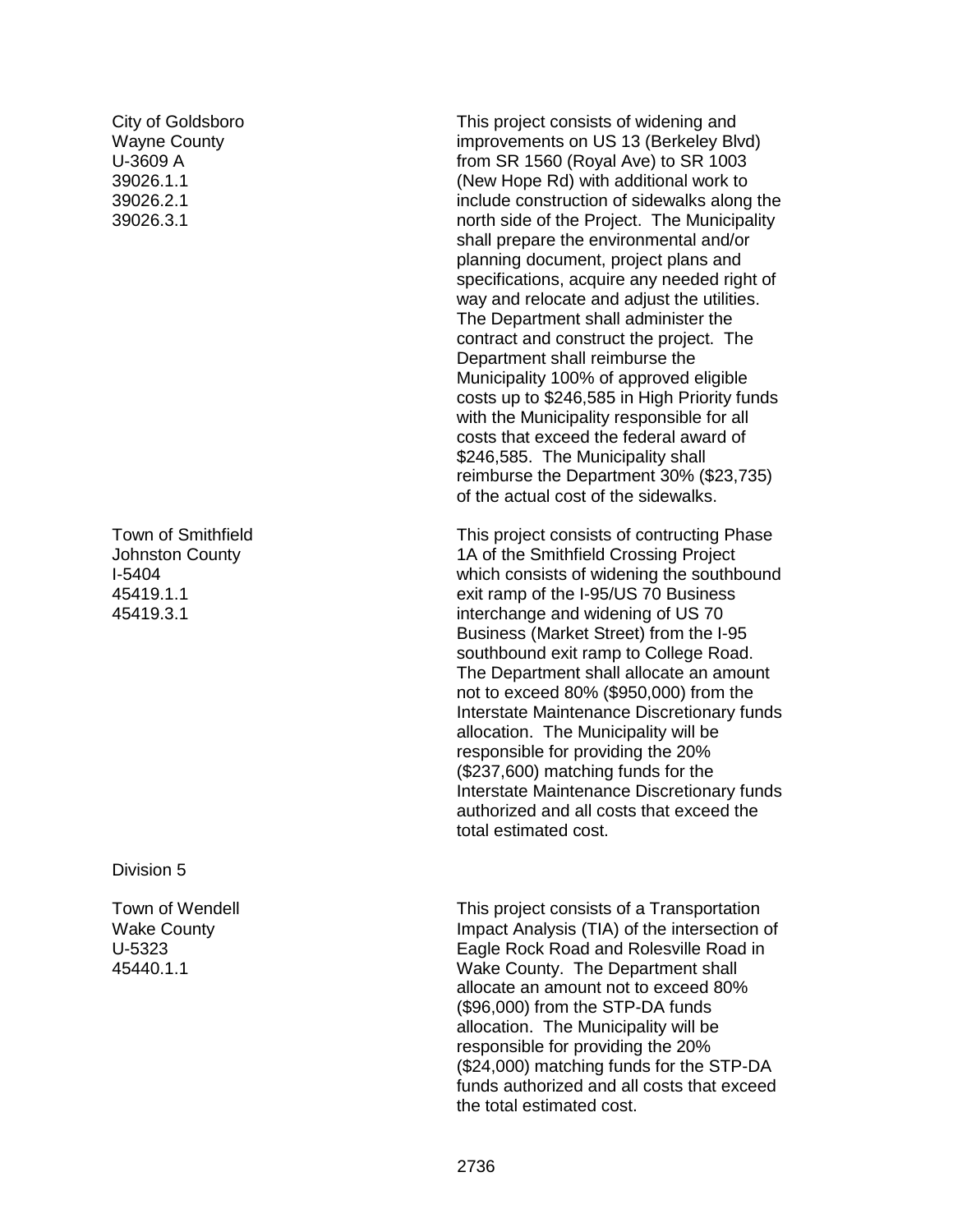City of Oxford Granville County C-5223 45434.3.1

Division 6

City of Fayetteville Cumberland County B-4090 33448.2.2

Division 7

City of Reidsville Rockingham County U-3326 A/B 34924.3.2

This project consists of extending sidewalk from end of existing sidewalk on US 15 N (College St) toward the property of JF Webb High School and includes a new section of sidewalk along the Oxford Loop to serve an assisted living complex. The Municipality is responsible for all phases of the project. The Department shall allocate an amount not to exceed 80% (\$126,324) from CMAQ funds. The Municipality will be responsible for providing the 20% (\$31,581) matching funds for the CMAQ funds authorized and all costs that exceed the total estimated cost.

This project consists of the improvements to Bridge No. 125 on NC 24 (Grove Street) over Cross Creek in Fayetteville. The Department shall prepare the environmental and/or planning document, project plans and specifications, construct the project, and acquire any needed right of way. The Municipality shall relocate and adjust any municipally-owned utilities, except water and sewer lines.

This project consists of the improvements to US 29 Business (Freeway Drive) from SR 2670 (South Scales Street) to NC 14 in Reidsville. The Department shall prepare the environmental and/or planning document, project plans and specifications, construct the project, and acquire any needed right of way. The Municipality shall relocate and adjust any municipally-owned utilities, except water and sewer lines. At the request of the Municipality, the Department shall include in its contract the construction of sidewalks. The Municipality shall reimburse the Department 30% of the actual cost of the sidewalk. The estimated cost to the Municipality is \$51,376.00.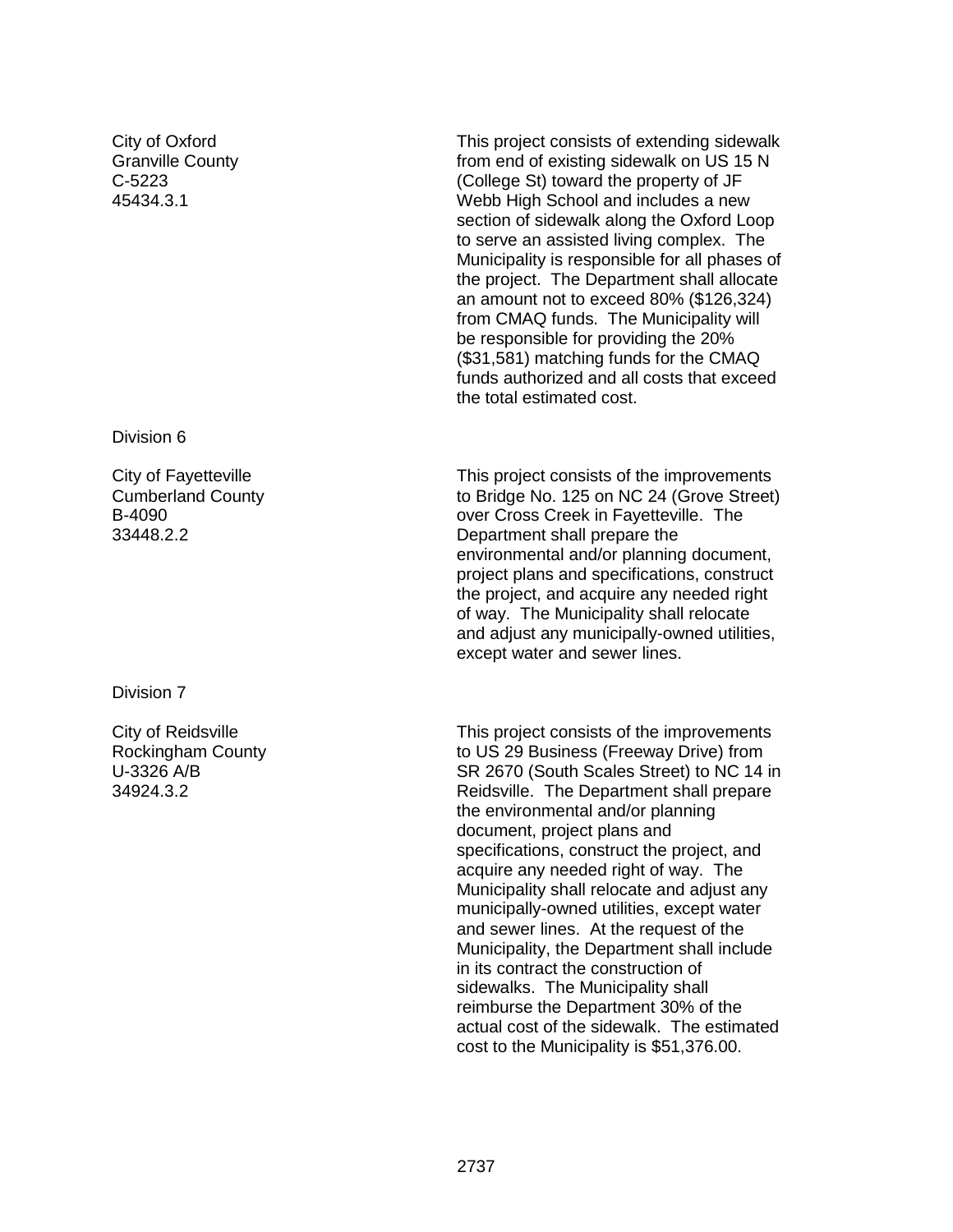Town of Stokesdale Guilford & Rockingham Counties R-2413 C 34429.3.7

City of Greensboro Guilford County EL-5101 DH 41823.3.11

Division 9

City of Lexington Davidson County B-4498 33731.3.1

Division 10

CSX Transportation Union County Y-4810 H 40325.1.43

This project consists of the improvement to US 220 from south of Haw River to the intersection of US 220 and existing NC 68 in Rockingham County. The Department shall prepare the environmental and/or planning document, project plans and specifications, construct the project, acquire any needed right of way, and relocate and adjust utilities.

This project consists of repairing sidewalk and replacing deficient sidewalk in Greensboro at various locations. This Supplemental Agreement is to amend the funding by an additional \$124,776 in STP-DA funds (\$724,776.00 in lieu of \$600,000.00). The Municipality will provide \$31,194 in matching funds.

This project consists of the improvements to Bridge No. 199 on SR 1243 (Center Street) over Abbotts Creek in Lexington. The Department shall prepare the environmental and/or planning document, project plans and specifications, construct the project, and acquire any needed right of way. The Municipality shall relocate and adjust any municipally-owned utilities.

This Agreement covers the closure of the at-grade railroad crossing at Elizabethan Road (SR 1176) (Crossing No. 638 864N, Milepost: SG 309.13). The Department will perform all work not on railroad right of way. CSX will perform all work within their right of way. The County, CSXT, and the Department agree to the permanent and perpetual closure of the crossing and shall not petition to re-open the crossing. As mitigation, the Department will construct a right turn lane on NC 74 at Northbound Fletcher Broom Road, construct a turnaround on Elizabethan Road, and install a fire hydrant on Fletcher Broom Road. Total estimated project cost is \$70,000.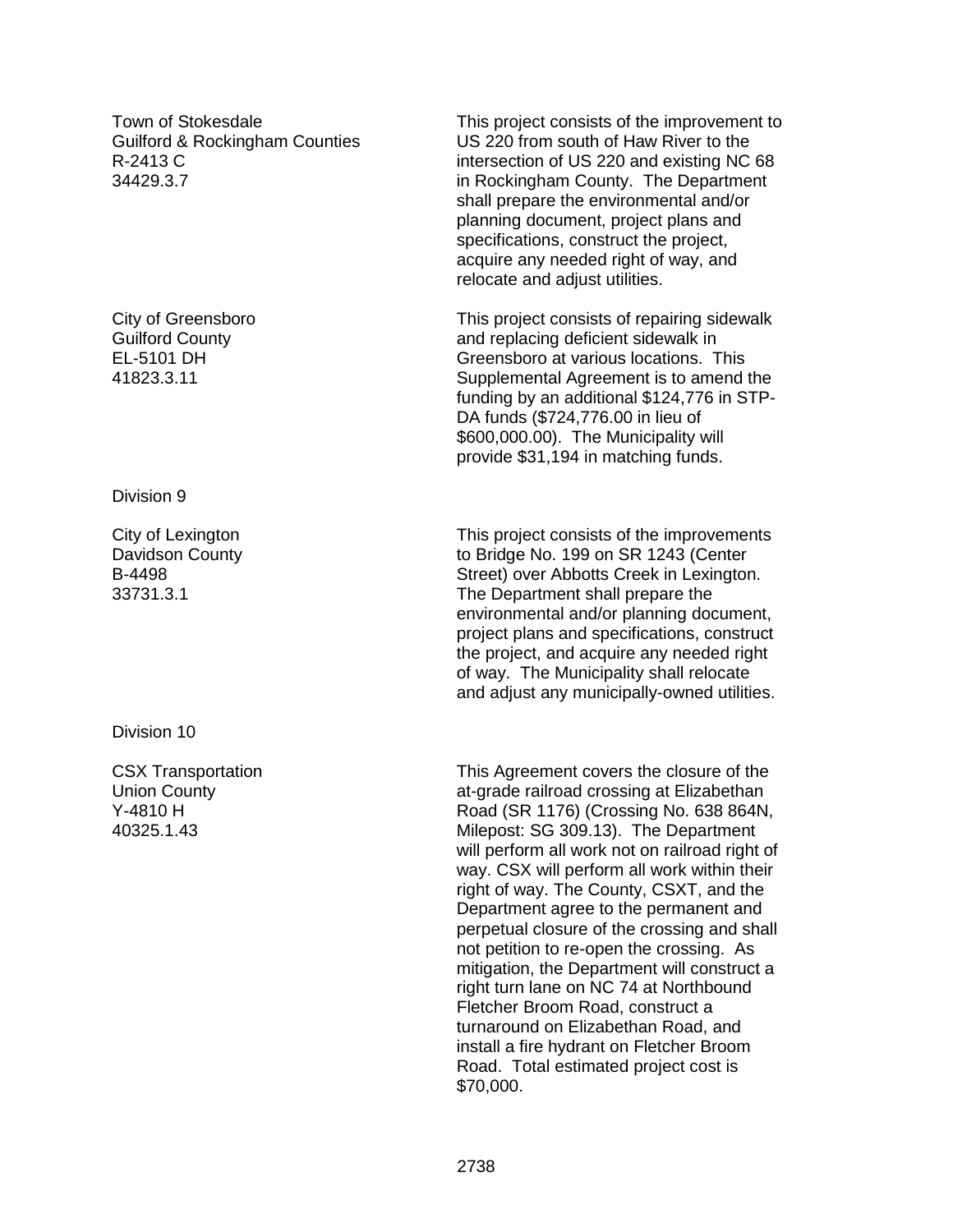City of Charlotte Mecklenburg County Z-5310D

City of Charlotte Mecklenburg County Z-5310E

This project consists of the installation of crossing signs at the intersection of Racine Avenue and Norfolk Southern Railway tracks, (Crossing No. 730 127D). The Department shall prepare the plans and oversee the installation of devices. The Railroad shall install the devices. The Municipality shall be responsible for all improvements to and repair of the street approaches and the Department will reimburse the Municipality the approved allowable costs. The Municipality will also be responsible for 10% of the project cost, 100% of costs not reimbursed by FHWA and assume responsibility for 50% of the operating railroad's cost of maintenance. Estimated cost of the project is \$204,000.

This project consists of the installation of crossing signs at the intersection of Brookford Street and Norfolk Southern Railway tracks, (Crossing No. 716 073R). The Department shall prepare the plans and oversee the installation of devices. The Railroad shall install the devices. The Municipality shall be responsible for all improvements to and repair of the street approaches and the Department will reimburse the Municipality the approved allowable costs. The Municipality will also be responsible for 10% of the project cost, 100% of costs not reimbursed by FHWA and assume responsibility for 50% of the operating railroad's cost of maintenance. Estimated cost of the project is \$204,000.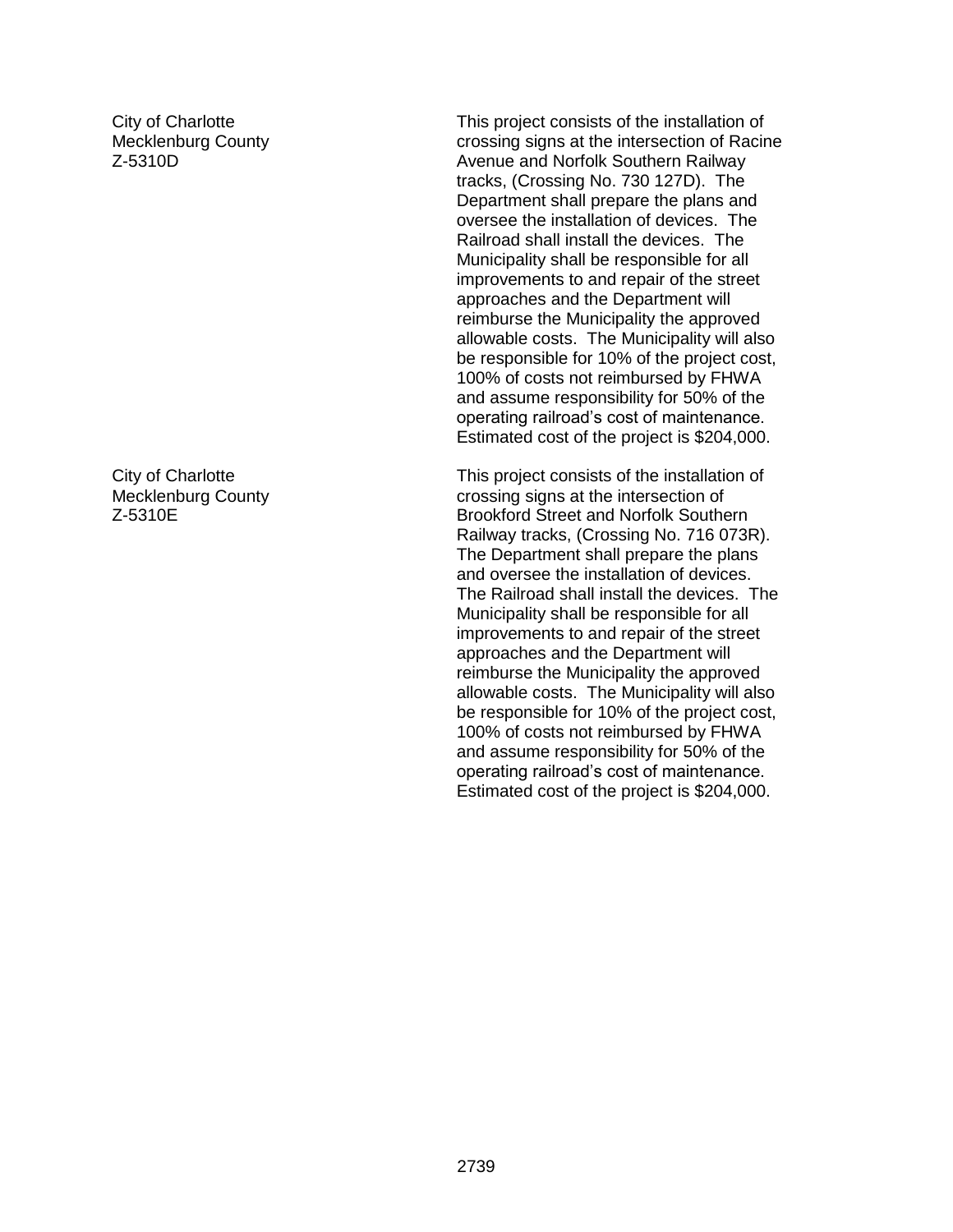City of Charlotte Mecklenburg County Z-5210G

Division 11

City of Jefferson Ashe County U-3812 34977.3.1

This project consists of the installation of crossing signs at the intersection of Exchange Street and CSX Transportation tracks, (Crossing No. 631 377T). The Department shall prepare the plans and oversee the installation of devices. The Railroad shall install the devices. The Municipality shall be responsible for all improvements to and repair of the street approaches and the Department will reimburse the Municipality the approved allowable costs. The Municipality will also be responsible for 10% of the project cost, 100% of costs not reimbursed by FHWA and assume responsibility for 50% of the operating railroad's cost of maintenance. Estimated cost of the project is \$173,000.

This project consists of the improvements to NC 88 (West Main Street) from NC 194 to US 221 Business (South Main Street) in Jefferson. The Department shall prepare the environmental and/or planning document, project plans and specifications, construct the project, and acquire any needed right of way. The Municipality shall relocate and adjust any municipally-owned utilities, except water and sewer lines.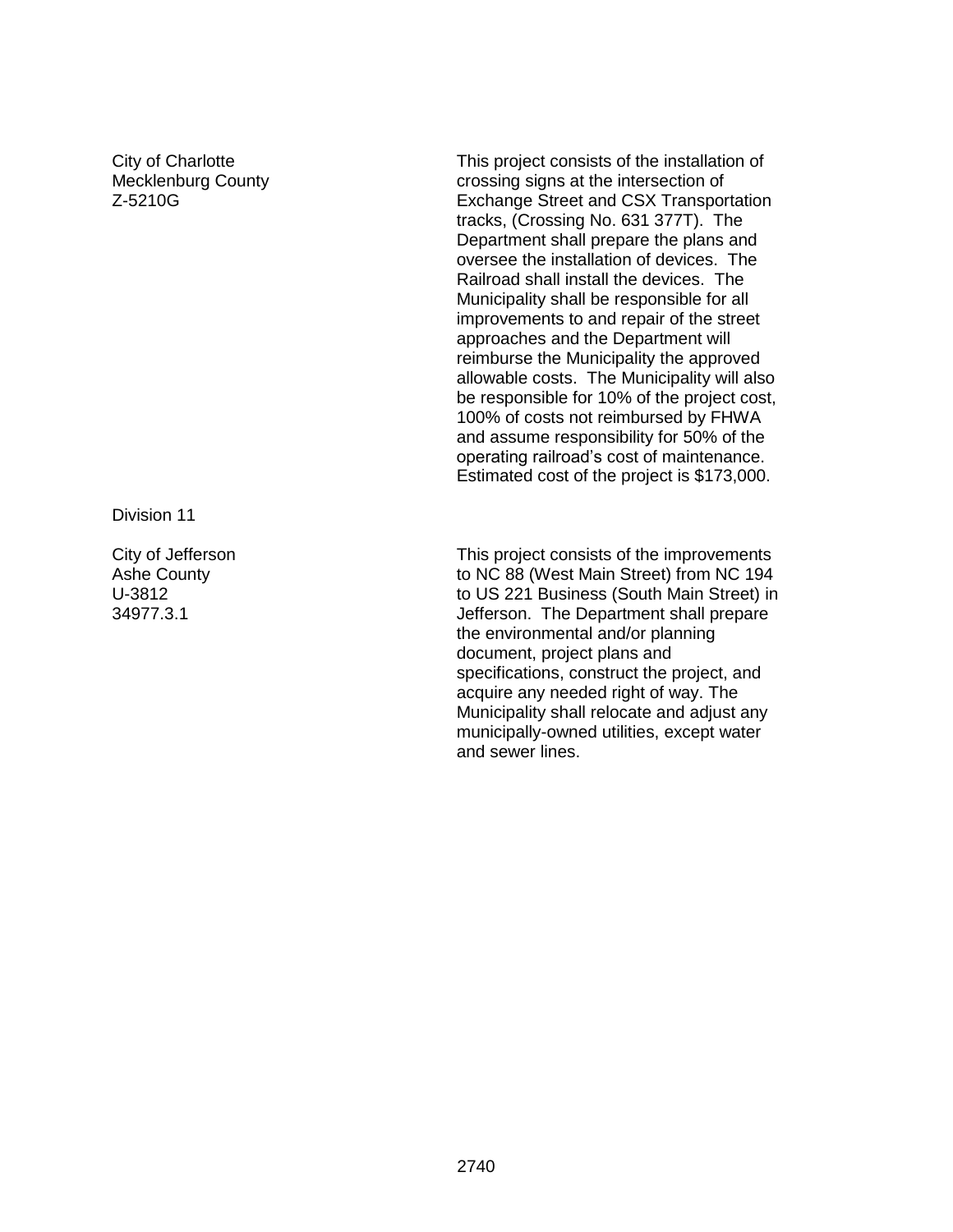Division 12

Town of Mooresville Iredell County Z-5312G

Division 13

City of Morganton Burke County BD-5113C 459359.1.3

Division 14

County of Clay B-4733 38506.2.1

This project consists of the installation of crossing signs at the intersection of Penske Way and Norfolk Southern Railway tracks, (Crossing No. 721 616P). The Department shall prepare the plans and oversee the installation of devices. The Railroad shall install the devices. The Municipality shall be responsible for all improvements to and repair of the street approaches and the Department will reimburse the Municipality the approved allowable costs. The Municipality will also be responsible for 10% of the project cost, 100% of costs not reimbursed by FHWA and assume responsibility for 50% of the operating railroad's cost of maintenance. Estimated cost of the project is \$214,000.

This project consists of replacing Bridge No. 352 and Bridge No. 353 over East Prong Hunting Creek on SR 1874 in Burke County. The Department shall be responsible for all phases of the project. At the request of the Municipality, the Department shall include provisions in the construction contract for the contractor to install municipally-owned water and sewer lines. The Municipality shall reimburse the Department the entire cost of said utility work. The estimated cost to the Municipality is \$232,664.

This project consists of construction a sewer line on the existing structure (Bridge No. 11) over Chatuge Lake on NC 175 in Clay County. The Department shall be responsible for all phases of the project. At the request of the County, the Department shall include provisions in the construction contract for the contractor to install sewer lines. The County shall reimburse the Department the entire cost of said utility work. The estimated cost to the County is \$45,000.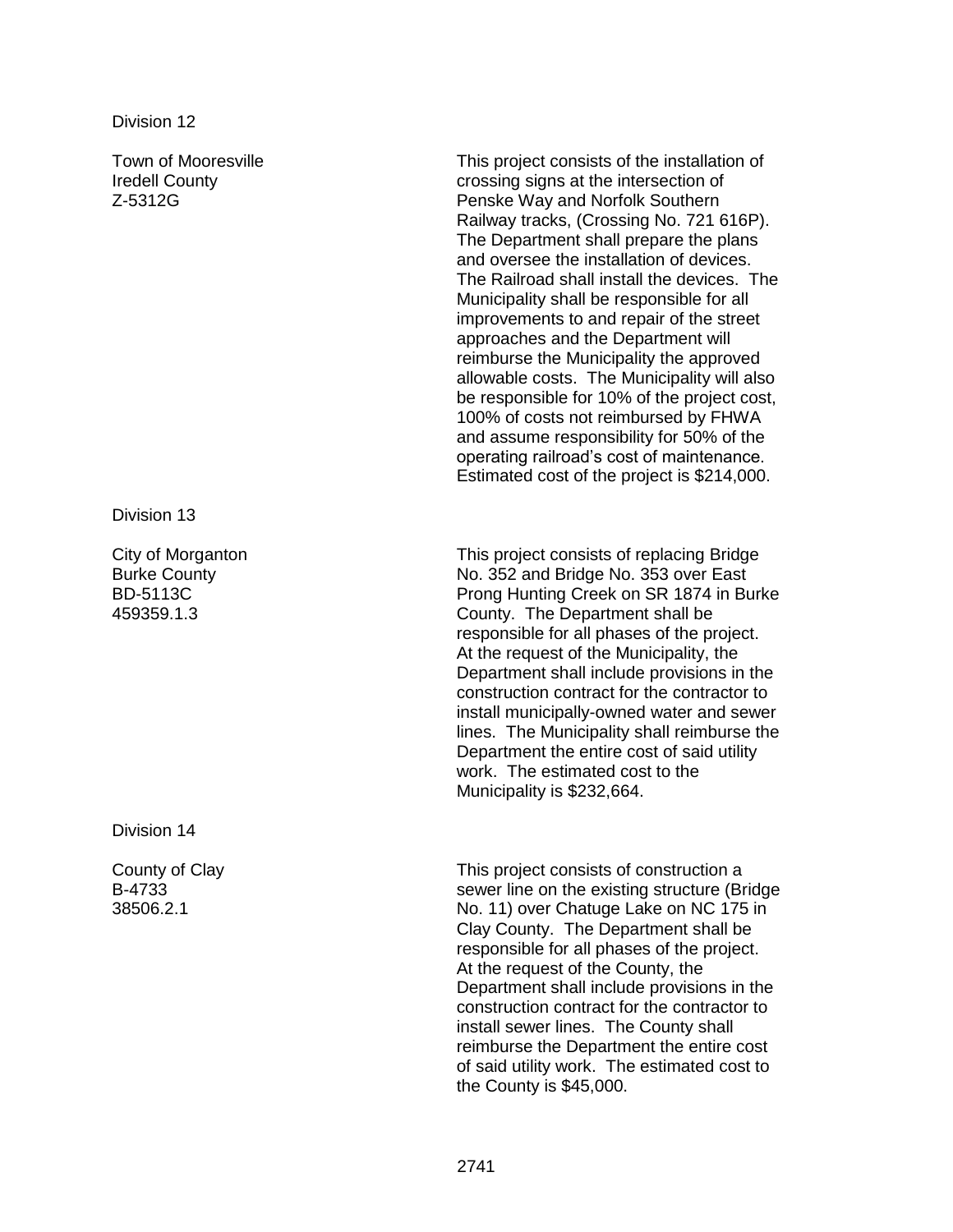SUMMARY: There are a total of 13 agreements for informational purposes only.

Division 1

North Carolina Department of Environment and Natural Resources Dare County R-3116 J 34525.3.7

DRS Technologies Pasquotank County 36249.3044

Division 3

City of Clinton Sampson County 36249.3042

Sampson County Schools 43164

This project consists of maintenance dredging of the main navigation channel leading into Stumpy Point Harbor in Dare County. The Department shall be responsible for the preparation of the environmental and/or planning document, obtain any environmental permits, specifications, mapping and technical assistance. DENR shall be responsible for the dredging operation by the Corps of Engineers. The estimated cost to the Department is \$75,000.

This project consists of the installation of pedestrian activated solar powered warning flashers at the crosswalk entering the DRS facility on Consolidated Road in Pasquotank County. The Department shall be responsible for all phases of the project. The Developer shall reimburse the Department \$10,000 for work performed by the Department. The estimated total cost of project is \$10,000.

This project consists of the redesign, restriping and installation of a right turn only signal on both Vance and Sycamore Streets in Clinton. The Municipality shall be responsible for all phases of the project including 100% of the actual costs of said work. The estimated reimbursement to the Department for review and inspection is \$5,000.

This project consists of roadway improvements in front of the Charles E. Perry Elementary School located on SR 1246 (Butler Island Rd) in Roseboro. The County shall be responsible for all phases of the project. The Department shall participate in project costs in an amount not to exceed \$47,359. Costs which exceed this amount shall be borne by the County.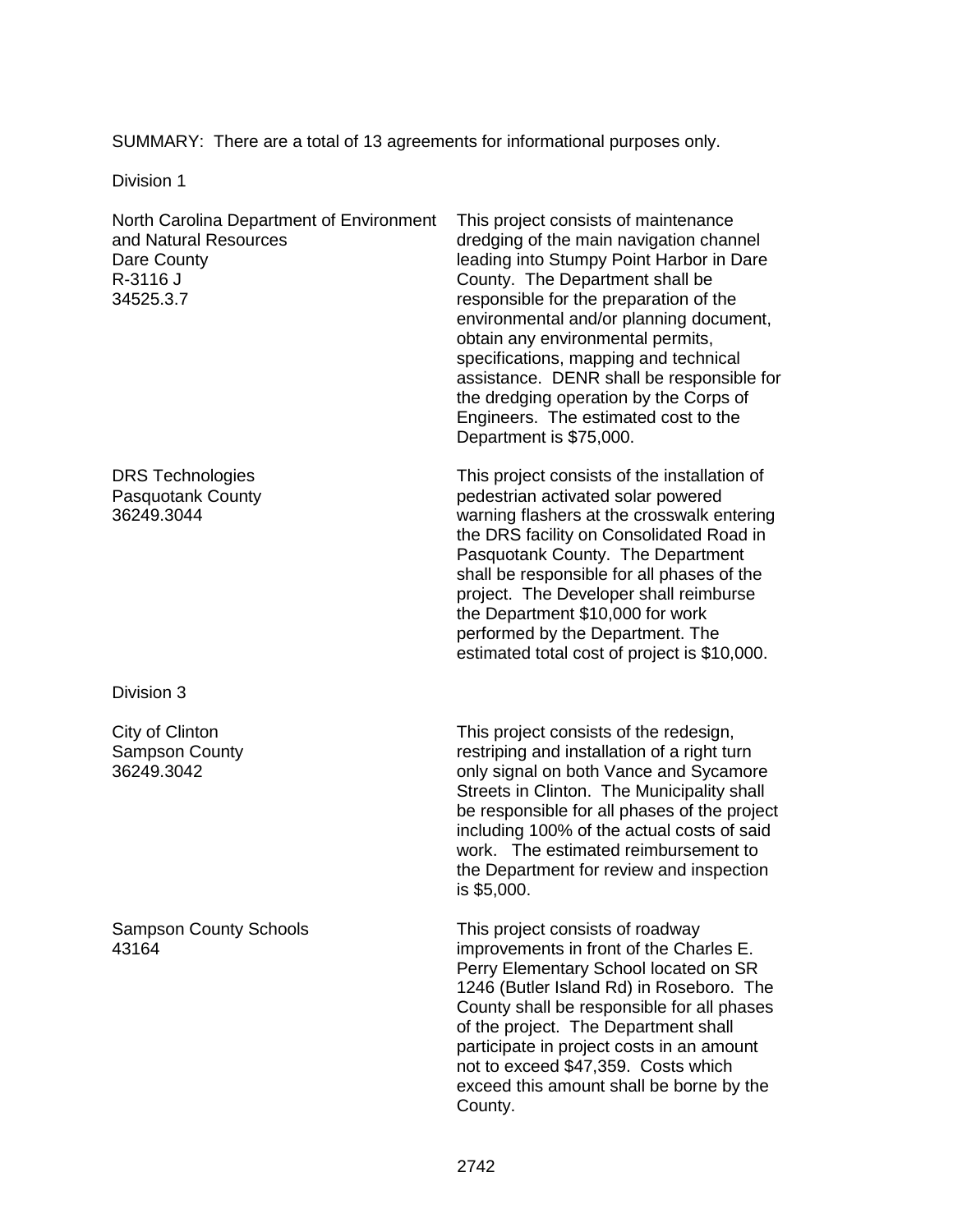Division 5

Town of Holly Springs Wake County C-4925 44025.2.1

Wake Medical Hospital Wake County 36249.3045

Durham Public Schools Durham County 36249.3043

Division 7

City of Greensboro Guilford County EB-4709 A 38665.3.1

Division 10

City of Locust Stanly County ER-2971 J 3610.3.03

This project consists of the construction of sidewalk along NC 55/Main Street in Holly Springs. This Supplemental Agreement is to extend the project completion date to January 3, 2012 in lieu of August 19, 2011.

This project consists of traffic signal revision/upgrade at the intersection of SR 2911 (New Bern Ave) at Sunnybrook Rd/Shanta Dr (05-0297) in Wake County. The Developer shall be responsible for all phases of the project including 100% of the actual costs of said work. The estimated reimbursement to the Department for review and inspection is \$5,000.

This project consists of lane widening on the westbound approach of SR 1631 (Snowhill Road) and the southbound left turn approach on US 15-501. The Developer shall be responsible for all phases of the project including 100% of the actual costs of said work. Estimated reimbursement to the Department for review and inspection is \$5,000.

This project consists of the construction of the Battleground Avenue Rail to Trail Project in Greensboro. This Supplemental Agreement is to extend the completion date to April 29, 2011 in lieu of December 1, 2010.

This project consists of the construction of a sidewalk along the northbound side of NC 200 from 24/27 to Lions Club Drive in Stanly County. This supplemental is to extend the completion date to March 15, 2012 in lieu of June 6, 2009.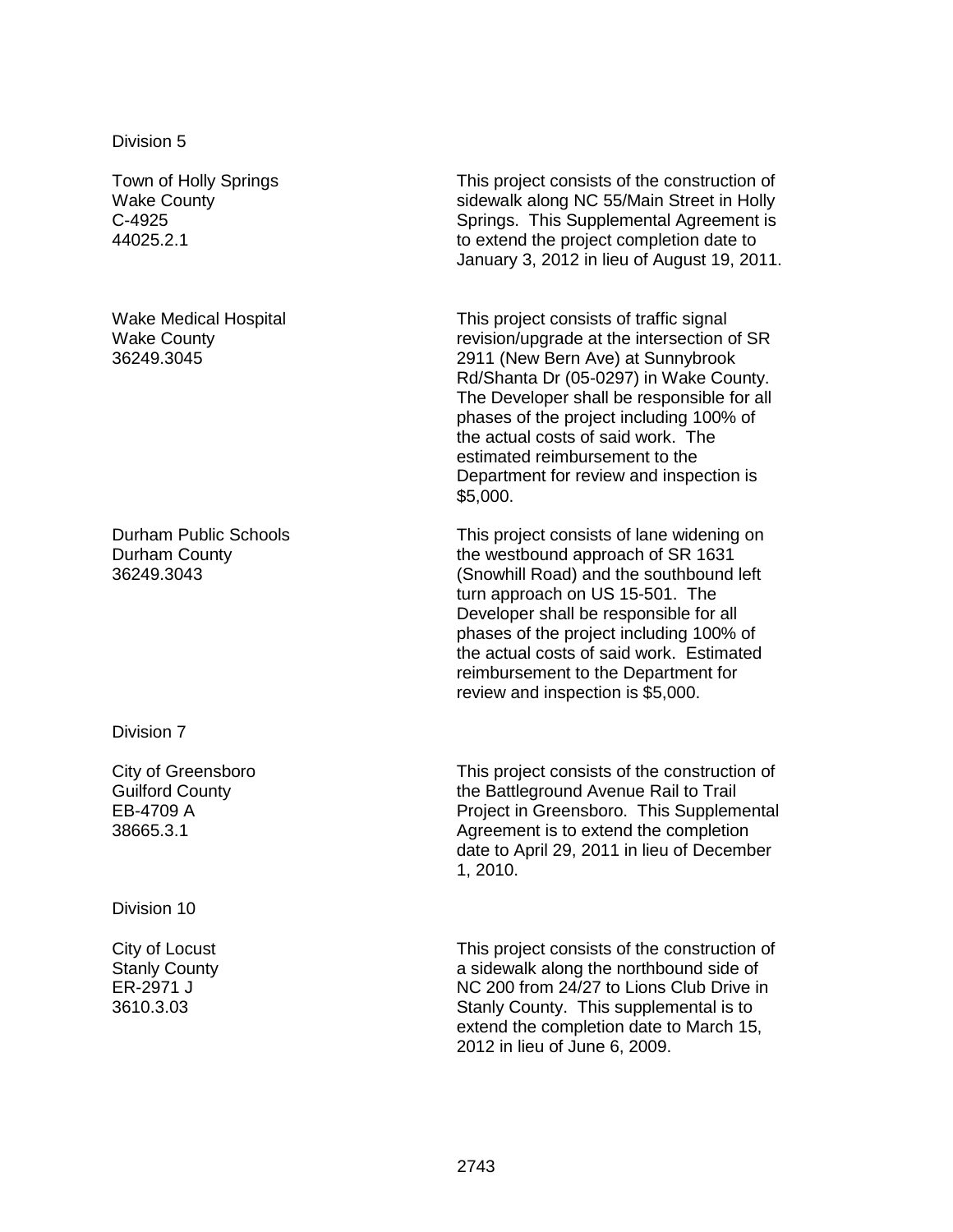DCG Construction, LLC Mecklenburg County 38824.3.ST1

This project consists of the construction of a directional leftover on NC 115 approximately 800 feet south of NC 73 in Mecklenburg County. The Department shall modify the existing plans, design and construct the proposed improvement. The Developer shall relocate and adjust all utilities, acquire any right of way and/or construction easements and reimburse the Department 100% of the project cost. The estimated cost to the Developer is \$97,039.17.

Division 13

City of Asheville Buncombe County EB-4989 39964.1.1 39964.3.1

North Carolina Department of Agriculture Buncombe County

North Carolina Department of Agriculture Buncombe County

This project consists of the construction of the second phase of Reed Creek Greenway from Cauble Street to Magnolia Street in Asheville. This Supplemental Agreement is to extend the completion date to October 31, 2011 in lieu of April 4, 2011.

This Agreement provides for the Agency to utilize the right of way adjacent to the WNC Agriculture Center's public parking at the south end of the facility in Asheville for additional parking. The Agency shall be responsible for all maintenance and liability responsibilities, including security measures, lighting, fencing, and landscaping.

This Agreement provides for the Agency to grant permission to the Department to utilize the area what is currently the WNC Agriculture Center's public parking at the south end of the facility in Asheville as a Park and Ride lot. The Department shall be responsible for construction and maintenance of the facility, including lighting, fencing and landscaping.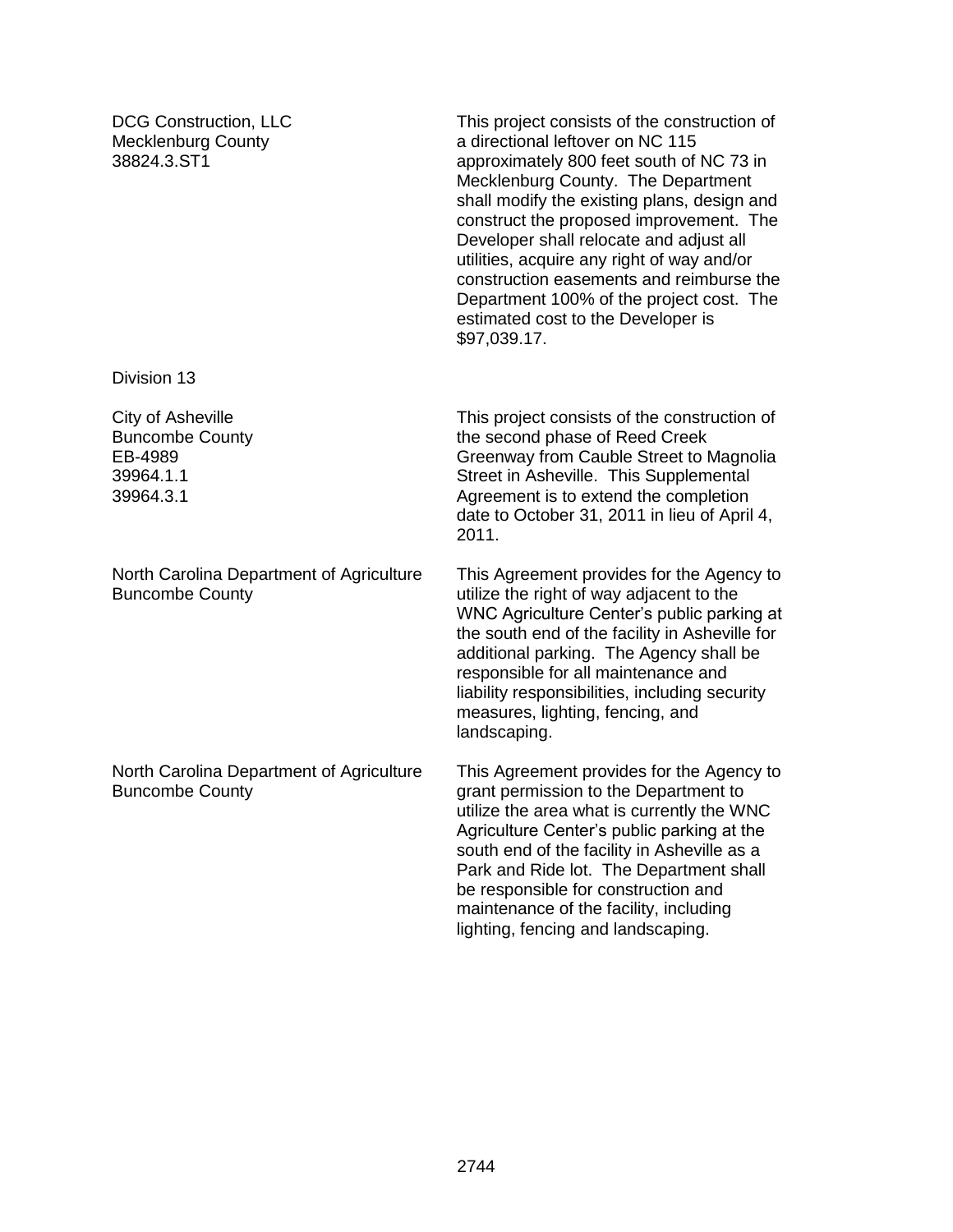# **Approval – Municipal Street System Changes**

A motion was made by Board Member Wall, which was seconded by Board Member Burrell, to approve the following additions and deletions to the Municipal Street System Changes:

# **Deletions From The State Highway System**

| <b>Division</b> | <b>County</b> | <b>Municipality</b> | Road    | <b>Termini</b>                           | Length |
|-----------------|---------------|---------------------|---------|------------------------------------------|--------|
| 9               | Davidson      | Denton              | SR 2419 | To delete Greenbrier Dr.<br>(SR 2419).   | 0.47   |
|                 |               |                     | SR 2438 | To delete Howell Dr.<br>(SR 2438).       | 0.30   |
|                 |               |                     | SR 2439 | To delete Seeley Dr.<br>(SR 2439).       | 0.27   |
|                 |               |                     | SR 2440 | To delete Wynona Dr.<br>(SR 2440).       | 0.10   |
| 10              | Union         | Waxhaw              | SR 1227 | To delete Linda Kay Dr.<br>(SR 1227).    | 0.09   |
|                 |               |                     | SR 1298 | To delete Ashton Manor Way<br>(SR 1298). | 0.12   |
|                 |               |                     | SR 1299 | To delete Bancroft Place<br>(SR 1299).   | 0.04   |
|                 |               |                     | SR 1303 | To delete Blythe Mill Rd.<br>(SR 1303).  | 0.30   |
|                 |               |                     | SR 1468 | To delete Eutaw Dr.<br>(SR 1468).        | 0.43   |
|                 |               |                     | SR 1469 | To delete Glenola Dr.<br>(SR 1469).      | 0.20   |
|                 |               |                     | SR 2500 | To delete Hickory Nut Ct.<br>(SR 2500).  | 0.10   |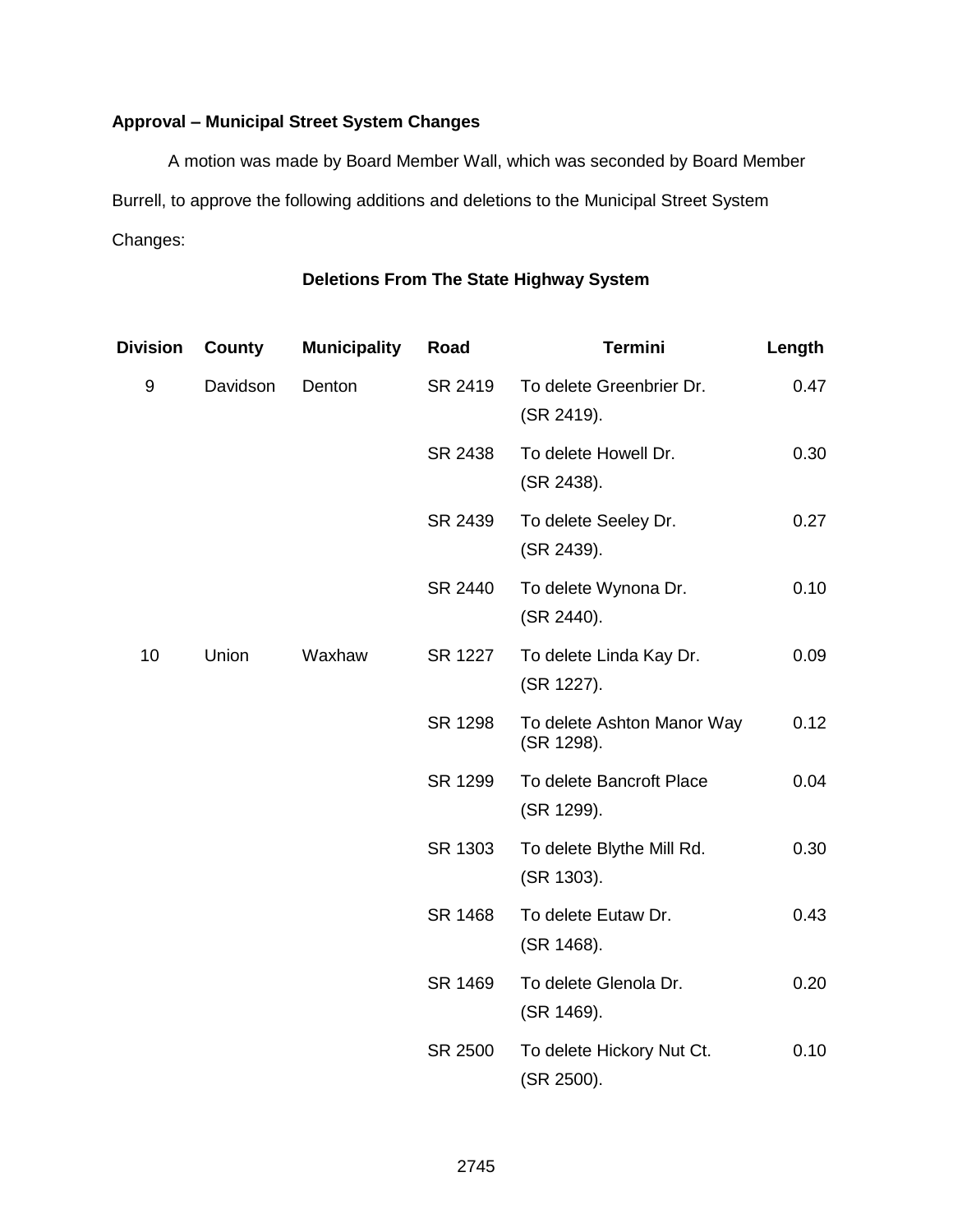| SR 2536 | To delete Buckeye Court<br>(SR 2536).   | 0.11 |
|---------|-----------------------------------------|------|
| SR 2551 | To delete Sandberry Dr.<br>(SR 2551).   | 0.36 |
| SR 2560 | To delete Maplewood Lane<br>(SR 2560).  | 0.12 |
| SR 2613 | To delete Pinetuck Lane<br>(SR 2613).   | 0.11 |
| SR 2646 | To delete Sassafrass Trail<br>(SR 2646) | 0.10 |
| SR 3369 | To delete Stone Crest Dr.<br>(SR 3369). | 0.04 |
| SR 3370 | To delete Cassidy Drive<br>(SR 3370).   | 0.21 |

#### **Approval - Preliminary Right of Way Plans**

A motion was made by Board Member Wall, which was seconded by Board Member Burrell to approve the following:

The Preliminary Right of Way Plans for the below projects, including Secondary Roads and Industrial Access Roads, provide for the construction, design, drainage and control of access as shown on the respective plans.

Based upon the recommendations of the Manager of the Right of Way Branch, the Board finds that such rights of way as shown on these preliminary plans and drawings, including existing public dedicated right of way, are for a public use and are necessary for the construction of said projects.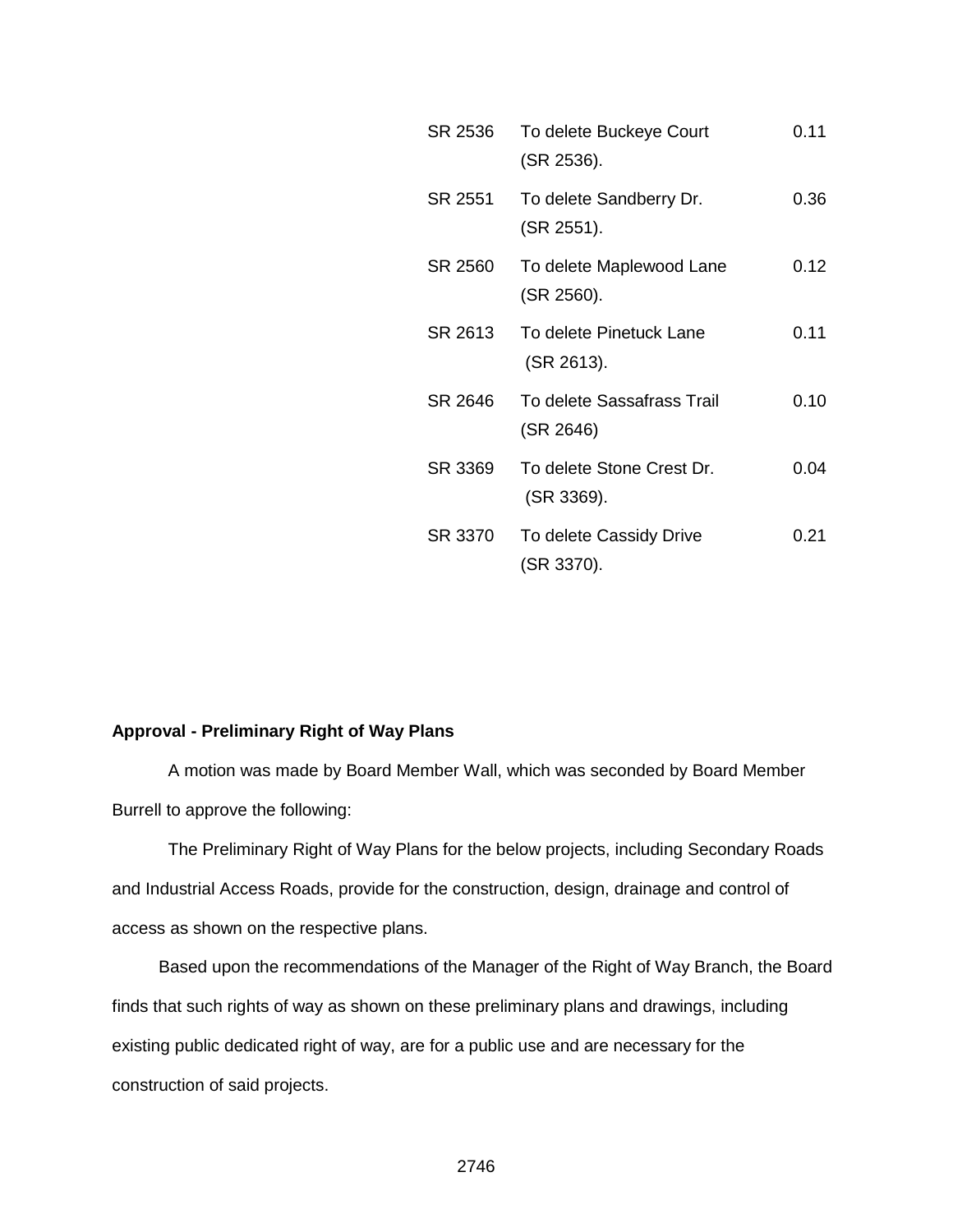The rights of way for the location, construction, relocation, and control of access of

highways embraced in the below projects shall be as shown in detail on the preliminary right of

ways plans and drawings for said projects on file in the Right of Way Branch in the Department

of Transportation in Raleigh.

The Board finds such right of way acquisition to be necessary and hereby authorizes the

Right of Way Branch to acquire right of way on the below projects either by negotiation or by

condemnation through the Attorney General's Office.

#### **(Division 1)**

#### **Bertie County; I.D. No. BD-5101 E; Project No. 45347.2.6:**

Low Impact Bridge Replacement – Design Build 7 Bridges in Bertie, Chowan and Martin **Counties** 

#### **(Division 2)**

# **Pitt County; I.D. No. B-4234; Project No. 33577.2.1:**

Bridge No. 98 over Conetoe Creek on SR 1407

#### **(Division 4)**

**Johnston County; I.D. No. B-3864; Project No. 33310.2.1:** Bridge No. 40 over the Neuse River on US 70 Business

#### **(Division 5)**

**Franklin County; I.D. No. B-5218; Project No. 42815.2.1:** Bridge No. 61 over Sandy Creek on SR 1451

#### **Person County; I.D. No. C-4943; Project No. 44043.2.1:**

Roxboro – Turn lane on Ridge Road at the intersection of Ridge Road and Chub Lake **Street** 

**Wake County; I.D. No. B-4697; Project No. 38474.2.1:** Bridge No. 55 over White Oak Creek on SR 1600

#### **(Division 8)**

**Moore County; I.D. No. BD-5108 F; Project No. 45354.2.7:** Bridge No. 184 over Williams Creek on SR 1404

**Randolph County; I.D. No. BD-5108 E; Project No. 45354.2.6:** Bridge No. 149 over an unnamed Tributary to Bush Creek on SR 2141

**Hoke County; I.D. No. BD-5108 D; Project No. 45354.2.5:** Bridge No. 54 over Beaver Creek on SR 1422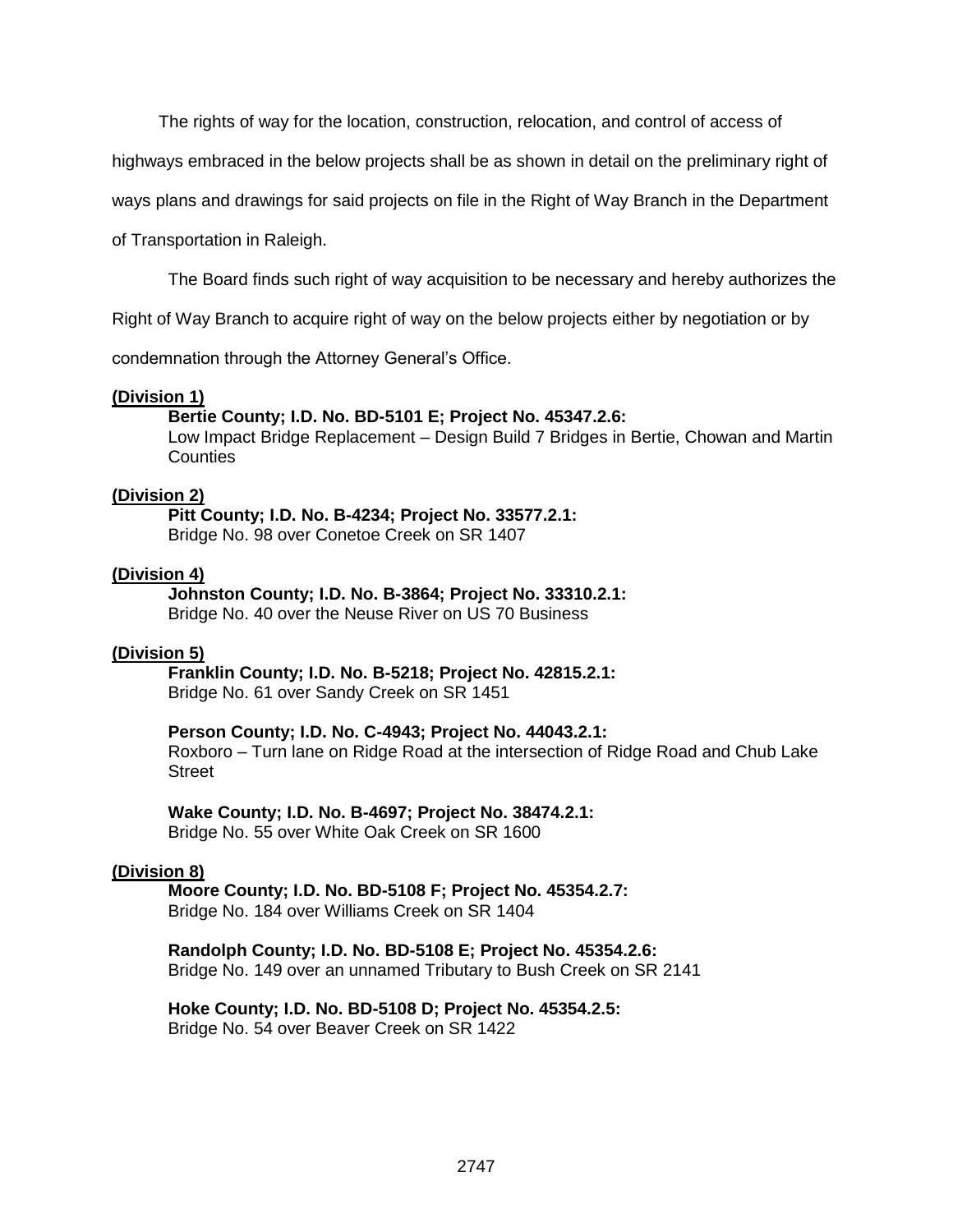#### **(Division 9)**

#### **Forsyth County; I.D. No. U-2579 G; Project No. 34839.2.15:**

Winston-Salem Northern Beltway, Eastern Section (Future I-74) replace Bridge No. 366 on SR 2667 (Hastings Hill Road) over US 421

#### **Davidson County; I.D. No. W-5115; Project No. 41878.2.1:**

NC 150 at SR 1533 (Leonard Barrier Road) and NC 50 at SR 1515 (Mount Olivet Church Road)

#### **(Division 10)**

**Union County; I.D. No. B-4561; Project No. 33817.2.1:** Bridge No. 251 over South Fork Crooked Creek on SR 1508 (Poplin Road)

**Mecklenburg County; I.D. No. B-4201; Project No. 33548.3.1:** Bridge No. 38 over Greasy Creek on SR 3168 in Matthews

**Cabarrus County; I.D. No. B-4050; Project No. 33416.2.1:** Bridge No. 30 over Irish Buffalo Creek on SR 1778 in Concord

**Mecklenburg County; I.D. No. B-4200; Project No. 33547.2.1:** Bridge No. 100 over Gar Creek on SR 2120

#### **(Division 11)**

**Caldwell County; I.D. No. B-3819; Project No. 33272.2.1:** Bridge No. 184 over the Johns River on SR 1356

**Avery County; I.D. No. BK-5117; Project No. 42568.2.1:** Bridge No. 16 over Horse Creek on SR 1166

**Wilkes County; I.D. No. BD-5111 B; Project No. 45357.2.2:** Bridge No. 737 over Cales Creek on SR 2425

**Alleghany County; I.D. No. B-4406; Project No. 33685.2.1:** Bridge No. 9 over Prathers Creek on US 221

**Wilkes County; I.D. No. BD-5111 A; Project No. 45357.2.1:** Bridge No. 345 over UT to Hunting Creek on SR 2425

**Wilkes County; I.D. No. BD-5111 C; Project No. 45357.2.3:** Bridge No. 21 over Hunting Creek on SR 2423

#### **(Division 12)**

**Cleveland County; I.D. No. B-4075; Project No. 33437.2.1:** Bridge No. 129 over Grog Creek on SR 1184

# **Gaston County; I.D. No. U-3321; Project No. 34922.4.1:**

Gastonia/Charlotte Garden Parkway from I-85 west of Gastonia in Gaston County to NC 160 in Mecklenburg County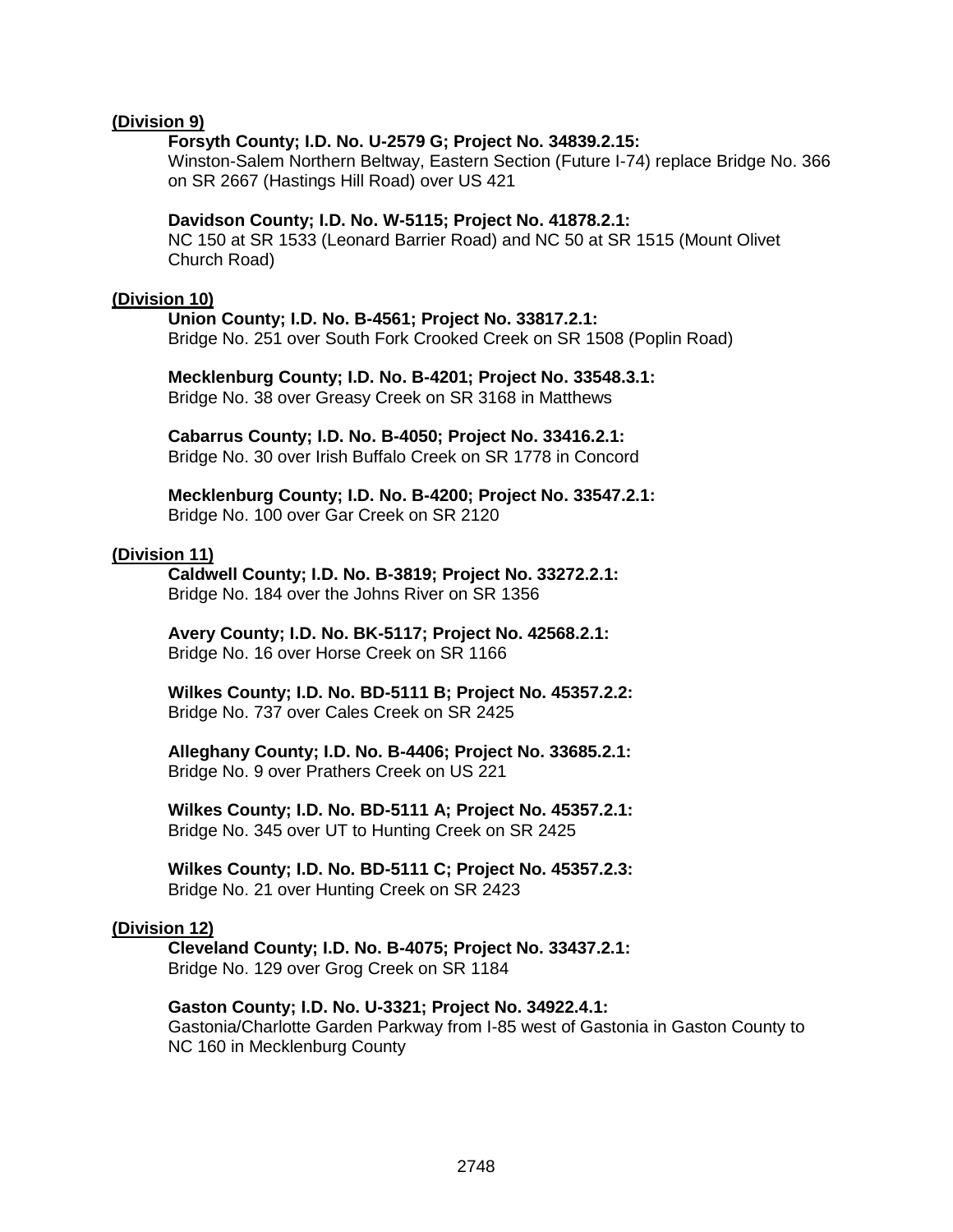#### **Cleveland County; I.D. No. B-1135; Project No. 35560.2.1:**

Bridge No. 139 over Beaverdam Creek and approaches on SR 1314 (Artee Road/Hoyle Road) east of Lattimore

**Iredell County; I.D. No. B-4553; Project No. 33766.2.1:** Bridge No. 312 over Fourth Creek on SR 2308

**Catawba County; I.D. No. B-4061; Project No. 33425.2.1:** Bridge No. 90 over Hagan Creek on SR 1727

#### **(Division 13)**

**Yancey County; I.D. No. B-4851; Project No. 38621.2.1:** Bridge No. 31 over Brush Creek on SR 1308

#### **(Division 14)**

#### **Transylvania County; I.D. No. B-4288; Project No. 33627.2.1:** Bridge No. 85 over East Fork French Broad River on SR 1107

**Henderson County; I.D. No. R-5207 A; Project No. 45393.2.2:** SR 1006 (Howard Gap Road) from US 64 to Bridge No. 20 (on Project B-3662)

**Henderson County; I.D. No. R-5207 B; Project No. 45393.2.3:** SR 1006 (Howard Gap Road) from Bridge No. 20 (on Project B-3662) to SR 1539 (Jackson Road)

**Transylvania County; I.D. No. B-4989; Project No. 40461.2.1:** Bridge No. 148 over Lamance Creek on SR 1326

**Graham County; I.D. No. B-3457; Project No. 33077.2.1:** Bridge No. 68 over Panther Creek on SR 1232 (Panther Creek Road)

#### **Approval - Final Right of Way Plans**

A motion was made by Board Member Wall, which was seconded by Board Member

Burrell, to approve the following:

Right of way acquisition in accordance with the preliminary right of way plans on file in

the Right of Way Branch has been determined to be necessary for public use and was

authorized by the Board. Certain changes in the right of way have necessitated alteration of the

preliminary right of way plans. Final plans have been prepared and provide for the construction,

design, drainage and control of access for these projects. The Board finds that such rights of

way and control of access as shown on the final plans are for a public use and are necessary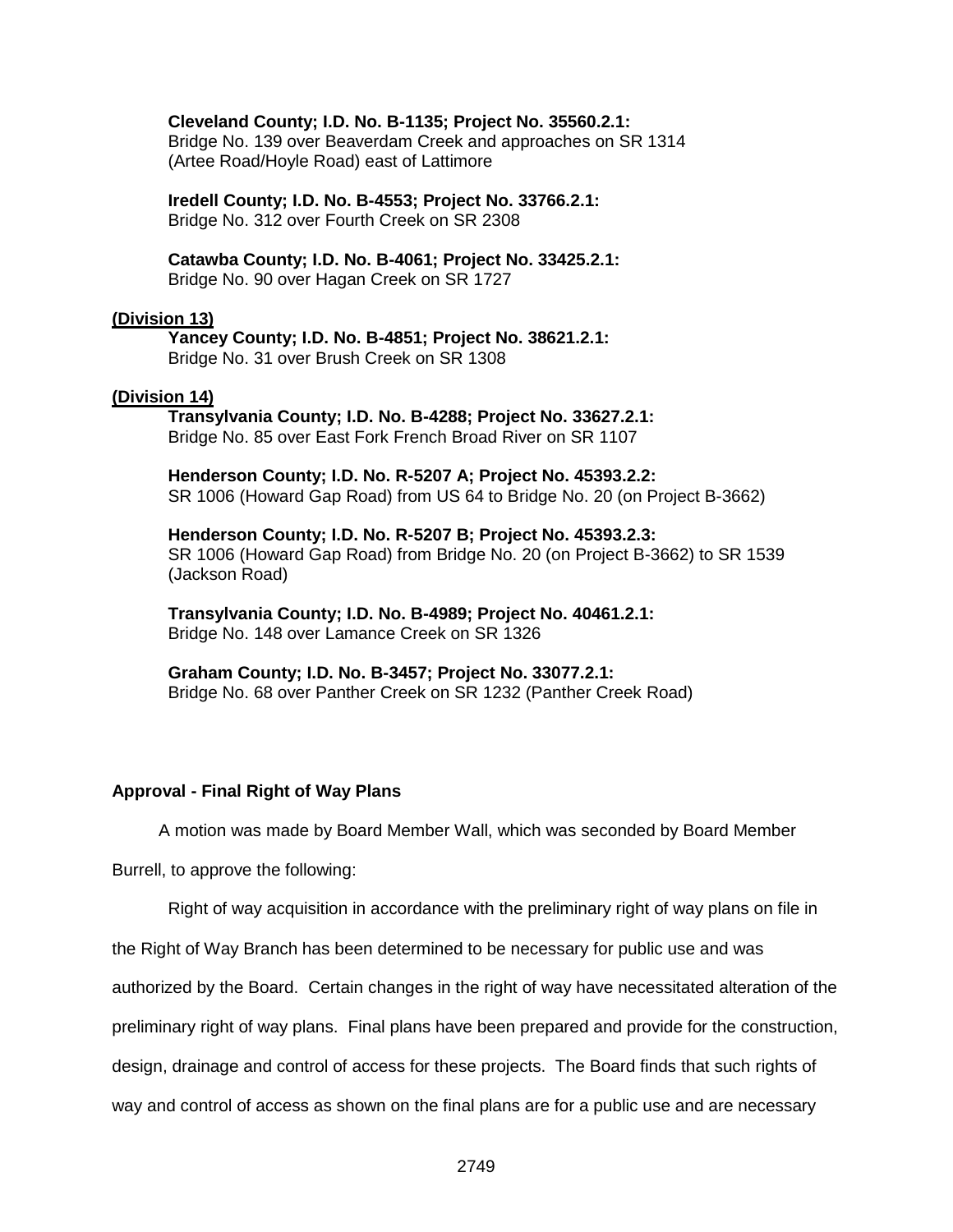for construction. The sections of roads which were shown on the preliminary plans as sections

of roads to be abandoned are hereby abandoned and removed from the State Highway System

for Maintenance upon the completion and acceptance of the project.

The rights of way for the location, design and construction of highways embraced in the

following projects shall be as shown in detail on the final plans for said projects as follows:

#### **(Division 5)**

## **Project No. 41876.2.1; Franklin County; I.D. No. W-5112:**

Grading, drainage and paving on NC 96 from US 1 to the Granville County Line with the right of way indicated upon the final plans for said project, the same being identified as Addendum 1 of the March 3, 2011 Board of Transportation Meeting and incorporated herein by reference.

## **(Division 12)**

## **Project No. 33523.2.1; Lincoln County; I.D. No. B-4176:**

Grading, drainage, structure and paving on Bridge No. 118 over Clark Creek on SR 1008 in Lincolnton with the right of way indicated upon the final plans for said project, the same being identified as Addendum 2 of the March 3, 2011 Board of Transportation Meeting and incorporated herein by reference.

#### **(Division 14)**

## **Project No. 38068.2.2; Cherokee County; I.D. No. R-3622 AB:**

Grading, drainage and paving on NC 294 from SR 1130 (Sunny Point Road) to SR 1308 (Sandy Gap Road) with the right of way indicated upon the final plans for said project, the same being identified as Addendum 3 of the March 3, 2011 Board of Transportation Meeting and incorporated herein by reference.

#### **Project No. 42550.2.1; Swain County; I.D. No. R-5118:**

Drainage, grading and paving on SR 1323 (Slope Street) from SR 1321 (Bryson Walk) to SR 1328 (Bryson Branch Road) in Bryson City with the right of way indicated upon the final plans for said project, the same being identified as Addendum 4 of the March 3, 2011 Board of Transportation Meeting and incorporated herein by reference.

#### **Approval - Revisions of the Final Right of Way Plans**

A motion was made by Board Member Wall, which was seconded by Board Member

Burrell to approve the following:

Right of way acquisition in accordance with the final right of way plans for the following

projects has been determined to be necessary and authorized by the Board. Plans are on file at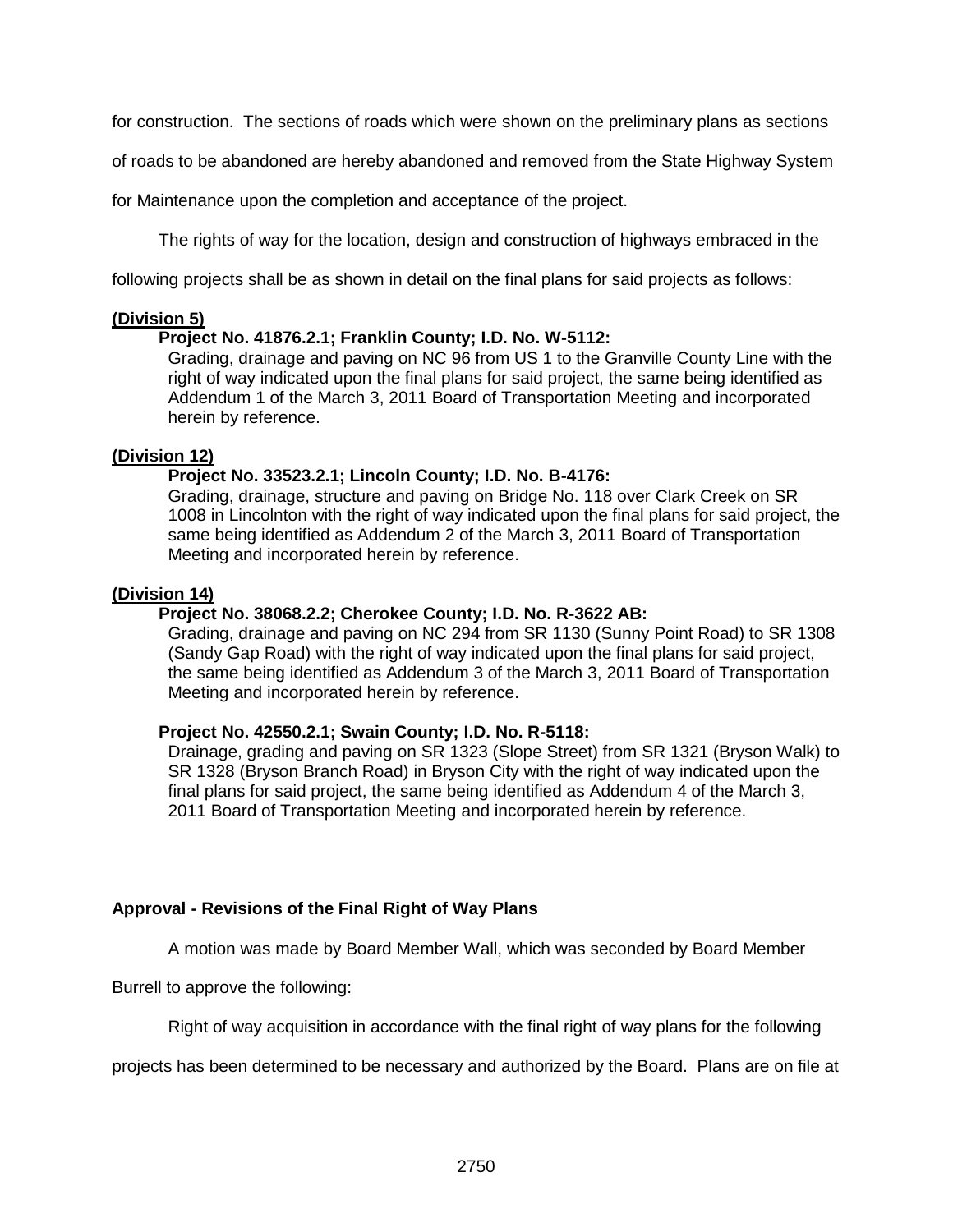the Office of the Secretary to the Board of Transportation as an addendum to the minutes of the meetings hereinafter indicated.

Certain changes in right of way, construction and drainage easements, and control of

access have been necessitated by alterations in the construction plans of these projects.

Amended plan sheets for these projects have been prepared which provide for changes of

certain right of way areas, construction and drainage easements and control of access.

The Board finds that the revised areas of right of way, construction and drainage

easements and control of access, as shown on the amended plan sheets hereinafter set out,

are for a public purpose and are necessary for the construction of projects.

The right of way, construction and drainage easements and control of access are hereby

revised as shown on the plan sheets incorporated herein as an addendum, said projects, date

of original final approval, and revised right of way, easements and access being as follows:

## **(Division 2)**

# **Project No. 34440.2.2; I.D. No. R-2510 A; Beaufort County:**

Final Right of Way plans approved as Addendum 1 to the minutes of the January 10, 2008 Board of Transportation Meeting. Revised additional right of way, easements or control of access shown on Addendum 5 to the minutes of the March 3, 2011 Board of Transportation Meeting and incorporated herein by reference.

#### **(Division 12)**

# **Project No. 32669.2.1; I.D. No. B-2576; Iredell County:**

Final Right of Way plans approved as Addendum 13 to the minutes of the March 4, 2010 Board of Transportation Meeting. Revised additional right of way, easements or control of access shown on Addendum 6 to the minutes of the March 3, 2011 Board of Transportation Meeting and incorporated herein by reference.

#### **Project No. 34554.2.2; I.D. No. R-3833 A; Iredell County:**

Final Right of Way plans approved as Addendum 13 to the minutes of the October 1, 2008 Board of Transportation Meeting. Revised additional right of way, easements or control of access shown on Addendum 7 to the minutes of the March 3, 2011 Board of Transportation Meeting and incorporated herein by reference.

#### **(Division 13)**

## **Project No. 33400.2.2; I.D. No. B-4033; Buncombe County:**

Final Right of Way plans approved as Addendum 12 to the minutes of the December 11, 1008 Board of Transportation Meeting. Revised additional right of way, easements or control of access shown on Addendum 8 to the minutes of the March 3, 2011 Board of Transportation Meeting and incorporated herein by reference.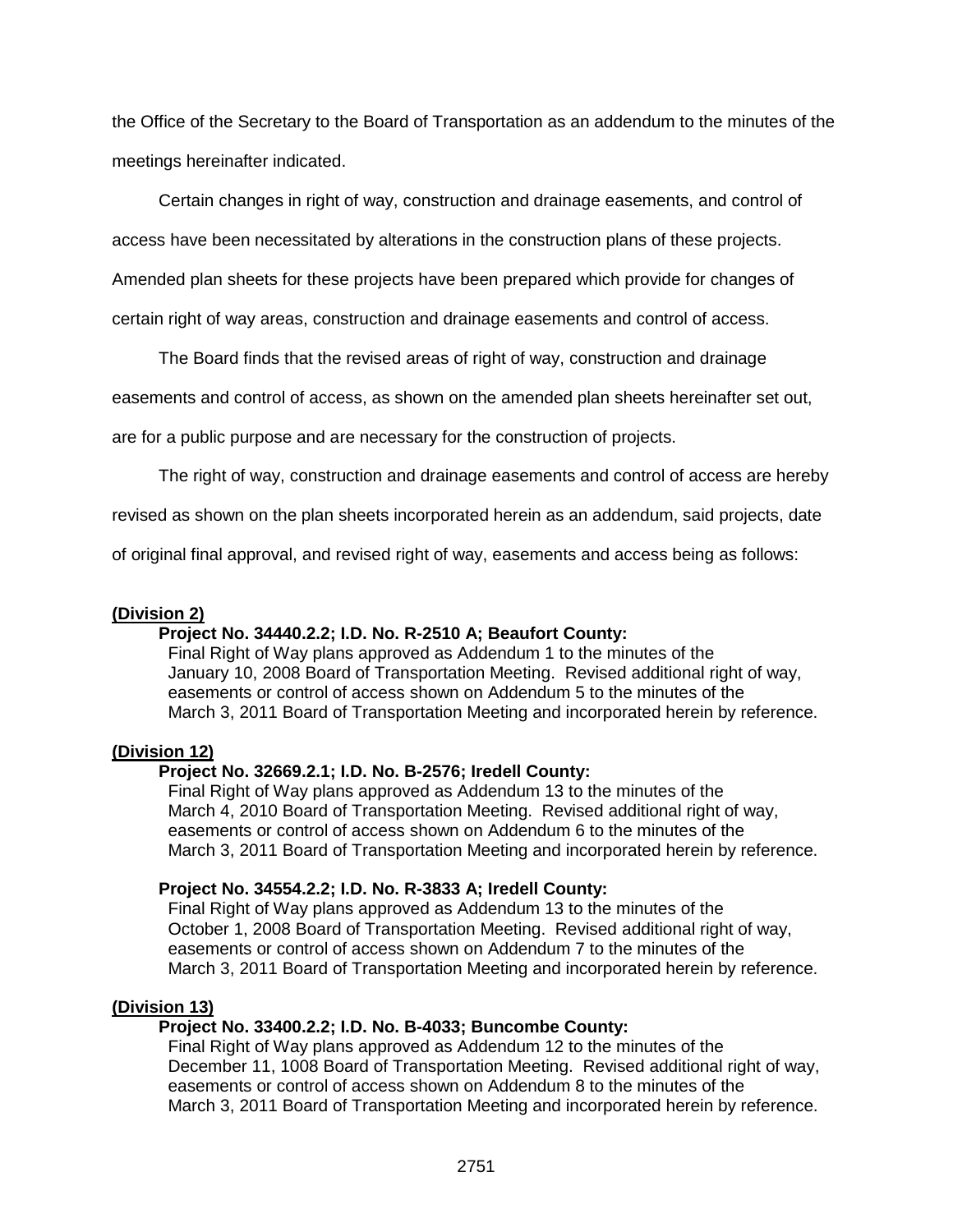## **(Division 14)**

## **Project No. 34623.3.1; I.D. No. R-4430; Henderson County:**

Final Right of Way plans approved as Addendum 7 to the minutes of the April 1, 2010 Board of Transportation Meeting. Revised additional right of way, easements or control of access shown on Addendum 9 to the minutes of the March 3, 2011 Board of Transportation Meeting and incorporated herein by reference.

# **Approval of Conveyance of Highway Right of Way Residues**

**"It is hereby resolved,** based upon the recommendation of the Manager of the

Right of Way Branch, and on a motion by Board Member Wall, which was seconded by Board

Member Burrell, that the following right of way conveyances are approved:

#### **(Division 2)**

# **Project 34440.2.GV1, (R-2510C), parcel 036, US 17 from North of SR 1509 Spring Rd. to North of NC 171**

#### **Beaufort County**

Conveyance of an approximate 1.45-acre landlocked residue to Donald W. Manning, the only interested adjoining owner, for the appraisal value of \$6,325.00.

#### **(Division 3)**

# **Project 8.1231601, 34531.2.1, (R-3324), parcel 009, From NC 133 Long Beach Rd. to NC 133 & NC 87 River Road**

## **Brunswick County**

Conveyance of an approximate 0.21-acre residue to 133 Properties, LLC, a Limited Liability Company, for no consideration as part-settlement of their right of way claim.

# **(Division 8)**

# **Project 8.1571002, 34480.2.2, (U-2538), parcel 076, US 311 Randolph County**

Conveyance of an approximate 0.238-acre residue to Rita N. Cartrette, the only interested adjoining owner, for the appraised value of \$1,500.00.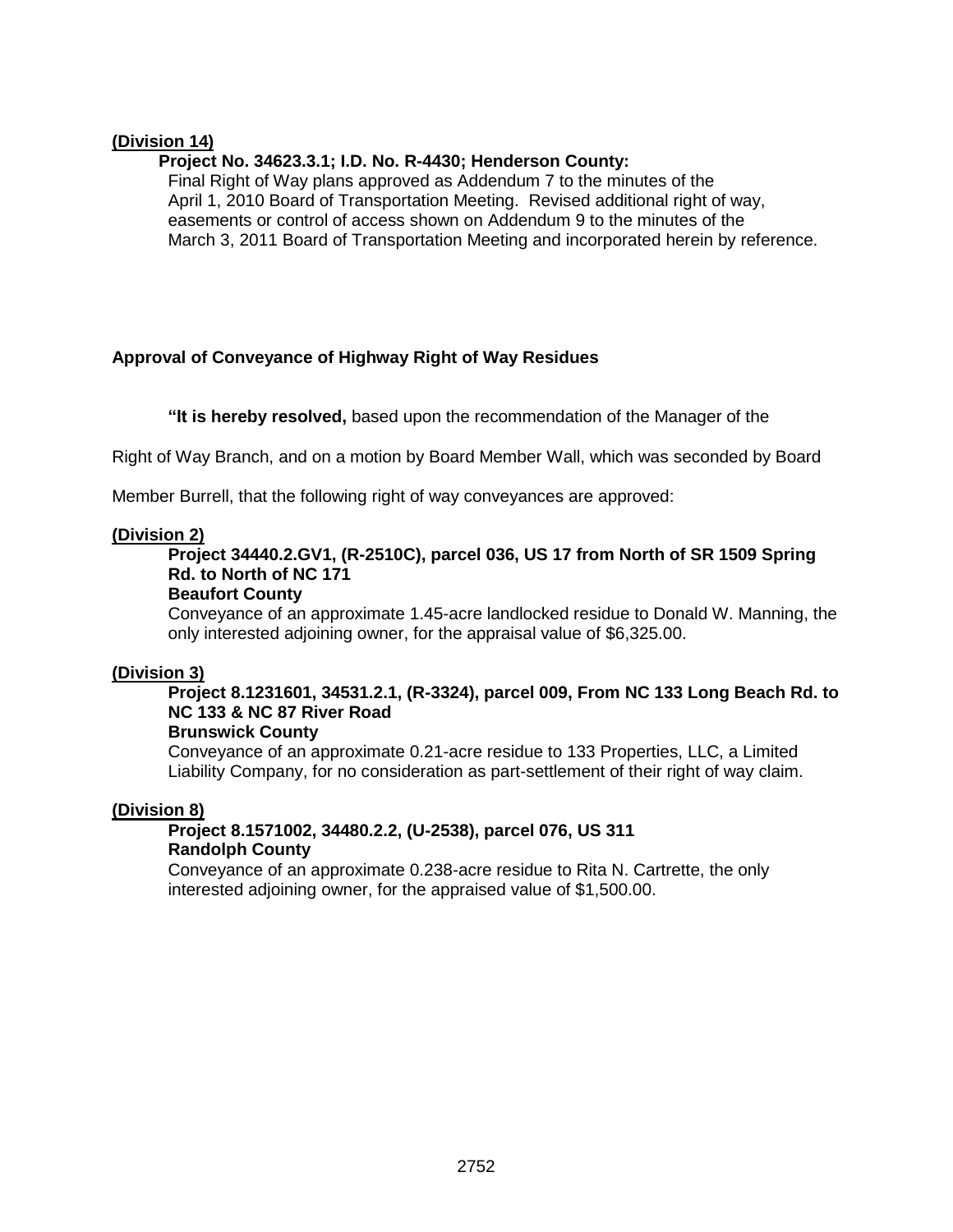# **Approval of Conveyance of Surplus Highway Right of Way**

**"It is hereby resolved,** based upon the recommendation of the Manager of the Right of

Way Branch, and on a motion by Board Member Wall, which was seconded by Board Member

Burrell, that the following highway right of way conveyances are approved:

#### **(Division 14)**

# **Project 8.39231155, (36109.372), parcel 017, US 441 Northeast of Franklin from Southwest of SR 1504 Rabbit Creek Rd./Carbon Rd. to Northeast of SR 1559 Kirkland Rd.**

#### **Macon County**

Conveyance of approximately 0.2158-acre surplus right of way to Philip C. Drake and Sharon J. Drake for the appraised value of \$27,225.00.

# **Project 8.1941701, (36109.394), parcel 043, US 19 from Maggie Valley to Dellwood Haywood County**

Conveyance of approximately 0.241-acre surplus right of way to the Town of Maggie Valley, a North Carolina Municipal Corporation, for no consideration.

# **Approval of Revision in Control of Access**

**"It is hereby resolved,** based upon the recommendation of the Manager of the Right of

Way Branch, and on a motion by Board Member Wall, which was seconded by Board Member

Burrell, that the following highway right of way conveyances are approved:

#### **(Division 5)**

## **Project 88.1409709, (36109.383), parcel 178, SR 1728 Wade Ave. at Faircloth St. Wake County**

Grant of a revision in the existing control of access to Ridgewood Shopping Center, LLC, for the appraised enhancement value of \$16,200.00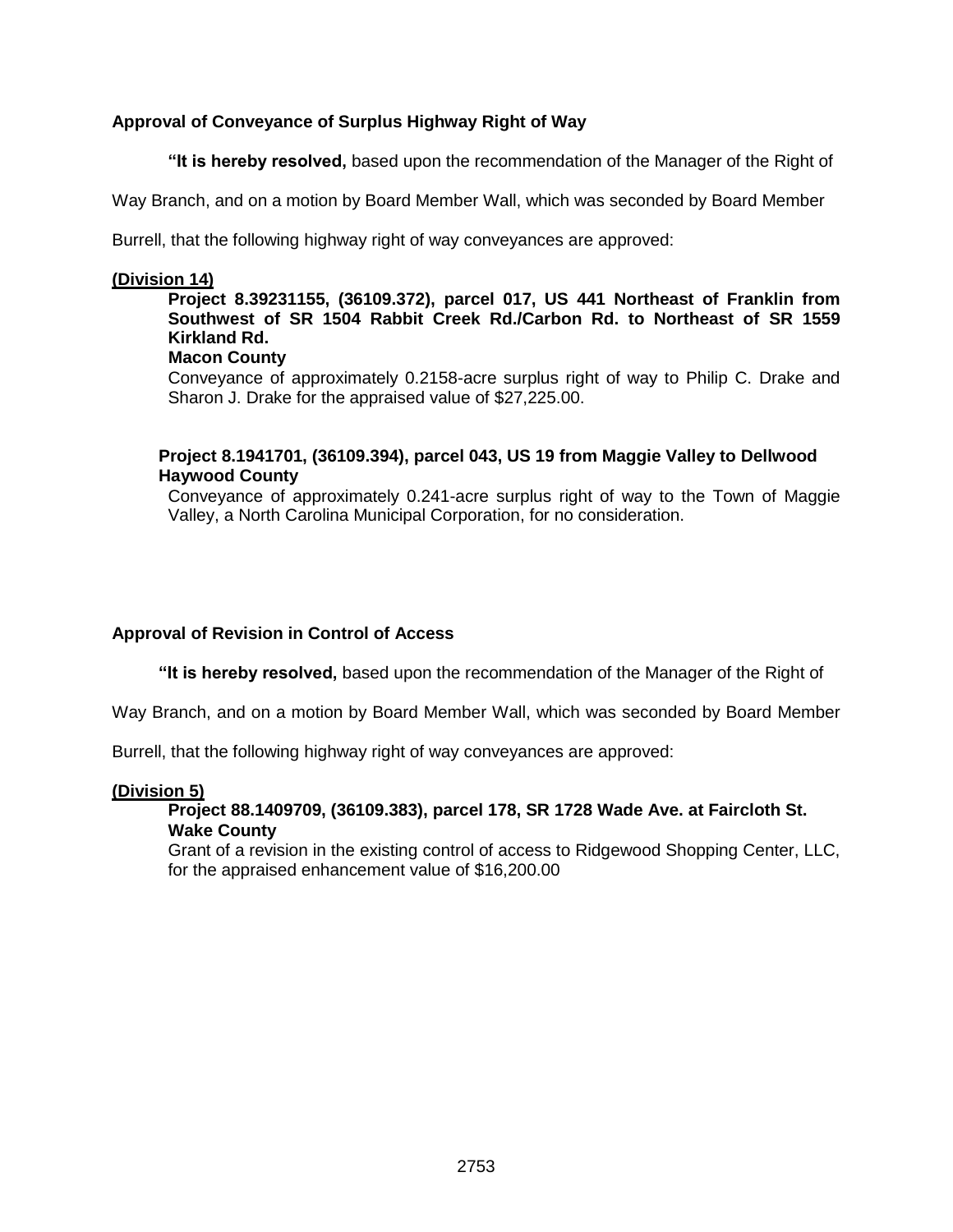#### **Approval - Acquisition of Structures Partially Outside the Right of Way**

A motion was made by Board Member Wall, which was seconded by Board Member Burrell to approve the following:

The preliminary right of way plans for the following highway projects necessitate the acquisition of a part of certain buildings or structures located within the right of way of projects. Based upon the recommendation of the Manager of the Right of Way Branch and affidavits of independent real estate appraisers, the Board finds that the partial taking of the buildings or structures will substantially destroy the economic value or utility of the buildings or structures.

The Board finds that such acquisition of the structures or parts thereof outside the right of way are for a public use and are necessary for the construction of the projects.

The Right of Way Branch has been directed to acquire the below described buildings or structures in their entirety for the construction of the listed projects. The Attorney General, if necessary, is requested to institute proceedings to acquire the buildings or structures in their entirety, together with the right to enter upon the surrounding lands for the purpose of removing the buildings or structures.

#### **(Division 6)**

#### **I. D. No. U-2810, Cumberland County, WBS Element 34866.2.2:**

Parcel 023, Celia H. Williams, a One story brick dwelling located Left of Survey Station 80+00, Survey Line –L-.

Parcel 035, John Dowdy, a One story brick dwelling located Left of Survey Station 93+00, Survey Line –L-.

Parcel 037, Henry Fairfax, a One story brick dwelling located Left of Survey Station 93+80, Survey Line –L-.

Parcel 046, Elton W. Long, Jr., a Double wide house trailer located Left of Survey Station 106+85, Survey Line –L-.

Parcel 086, Henry G. Joyner, a One story frame dwelling located Left of Survey Station 135+85, Survey Line –L-.

Parcel 094, James P. Jacobs, a One story frame dwelling located Left of Survey Station 142+10, Survey Line –L-.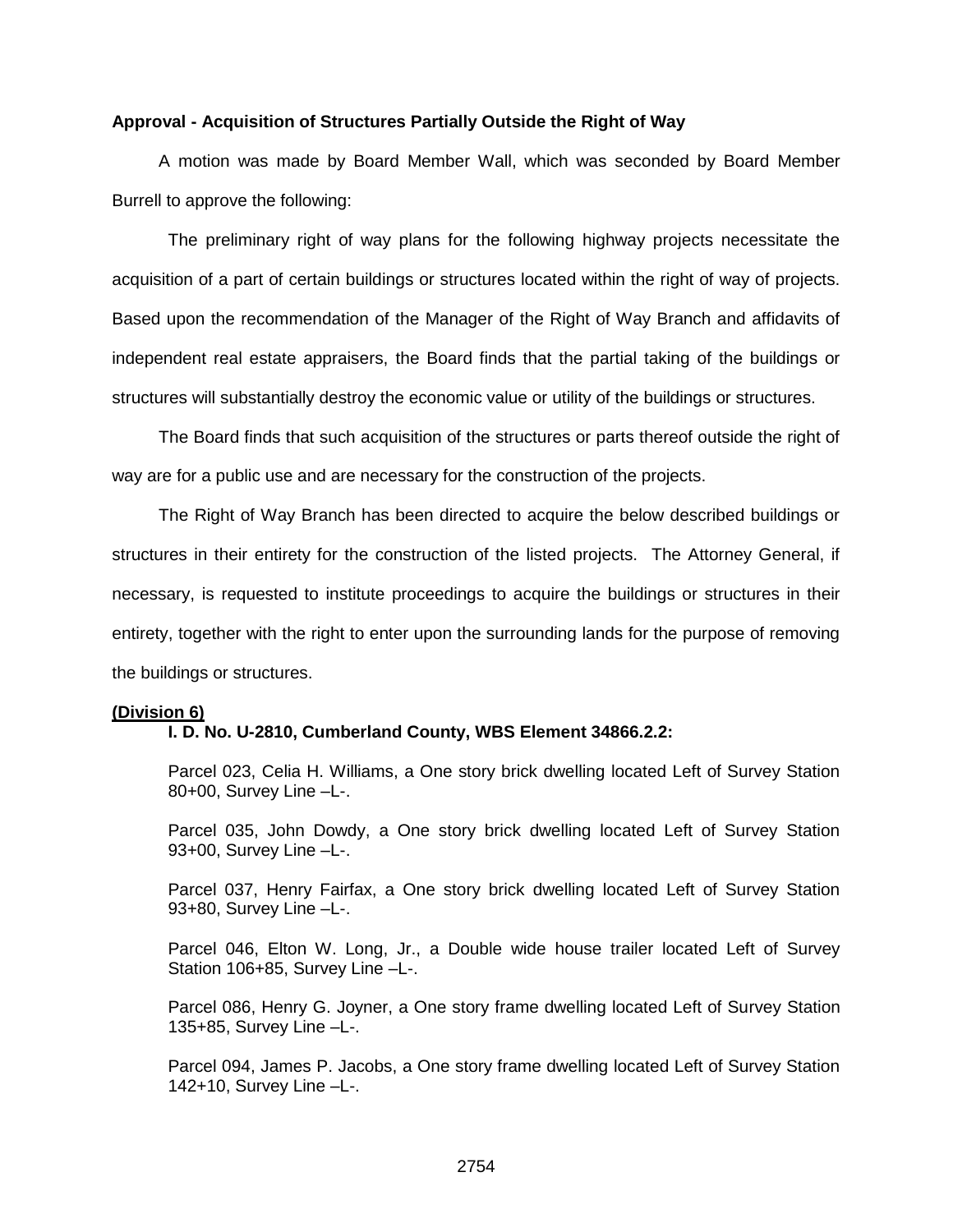Parcel 103, Annie L. Shaw, a One story block dwelling located Left of Survey Station 148+00, Survey Line –L-.

#### **I. D. No. U-2810, Cumberland County, WBS Element 34866.2.2:**

Parcel 103, Annie L. Shaw, a One story brick dwelling located Left of Survey Station 148+80, Survey Line –L-.

Parcel 153, Arthur Marlow, Jr., a One story frame dwelling located Left of Survey Station 205+90, Survey Line –L-.

Parcel 153, Arthur Marlow, Jr., a One story metal business located Left of Survey Station 210+00, Survey Line –L-.

Parcel 165, Dorothy Rather & Alton Bell, a One story frame dwelling located Left of Survey Station 223+00, Survey Line –L-.

Parcel 167, John H. Suedbeck, a One story brick building located Left of Survey Station 224+40, Survey Line –L-.

Parcel 171, Michael Bish, a One story frame business located Right of Survey Station 227+10, Survey Line –L-.

Parcel 171, Michael Bish, a One story block business located Right of Survey Station 228+00, Survey Line –L-.

#### **Approval – North Carolina Mobility Funds**

A motion was made by Board Member Wall, which was seconded by Board Member

Burrell, to approve the following:

| Town/<br>County<br><b>Division</b>        | <b>Project</b><br><b>Description</b>                                                                                                                                                                                                                                                                                                                                                                                                                        | <b>Estimated</b><br>Cost |
|-------------------------------------------|-------------------------------------------------------------------------------------------------------------------------------------------------------------------------------------------------------------------------------------------------------------------------------------------------------------------------------------------------------------------------------------------------------------------------------------------------------------|--------------------------|
| Davidson Co.<br>Div. 9<br><b>I-2304AD</b> | Project WBS 34156.3.6<br>I-85 from north of NC 150 to US 29-52-70 / I-85 Business,<br>4.60 miles. \$93,000,000.00 has been previously approved<br>Funds need to be decreased<br>construction.<br>for<br>(\$17,683,665.25) to reflect the low bid received on January<br>26, 2011. The cash flow for this project will be adjusted to<br>\$39,000,000.00 in SFY11, \$31,000,000.00 in SFY 12 and<br>\$5,316,334.75 in SFY13. This is a Design Build project. | $-$17,683,665.25$        |

#### **ITEM V SUMMARY**  1 PROJECT **1 2008 1 2008 1 2008 1 2008 1 2019 10:47 1 2008 1 2019 10:47 1 2008 10:47 10:47 10:47 10:47 10:47 10:47 10:47 10:47 10:47 10:47 10:47 10:47 10:47 10:47 10:47 10:47 10:47 10:47 10:47 10:47 10:47**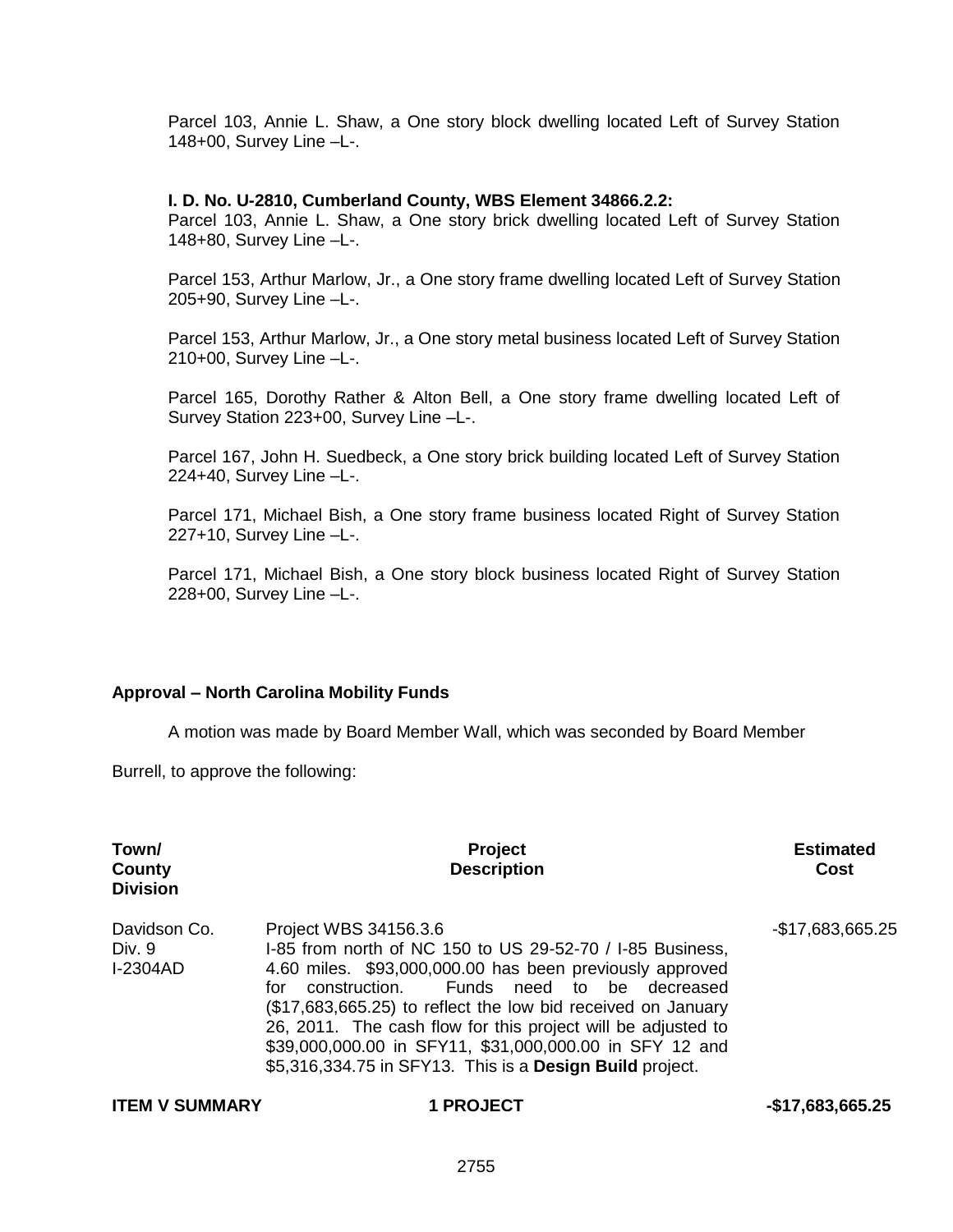## **Additional Business**

#### **Committee Reports**

Board Member Womble gave a report from the TIP Subcommittee. They are looking at the urban loop prioritization phase. Staff will be going over the plan with the committee to make sure it is working well. In March the STIP public meetings begin. Information will be provided to the Board regarding the public meetings.

Board Member Szlosberg-Landis gave a report from the Multimodal Committee. She stated the aviation world is doing a lot of things now. Also, Board Member Womble is heading up information on the bike program, working on the pedestrian and bike safety issues. The committee is also working on a campaign to get out information for bike and pedestrian safety. Recommendations will come out of the summits and be brought to the Board.

Board Member Szlosberg-Landis gave a report from the Environment-Planning & Policy Committee. She highlighted the work that NCDOT is doing with other states on the sustainability plan. She stated how important it is to continue outreach to the department and stake holders.

Board Member Overholt gave a report from the Intergovernmental Relations Committee. He reported the committee has talked with representatives from all military areas. The committee is starting an action plan that will be brought before the Board.

2756